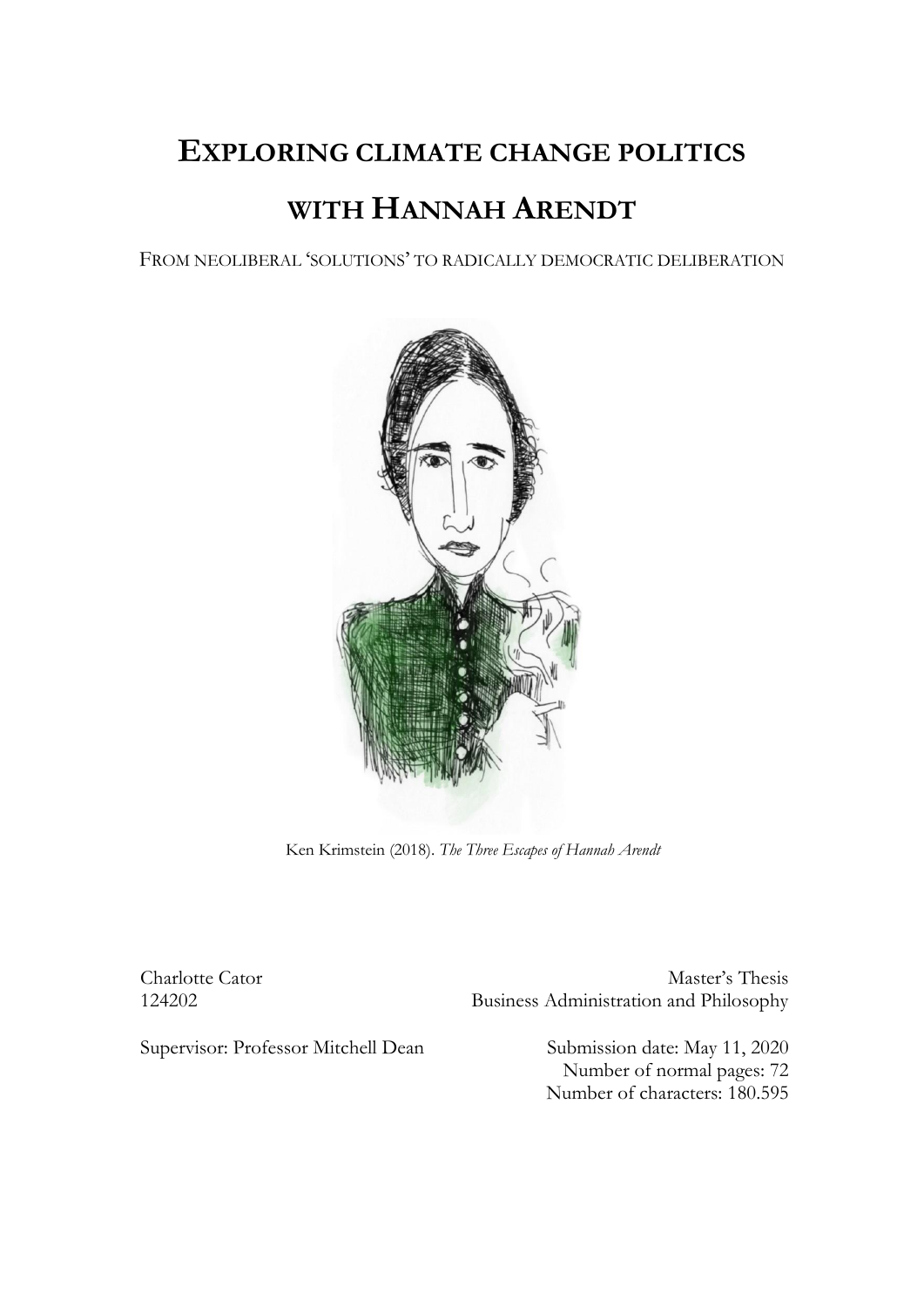# **ABSTRACT**

There is increasing consensus about the human influence on climate change and the need to address the issue. The responses range from newly arising activist movements world-wide to the UN 2030 Agenda for Sustainable Development, and from the European Green Deal (European Commission 2019) to Prince Charles' (2020) Sustainable Markets Initiative. I argue that these responses largely fall within or interact with the neoliberal market rationale that has come to dominate politics in the West in the last decades. To understand how this rationale undermines democracy and dominates the response to climate change, I consider the political theory of Hannah Arendt. Specifically I revisit her analysis of the modern age, in which scientific development and liberalism led to the alienation of man from the world, in light of current developments.

Arendt's response to the problems she identifies is radical rethinking of politics. To consider the relevance of this account nowadays, her theory of political action is introduced and critically discussed in light of the questions that climate change poses. The way in which morality and socio-economic questions would be located in an Arendtian form of climate change politics are introduced as well as the role of climate sciences in contributing to the common world that brings men together politically. Finally, it is considered how this radical and demanding theory of the political can be incorporated into existing democratic institutions as a way to continuously and critically engage with proposed solutions and political communities around the world. This way, the complexity of the web of human relations and its connection with nature is acknowledged rather than reduced to a problem that can be 'solved' by the market.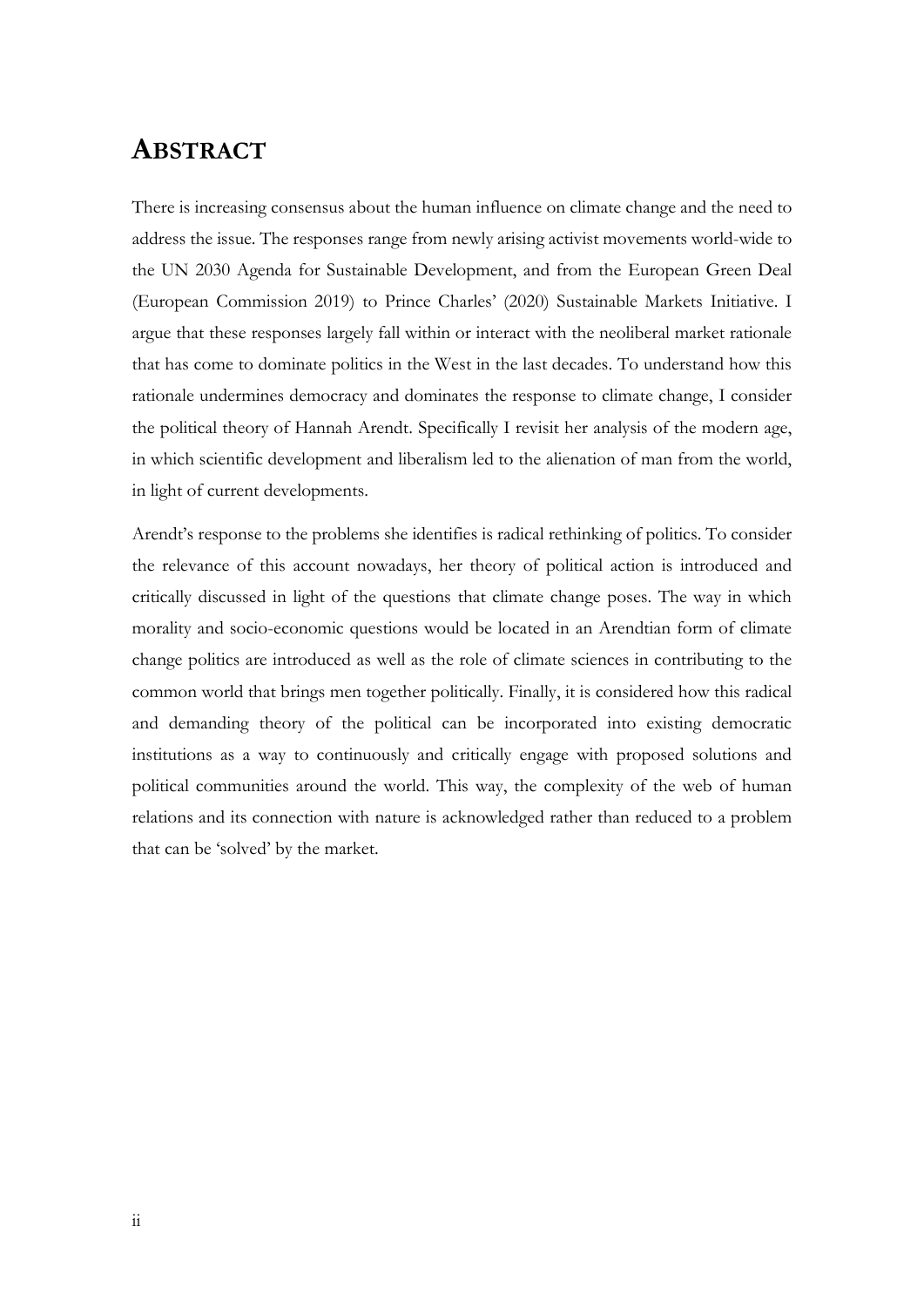# **TABLE OF CONTENTS**

| 1                                                                     |       |  |  |  |  |
|-----------------------------------------------------------------------|-------|--|--|--|--|
|                                                                       | 1.1   |  |  |  |  |
|                                                                       | 1.1.1 |  |  |  |  |
|                                                                       | 1.1.2 |  |  |  |  |
|                                                                       | 1.1.3 |  |  |  |  |
|                                                                       | 1.2   |  |  |  |  |
| The problem: climate change and the prevailing response to it 11<br>2 |       |  |  |  |  |
|                                                                       | 2.1   |  |  |  |  |
|                                                                       | 2.1.1 |  |  |  |  |
|                                                                       | 2.1.2 |  |  |  |  |
|                                                                       | 2.2   |  |  |  |  |
|                                                                       | 2.2.1 |  |  |  |  |
|                                                                       |       |  |  |  |  |
|                                                                       | 2.2.2 |  |  |  |  |
|                                                                       | 2.3   |  |  |  |  |
|                                                                       | 2.3.1 |  |  |  |  |
|                                                                       | 2.3.2 |  |  |  |  |
|                                                                       | 2.3.3 |  |  |  |  |
|                                                                       | 2.4   |  |  |  |  |
| $\mathbf{3}$                                                          |       |  |  |  |  |
|                                                                       | 3.1   |  |  |  |  |
|                                                                       | 3.1.1 |  |  |  |  |
|                                                                       | 3.1.2 |  |  |  |  |
|                                                                       | 3.1.3 |  |  |  |  |
|                                                                       | 3.2   |  |  |  |  |
|                                                                       | 3.2.1 |  |  |  |  |
|                                                                       | 3.2.2 |  |  |  |  |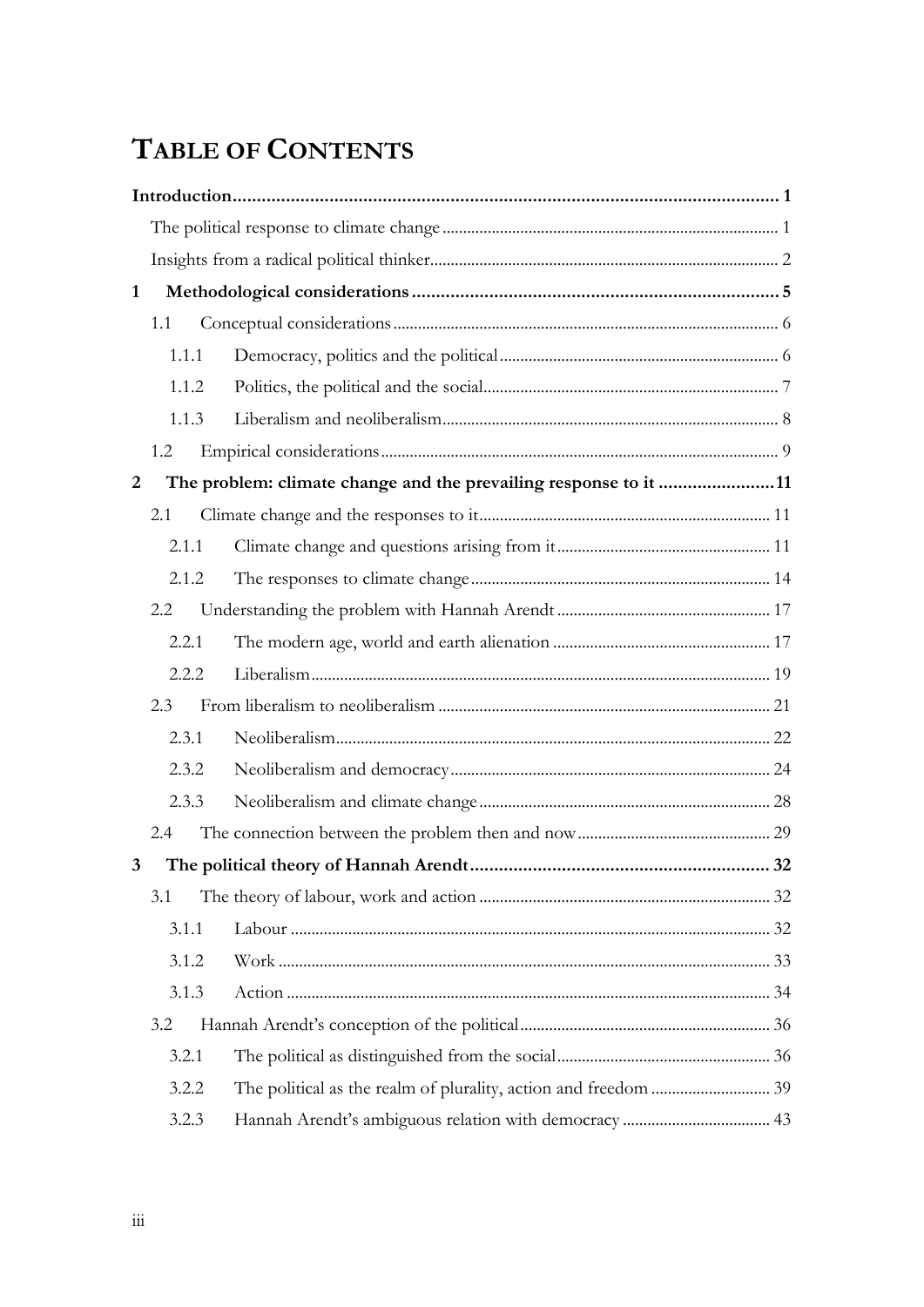| 4   |     |       |                                                                                           |  |  |  |
|-----|-----|-------|-------------------------------------------------------------------------------------------|--|--|--|
| 4.1 |     |       |                                                                                           |  |  |  |
|     | 4.2 |       |                                                                                           |  |  |  |
|     |     | 4.2.1 |                                                                                           |  |  |  |
|     |     |       |                                                                                           |  |  |  |
|     | 4.3 |       |                                                                                           |  |  |  |
|     |     | 4.3.1 |                                                                                           |  |  |  |
|     |     |       |                                                                                           |  |  |  |
|     |     |       | 4.4 Incorporating Arendtian climate change politics in existing political institutions 63 |  |  |  |
| 5.  |     |       |                                                                                           |  |  |  |
|     |     |       |                                                                                           |  |  |  |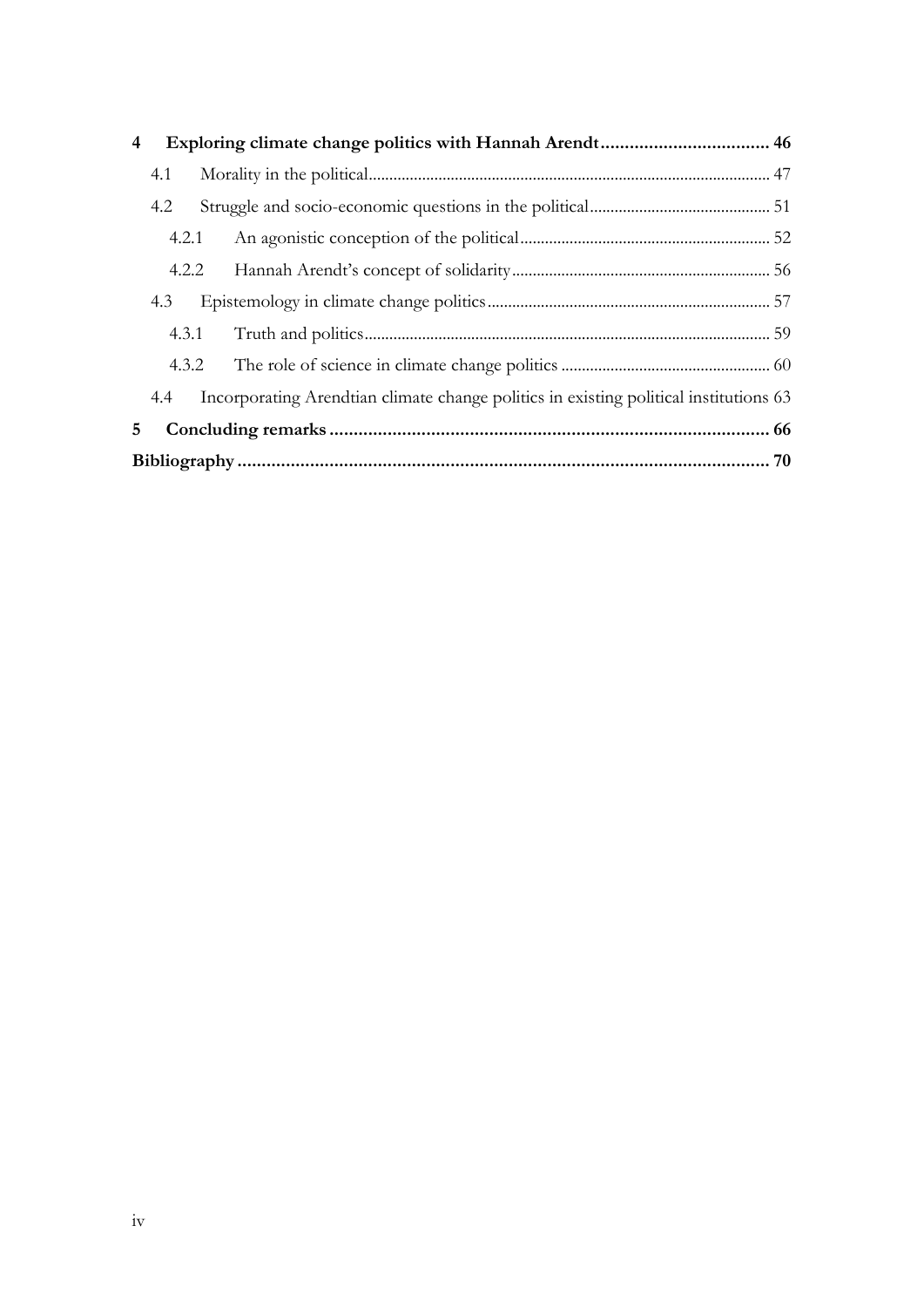# <span id="page-4-0"></span>**INTRODUCTION**

Ice caps are melting, sea levels are rising and concentrations of greenhouse gases are increasing. These and related developments have come to indicate more and more that the global climate system is warming to an unprecedented degree, especially since the start of the Industrial Revolution in the late eighteenth century. There is scientific consensus about the human influence on these developments as the  $CO<sub>2</sub>$  concentration in the atmosphere resulting from e.g. agriculture, forestry and the burning of fossil fuels is an important cause of global warming (IPCC 2013; Bernauer 2013).

#### <span id="page-4-1"></span>**THE POLITICAL RESPONSE TO CLIMATE CHANGE**

The responses to this have been manifold. Global activist movements are growing, with the most significant movements being Extinction Rebellion originated in the UK (BBC News 2017) and the Fridays for Future movement following the Swedish teenager Greta Thunberg who started striking from school to demand attention for climate change in 2018. Although there are some political leaders who consider climate change "a Marxist plot" (Watts 2018) or a "hoax" and deny that it is man-made or has any lasting impact (Holden 2018), acknowledgement of the problem and attempts at international collaboration are growing. This was kicked-off by the United Nations (UN) with the Climate Summit in Copenhagen in 2009 (UNFCCC 2009) and from 2015 on with the 2030 Agenda for Sustainable Development in which the Sustainable Development Goals (SDGs) were formulated (United Nations n.d.). These goals in turn inspired the European Green Deal which aims to be "the first climate-neutral continent by 2050" through stronger emission markets and the circular economy among other things (European Commission 2019).

These initiatives have a strong relation to economic actors. The European Union (EU) considers "market-based governance and regulation" essential for "sustainable development" (EEA 2018, 89), while the UN emphasises their collaboration with stakeholders in the private sector essential to the implementation of sustainable development (United Nations n.d.). Businesses are increasingly taking on a social role (Dyllink and Hockerts 2002, Wu 2020) while they consider the SDGs "a gift to business" with significant economic rewards (Pedersen 2018). Besides this, companies have been closely connected to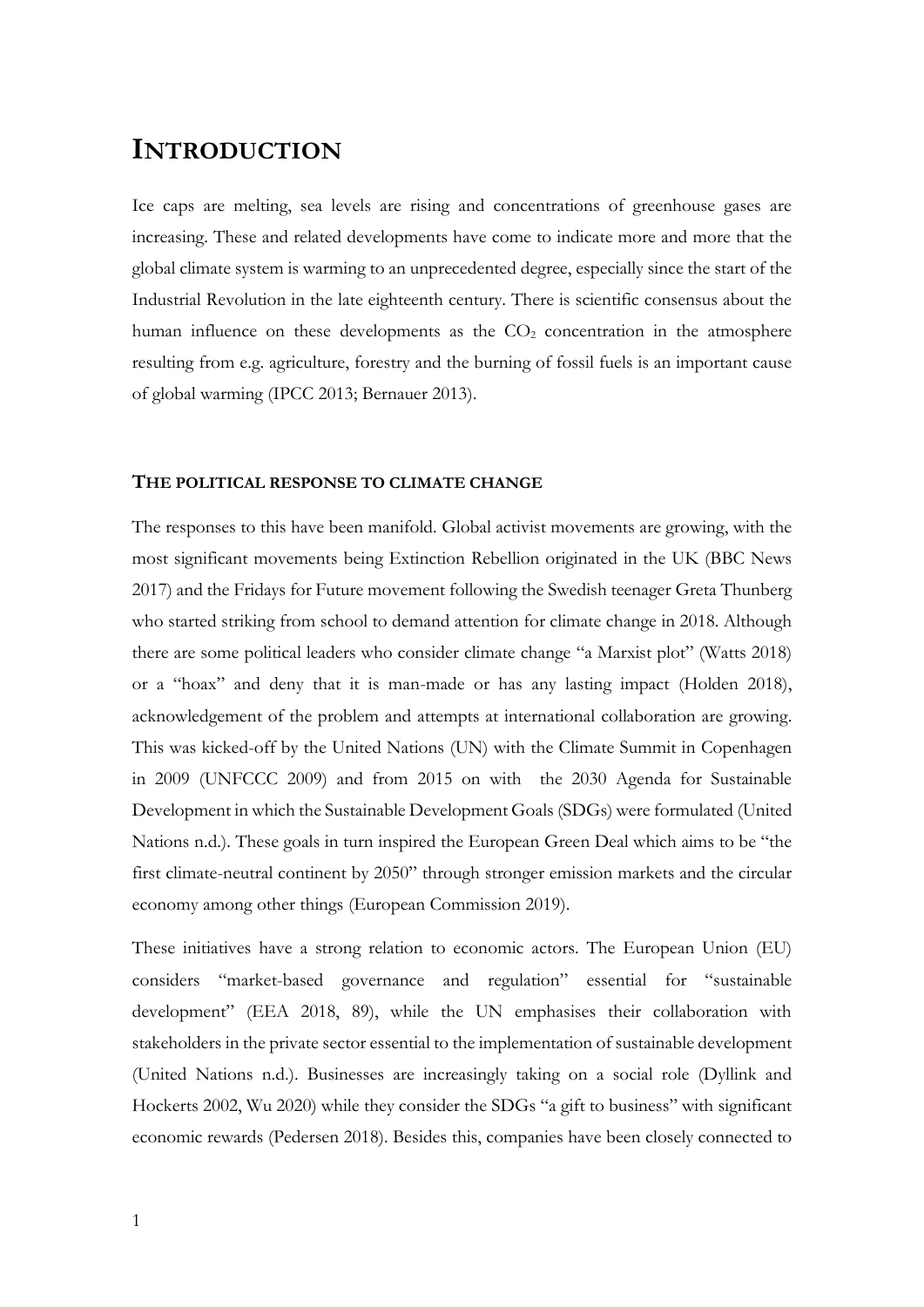the formulation of European climate policy, in which trade associations make sure that "the voice of business" is represented strongly (Fagan-Watson, Elliott, and Watson 2015, 47).

This suggests that efforts of sustainable development have to be considered in their wider political context where "[n]eoliberal initiatives and policies still carry the day" also regarding climate change (Mirowski 2013, 36). As I will elaborate below, the focus on international collaboration and market competition to address climate change entails the risks of neglecting crucial characteristics of the problem: its collective as well as its conflictual nature. When climate change is posited as an opportunity for the market to find 'solutions,' there is no need to question the underlying structures of the problem (Swyngedouw 2011, 2013; Kenis and Lievens 2014). Leaving the problem up to the private sector would be risky due to a lack of accountability and transparency (Wu, 2020a). Or, as Parr (2014, 146), puts it:

Voluntarily offsetting a bit of carbon here and there, eating vegan, or recycling our waste, although well intended, are not solutions to the problem, but a symptom of the free market's ineffectiveness.

Only if the underlying problems are addressed, there is hope that humanity can care for the planet it calls home. This suggests that divergent trajectories to different futures should be discussed and contested. The discourse of international collaboration and competition should be considered against the background of economic measures that surrounds it.

## <span id="page-5-0"></span>**INSIGHTS FROM A RADICAL POLITICAL THINKER**

To better understand the relation between politics and the economy as well as the ways in which different futures can be discussed politically it is insightful to turn to Hannah Arendt, one of the most influential thinkers of 'non-normal' politics (Canovan 1978; Kateb 1984; Honig 1993b; Kalyvas 2008; Villa 1996). In *The Human Condition* (1998 [1958]), Arendt is intrigued by the newly acquired ability of global destruction stemming from the launch of the first atomic weapons as well as the launch of the first human-produced satellite into space. These events transformed the relation of humans to the Earth enabling them to eventually destroy or leave it. For Arendt (2007), these developments are intimately connected with the universal gaze upon the Earth characteristic for the modern sciences. This gaze reduces everything that makes human life meaningful – everyday language and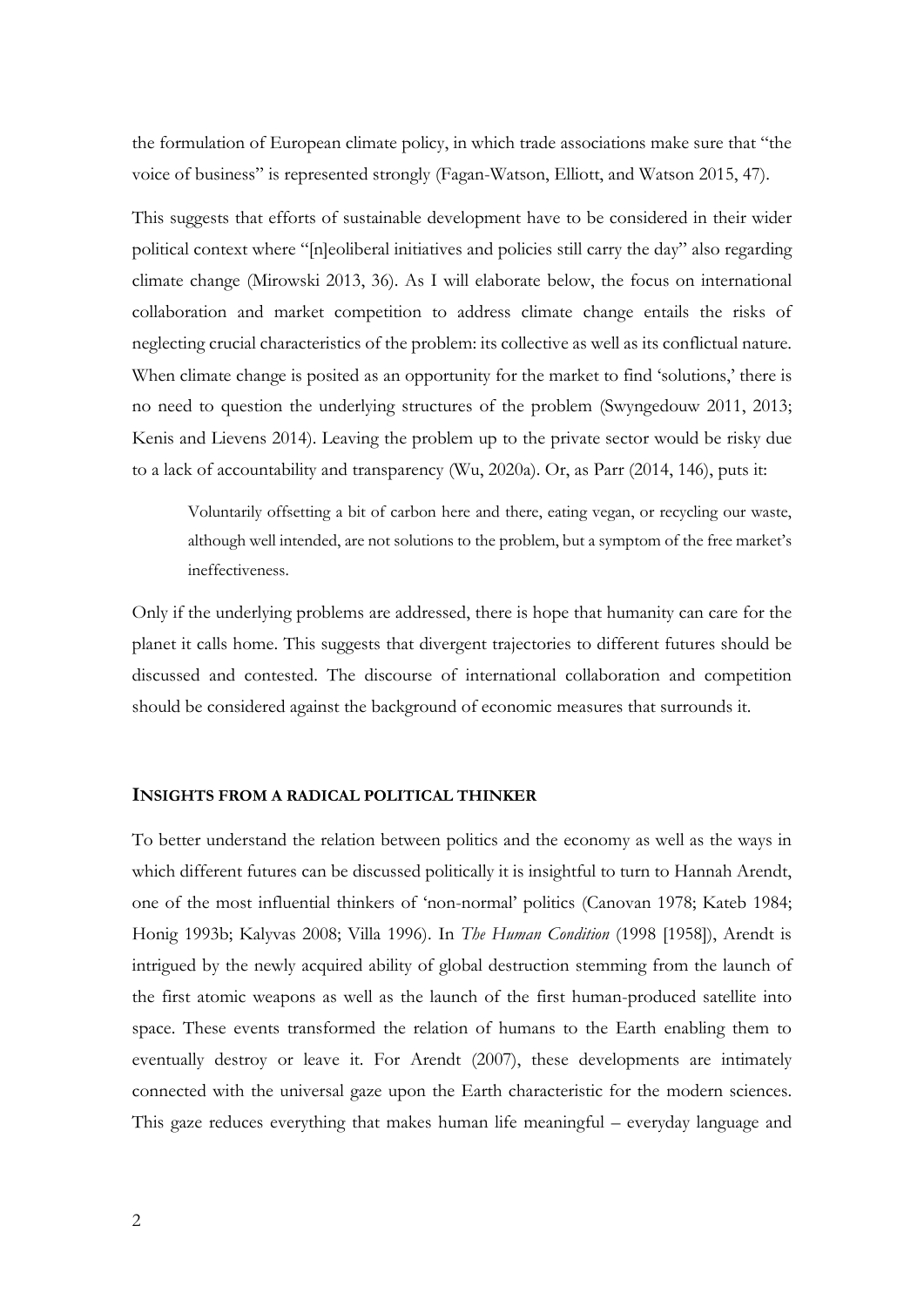speech – to mere forms of behaviour to be studied. Arendt (1998) argues that the universal gaze of the modern sciences alienated man<sup>1</sup> from the Earth.

At the same time, she argues, the rise of liberalism led to the appraisal of labour and foregrounding of private interests and a private notion that is detached from the political sphere. This caused the political to erode and men to become alienated from their commonly shared world. With a reduction of politics to questions of life necessities and private interests, true political action and human freedom were hampered. The political potential of everyday language and human speech implies that not private interests or mere administrative efforts should drive the political, but discussions among engaged political actors.

There are striking similarities between the problems that Arendt diagnoses and the current situation. It seems that not only the destructive effects of humanity on Earth have intensified, as shown by climate change, but also that the commercial attempts to save humanity have increased. <sup>2</sup> Economic thinking still seems to play a large role in the political, also in the considerations of climate change. This raises the question as to what we can learn from the thought of an influential political theorist of extraordinary politics in these unprecedented and extraordinary political times. Therefore, the research question that I address is the following:

*How can Arendt's political theory inform current climate change politics in the West, such that the proposed solutions do not stem from neoliberal reasoning but address the roots of climate change and foster democracy?*

After discussing some methodological questions in the following section, I aim to answer this question as follows. In chapter 2, I introduce the phenomenon of climate change in its wider context of environmental change. Subsequently I discuss the different responses to climate change and aim to show that these are largely stemming from or in accordance with a neoliberal market rationality. To further understand the relation between man and nature

<sup>1</sup> In her writings, Arendt distinguishes between *man* in his singularity and *men* in plurality. Generally, she does not speak of *woman* or *women*. "Arendt for the most part evaded the woman question, steadfastly refused to identify herself with the women's liberation movement, and relegated any discussion of women and their position in the *vita activa* to the footnotes of her monumental work, *The Human Condition*" (Allen 1999, 98) For consistency and brevity I adopt the terms *man* and *men* to refer to mankind with the explicit note that these terms include women as much as men.

<sup>2</sup> The endeavour to leave the Earth has become increasingly commercialised with e.g. Elon Musk, the CEO of SpaceX, who aims to establish a human colony on Mars as a response to the "eventual extinction event" that will inevitably take place. Elon Musk wants to save humanity from threats such as climate change by providing it with a new world (Patel, 2018).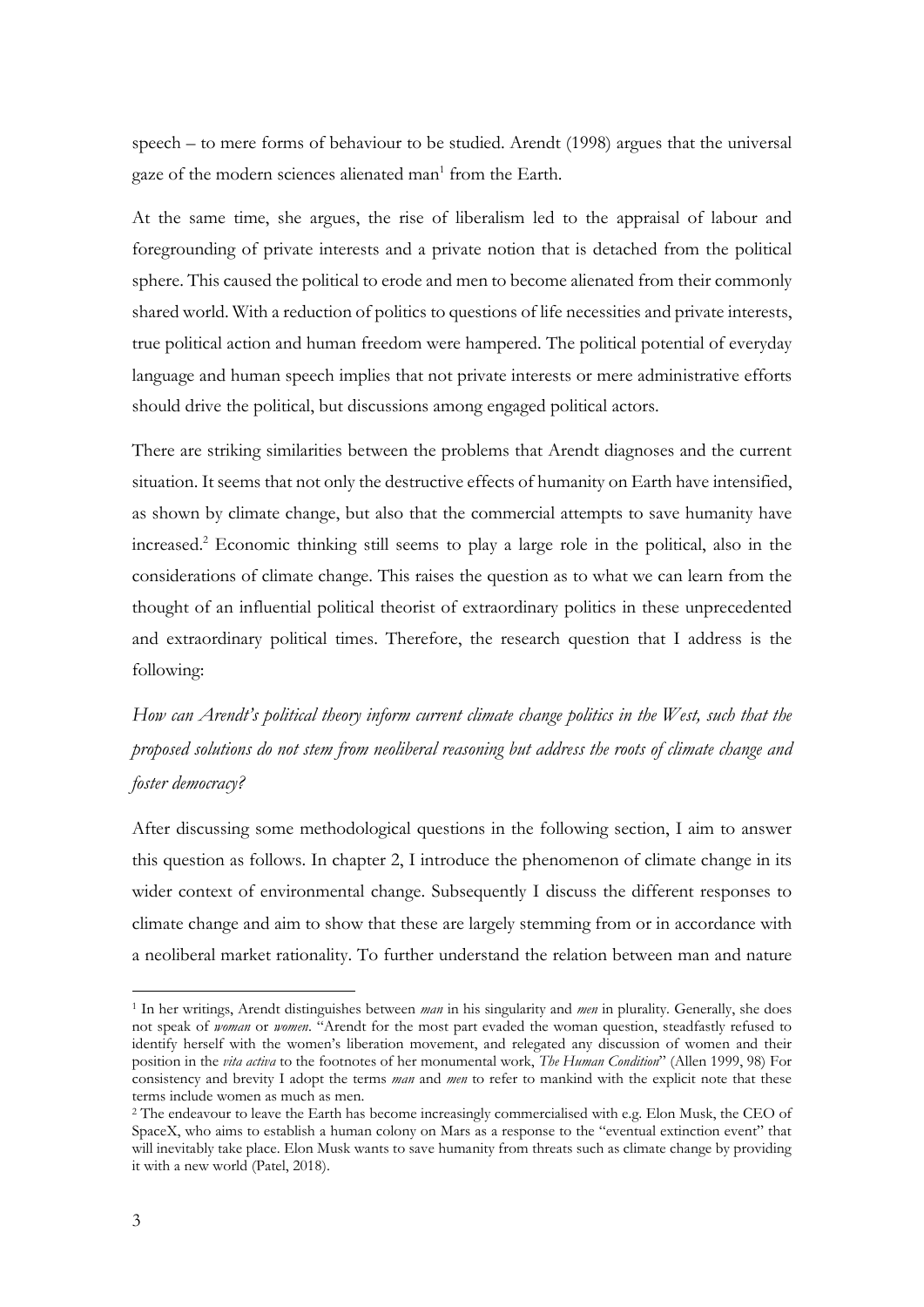and the role of politics in addressing this relation, I connect Arendt's diagnosis of the problem in the modern age to current times of neoliberalism. To then explore the possible learnings from Arendt's theory, I lay out her theory of political action in chapter 3. In chapter 4, I discuss how this theory can be insightful in light of climate change politics. First by looking at the main points of critique of Arendt's theory that indicate a moral lack and the inability to include socio-economic problems in the political – both of which are important for climate change politics. Then, I discuss the implications of Arendt's theory for the relation between politics, truth and climate science as well as the way in which we can consider Arendtian politics in the context of existing (trans-)national institutions. This way, I aim to critically assess the different responses to climate change that are currently prevailing as well as understand the way in which a more political consideration of the problem would look.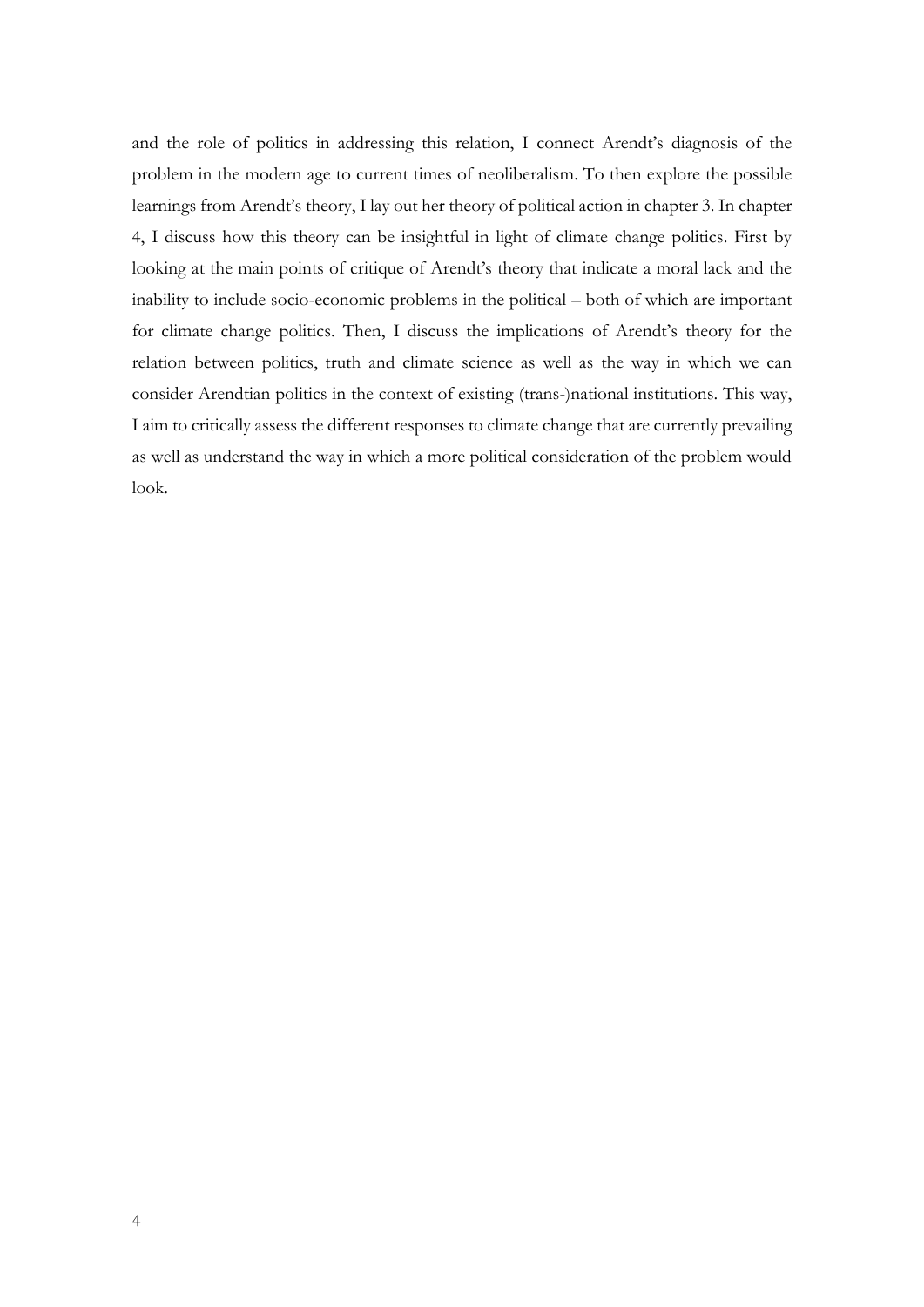# <span id="page-8-0"></span>**1 METHODOLOGICAL CONSIDERATIONS**

The rise of global temperatures has different material consequences for our human world.<sup>3</sup> The role of philosophy in responding to the situation may not immediately become clear, especially when compared with e.g. climate scientists who provide knowledge about the phenomenon itself or with engineers who provide the tools and solutions. Although I do not wish to pretend that philosophy is in any way more important than other discipline involved, I think it is crucial that efforts of sustainable development, or in fact any transformation of the economy or society, is provided with philosophical reflection. As Parr (2014, 4) notes, climate change and environmental problems more broadly raise a wide variety of questions related to socio-economy, culture and politics. The role of political philosophy in this is to reflect on the assumptions underlying these questions and on how proposed solutions affect existing structures in society.

These philosophical reflections should not be detached from events in the world, since, as Arendt (1998, 273) puts it, "not ideas but events change the world". Thinking should thus always relate to the events in the world. Arendt herself does explicitly not identify as a political philosopher (Arendt 1964, 0:59). Arendt aims to depart from the Western philosophical tradition, which, with its focus on transcendental values and ideas since Plato, has neglected the dimension of praxis in human life. But her turn to the *vita activa,* and her conception of politics as an activity does not mean denying the importance of thinking altogether. In fact, she considers thinking the mental capacity that enables us to take a step back from the activities we are doing. This enables us to reflect on *why* we do the things we do and allows for moral reasoning (Kelz 2016, 284–85). Especially in a fast-paced world where human activities may turn out to have destructive effects, this is a valuable endeavour.

To avoid that this endeavour becomes a hasty 'application' of a philosopher outside of her own times, I do not aim for an empirical application of Arendt's ideas. Rather, I critically engage with her thought to understand current politics and possible changes to it. As Yar (2000) points out, Arendt is a systematic thinker, whose ideas on particular themes should always be understood in relation to the rest of her thought. Therefore, I take *The Human Condition*, one of her most influential works, as a starting point, and I strive to discuss her

<sup>&</sup>lt;sup>3</sup> The phenomenon of climate change, its connection to broader environmental change and some of the consequences for humanity are elaborated in section 2.1. 1..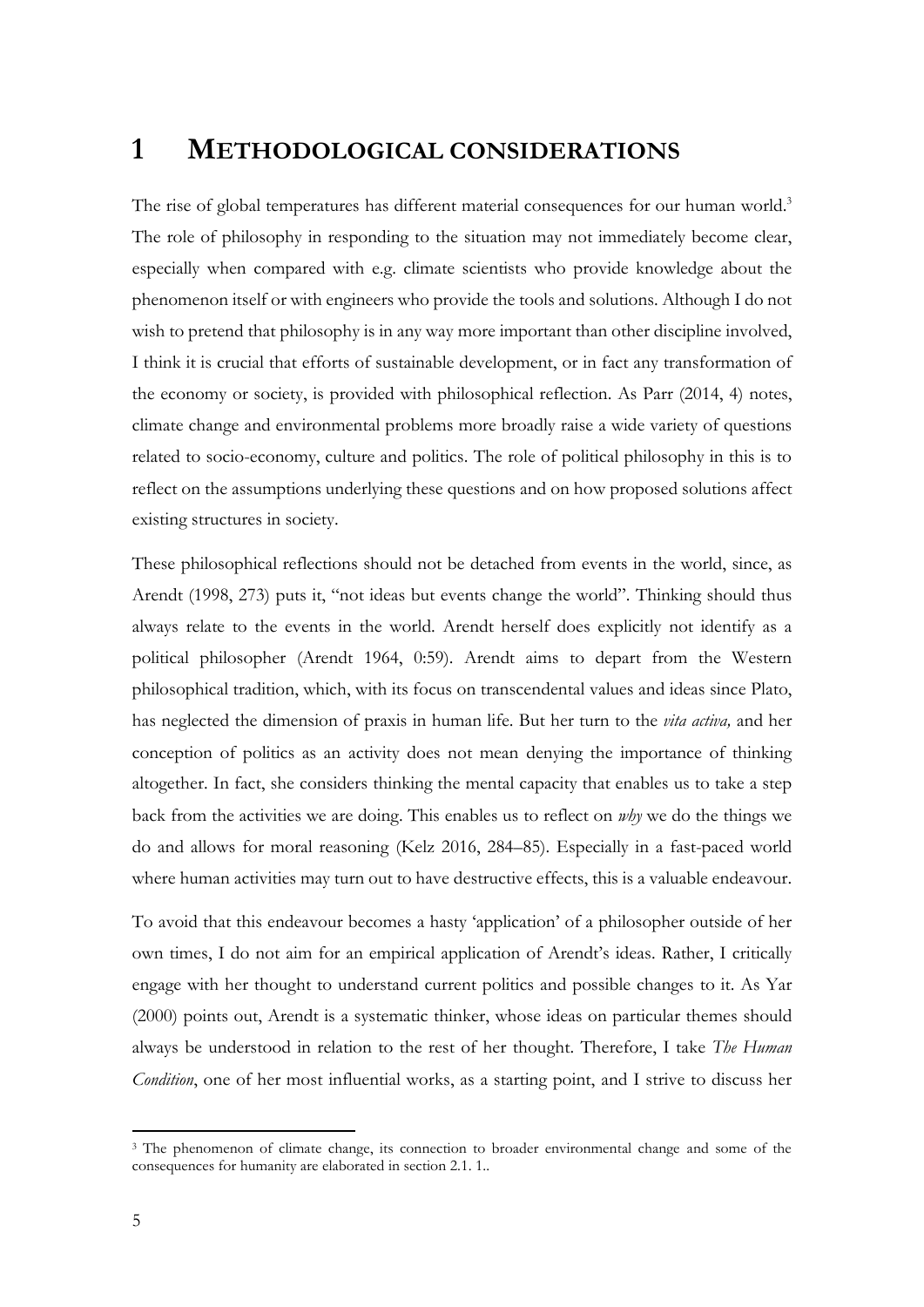thought in context also of some of her other works as well as critics to consider the applicability of her theory to the current situation.

# <span id="page-9-0"></span>**1.1 CONCEPTUAL CONSIDERATIONS**

When trying to connect climate change politics with neoliberalism and democracy, I engage with two concepts that are endowed with "ambiguities and multiple significations" (Brown 2015, 18). Hence, these concepts need to be specified – also when using them, like Arendt, in relation to exemplary cases to "draw us away from traditional concepts which block us from seeing new experiences clearly" (Jacobitti 1991, 286).

#### <span id="page-9-1"></span>1.1.1 DEMOCRACY, POLITICS AND THE POLITICAL

As Brown (2015) states, democracy may be considered one of the most contested notions in modern political theory. Whereas it means free elections, majority vote or free markets to some, others refer to law, order and citizen rights. Even the Greek etymological roots of democracy do not clarify the numerous different understandings of democracy nowadays. "Demos/kratia" translates to "people rule", but does not specify who the people are (ibid., 19). However, this conceptual ambiguity fits Arendt's understanding of politics as an activity. Rather than understanding democracy as a certain set of institutions, procedures or policies, a notion of democracy that is open to contestation fits the open character of politics as an activity. This implies an understanding of democracy as the ideal of civic participation that informs political practices, rather than a certain institutional context rooted in liberalism.

This open notion of democracy does not immediately justify it as the preferred political form. However, the famous assertion of Winston Churchill that "[i]ndeed it has been said that democracy is the worst form of Government except for all those other forms that have been tried from time to time" seems, just like to concept of democracy itself, to hold value after all this time. 4 In line with this, Arendt is convinced that any form of non-democratic rule will always fail to do justice to the plurality of men that is inherent to the political sphere. Forms of monarchy are inherently unpolitical, as they aim to ban citizens from the public sphere to

<sup>4</sup> Although it is unclear from whom the statement originates, Churchill made the following statement in 1947: "No one pretends that democracy is perfect or all-wise. Indeed, it has been said that democracy is the worst form of Government except for all those other forms that have been tried from time to time". (Also see: https://richardlangworth.com/worst-form-of-government)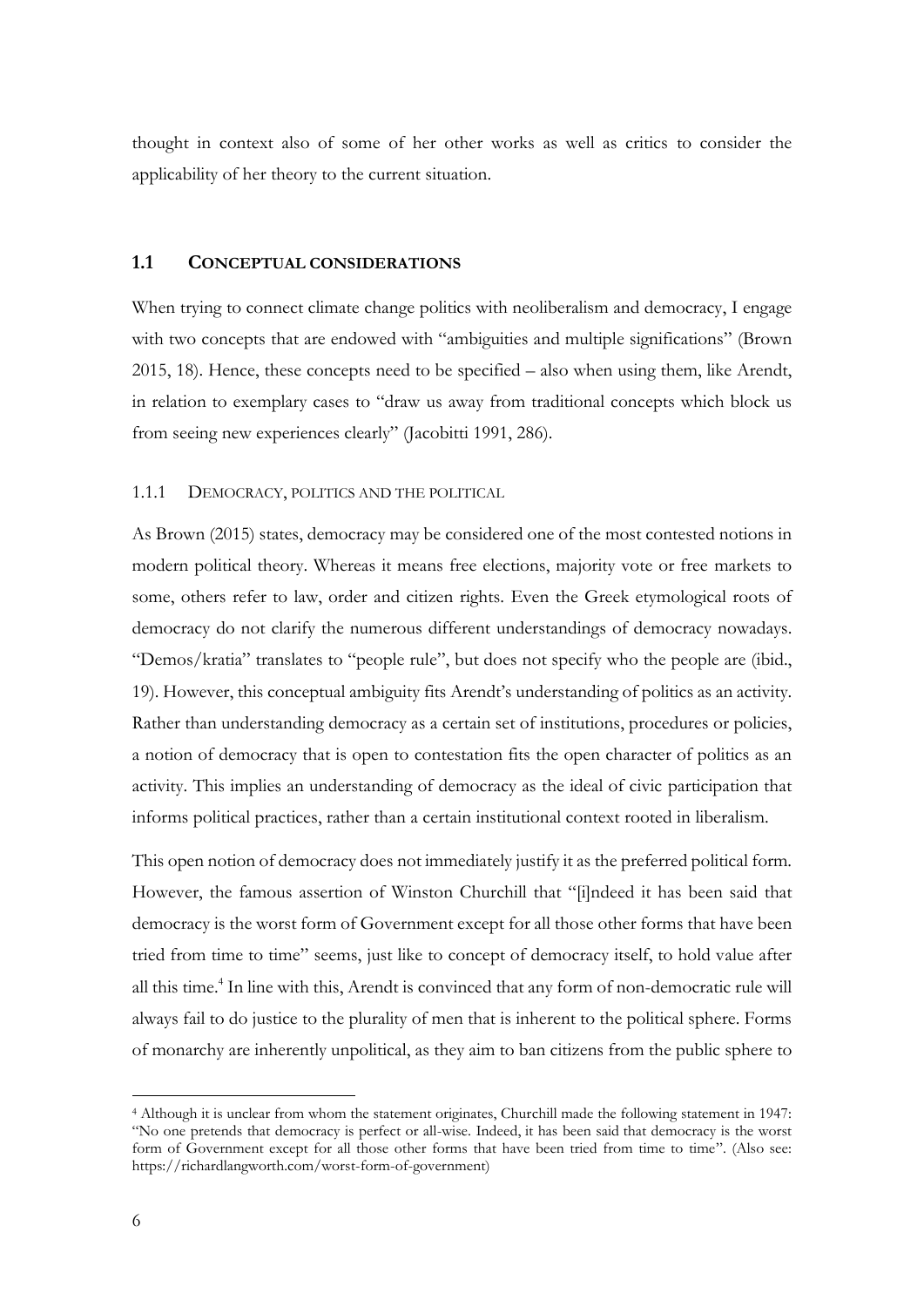the private realm where they are supposed to mind their private interests. Although forms of tyranny may bring stability and security in the short-run, they will lead to an inevitable loss of power of citizens which in turn causes the system to collapse in the long run (Arendt 1998, 221–22). Democracy can thus be understood as the only form of government that does justice to the tendencies that are inherent in a society where many people live together. Climate change is a problem that concerns the long-run sustainability and continued existence of human societies. It is a problem that affects different people in different ways, dependent on their geographical location and political, cultural and economic context. Hence, there is a plurality of people involved for which the politics of climate change needs to account. This is only possible by including the voice of 'the people', which implies that – thus far – democracy is the most fruitful way to think about politics both on a local and a more global scale.

#### <span id="page-10-0"></span>1.1.2 POLITICS, THE POLITICAL AND THE SOCIAL

Another conceptual difference is that between politics and the political*.* In a more conventional understanding, the former usually refers to a set of institutions and practices that are associated with the ordering of society (Mouffe 2005, 8). According to some, however, a procedural understanding of politics does not capture the "initiatory or expressive modes of political action" that is inherent to politics (Villa 1999, 108). Radical agonistic political theorists such as Mouffe counter this by employing a notion of the political to emphasise that the political is the fundamental dimension of conflict of any human society. Arendt also considers the political – or the public sphere, as she tends to call it – a fundamental dimension for understanding human life. Her conception of politics is existential in nature, it is the activity through which human beings "can establish a reality of their own (Kateb 1984, 7). However, her understanding of the political can be understood more as a certain sphere in society as she is inspired by the Greek conception of the citystate and the "fiercely agonal spirit" that inspires it (Arendt 1998, 41). This sphere arises whenever political action takes place. Hence, for Arendt, both the political and politics are dependent on the activity of political action, which makes the conceptual distinction between politics and the political less strict and less relevant (Kelz 2016, 138). This implies that the political "embodies an ideal politics aspires to but can never fully embody. The political is restricted to the role of a constitutive dynamic or a normative ideal against which the current state of political institutions is measured and must always come up lacking" (ibid., 13). In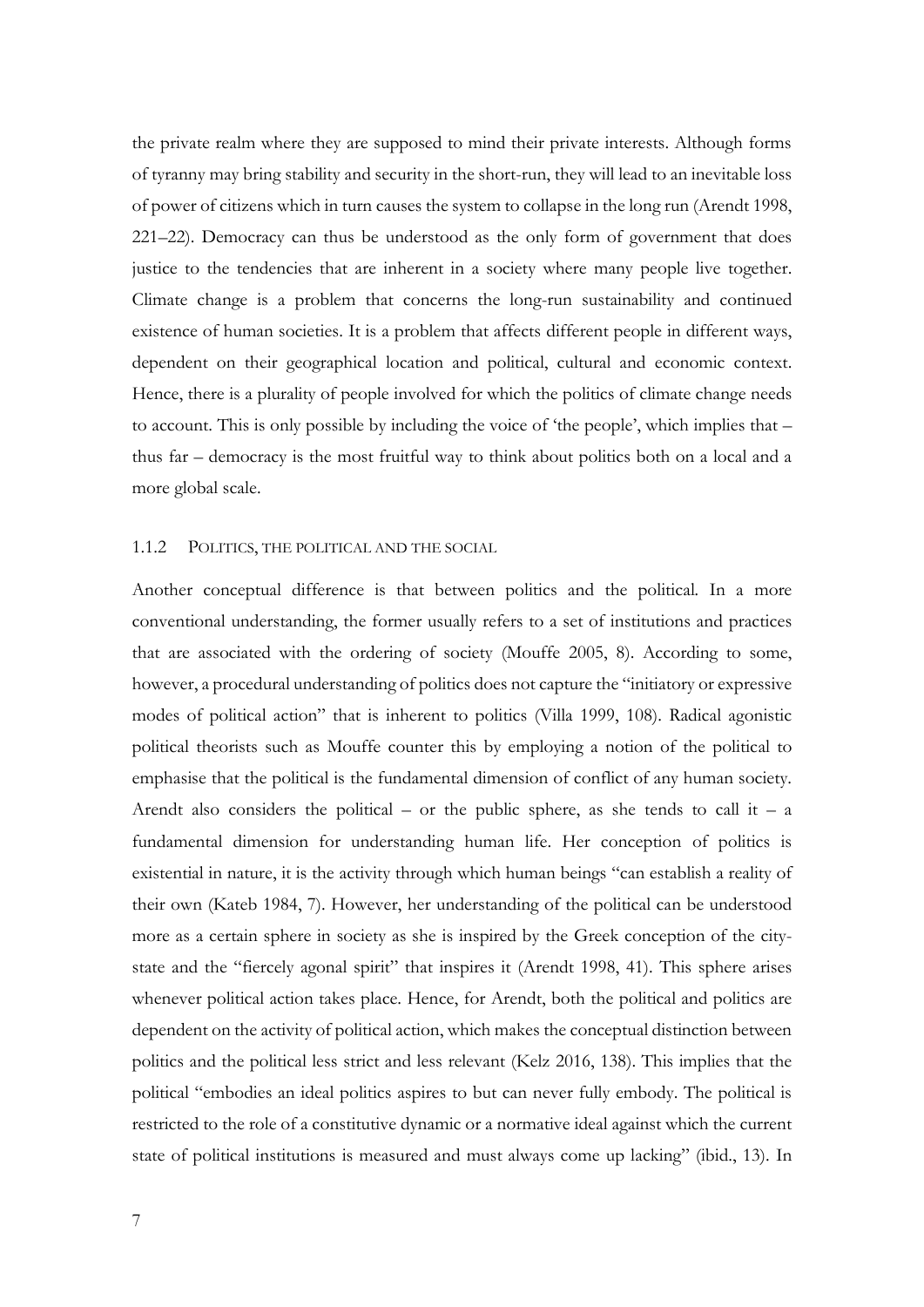what follows, I also adopt an understanding of politics as an ideal activity. Hence, with the term 'climate change politics', I refer not to a specific set of institutions or policies, but rather to an approach to the questions around climate change that include the citizens affected and involved in such a way that sustainable solutions can be formulated. Hence, I rely on Arendt's thinking "in search of guidance not in *what* to think but *how* to think about politics" today ( Owens 2007, 7; italics added).

The political sphere needs to be separated strictly from the social sphere, both according to neoliberal thinking and Arendt. In a neoliberal understanding markets need to be saved from the social as well as the political (Brown 2019). Hayek, one of the most influential neoliberal thinkers, regards the modern notion of society or the social as "inappropriately used to denote impersonal, unintentional, and undesigned human cooperation on a mass scale" (ibid., 31). While in fact this "complex interdependency [arises] from individuals following rules of conduct that emanate from markets and moral traditions" (ibid., 31). Therefore, society must be carefully constructed by the state while simultaneously avoiding that the state becomes so strong that it endangers the freedom of the market (Mirowski 2013).

Arendt also rejects the social which she similarly identifies with mass society. She strictly distinguishes between the social and the political as well as the private and the public. For her, the social is the "monistic<sup>5</sup>" mass society that neglects the dualism between the public and the private (Kelz 2016, 24). This dualism is necessary for the possibility of political action as this can only take place when the political is strictly separated from the sphere of work and labour. According to Arendt (1998, 38) the rise of the social – the sphere "of housekeeping, its activities, problems and organizational devices" – from the private sphere of the household into the public sphere, causing the boundary between the public and the private to blur. Arendt thereby considers the economy as a part of the social and aims to save the political from both the economy and the social.

#### <span id="page-11-0"></span>1.1.3 LIBERALISM AND NEOLIBERALISM

When revisiting a philosopher and considering the relevance of her ideas more than sixty years later, it should not merely be assumed that philosophical notions are stable and mean the same. This implies that Arendt writings on liberalism cannot merely be assumed to be

<sup>5</sup> Monism is the metaphysical stance that there is one fundamental substance or principle of reality. This is opposed to notions of dualism and pluralism (https://www.dictionary.com/browse/monistic).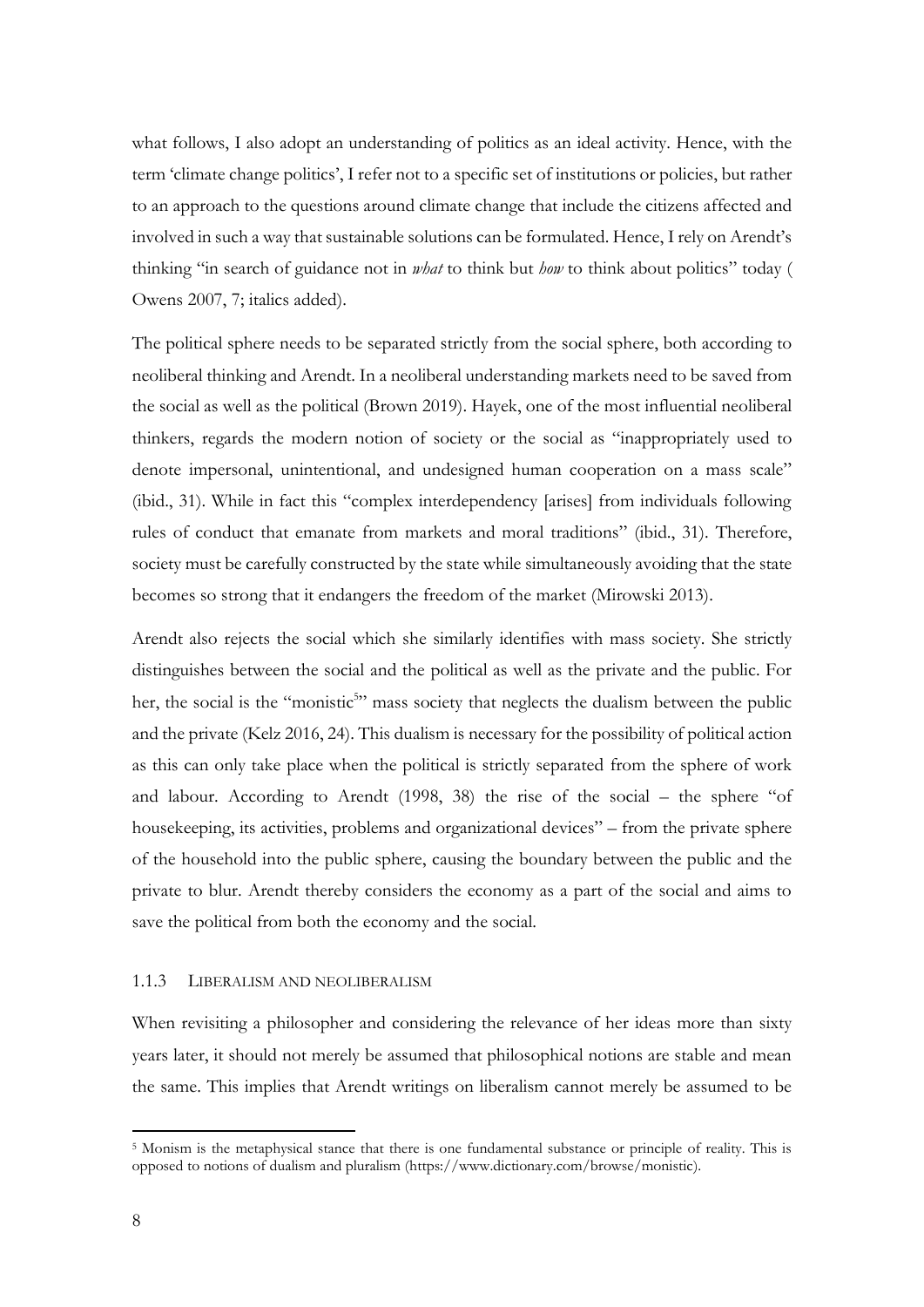applicable to the forms of neoliberalism that we observe now, even though, as Brown (2015, 32) points out, they do both consider the economisation of politics and society.

In the following chapters I understand liberalism through readings of Arendt and various theorists of neoliberalism who consider the deviations between liberalism and neoliberalism. Through selective reading of liberal thinkers such as Adam Smith and John Locke, Arendt (1961, 1998) mainly understands liberalism as a political and economic ideology that is closely related to the rise of the social discussed in the previous section. Liberalism emphasises private interests and brings them from the private sphere into the public, which induces the rise of the social. Besides this, liberalism brings forth a private notion of freedom which undermines politics and the potential for human freedom grounded in the political.

This understanding of liberalism as ideology makes it difficult to observe the connection between classical liberalism and current neoliberalism. Therefore, I turn to the accounts of both Foucault (2008) and Mirowski (2013) whose accounts of liberalism and neoliberalism have a more empirical character. Both understand liberalism as the laissez-faire art of government that establishes the market as the mechanism through which to verify or falsify government practice, and which considers labour as the justification for private property and the basis for society. The accounts of Foucault and Mirowski allow for an analysis of how Arendt's concerns about liberalism are still applicable in current neoliberal times. This way I aim to avoid using the term neoliberalism exclusively to describe a wide range of negative developments in society (Flew 2012) and instead approach and describe the phenomenon carefully (Dean 2014).

### <span id="page-12-0"></span>**1.2 EMPIRICAL CONSIDERATIONS**

Approaching a topic theoretically inevitably means that parts of the phenomenon studied escapes the analysis. In the case of political theory Kelz (2016, 144) states that "it is important to keep in mind that political practice always exceeds theorisation and, in turn, that theories of the political can never be fully embodied by any form of actual politics". This also goes for climate change politics understood as a form of activity, of which no unitary account can be given. Instead, it takes place in different ways, in various constellations and on various levels in society. Inspired by Arendt, who did not want to "propose a blueprint for the future or to tell anyone what to do" (Canovan 1998, viii), I do not aim to employ Arendt's political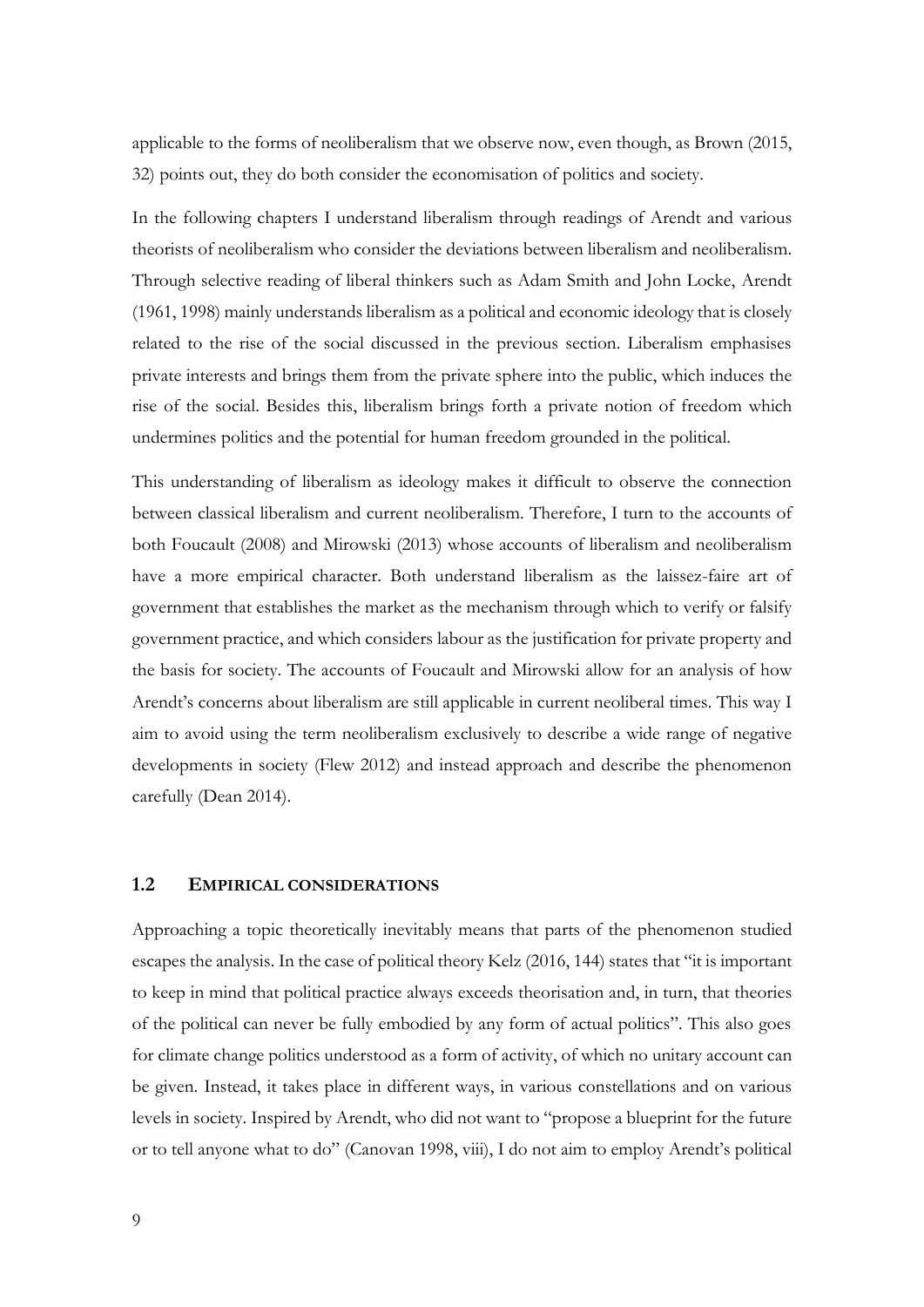theory to dictate how climate change politics should take place. Instead, her theory can be insightful to parts of these politics. The way Honig (1993a, 115) describes Arendt's political theory as "never a fait accompli" which operates on the presumption of the "perpetuity of political contest and to the view that in politics […] and institutions, it is not possible to get it right". This is applicable to climate change politics as well.

Despite the global nature of climate change, the focus of this thesis is, in line with Arendt's focus on Europe and the US, on modern western democracies. The political and societal developments in Europe and Northern America – although they differ in various respects – are to a large extent subject to similar tendencies. Moreover, the philosophers and political thinkers discussed can all be considered part of the western tradition of thought. This is not to say that non-western approaches to philosophy and political thought could not be relevant. On the contrary, given that climate change is a global matter it is of utmost importance that a wide variety of voices is heard in the debate. However, employing nonwestern theories and studying non-western contexts asks for specific forms of cultural and historical awareness that I do not have. Thus, by emphasising the need to acknowledge the plurality of people that is affected by climate change politics, I hope to invite other perspectives into the discussion of climate change politics in the West.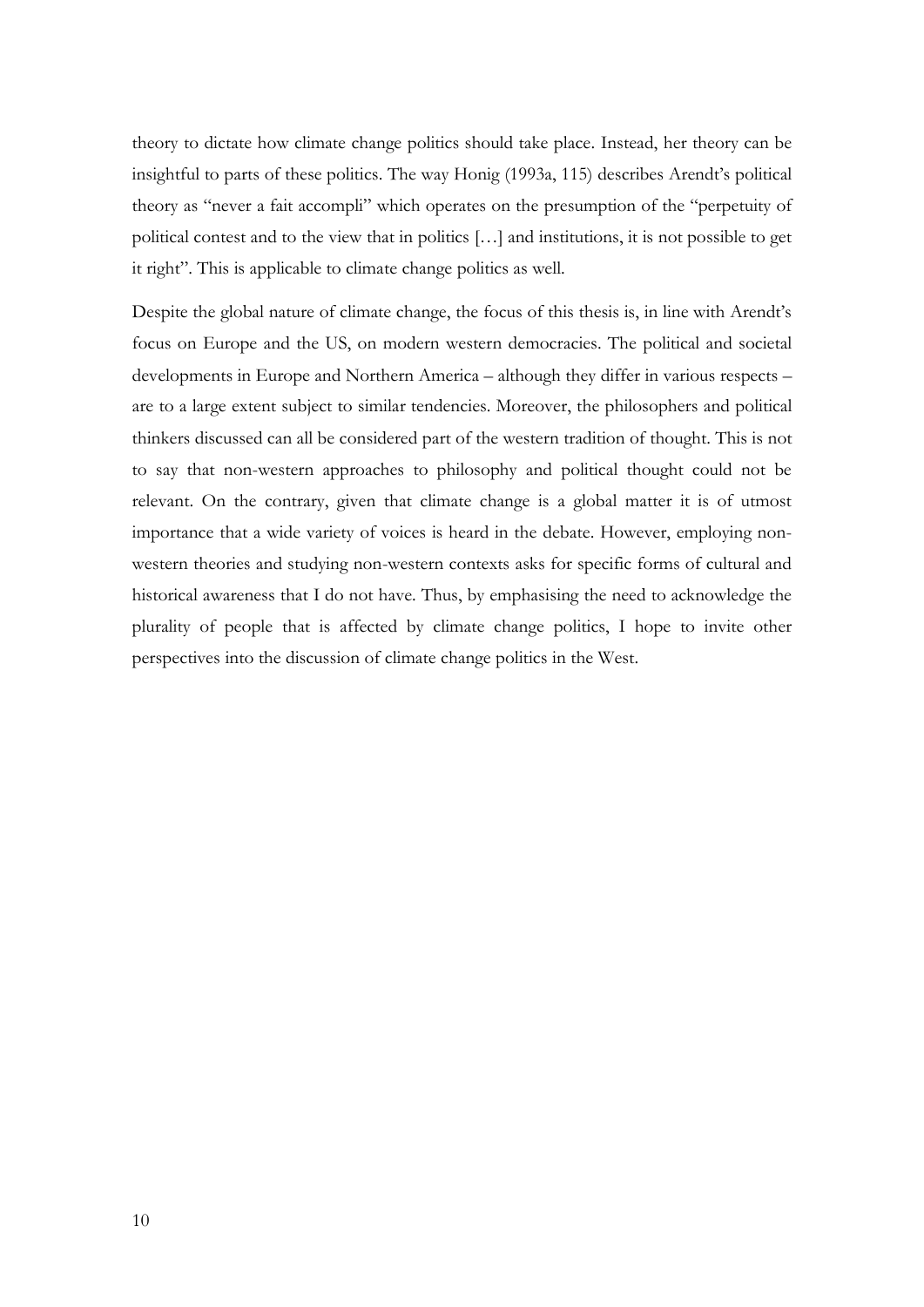# <span id="page-14-0"></span>**2 THE PROBLEM: CLIMATE CHANGE AND THE PREVAILING RESPONSE TO IT**

The effects of the environmental changes are becoming increasingly visible, turning the twenty-first century into "the era of climate change" and positioning humanity "in the middle of an earth-shattering moment" (Parr 2014, 3). There is increasing scientific consensus about the human influence on the changing natural environment (IPCC 2018). In the following section, I discuss environmental challenges and climate change as well as the various responses to it. I argue that the main share of the responses is rooted in or associated with neoliberal market logics that neglect the collective character of the problem as well as the underlying structures that caused it. To further understand this I turn to Hannah Arendt, whose writings on earth and world alienation and liberalism in the modern age seem to resonate with current developments (section 2.2). To understand how her diagnosis of the problems in the modern age can inform current questions about climate change, I situate the various elements of her critique in current neoliberal politics in the West (section 2.3).

## <span id="page-14-1"></span>**2.1 CLIMATE CHANGE AND THE RESPONSES TO IT**

#### <span id="page-14-2"></span>2.1.1 CLIMATE CHANGE AND QUESTIONS ARISING FROM IT

Although 'climate change' is the term often used, this is part of a complex constellation of interconnected environmental phenomena and developments. This is captured by e.g. the framework of Planetary Boundaries, which assesses human development within a "resilient and accommodating" Earth system (Steffen et al. 2015). Steffen et al. (ibid.) define the safe space for humanity to operate in by the level of climate change, ozone depletion, ocean acidification, freshwater use, and biodiversity among others. Transgressing these boundaries may lead to irreversible damage to modern society. Therefore, a safe space in which further human development can take place must be defined. This safe space must consider possibilities for systemic change that takes into account the system's various natural boundaries and the interlinkages between them.

Several recent assessments show that some of these boundaries have already been or run the risk to soon be reached, due to human interference. Global biodiversity, for example, has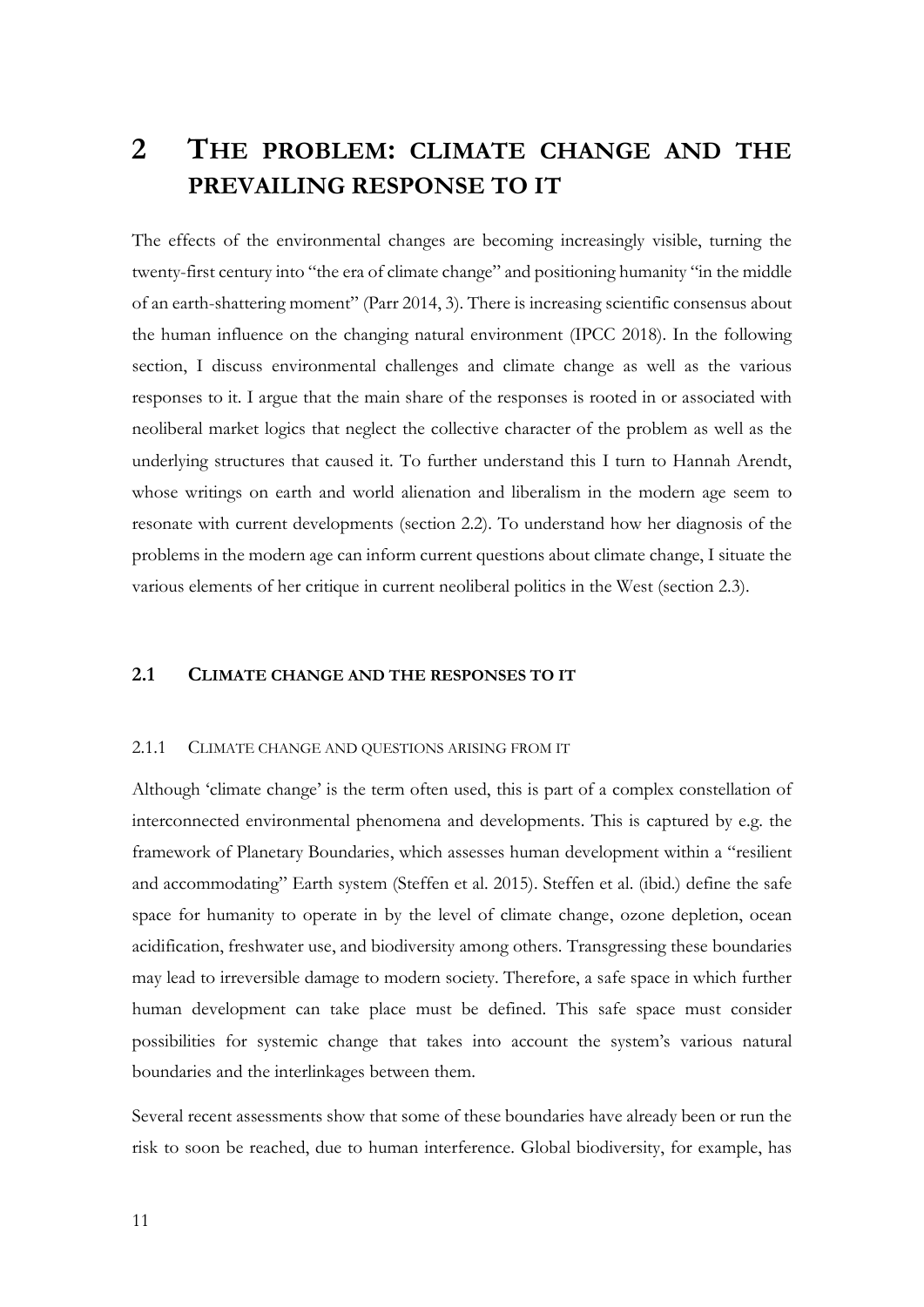significantly decreased as a result of intensified agricultural production, bioenergy production, and harvesting of natural materials (Díaz et al. 2019). Agriculture also impacts the use of freshwater and land, while unsustainable fishery possibly leads to irreversible alterations in the marine environment. The latter is also severely affected by increased plastic pollution, fertilisers that end up into the coastal ecosystems, and the annual dumping of 300- 400 million tons of industrial waste into the world's waters (Martin 2019).

Besides that, there is the rise of the global mean temperature which according to the IPCC (2013, 4) "is unequivocal, and since the 1950s, many of the observed changes are unprecedented over decades to millennia. The atmosphere and ocean have warmed, the amounts of snow and ice have diminished, sea level has risen, and the concentrations of greenhouse gases have increased". Concentrations of greenhouse gasses in the atmosphere rise because of e.g. agriculture, forestry and the burning of fossil fuels. This, in turn, leads to higher surface temperatures which may have severe effects for the natural environment and humanity, for example through more extreme weather events, droughts and floods, and rising sea-levels. These will have unequal effects across and within countries and populations (Smith et al. 2009; Bernauer 2013).

Climate change is thus one aspect of a changing environmental system with various aspects, interconnections and reinforcing tendencies. At the same time, climate change is the aspect that is obtaining increasing awareness. This may be due to the relative ease with which climate change can be observed. In general, modern environmental problems are invisible to the immediate perception, because of the separation between cause and effect in terms of both space and time (Naustdalslid 2011). Consequences of actions become clear in different geographical areas and/or points in time. <sup>6</sup> But as changing temperatures are perceptible to at least a certain degree, climate change may speak more to people's imagination than other environmental problems. Therefore, I use the term "climate change politics" not in the narrow sense of rising global temperatures, but to indicate the part of politics that is

<sup>6</sup> The temporal gap between action and consequence brings about questions of intergenerational injustice that revolves around the philosophical problem that it is "unclear how exactly future persons can be harmed, or disadvantaged, by acts or social policies which are necessary conditions of their coming into existence" (Page 1999, 56). Although of utmost importance in justice debates about climate change, intergenerational injustice is considered beyond the scope of this thesis which aims to conceptualise a form of climate change politics that does justice to the current inhabitants of the planet.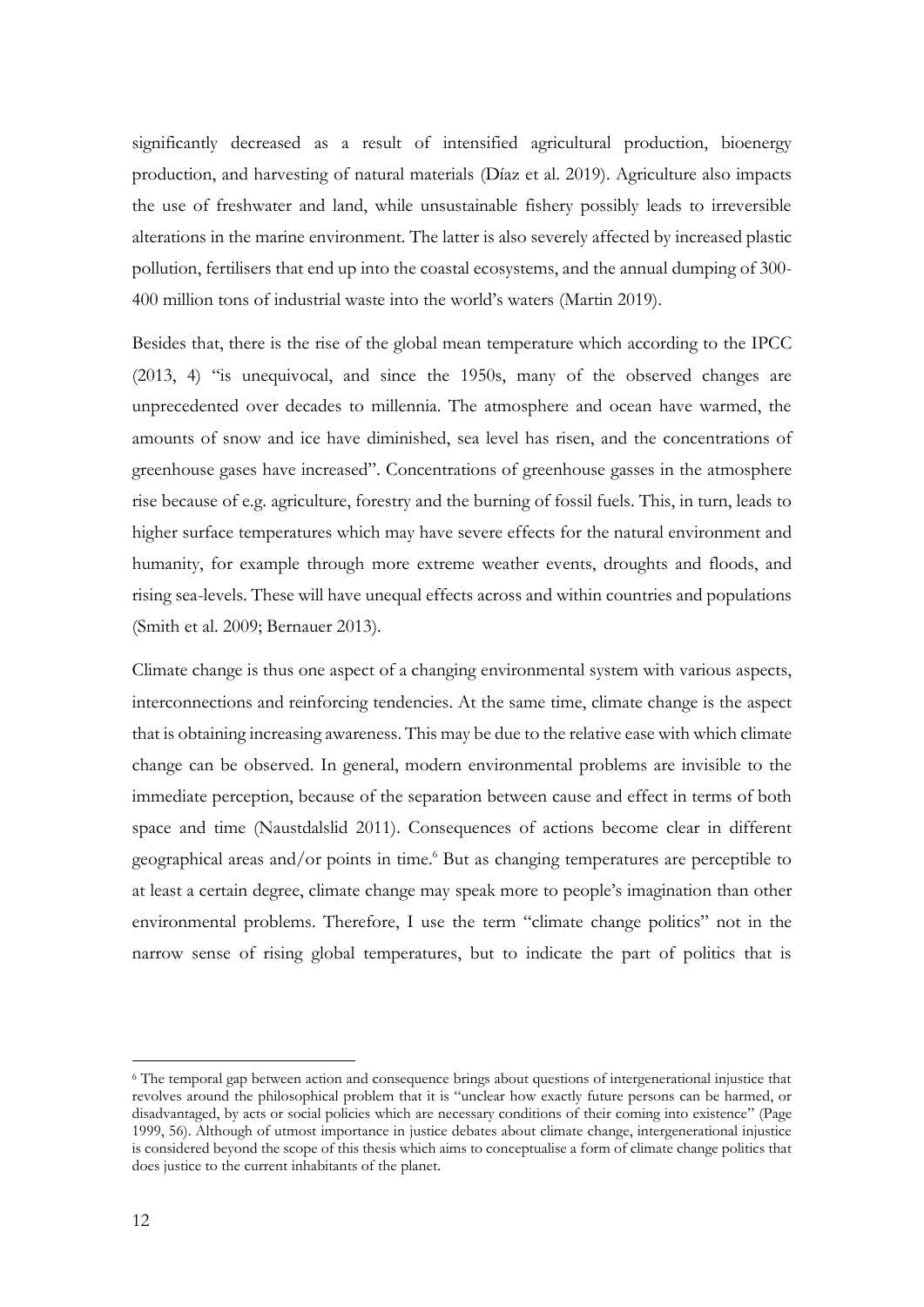concerned with the unusual changes in the environment in a broad sense and the questions and challenges stemming from this.

These environmental challenges are not necessarily new phenomena in themselves. As Terry (2009) emphasises, neither natural disasters such as droughts or floods nor the effects of human-induced climate change are new. But the scale and speed of the change are. This means that there is limited time to understand the uncertain effects on health, food and water supply and ecosystems, and raises questions around environmental and climate justice. These questions concern the inequities on the individual, community or political level that stem from or are intensified by climate change. They demand attention to the relationship between human communities and the environments around them (Schlosberg and Collins 2014), as well as the different roles and relations within communities that determine people's vulnerability to climate change (Terry 2009). Rosewarne, Goodman and Pearse (2013) consider the question of climate agency *the* political question of our times. Bringing this question and the related questions about justice into the political is the only way to enable action that can fundamentally change the direction in which the developments go, and thereby ensure a collective future.

These questions of justice are becoming even more complex in the face of the expected increase in refugees as a result of environmental change. The World Bank estimates that, if no collective action is taken, there could be up to  $140$  million of internal climate migrants<sup>7</sup> in Sub-Saharan Africa, South Asia and Latin America by 2050 (World Bank 2019). Although this number is perhaps uncertain, it is likely that socio-economic factors such as population growth, wealth concentration and urbanisation in vulnerable areas will reinforce the increased number of weather related losses – in terms of e.g. food and housing (Pachauri 2006). Also in the international migration debate will climate change and natural disasters remain key areas of interest for research and policy development (IOM UN 2020).

Especially international (climate) migrants pose a challenge to existing democratic structures, as these refugees are stateless people who have lost their citizen rights and whose "abstract nakedness of being nothing but human [is] their greatest danger" (Arendt, cited in Parekh 2013, 772). Current international law frameworks are not equipped to protect climate

<sup>7</sup> Internal migrants are those people that move within the borders of their own country. This implies that these numbers would add to the number of the number of people moving within their country for socio-economic or political reasons (World Bank 2019).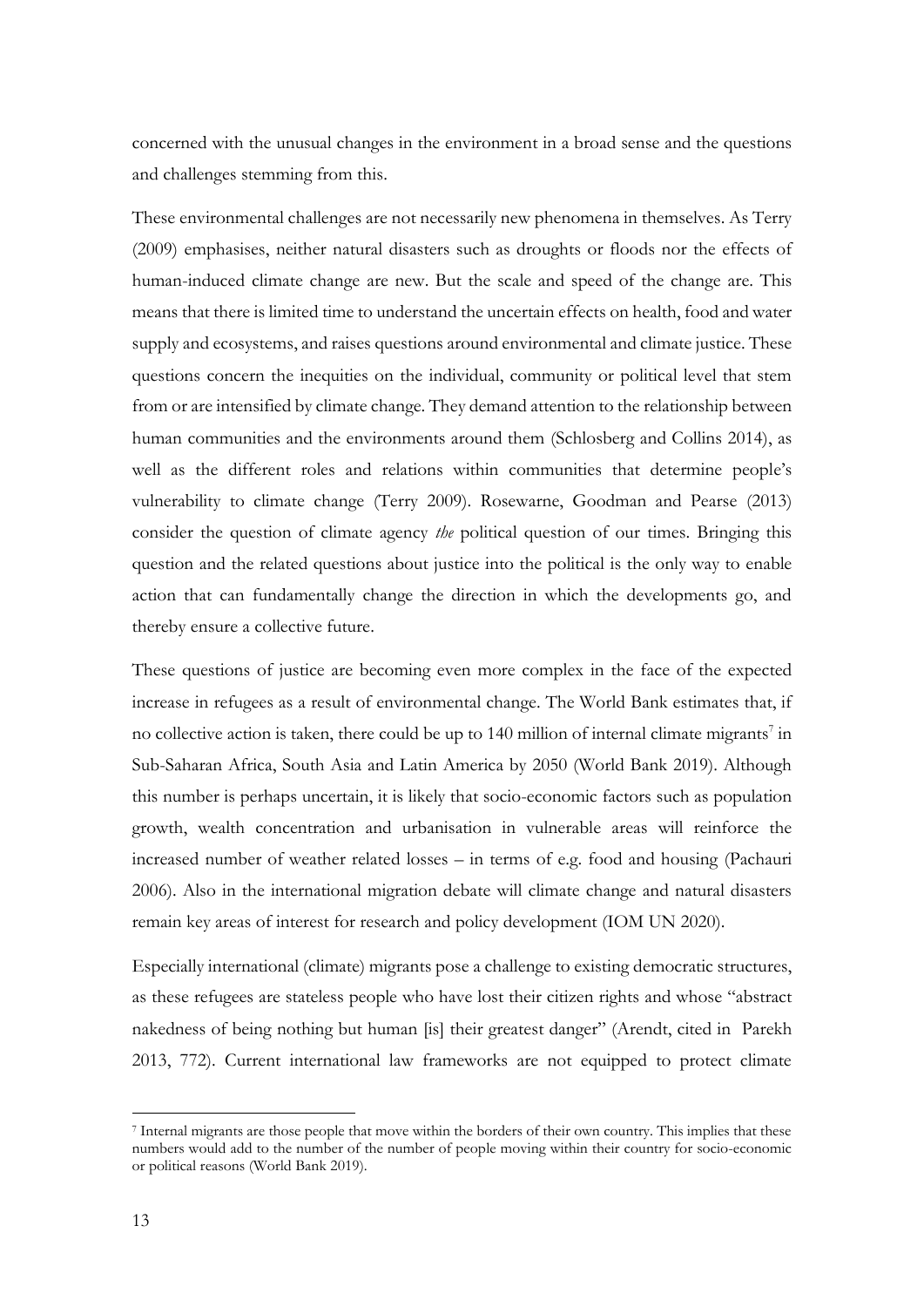migrants, as they are not legally binding and do not allow for climate migrants to obtain the status of refugee (Podesta 2019). Thus, including these human beings in climate change politics is difficult within a conventional conception of democratic politics that relies on national citizenship. A political discussion that addresses these questions of justice, inequality and vulnerability needs to go beyond the boundaries of nation states and existing political communities to account for the global threats that climate change poses. This discussion must include different political actors that are affected by climate change in different ways and to different degrees. What seems to stand in the way of such a politics, however, are the lack of a "common horizon" and the ruling classes that have started to "shelter themselves from the world", to speak with Latour (2018, 2). Latour argues that climate change and the denial thereof are crucial to an understanding of the recent political developments which I consider more closely in the following section.

#### <span id="page-17-0"></span>2.1.2 THE RESPONSES TO CLIMATE CHANGE

The aforementioned environmental and climatic changes have not remained unnoticed. On various levels of societies there have been different responses. In August 2018, the Swedish teenager Greta Thunberg reached the global news when she started to strike from school to demand attention for climate change. Since then her actions have sparked a global movement and numerous climate strikes. She has addressed the UN, spoke with the Pope and the president of the US, and was chosen as person of the year by Time in 2019 (Alter, Haynes and Worland 2019).

On an institutional level, the responses by the United Nations and the European Union are notable. There has been increasing international collaboration especially since the UN Climate Change Conference in Copenhagen in 2009 (UNFCCC 2009) and the adoption of the 2030 Agenda for Sustainable Development in 2015, in which the Sustainable Development Goals (SDGs) were formulated (United Nations n.d.). These goals are considered "innovative tools" that provide "a novel, goal-based approach to global governance" (Saito et al. 2017). As a response to the 2030 Agenda, the European Commission recently presented the "European Green Deal" which aims to implement the SDGs and transform Europe into "the first climate-neutral continent by 2050" (European Commission 2019). An important part of the new EU strategy is the *circular economy* as a core tool to address the unsustainable levels of global consumption. The circular economy aims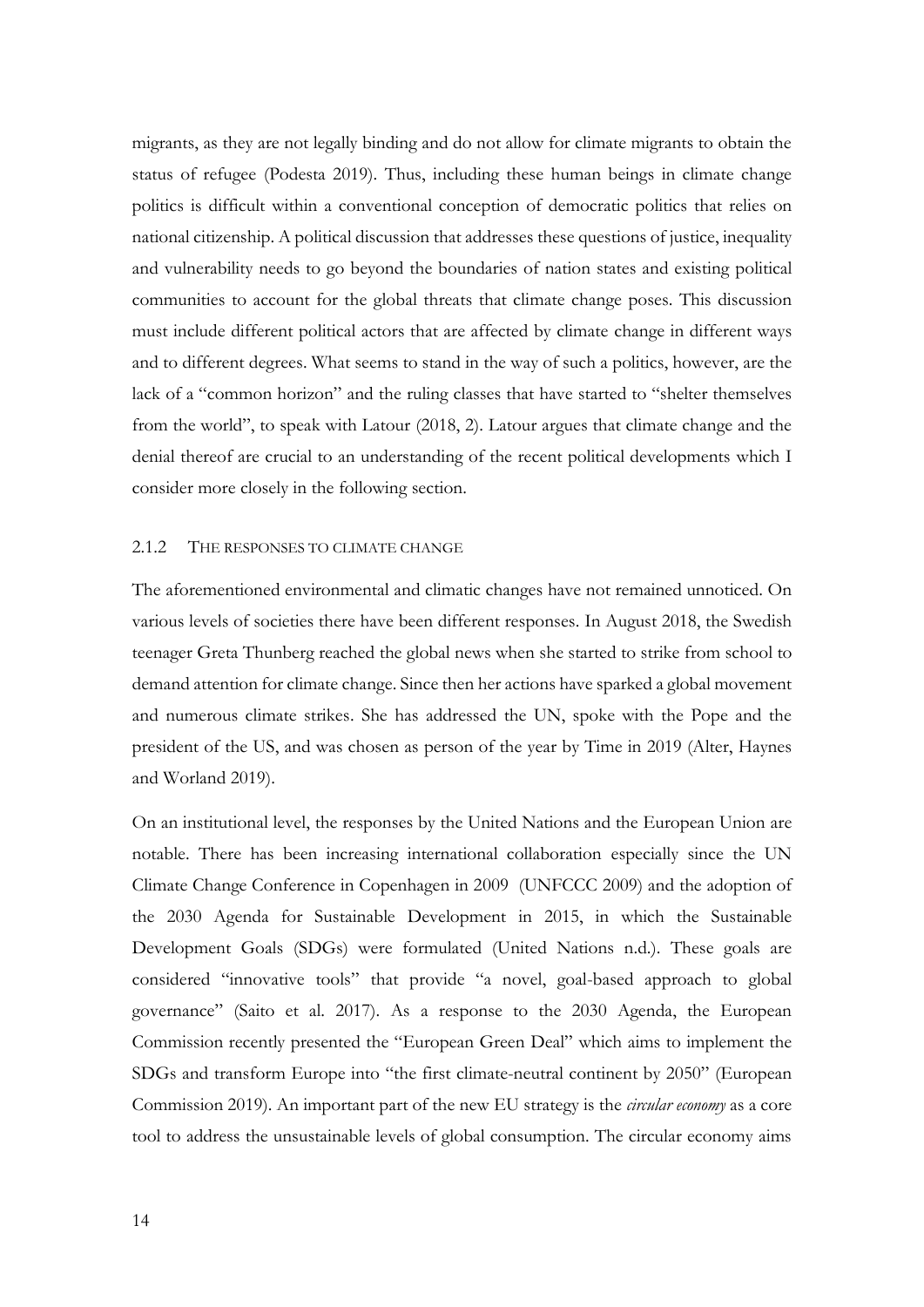to "make products fit for a climate-neutral, resource-efficient and circular economy, reduce waste and ensure that the performance of the front-runners in sustainability progressively becomes the norm" (European Commission 2020, 3).

On the national level policies have been developed to respond to global challenges including climate change. According to the UN, more than 70 countries have over 300 policies that support sustainable production and consumption (UN 2019). Sustainable consumption and production are an increasingly important lever to promote sustainable development in both developing and developed countries (Wang et al. 2019). In line with this, the UN considers collaboration with all stakeholders a key aspect of its 2030 Agenda. An important part of these stakeholders are businesses – especially large multinationals with a revenue higher than the GDP of several countries must play a role in the transition (Pedersen 2018). As Pedersen (ibid., 23) emphasises, the SDGs are not a burden but "a gift to business because the economic rewards for delivering to the needs defined in the SDGs are very significant".

The EU also emphasises the need for public-private collaborations that is due to the complexity of environmental problems. Specifically, it envisions new forms of "networked governance" that go beyond central authority and bring together government and market actors (EEA 2017, 88). This resonates with the increasing number of businesses that take social and environmental sustainability into account through "corporate sustainability" which "most managers have accepted [...] as the precondition for doing business" (Dyllick and Hockerts 2002, 130). Some companies go a step further by considering themselves as activists. One of the first companies to take an activist role was Patagonia, an American outdoor clothing company that puts environmental values at the core of its business (Erickson 2011). Also in Davos this year, at the annual meeting of the World Economic Forum, it became clear that the private sector is considering its role in addressing climate change. Not only was activism embraced through inviting Greta Thunberg, who entered the stage to urge the CEOs and world leaders to act (Time 2019). Also large parts of the conference showed that the private sector is taking a leading role in redirecting the economic system to a more sustainable future through "woke" or "anti-capitalist" capitalism (Wu, 2020b). A specific example of this can be found in the Sustainable Markets Initiative of Prince Charles, who wants to "ensure that the private sector leads the world out of the approaching catastrophe into which we have engineered ourselves" (Prince Charles, 2020). He envisions a wide range of markets, ranging from e.g. the financial sector to aviation, and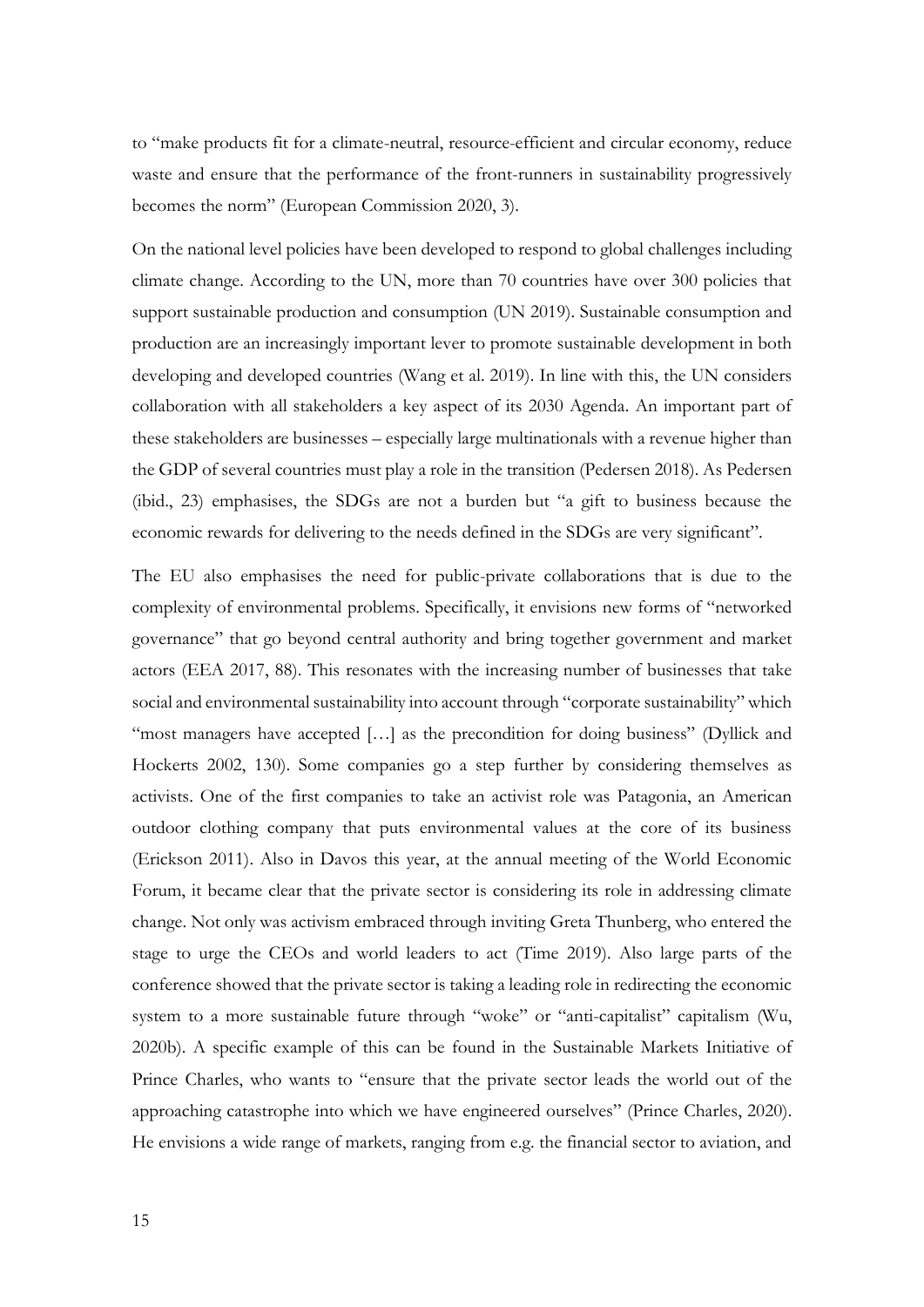from shipping to forestry, embarking on "a higher purpose mission" in which "sustainable" becomes "our default setting" (ibid.).

This suggests that activism is increasingly associated with or situated within the economy. Economic actors seem to consider their role to be increasingly activist and anti-capitalist and Greta Thunberg, a striking school kid who could be considered to have little or no economic interests, attends the conference in Davos to interact with the initiator of the Sustainable Markets Initiative, among others.<sup>8</sup> This suggests that the economy has an important role in the climate change debate and that there is a close relation between the public and the private sector when engaging with efforts of sustainable development. These efforts thus have to be considered in their wider context of neoliberal market capitalism, which is by the EU itself considered "the dominant system of socio-economic organisation worldwide" (EEA 2017, 74). Privatisation, trade liberalisation and reduced governments spending are policies that often surround sustainable development (Kumi, Arhin, and Yeboah 2014).

The role of neoliberal market capitalism becomes clear also when looking at current climate policies. In the EU this is through the strong focus on emission trading and circular economy. The EU has, with its European Emission Trading System, a longstanding history of being considered leading actor in market-based climate policies (Löschel et al. 2010). With the new Green Deal, the EU now seems to aim to become the same for the circular economy. In the US a similar focus on the market becomes clear. MacNeil and Paterson (2012; 2020) argue that climate policy development in the US has been dominated by the neoliberal logic of advancing technologies in domestic markets. Climate change has been addressed in a policy context of stimulating demand and international competitive advantage in high-tech sectors, framing climate change mainly as a problem of lacking technology.

However, there are two risks involved with framing climate change as a problem to be solved by the market. Firstly, it reduces the collective character of the problem to private questions of individual behaviour and does not consider the reformation of political institutions to improve participation and collective deliberation (Hargis 2016). Secondly, it leads to a superficial consensus that obscures underlying questions. The latter happens when the debate about climate change becomes what Swyngedouw (2011, 77) calls a "post-political environmental consensus". In this conception, climate change is portrayed as a humanitarian

<sup>8</sup> Greta Thunberg was introduced to Prince Charles at the Forum (BBC News 2020).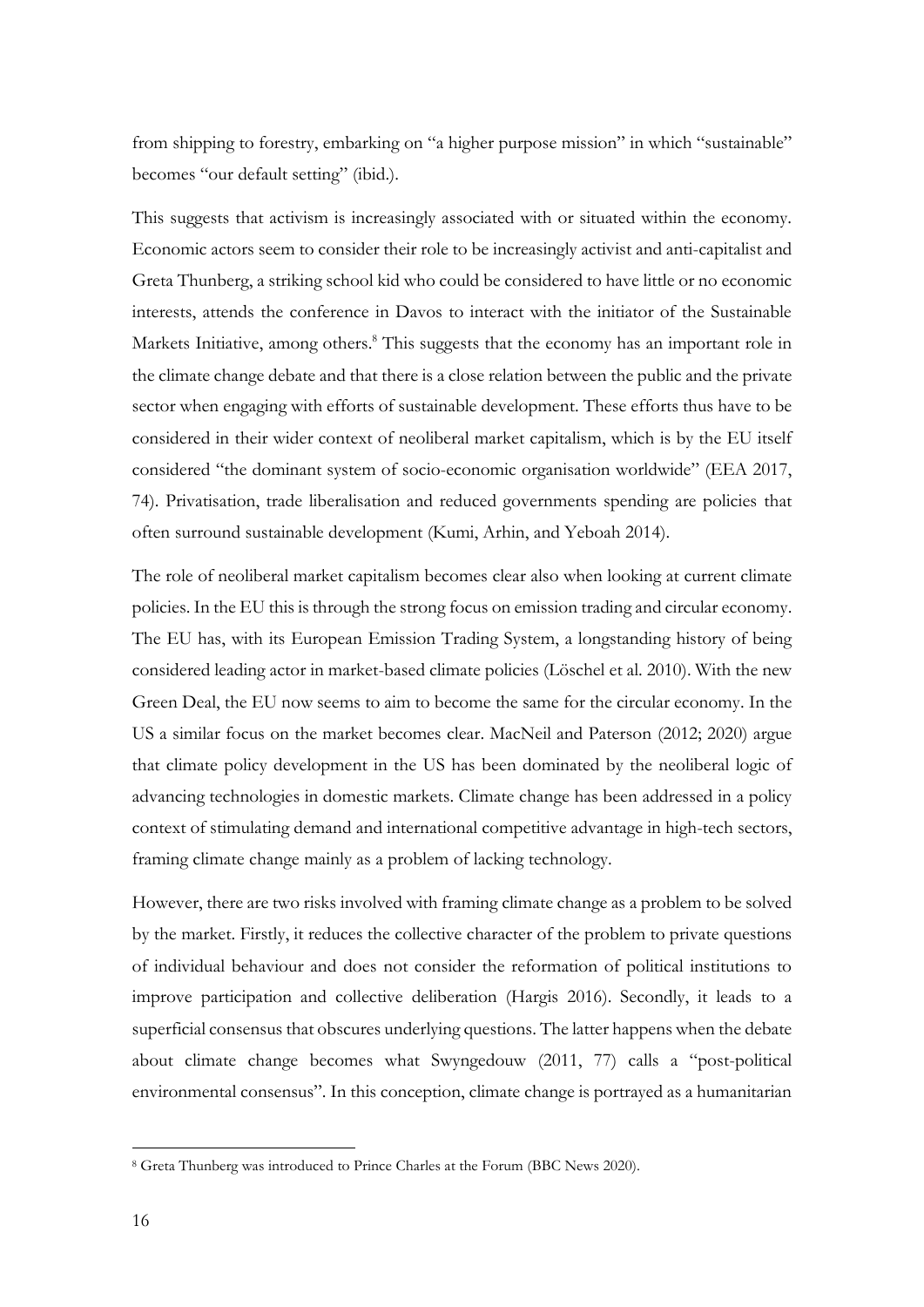cause in which the trajectory is clear and no internal tensions or conflicts arise. With such a consensus there is no need to ask fundamental questions that consider the underlying structures of the problem. For example, as Hobson and Lynch (2016) show, the circular economy fails to address the underlying structures and accompanying challenges of the mechanism of production and consumption. By positing individuals as consumers rather than as citizens, sociological and ontological questions about the nature or absolute levels of consumption are excluded from the debate. As will be elaborated in section 2.3.3, approaching climate change as a problem that can be solved by the markets runs the risk of merely dealing with the symptoms rather than the underlying structures of the problem. When failing to ask the more structural questions, climate policies become an attempt to "sustain the unsustainable characteristics of current society" (Kenis and Lievens 2014, 532).

#### <span id="page-20-0"></span>**2.2 UNDERSTANDING THE PROBLEM WITH HANNAH ARENDT**

An understanding of the phenomenon of climate change as well as the predominantly economically motivated responses to it may be helped by the thought of Hannah Arendt. *The Human Condition* is a reaction to the modern age and the earth and world alienation this brought about. Man started to "act into nature" by means of technology that enabled destruction on an unprecedented scale with the first atomic weapons as the clearest example (Arendt 1998, 231). These indicated the "enormously increased human power of destruction, [which enabled man] to destroy all organic life on earth" and eventually probably also "to destroy even the earth itself" (ibid., 268-69). This caused an increasingly global orientation of man towards the world around him that resonates with the current realisation that the Earth and its climatic system is one closed, interconnected entity. In the following section I discuss Arendt's diagnosis of the modern age and the different forms of alienation to then connect it to the current situation.

### <span id="page-20-1"></span>2.2.1 THE MODERN AGE, WORLD AND EARTH ALIENATION

With the launch of the first man-made satellite in 1957, the first step of rebellion against humanity's imprisonment on Earth was taken. Arendt (1998) considers this the ultimate outcome of the scientific and technological developments which she traces back to the modern scientific age, starting in the seventeenth century. Arendt considers a couple of historical scientific events that changed the relation of man with the world around him. These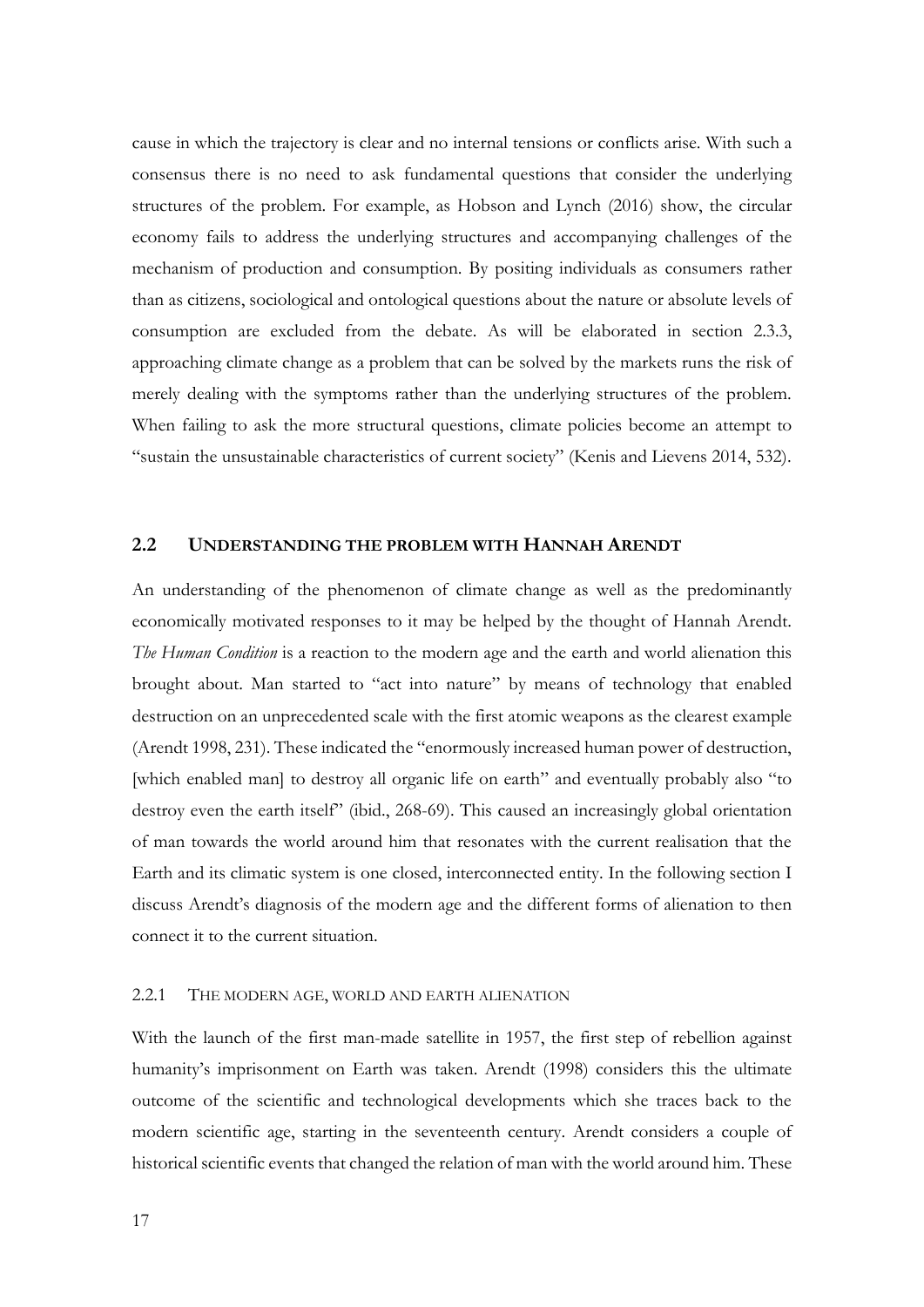historical events set in motion the developments in the modern age which ultimately led to the first atomic explosions that in turn marked the modern world. This modern world is characterised by two forms of alienation: earth alienation, the distancing from men to the Earth, stemming from the developments in science, and world alienation, the loss of a common world caused by property expropriation and wealth accumulation (Arendt 1998, 264).

As Macauley (1992) emphasises, Arendt's distinction between earth and world alienation is not straightforwardly defined which makes an absolute distinction between the two difficult. But upon close reading it can be said that earth alienation is rooted in the developments of modern science, while world alienation is mainly connected to the rise of liberalism. Arendt discusses three historical events that fuelled the forms of alienation. These events are the exploration of America, the invention of the telescope and the Reformation. The exploration of America expanded human knowledge of (geographical) space and simultaneously led to the shrinking of the world as man became familiar with it and distances became smaller. This paradoxical development is characteristic for earth alienation. A second event that reduced distance was the invention of the telescope, which provided humanity with observable facts rather than speculations. This, Arendt (1998, 264) argues, also led to a loss of the curiosity and "love for the earth and the world" that had been driving the sciences up until that point. This change is illustrated by three other developments: the mathematisation of the sciences, experimentation, and the rise of Cartesian doubt. The mathematisation of the sciences enabled the expression of natural sense data into mathematical symbols, while the experiment enabled the study of nature as a process instead of an object, implying that man could take a position external to nature and subject nature to the conditions of his mind. Besides this, the rise of the Cartesian doubt marked the focus on reason instead of the senses as the source of human knowledge. It also indicated the loss of faith and the need to doubt everything. Hence, rational structures of the mind are what men have in common instead of the empirically observable world that they share with one another. "Cartesian doubt removed man from the earth" and made philosophy and contemplation essential (ibid., 285). The third event that Arendt discusses is the Reformation, during which the expropriation of possessions of the church marked the beginning of private property as a function of wealth accumulation. This third event is connected to world alienation and the rise of the social at the expense of both the private and the public realm.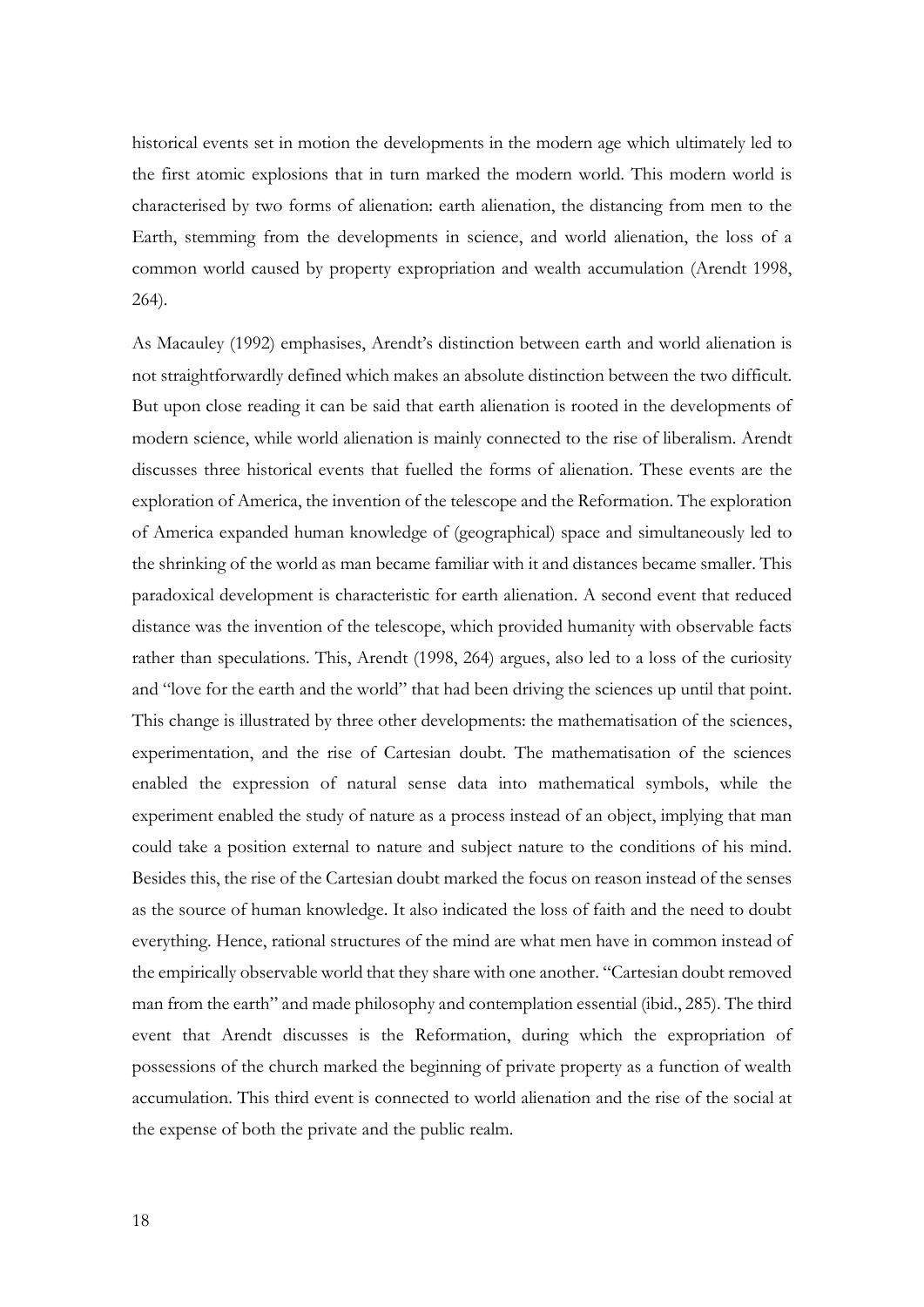Arendt describes how the developments in the natural sciences led to "both despair and triumph" as the scientific progress came with a form of nihilism (ibid., 262). This shows Arendt's connection to Nietzsche, who she considers the first thinker who tried to overcome the nihilism inherent to modern life that followed from the lost belief in transcendental values. In the 1880s Nietzsche wrote that nihilism was "standing at the door", ready to shape "the history of the next two centuries" (Nietzsche 2017). His insistence – contra Plato – on the world of appearances instead of transcendental values, marked the turning upside-down of the western philosophical tradition for Arendt (1961, 29). Although Arendt provides a more political account than Nietzsche (1989), she is highly inspired by his rejection of a world order in terms of absolute values. Like Nietzsche, she emphasises the fundamental relativity of the interhuman realm (Villa 1996, 79). The alienated modern man has lost his sense of being at home in the world and ultimately also his capacity for judgment and spontaneous action – the activities of existential importance. Hence, the modern man is unable to experience the activities that are constitutive for his identity.

## <span id="page-22-0"></span>2.2.2 LIBERALISM

Connected to the modern age is the rise of liberalism, which Arendt considers one of the main causes for the degradation of politics. Her critique revolves around the liberal emphasis on private interests which indicate the invasion of the political by the social, and its private notion of freedom. Arendt (1998) discusses these points of critique through a reading of John Locke and Adam Smith. Lock was the first to base society on private property as founded on the private body and as the product of one's labour. His way of prioritising the private over the common is problematic according to Arendt (ibid., 70), as the emphasis on the private body and labour neglects the worldly character of property and thereby "the sense of a tangible, worldly place of one's own". Locke's focus on the body contributed to the world alienation of man and marked the beginning of the rise of labour as the most esteemed human activity. The latter development was intensified by Smith – and later Karl Marx – who considered labour as the source of all wealth and all productivity respectively. This transformed labour into a public activity, thereby allowing for unhampered wealth appropriation and self-interest obtaining a central place in the public realm. The latter implied that formerly private economic matters of the household were brought into the public realm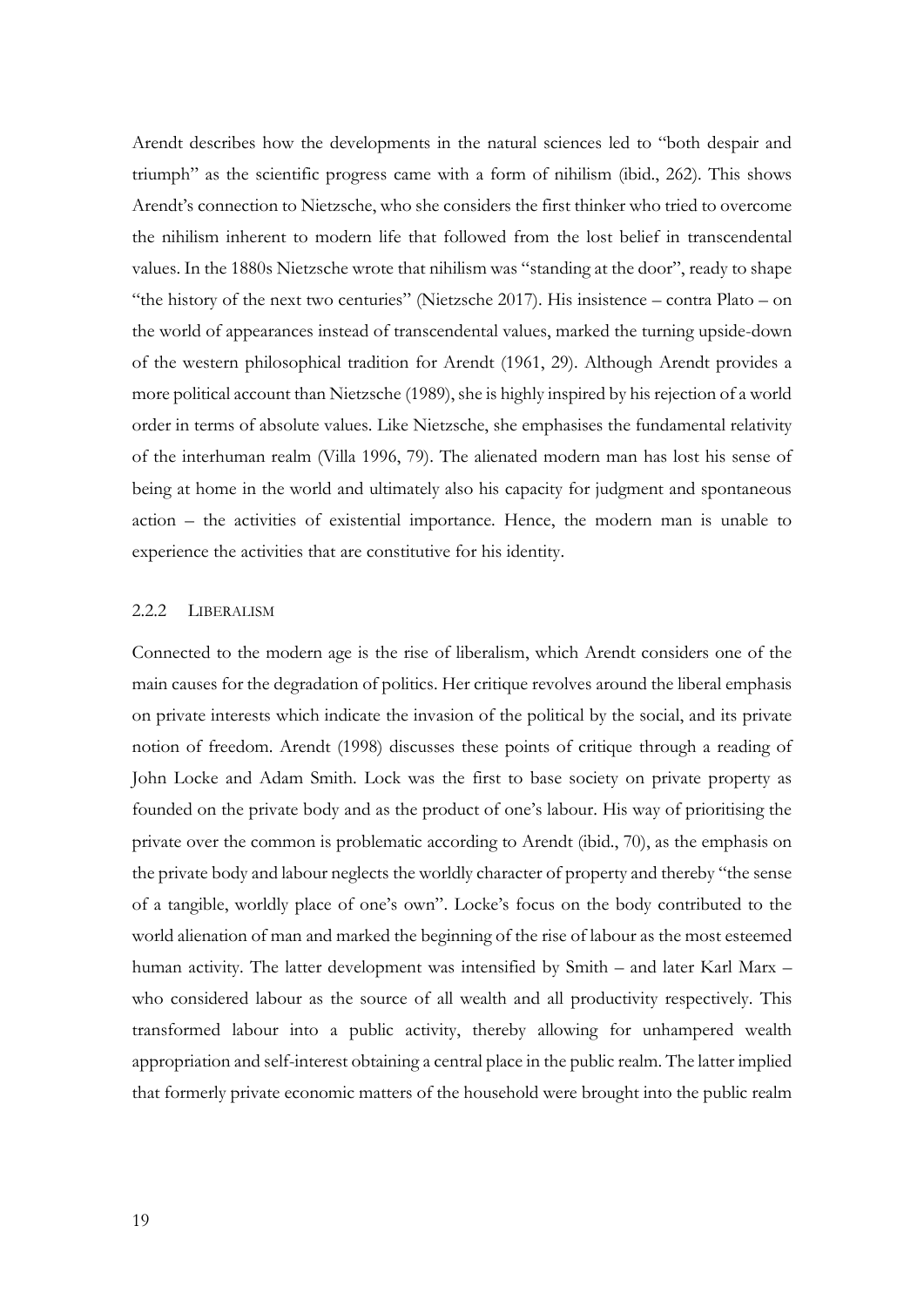and marked the rise of the social realm, which caused the boundary between the public and the private to fade.<sup>9</sup>

Moreover, the focus on the products of labour and profits marked the decay of action, speech and politics. Arendt underlines the hostility of the liberals to the sphere of government which is merely there for "the defence of the rich against the poor, or of those who have some property against those who have none at all" (Smith, quoted in Arendt 1998, 220). This is the beginning of the definition of freedom as a private freedom from politics, which she considers the other main flaw in liberalism. This private notion of freedom which stems from inner willpower is located in the subject itself and has dominated the modern western philosophical tradition. It renders freedom and politics incompatible and identifies freedom with security and activities outside the political realm. Hence liberal politics is concerned with "the maintenance of life and the safeguarding of its interests" (Arendt 1961, 155). This implies that there is an emphasis on negative rights and freedom. <sup>10</sup> According to Arendt, this leads to a removal of power and antipolitical orientation that less politics implies more freedom which enables a dangerous connection between totalitarianism and liberalism. Liberalism, "the bourgeoisie's political philosophy was always 'totalitarian'; it always assumed an identity of politics, economics and society, in which political institutions served only as the façade for private interests" (Arendt 1973, 336). This hampers the formation of a political community, which is the only way for Arendt in which violence, domination, and hence totalitarianism, can be countered (Kalyvas 2008, 272).

When dealing with Arendt's writings on liberalism, several concerns arise. The first is that her writings on liberalism can be considered "highly selective" (Villa 1999, 199). Villa argues that this is due to both ignorance, as Arendt is limited in her reading of liberal theorists, and prejudice, as she equates liberalism with the bourgeoisie, without properly engaging with it in detail. In *On Totalitarianism*, Arendt (1973, 146) asserts that liberal concepts merely "express the bourgeoisie's instinctive distrust of and its innate hostility to public affairs" and combine old standards of wealth accumulation with a new conception of private property. The second

<sup>9</sup> The distinction between the political and the social is further discussed in section 3.2.1.

<sup>10</sup> Although Arendt, at least to my knowledge, does not explicitly defines negative freedom, her conception is a rather conventional understanding of freedom as "the absence of obstacles, barriers or constraints" (Carter 2019). This means that actions are possible in a negative sense, while positive freedom entails action "in such a way as to take control of one's life and realize one's fundamental purpose" (ibid.). Usually, negative notions of freedom are concerned with the individual, while positive freedom considers collectives or individuals as inherently connected to a collective.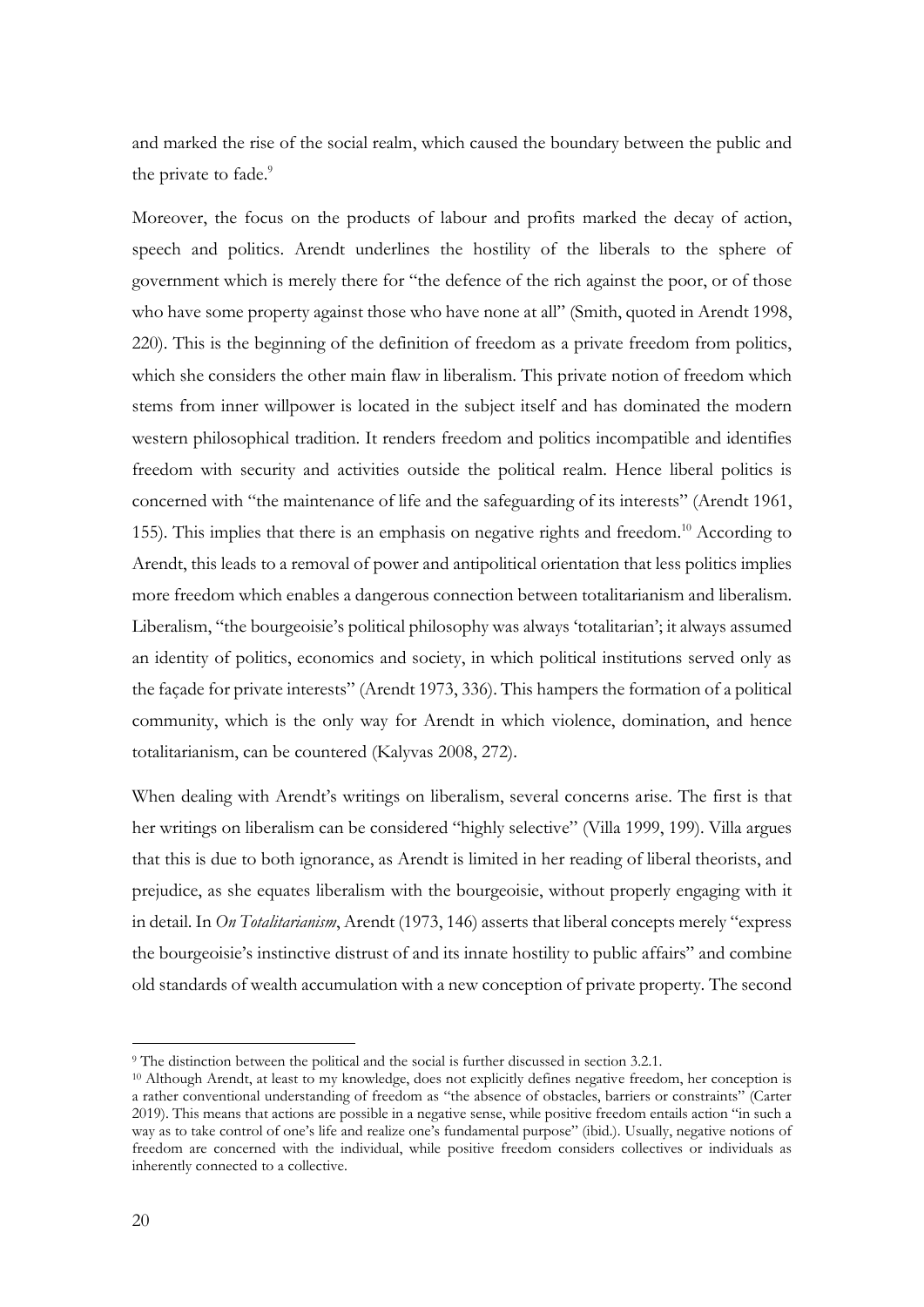is the seeming discrepancy between Arendt's rejection of liberalism on the one hand and her emphasis on human rights, freedom and the legal constitution on the other (Gines 2009). Moreover, Arendt seems unsusceptible to how the rights-based individualism of liberal theorists such as Locke in fact also contributed to the protection of the plurality of men against "the limitless instrumentalization of politics and the tendency to treat human beings as material in need of publicly imposed form" (Villa 1999, 199). However, Villa argues, Arendt realised through her studies of historical events and totalitarianism that the negative rights of liberalism were not enough to protect men from being transformed into passive masses, lead her to reject this philosophy of de-politicisation. Hence, Arendt does not dismiss the notion of human rights in a moral, pre-political sense but disputes the liberal conception of citizens as the "*substance*" instead of the "*necessary precondition* of political freedom" (Wellmer 1999, 211).

Arendt's limited, non-systematic discussion of and her lack of interested engagement with liberalism may be explained by her assertion that liberalism fails "the moment we try to apply [its] theories to factually existing political forms and institutions" (Arendt 1961, 100). Rather than considering liberalism in a structured empirical way, she is interested in its assertions as a theory or philosophy prevalent in the modern age. This implies that Arendt's observations do not concern empirical phenomena that can be linked causally to certain events in history. Nor can they be compared one-to-one with contemporary phenomena. Rather, they should be considered as underlying rationales that have indirectly contributed to the development of the world as we know it now.

#### <span id="page-24-0"></span>**2.3 FROM LIBERALISM TO NEOLIBERALISM**

Given the empirical lack in Arendt's description of liberalism, it would be unsatisfactory to make a direct connection between Arendt's critique of liberalism and the current neoliberal domination of the climate change debate. Therefore, in the following sections I consider neoliberalism and its effects on democracy and its response to climate change to see if Arendt's concerns about liberalism are applicable to current neoliberal politics.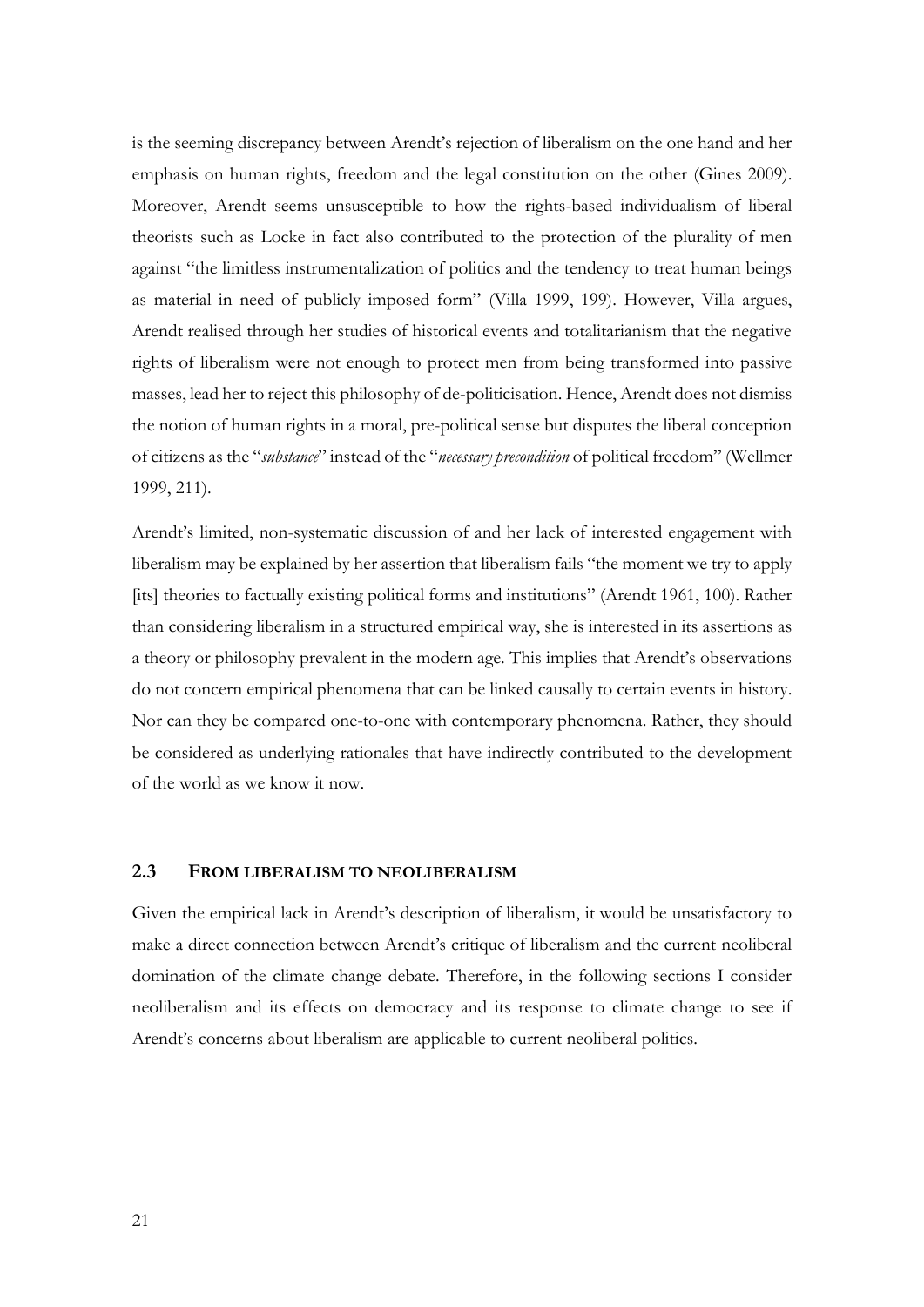#### <span id="page-25-0"></span>2.3.1 NEOLIBERALISM

The western world is, according to many, dominated by neoliberal thinking (Mouffe 2005; Brown 2015, 2019; Mirowski 2013; EEA 2017; Latour 2018). It is the "unchallenged hegemony of neo-liberalism" (Mouffe 2005, 31) that has withstood a variety of crises, securing that it is neoliberal "initiatives and policies that still carry the day" (Mirowski 2013, 36). But, as Dean (2014) argues, for the term to have any significance, it should not be used to describe all sorts of state governing in contemporary liberal democracies and beyond. Instead, it should be specified as a school of thought that promotes certain practices and policies.

Therefore, it is useful to distinguish between various approaches to neoliberalism. These can be roughly divided into three categories: 1) those who consider neoliberalism as a political philosophy or ideology with certain inherent dynamics; 2) those who, following Foucault's analysis in *The Birth of Biopolitics*, consider neoliberalism as an art of government; and 3) those who observe neoliberalism as a complex thought collective with a variety of forms and elements that contradict the notion of neoliberalism as a unitary ideology (Dean 2014). Authors of the first category usually follow a Marxist path of reasoning, rendering neoliberalism as a political ideology that aims to set the individual free through competition on the free market. This implies a global project that aims to empower and enrich the elites by privatising public assets and removing regulations related to the public interest (Flew 2012; Mirowski 2013, 51). This approach resonates with Arendt's considerations of liberalism, as it considers neoliberalism as an ideology – both economic and political – with an inherent logic that affects the way freedom, private property and our common world are conceived.

However, as Dean (2014) stresses, conceiving neoliberalism as an ideology implies overlooking the complex relation between an ideology and a political programme. To this end, the second and third understanding of neoliberalism are more fruitful. The second understanding of neoliberalism as an art of government has been put forward by Foucault, who analyses the rise of liberalism and neoliberalism in the institutional context of the nineteenth and twentieth century. Instead of the Marxist logic of capital accumulation, which implies of a single form of capitalism, Foucault (2008, 165) understands capital as a process which "can only have historical reality within an economic-institutional capitalism". The rise of liberalism implied a move away from the state as a strong, autonomous actor to a form of *frugal government* with the least state interventions possible. Foucault understands liberalism as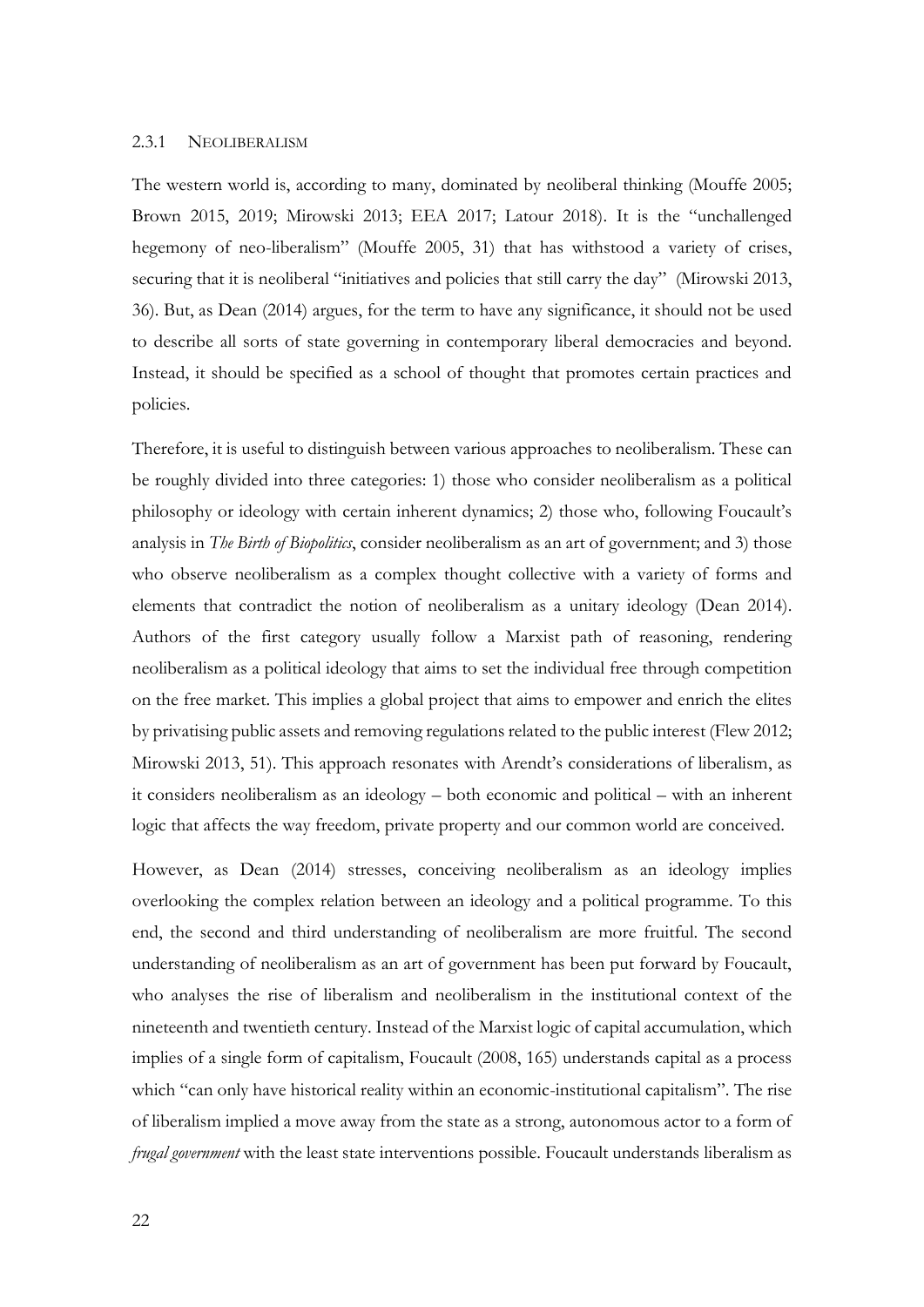a "new type of rationality in the art of government" that establishes the market as the new site of truth (ibid., 20). Hence, "the natural market mechanisms" provide a standard to judge "which governmental practices are correct and which are erroneous" (ibid., 32).

In the twentieth century, liberalism developed into neoliberalism, which Foucault studies by means of the ordoliberals in Germany and the Chicago School in the US. The central question in neoliberalism is "how the overall exercise of political power can be modelled on the principles of a market economy", which implies a more active form of government than liberalism does (ibid., 131). Hence, the economic form of the market is generalised. Society becomes ordered by the market and the mechanisms of competition, instead of the mechanisms of exchange that were prominent under liberalism. This competition is not a natural phenomenon, but an artefact produced by the government. Society hereby becomes "an enterprise society" in which the individual is conceived as a *homo oeconomicus*, the entrepreneur of the self, that can be studied through the theory of human capital (ibid., 147). This implies that economic analysis and interpretation are extended to domains that were previously considered non-economic. By being considered a *homo oeconomicus*, the individual becomes governmentalisable through the "grid of intelligibility" of economic behaviour that is adopted on his behaviour (ibid., 252). This implies that to the extent that the individual responds rationally and systematically to changes in his environment, he is governmentalisable through the modifications made in the variables of his environment. Neoliberalism thus entails a more active form of governing that takes place in more domains of society, compared to liberalism.

The third conception of neoliberalism, as a thought collective, is put forward by Mirowski (2013), who traces back neoliberalism to the establishment of the Mont Pèlerin Society, established by Hayek in 1947. This thought collective put forward a "multilevel, multiphase, multisector approach to the building of political capacity to incubate, critique, and promulgate ideas" (ibid., 51). By conceiving neoliberalism as a thought collective, Mirowski arrives at a characterisation that can be divided roughly into four themes: society, the market, freedom and the individual. Society, the first theme, is conceived as something that must be constructed by the state but treated as natural while restricting the state to become so strong that it endangers the neoliberal project. Second, the market, of which the ontology remains unclear, needs to be organised by the state and forms the most efficient processor of information. Following Hayek, the market "is posited to be an information processor more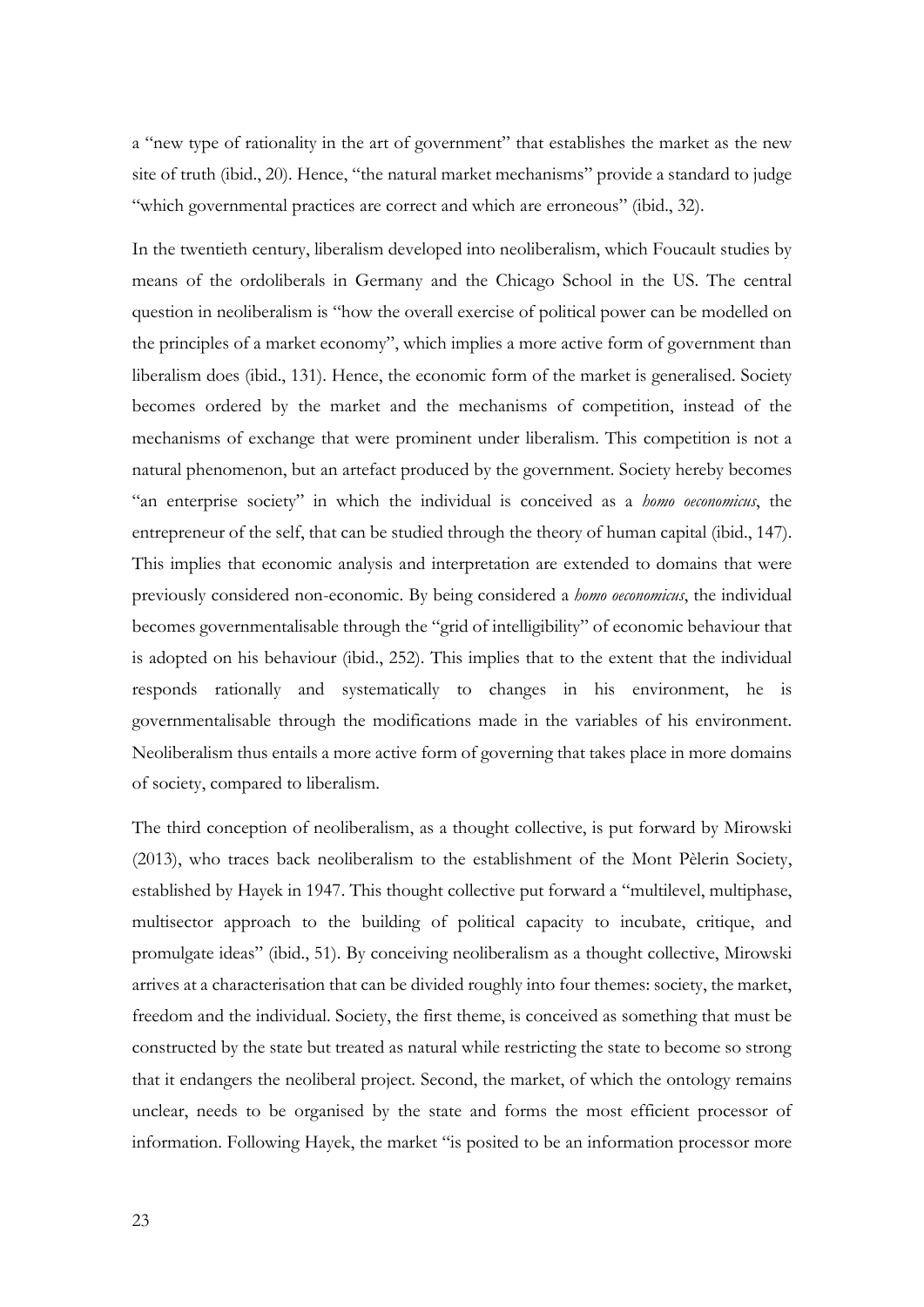powerful than any human brain, but essentially patterned upon brain/computation metaphors" (ibid., 62). Therefore, the market is always considered to be able to provide solutions to problems that were seemingly caused on the market itself. Another characteristic of the market is its need for inequality. Rather than a negative externality, inequality is a natural phenomenon that is essential for progress in society. Third, neoliberalism regards freedom as the most important virtue in society. Although there are different definitions, freedom is ultimately conceived as a form of negative freedom, while positive freedom is neutralised through the fragmentation of the self. This fragmentation is the fourth theme that can be identified in Mirowski's characterisation. Neoliberals conceive of the individual as an entrepreneur of the self, as also stressed by Foucault. This implies that the individual is not an entity in itself, but a discontinuous collection of decisions and investments. With the self as an entrepreneur, and not as a labourer, neoliberalism departs from Locke's classical liberal conception of labour as the justification of private property and the constitution of society.

Like Foucault, Mirowski emphasises the divergence between classical liberalism and neoliberalism. That this divergence is not always clear is due to what Mirowski calls the doctrine of *double truth* that neoliberalism entails. This double truth follows from the belief that for the longevity of the doctrine and hence the benefit of society neoliberalism needs to maintain both an "exoteric version of its doctrine for the masses" and a "esoteric doctrine for a small closed elite" (ibid., 76). Part of the exoteric version is neoliberalism as a continuation of liberalism, that promotes a tolerant, open society of contestation and empirical falsification. The esoteric doctrine on the other hand emphasises that this liberalism can only be continued by an illiberal organisation which does not actually engage in an open dialogue with the public, and which, in fact, is hard to enter for the public. Hence, Mirowski conceives of neoliberalism as an array of conceptions, practices and organisational forms that are described differently depending on the context in which it is described.

## <span id="page-27-0"></span>2.3.2 NEOLIBERALISM AND DEMOCRACY

When considering neoliberalism as a thought collective, it becomes clear that it is politically oriented, and that in its aim to control the power of the state it controls a broad range of political organisations and neutralises democracy (Dean 2014). Central to neoliberalism is the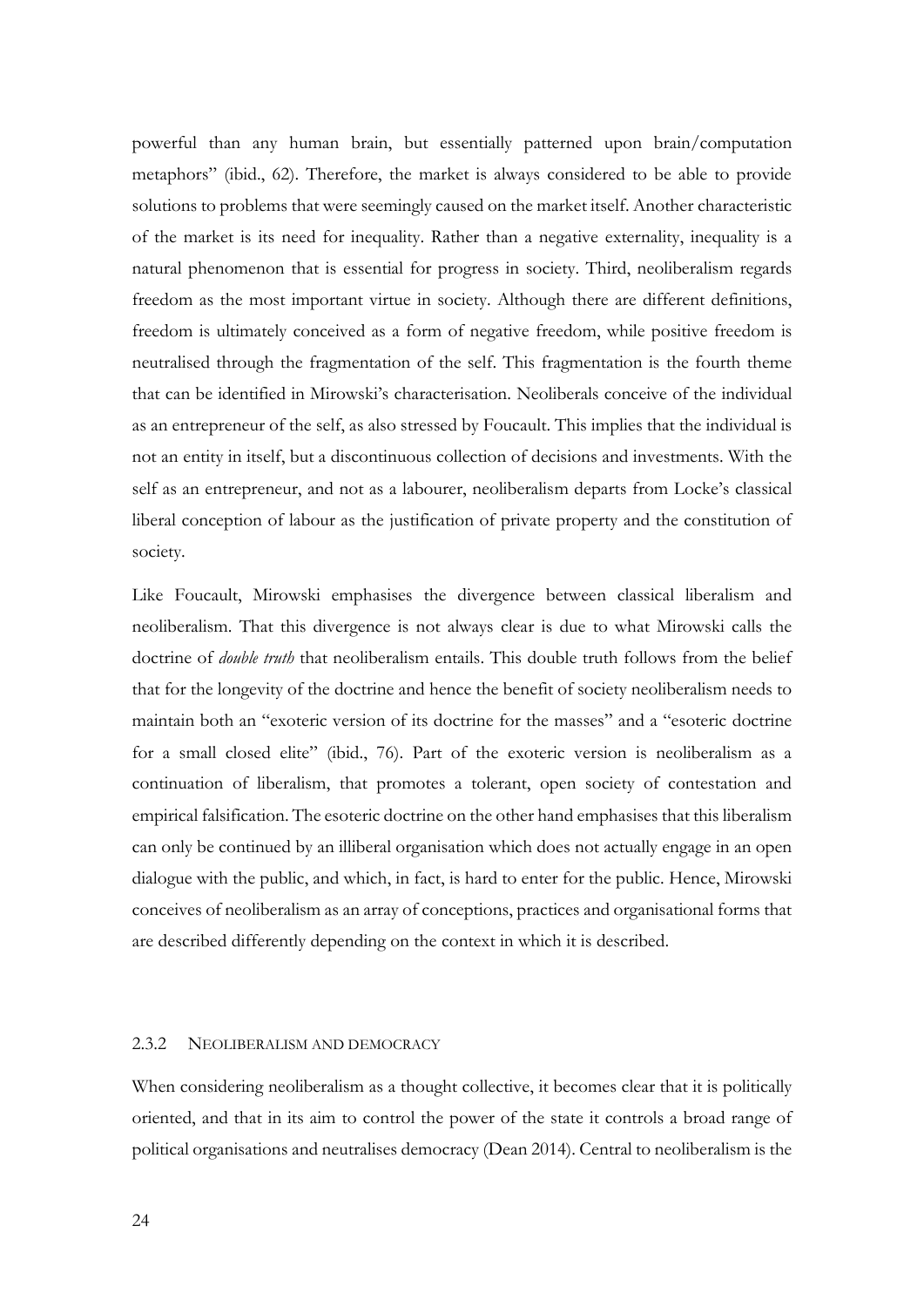impotency of citizens who are reduced to consumers. Democracy is only allowed to the extent that it supports the development of the neoliberal economic system (Mirowski 2013, 93–94). The relation between neoliberalism and democracy is further explored by Wendy Brown (2015), who combines Foucault's account of neoliberalism as an art of government with Marxist dynamics of capitalist accumulation – despite Foucault's own explicit divergence from Marx. According to Brown, the Marxist dimension is necessary for an understanding of how neoliberalism affects democracy by bringing forward the *homo oeconomicus* that overthrows the *homo politicus.* By conceptualising individuals and the state as enterprises, neoliberal reason submits the practices and principles of democracy to economisation. It undermines the essential conditions of democratic existence, which Browns considers to be the following: limited wealth inequality, an orientation towards citizenship and the public good, and deliberation between citizens about concepts of power and justice. She argues that under neoliberalism democratic citizenship is replaced by investments in human capital of the self, while the political is economised and becomes the realm of administration and management. Public life becomes the realm of problem solving and 'benchmarking' rather than that of politics, conflicts and deliberation about values or ends. This reduces democracy to a marketplace where speech is the capital that generates goods, and where it is increasingly difficult to discuss or advocate for public goods. Rather than liberating the citizen from the state, politics and social concern, "it integrates both state and citizenship into serving the economy and morally fuses hyperbolic self-reliance with readiness to be sacrificed" (Brown 2015, 212).

Her account of neoliberalism is considered overly critical and failing to do justice to Foucault's ambivalence towards neoliberalism (Flew 2012), while her approach of working with ideas of neoliberalism neglects how actual forms of neoliberalism have come into being (Barron 2017). Brown acknowledges that her narrow engagement with neoliberalism as a form of reason fails to consider the subtle effects of neoliberalism on democracy. Therefore, Brown (2019) further develops her argument through a reading of mainly Hayek, Friedman and the ordoliberals. Although this reading seems rather unsystematic, her method in this project could be considered an attempt to reconstruct neoliberalism as a thought collective rather than purely as an art of government. She combines this more empirical approach with news anecdotes to show the anti-democratic effects of neoliberalism in the West. Her main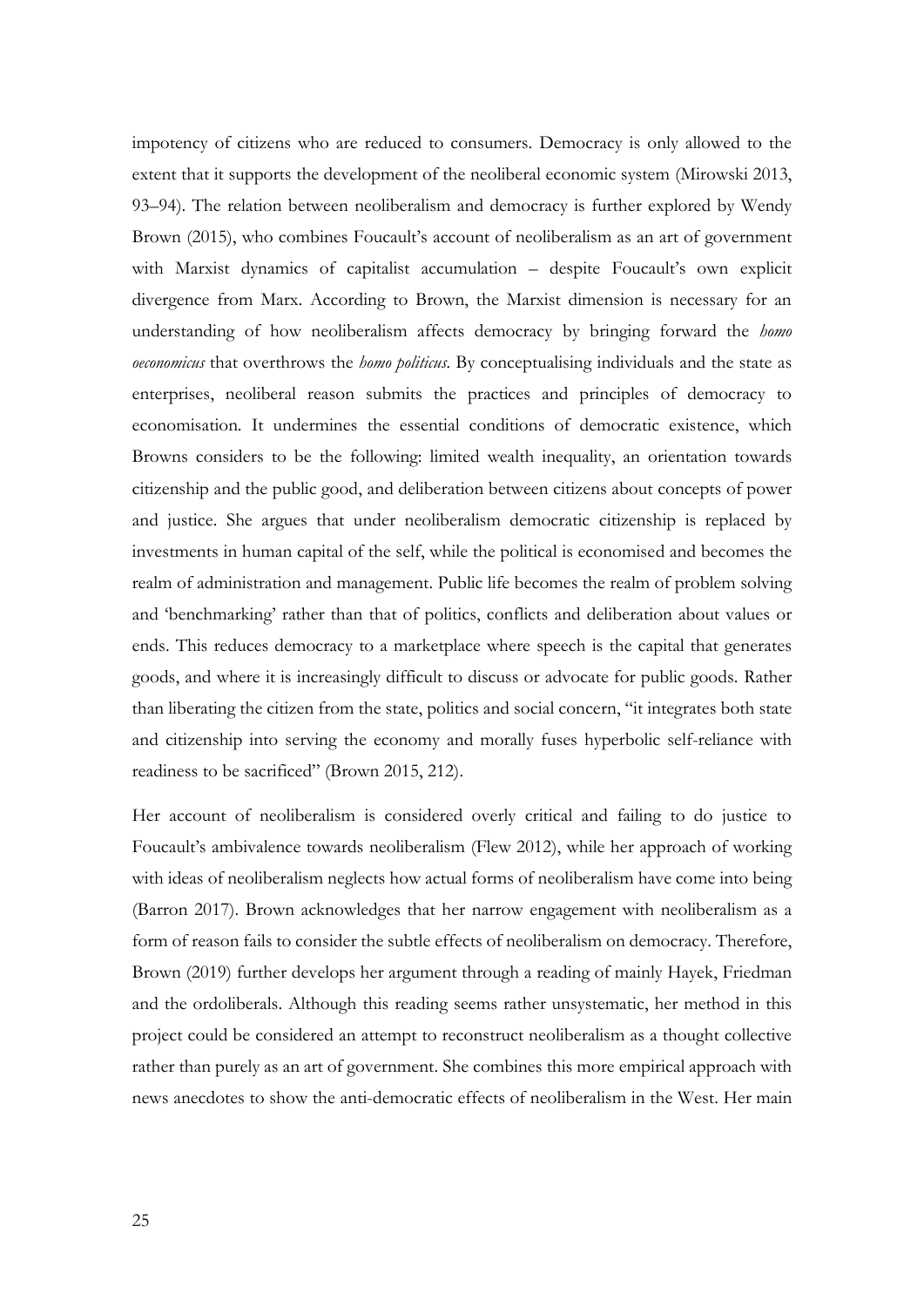argument is that neoliberalism undermines the social realm<sup>11</sup> and attacks the legitimacy of democratic practices in the political. According to Brown, Hayek considers society – understood as the sphere of justice, as the "impersonal, unintentional, and undersigned human cooperation on a mass scale" – to be dangerous as it conceals the totalitarian tendencies of the notions of the good that are inherent to it (ibid., 31). Humans should be organically brought together in the spontaneously arising markets. Hayek therefore wants to protect markets from society; "society must be dismantled" (ibid., 36). This happens epistemologically, by denying its existence altogether in a similar fashion as Thatcher did<sup>12</sup>; politically, by privatising the social state; legally, through legal claims that challenge equality and social protection; and culturally, through a focus on the atomistic individual human being or household.

This dismantling of the social is problematic according to Brown as it is only in the social that notions of social power and inequality can be discussed. The social is vital for social justice, as it reproduces the histories and hierarchies around it. It is vital for democracy, as it comprises the possibility to moderate social and economic inequalities that relate to political equality. It is in the social that "we are more than private individuals or families, more than economic producers, consumers, or investors, and more than mere members of the nation" (ibid., 27-28). By attacking the social, neoliberalism creates an undemocratic and antidemocratic citizenry, which is increasingly willing to accept an antidemocratic state. Furthermore, attacking the social means separating freedom from its societal context. This sets it loose from social consciousness and political equality and turns it into "a pure instrument of power, shorn of concern for others, the world, or the future" (ibid., 44-45).

Besides their attack on the social, neoliberal thinkers have also been hostile to the political. Brown (ibid., 56) conceptualises the political as the arena of "deliberations, powers, actions, and values where common existence is thought, shaped, and governed" and as the only realm that enables rule by the people. She discusses how Friedman rejects any form of political power, as this would induce conformity rather than diversity and freedom – which can be

<sup>11</sup> Brown seems to use the terms 'social', 'society' and 'social sphere' or 'realm' interchangeably and fails to specify where she borrows these from. Although Brown explicitly diverts from Arendt's rejection of the social, her discussions of the society in terms of the political, the economic and the social as well as the extended personal sphere at the expense of the public resonate with Arendt's writings (Leshem 2019).

<sup>&</sup>lt;sup>12</sup> In an interview in 1987, Thatcher asserted that "there's no such thing as society. There are individual men and women and there are families. And no government can do anything except through people, and people must look after themselves first. It is our duty to look after ourselves and then, also, to look after our neighbours" (https://www.theguardian.com/politics/2013/apr/08/margaret-thatcher-quotes).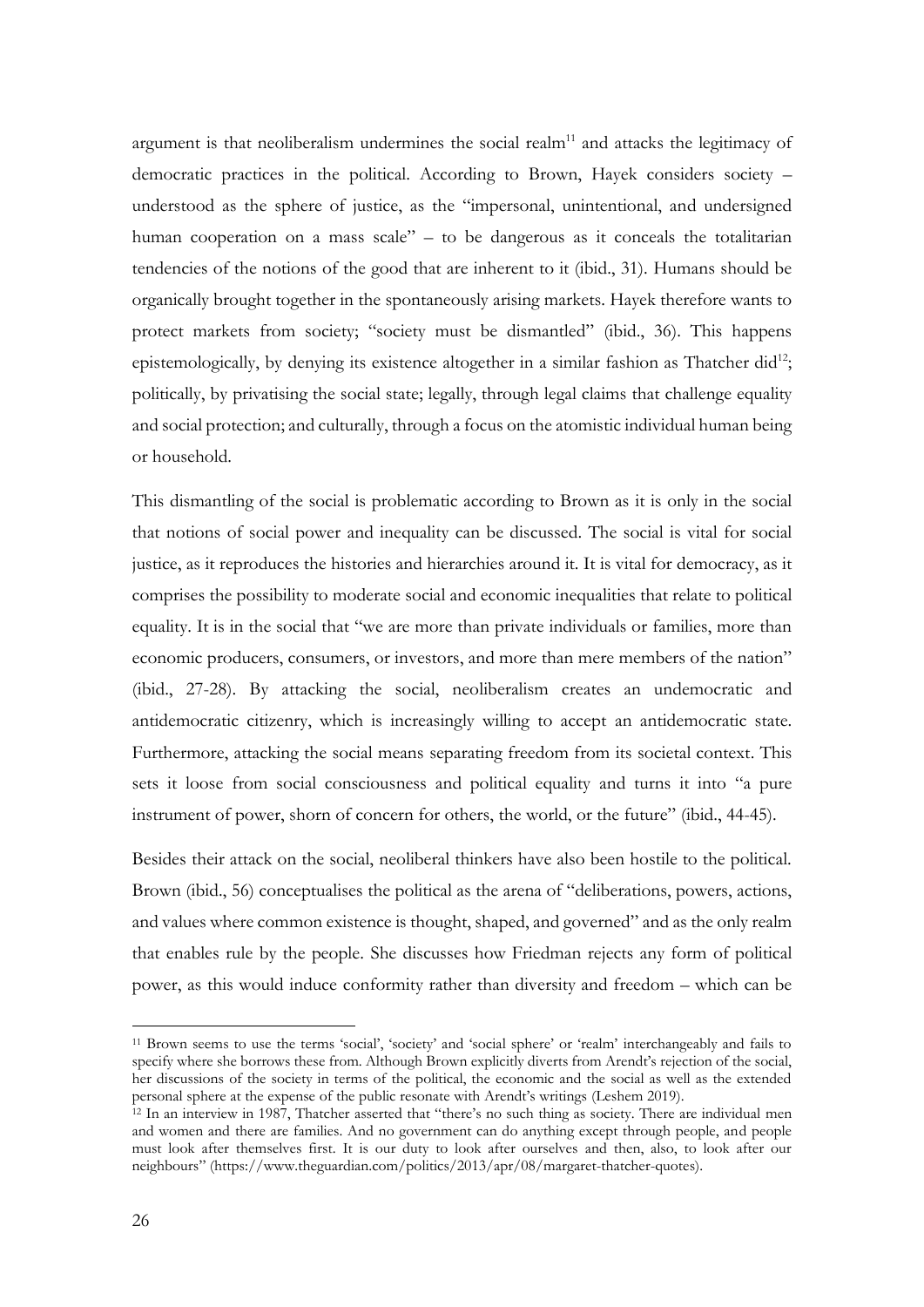delivered by the markets. Also Hayek rejects any form of sovereignty – including popular sovereignty – as it threatens individual freedom. Furthermore, the aim for a certain public good implies representation and thus, inevitably, governing by special interest and corruption. The ordoliberals are as wary of the political as Friedman and Hayek, but do not reject the state altogether. For them, the state plays an important role in their idea of an "economic constitution" (ibid., 77). In this constitution the state is autonomous of but dedicated to the economy and should be shielded off of democracy and economy. This implies a form of authoritarian-technocratic liberalism. From this, Brown concludes that the three schools of neoliberalism reject democracy and "the expansive notion of the political on which democracy rests" (ibid., 81).

Brown finds this problematic because the devaluation of the social and the political has not created a state that is able to steer the economy. Rather, she argues, the state has become instrumentalised by big capital, and limited state sovereignty has come to facilitate competition and capital accumulation on a global scale. This has been accompanied by antidemocratic political powers which explicitly demonise democracy and deprive it of its "modulation by deliberation, compromise, accountability, and legitimation by the will of the people" (ibid., 87). These antidemocratic political powers have put forward what Brown (ibid., 116) calls the "twin model of privatization," in which economic privatisation is combined with an extended personal, protected sphere that captures the nation as a familial and privately-owned unit. This is accompanied by the foregrounding and politicisation of conservative, traditional values rooted in Christian morality. These values become incontestable and symbolically true, while the value of truth in the political diminishes. Equality, pluralism and diversity are exchanged for a private, homogenous familial order.

When combining Brown's second book with her first, it provides an account of how neoliberalism affects democracy, both as a specific form of reason and as an intellectual project that sought to devalue the social and the political sphere. Despite her somewhat unsystematic approach, she does provide insights into the tendencies in the multiple neoliberal practices and policies present in modern democracies that are important to understand the current response to climate change and the lack of political climate action addressing this.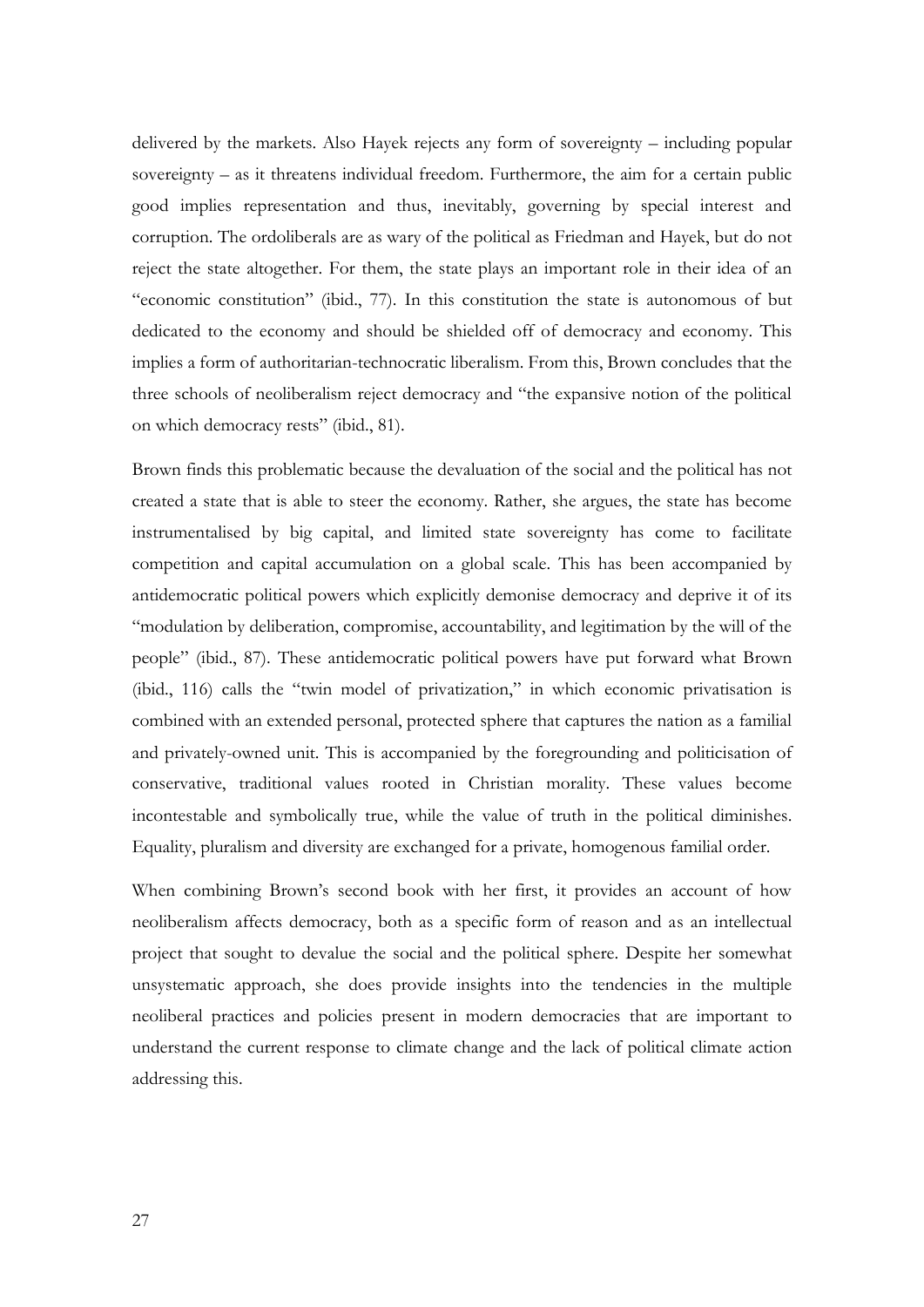#### <span id="page-31-0"></span>2.3.3 NEOLIBERALISM AND CLIMATE CHANGE

While neoliberalism is affecting the potentials for democratic action in modern society, it is also impacting the ways in which answers to environmental questions are formulated. According to Mirowski (2013, 344), these neoliberal answers all start from the neoliberal assumption that the market is a special aspect of nature, which is "evolving, adaptive, nonlinear, chaotic". It is the intrinsic complexity of nature and society that causes problems in the natural environment that cannot be fully grasped by human sciences. The market, as the sum of all human interaction, is smarter than any single human being and therefore offers the best chance of providing a suitable solution to any challenge.

Mirowski identifies three types of solutions that, despite their seeming differences, are all steps in the overall neoliberal answer to climate change: science denialism, emissions trading and geoengineering. These three types of solutions all originate from neoliberal think tanks and academic units, and, when employed together, imply that the solution is completely market based. The first immediate step, Mirowski argues, is science denialism. This merely serves to deter wider responses to the perceived crisis to buy time for the commercial parties to step in with solutions in the second and third step. The second step in the medium-long term is the instalment of carbon emission markets. These, Mirowski argues, are bound to fail due to lobbying and financial innovation that neutralise the nominal caps that are put in place and thus leave the actual emission level unaffected. Moreover, emission markets reinforce oligopoly power and steer investments from energy infrastructure innovation towards financial instruments – thereby in fact hampering the development of sustainable solutions. The third step in the long-run is geoengineering, which is centred around the idea that entrepreneurs will address the problem of climate change through large scale manipulations of the climate. Examples of this are weather modification, management of solar radiation and CO<sup>2</sup> sequestration. The problem with geoengineering however is that it does not deal with the root cause of the problem but reinforces the market mechanisms that have caused the problem in the first place. According to Mirowski, the combination of these three solutions summarises the core of neoliberalism: it hampers political action and leaves the market as the only place to find solutions. Thanks to some "interim solutions", people come to trust that the problem is being dealt with even when this is not the case (ibid., 352).

In line with this, Parr (Parr 2014, 2–6) emphasises that emission trading and a wide array of other accepted measures – ranging from changing personal eating habits to contraceptives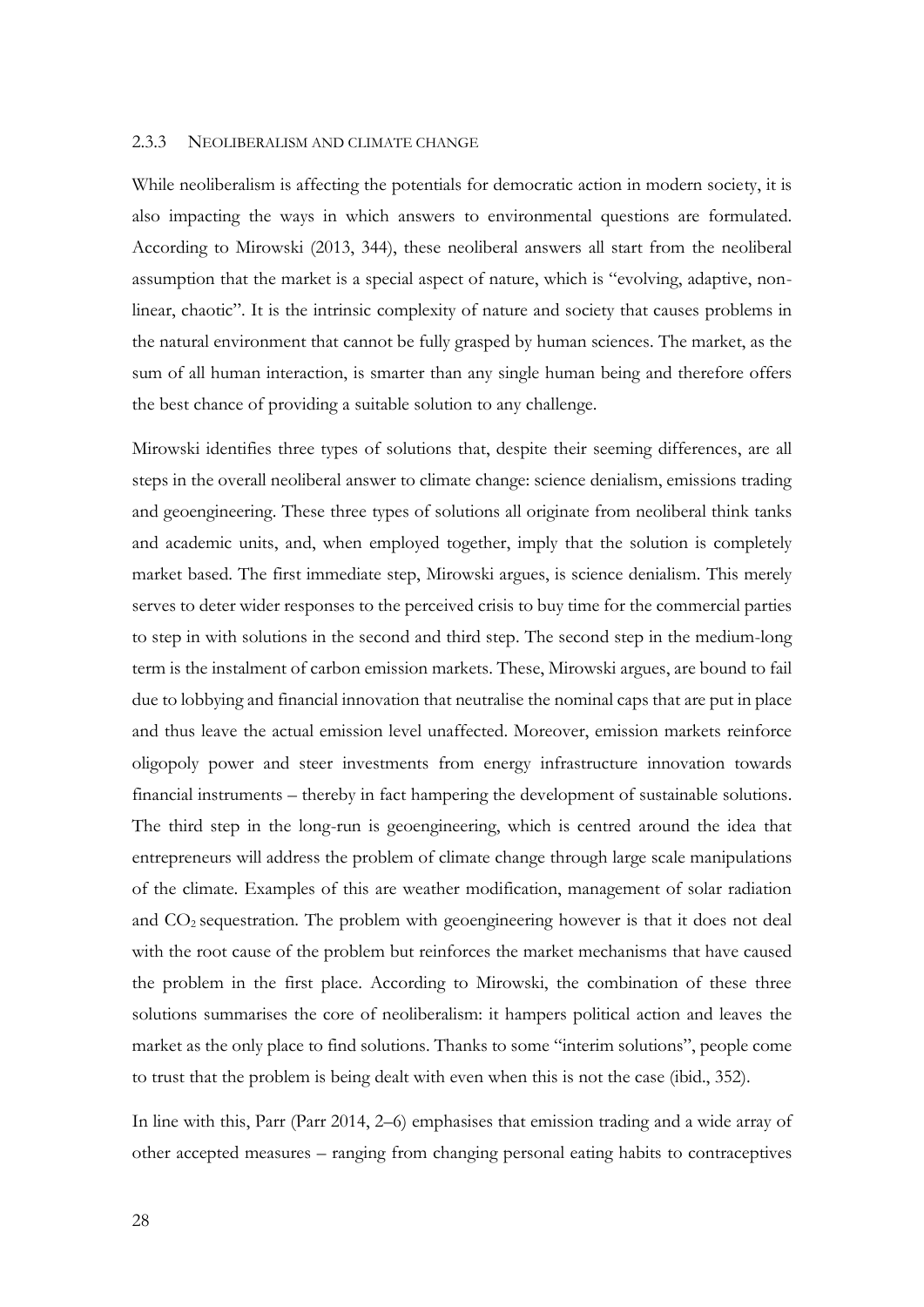to poor women in developing countries and installing green roofs – are merely a distraction from the root causes of the problem that should be taken care of. Meanwhile, the crisis is privatised by viewing it as a market opportunity. As the collective is fragmented into single individuals that make their own choices and compete with one another for the best solution, the possibility of collective action is inhibited and sustainable production and consumption are marketed as the only viable way out. The focus on private interests and technological development makes it impossible to question underlying structures of the problem, as also emphasised by Hargis (2016). The same is true for taking carbon as the measure of all things which, according to Beck (2010), leads to technocratic questions that revolve around comparisons of various activities in terms of carbon emissions. This, in Swyngedouw's (2011, 4) words, reduces "multiple, complex and often contingent relations through which environmental changes unfold" into a "singular socio-chemical component".

Both Swyngedouw (ibid.) as well as Kenis and Lievens (2014) emphasise that relying on the consensus that purely techno-managerial market solutions will solve the crisis masks the underlying tensions that stem from the plurality of voices that should be included in the debate. Consensual discourse that reduces the environmental problems to a number of  $CO<sub>2</sub>$ emission that is then portrayed as the enemy that needs to be fought overlooks the fact that these emissions are inherent to the system rather than an odd excess of it (Swyngedouw 2011). The consensual market-focused approach renders collective deliberation redundant, which de-politicises the problem of climate change and impedes questions about the underlying structures that in fact led to the human domination over nature and the unbridled accumulation of greenhouse gases – which is at the core of the current climatic challenges.

## <span id="page-32-0"></span>**2.4 THE CONNECTION BETWEEN THE PROBLEM THEN AND NOW**

In the last decades, neoliberalism has been undermining equality, citizenship and public deliberation. As discussed above, citizens are depicted as entrepreneurs that strive for human capital, democracy is transformed into a marketplace and the political has become the economised sphere of administration and management. With the foregrounding of a negative definition of freedom, neoliberalism takes freedom out of the societal context that it needs to not become an instrument of power. In the political, this is combined with the replacement of truth by incontestable traditional values that undermine plurality and instead promote a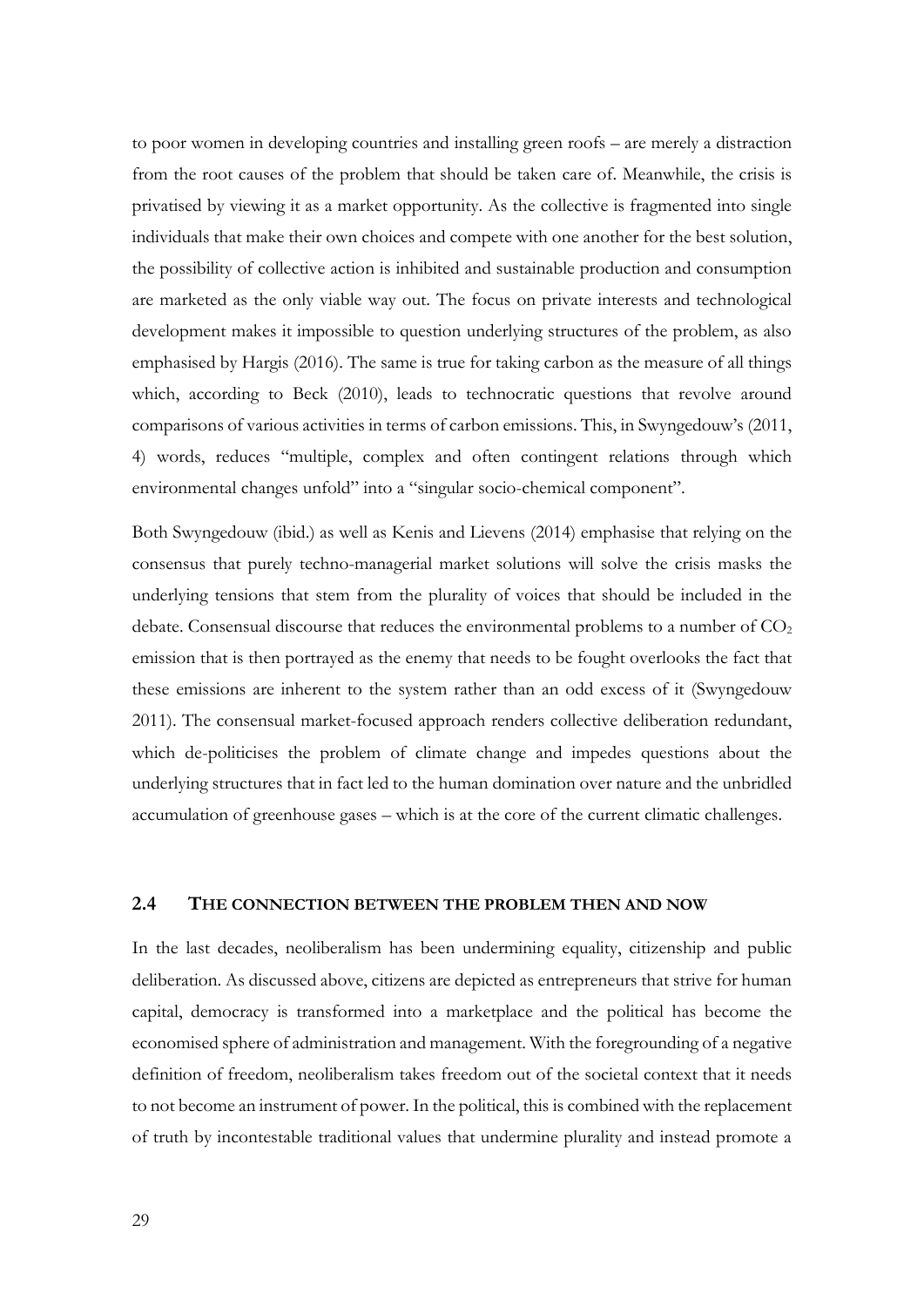privatised homogenous order. Meanwhile, neoliberal policies are dominating the response to climate change, which leads to the formulation of solutions that at best slow down and at worst intensify the problematic course of events. Hence, the debate around climate change needs to be re-politicised and a radically different way of conceiving of politics is needed to provided answers that are independent of neoliberal reasoning.

This resonates with Arendt's diagnosis of the problem of the modern world, in which man is alienated from the earth and the world and liberalism degrades politics. Arendt's main points of critique of liberalism are 1) the centrality of private, economic interests in the public sphere that led to the invasion of the political by the social, and 2) the private, negative notion of freedom. Although there are divergences between liberalism and neoliberalism, these two aspects of liberalism can  $-$  in an altered version  $-$  be found in neoliberalism too. Firstly, neoliberalism promotes the domination of the economy in other spheres of society, but in a different way than liberalism. With the neoliberal conception of the individual as entrepreneur instead of labourer, neither private property nor society is based on labour such as in liberalism. In fact, the neoliberal conception of property rights alters substantially. Whereas for the liberals, property rights were considered a necessary protection from the state, neoliberals think that property rights can be "reengineered and changed to achieve specific political objectives" (Mirowski 2013, 68).<sup>13</sup> This implies that, insofar as these political objectives are centred around the promotion of the market, property rights are used to further develop the economy. This new conception of private property also entails that labour is no longer celebrated as the basic foundation of society or as the way to sustain one's life. Instead, individuals sustain, but also define, their lives through entrepreneurship of the self. This, despite the differences, does not dismiss the fundamental problem for Arendt. This is that the increasingly public manifestation of the mode of sustaining one's life allowed for the unhampered wealth creation and a general domination of economic, private interests in the public sphere. Given that neoliberalism exports the model of the entrepreneur of the self to other spheres of society, the economic mode of sustaining and defining one's life becomes pervasive throughout society. Moreover, with its reliance on inequality, neoliberalism promotes rather than counters unhampered wealth accumulation.

<sup>13</sup> Mirowski (2013, 68) names intellectual property or the ownership of financial trading algorithms which transform the market infrastructure in a commodity as examples.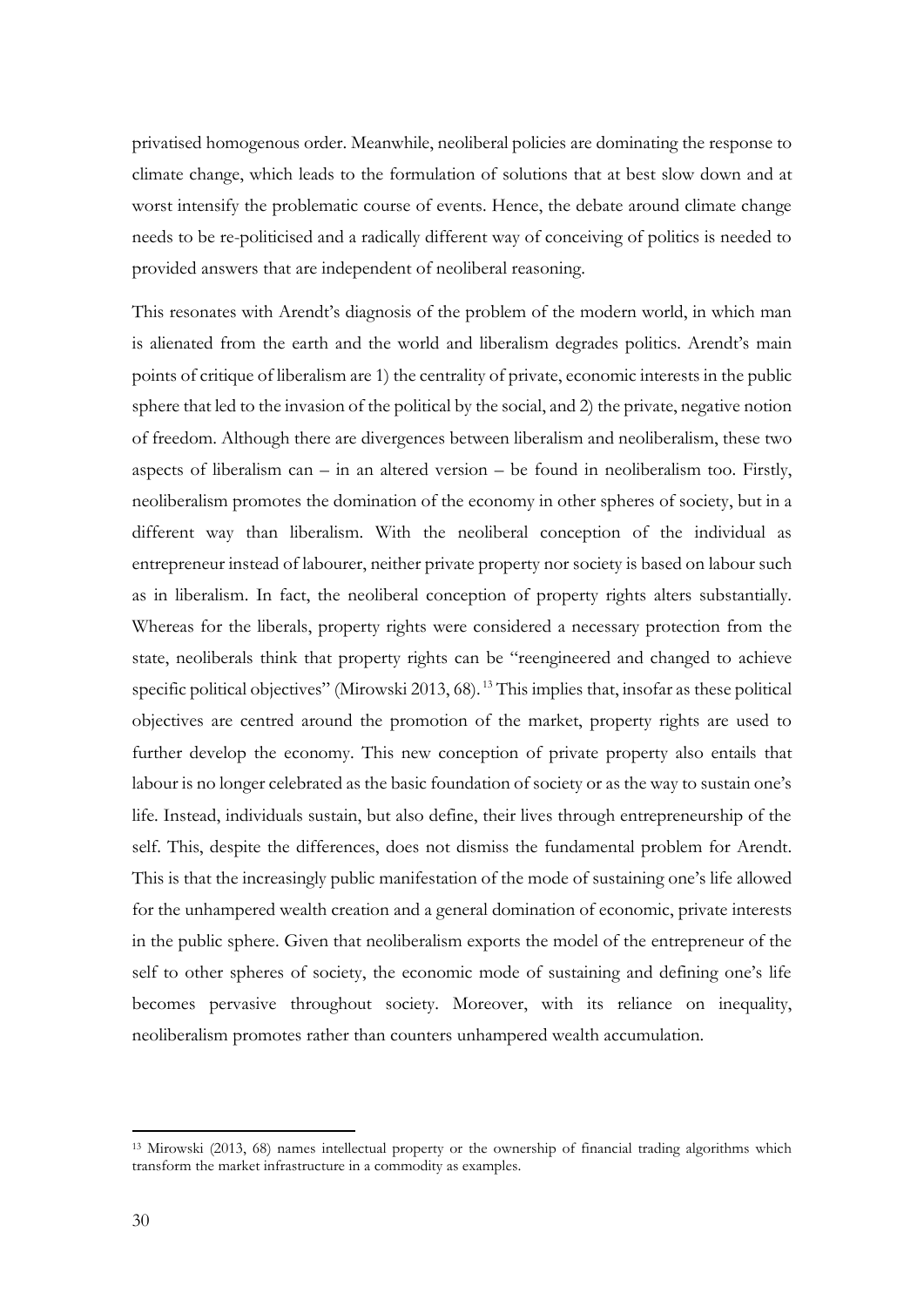The second main problem that Arendt sees in liberalism is its private, negative notion of freedom. Although there is no unitary neoliberal account of freedom, the neoliberal conception of society as a collection of fragmented selves, that make decisions and investments, means that there can be no positive notion of freedom that springs from the plurality in the political like Arendt describes. On the contrary, neoliberalism is hostile to a political sphere in which citizens speak and deliberate with one another. Politics should not, as in liberalism, be directly safeguarding private interests, but rather do this through its promotion and accommodation of the market. Thus, neoliberalism contributes to the fragmentation and decay of the political at least to a similar extent as – but possibly even to a larger extent than – liberalism.

This means that Arendt's critique of liberalism is relevant in light of the current situation. Her theory of the political can provide a radically different approach to politics that may provide answers to climate change that are independent of neoliberal reasoning. In the following sections, I consider Arendt's theory of political action as a response to the developments in the modern age and under liberalism, to see what we can learn from her today.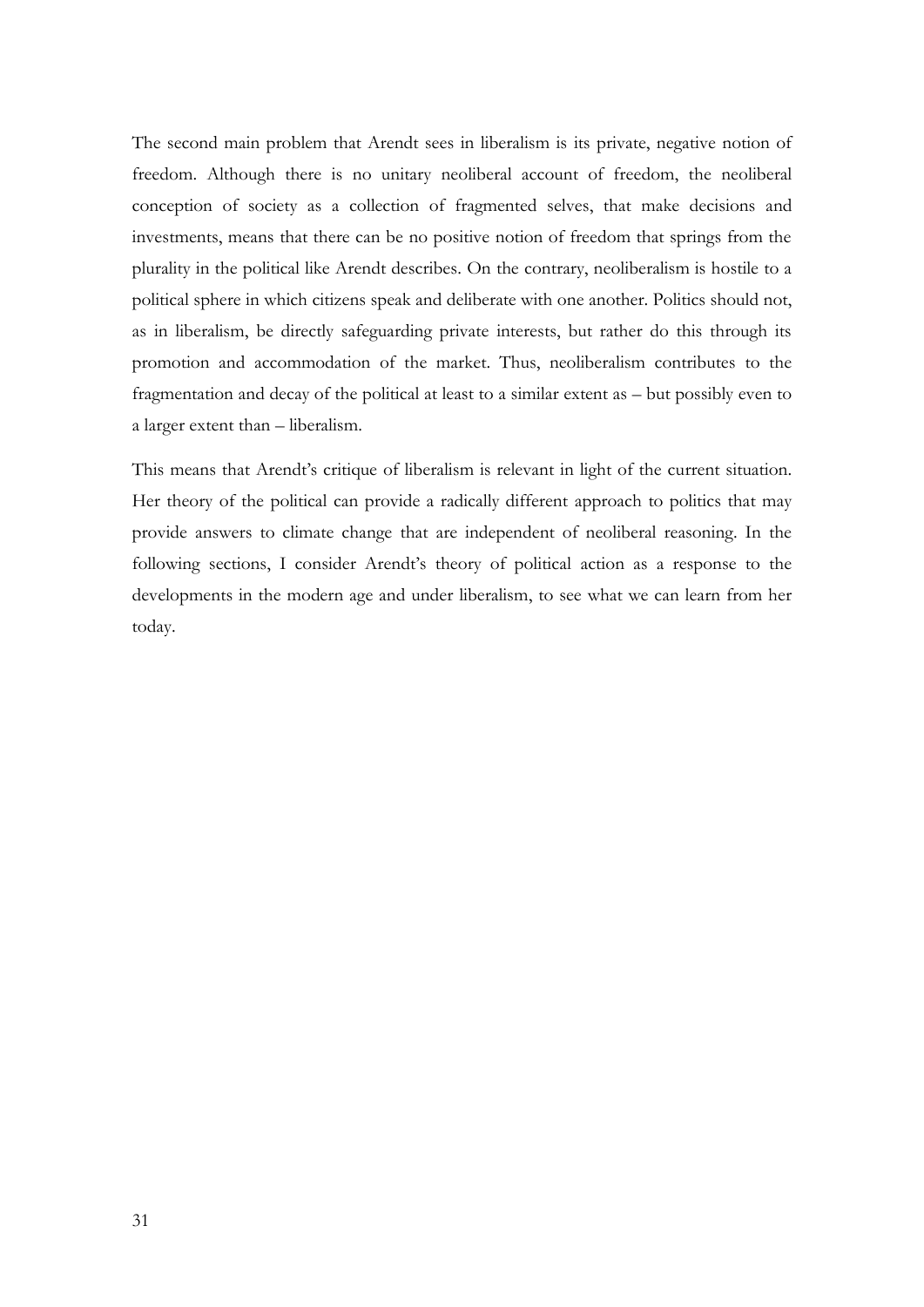# <span id="page-35-0"></span>**3 THE POLITICAL THEORY OF HANNAH ARENDT**

In *The Human Condition* Arendt sets out a political theory with which she aims to "think what we are doing" and situates human freedom in the actualisation of natality and new beginnings inherent in political action (Arendt 1998, 5). As mentioned before, Arendt is a systematic thinker whose concepts need to be understood in relation to the rest of her thinking. This implies that before considering how Arendt might provide insights to climate change politics (in chapter 4), I first outline Arendt's theory of political action in the following chapter. I discuss her distinction between the different human activities in section 3.1. This allows me to discuss Arendt's understanding of what the political is and should not be in section 3.2, as well as her ambiguous relation with democracy.

## <span id="page-35-1"></span>**3.1 THE THEORY OF LABOUR, WORK AND ACTION**

Arendt proposes "a reconsideration of the human condition from the vantage point of our newest experiences and our most recent fears" (Canovan 1998, x). With these experiences and fears, Arendt refers to humanity's newly acquired ability to leave planet Earth, but also the mathematisation of the sciences and the effects of automation on the status of labour. For Arendt, the human condition lies in the activities that every human being can be expected to perform: labour, work and action. These are the three fundamental activities within the *vita activa* that are related to the basic conditions of human life on Earth*.*

#### <span id="page-35-2"></span>3.1.1 LABOUR

Labour is the activity of the *animal laborans* that is connected to the biological cycles of necessity in life. It considers those bodily activities that are needed to sustain one's life that are the "most natural and least worldly of man's activities" (Arendt 1998, 101). Arendt proposes an unusual distinction between labour and work, with which she explicitly criticises Marx. Due to the striving for freedom from necessity, labour has been scorned since ancient Greece, where freedom could only be achieved through the domination of others, such as slaves, who were subjected to necessity instead. This changed in the modern age, where theorists like Smith and Marx glorify labour as the source of productivity and value. Arendt states however, that this notion of labour rests on a false identification of labour with work. She argues instead that, while the productivity of work adds new objects to the human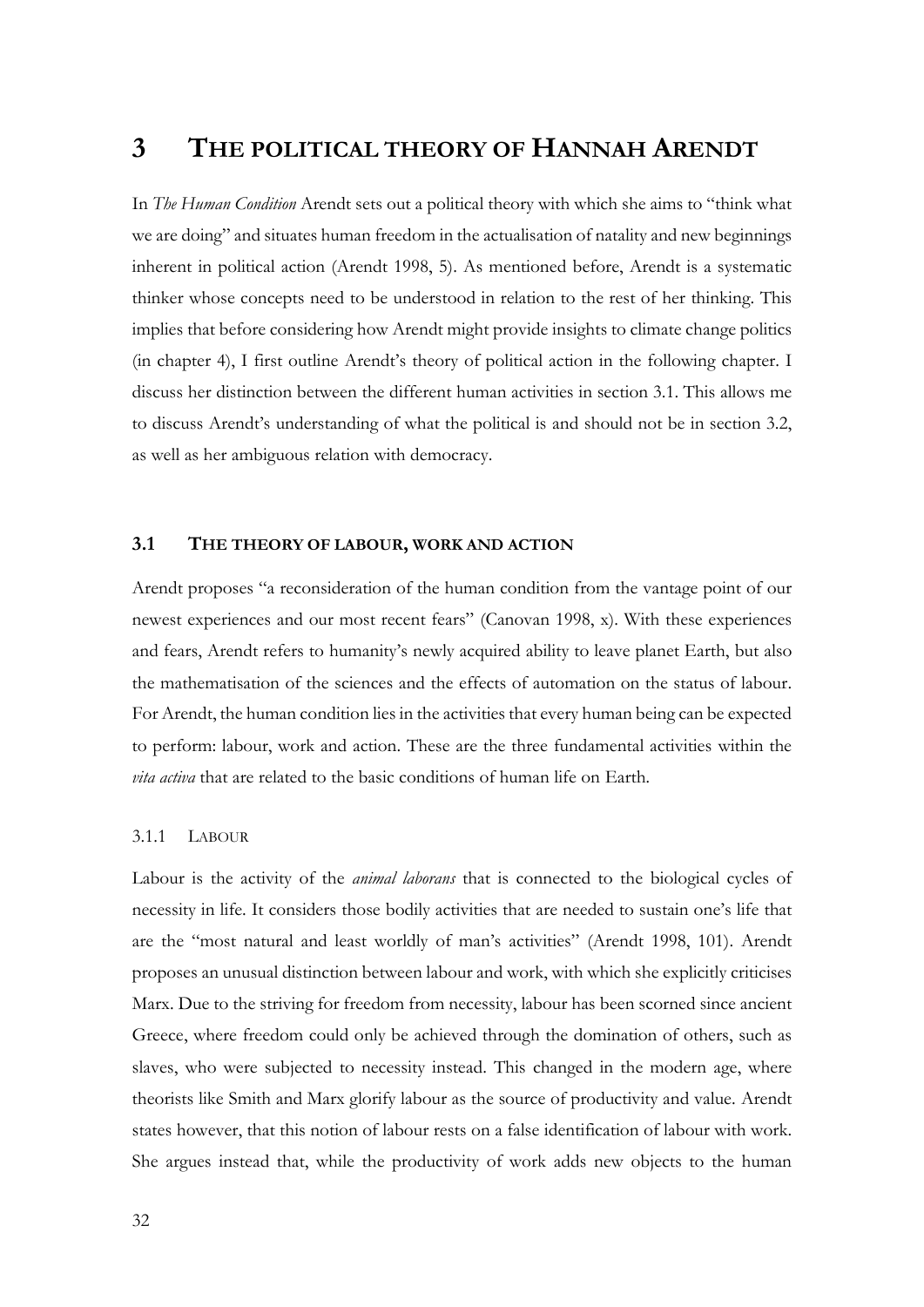artifice, the productivity of labour power is primarily focused on the reproduction of life. The durability of the human world arises out of the presence of products of work while the products of labour are cyclical rather than abundant and cannot be stored as property.

Labour and consumption are two sides of the same coin, both connected to the necessity of life. But in the modern age, where the limits of abundance are still not reached, the sphere of labour is expanded to encompass that of work – which is originally not concerned with necessity. Work is being transformed into labour, by "treating all use goods as if they were consumer goods", and by the industrial revolution that "has replaced all workmanship with labor" (ibid., 124). This has resulted in the objects of the modern age being considered as labour products, goods to be consumed, rather than products to be used. This is reinforced by instruments and tools, which have not fundamentally changed the nature of the necessities underlying the activity of labour. Rather, through an obscuring of pain and effort, "the outward manifestations of necessity," the urges of necessity that underly life in a consumer society become unnoticeable (ibid., 135). Resulting from this is a life that is centred around the consumption of non-durable goods and a lack of recognition of the futility of this.

#### 3.1.2 WORK

Work is the activity of the *homo faber* in the realm of the fabrication of use products, the objects that stabilise and provide durability to human life. Everything in the built environment is the work of the *homo faber* centred around utility that is instrumental at its core and has a defined beginning and end. Whereas the labour performed by the *animal laborans* revolves around biological cycles, the relationship of *homo faber* with nature is characterised by means and ends. Nature is seen as a source of materials, that can be used as means, as long as this is justified by the ends. This instrumentalisation eventually leads to the loss of intrinsic value not only of objects of fabrication, that all serve a further purpose, but the Earth and nature itself. Fabrication is inherently violent, as it imposes ends onto the otherwise cyclical nature. Through work "man becomes the measure not only of things whose existence depends upon him but of literally everything there is" (ibid., 158).

In the modern world, work has become a process aimed at producing for consumption. This transforms work into a form of labour in which the categories of means and ends no longer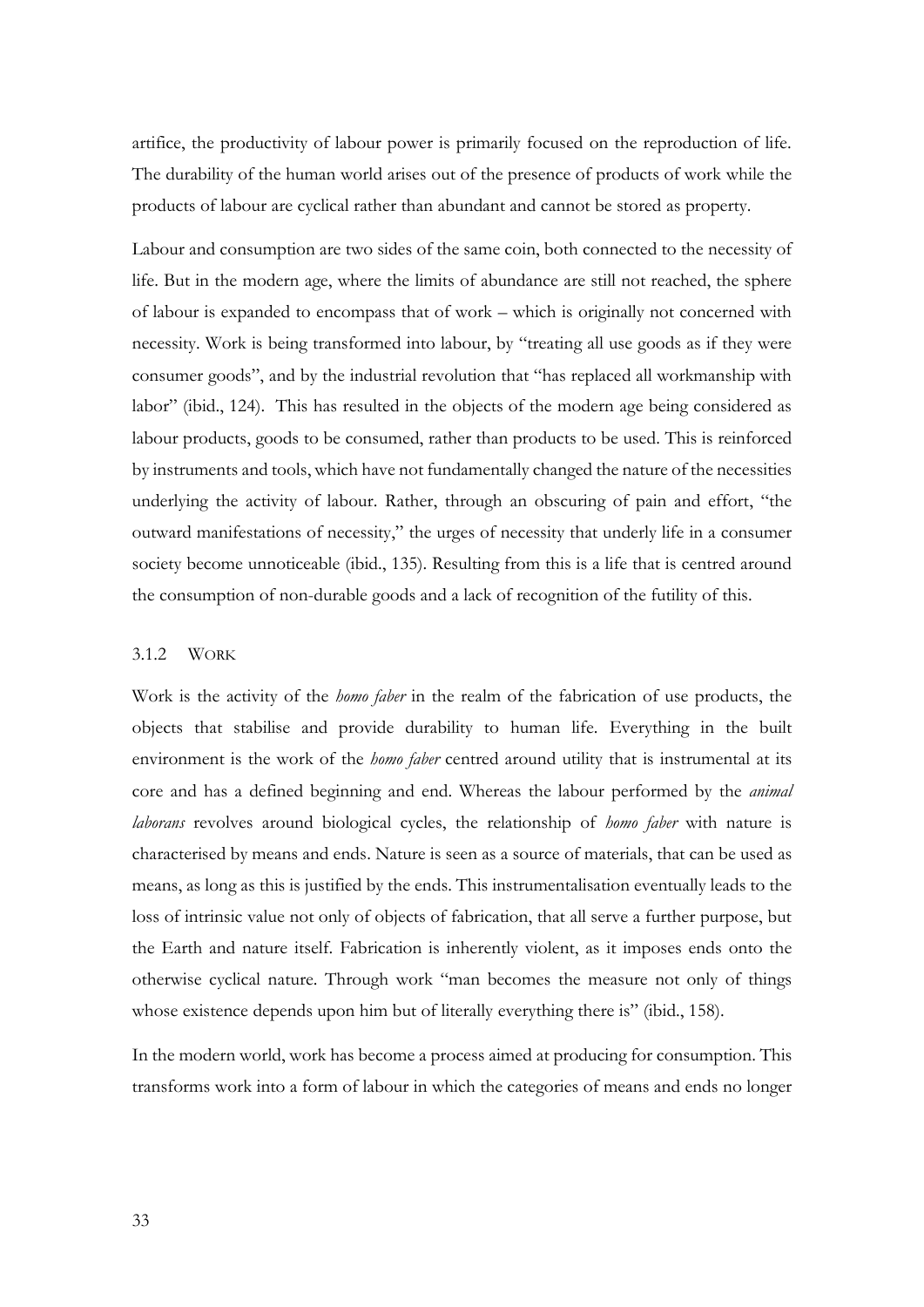make sense.<sup>14</sup> As Arendt states, in the cycle of necessity, "it is idle to ask questions [...] such as whether men live and consume in order to have strength to labor or whether they labor in order to have the means of consumption" (ibid., 145). Hence, humans lose their capacity to distinguish between means and ends and the work processes become dominated by the motion and rhythm of the process itself:

Within the category of means and end, and among the experiences of instrumentality which rules over the whole world of use objects and utility, there is no way to end the chain of means and ends and prevent all ends from eventually being used again as means, except to declare that one thing or another is "an end in itself." In the world of *homo faber*, where everything must be of some use, that is, must lend itself as an instrument to achieve something else, meaning itself can appear only as an end, as an "end in itself" which actually is either a tautology applying to all ends or a contradiction in terms. (ibid., 154)

As soon as an end is reached, this can be perceived as a means to another end. Hence, meaningfulness is unreachable for the *homo faber.* 

#### 3.1.3 ACTION

Whereas labour and work are activities that are performed in isolation, action is grounded in the plurality of men – in their simultaneous equality and distinction. It is speech and action that make up the human activity *par excellence*, since "a life without speech and without action [...] is literally dead to the world; it has ceased to be a human life because it is no longer lived among men" (ibid., 176). Central to action is the principle of a new beginning, of taking initiative. There is something unpredictable, unexpected and miraculous to action. Action is the "actualization of the human condition of plurality, that is, of living as a distinct and unique being among equals" (ibid., 178). It is closely intertwined with speech, as the actor only arises through speech. It is speech which makes action relevant. Action and speech generally have two characteristics: they disclose the agent and they concern the worldly reality that binds men together.

Firstly, the disclosing aspect of speech identifies the agent that acts and speaks. An action is disclosed through speech, and it is only through speech that a relevant action can be distinguished from a deed that "can be perceived in its brute physical appearance without

<sup>14</sup> An example of this can be found in the apparel industry nowadays in which 'fast fashion' has transformed durable objects with a specific use purpose into disposable objects of which more and more need to be consumed.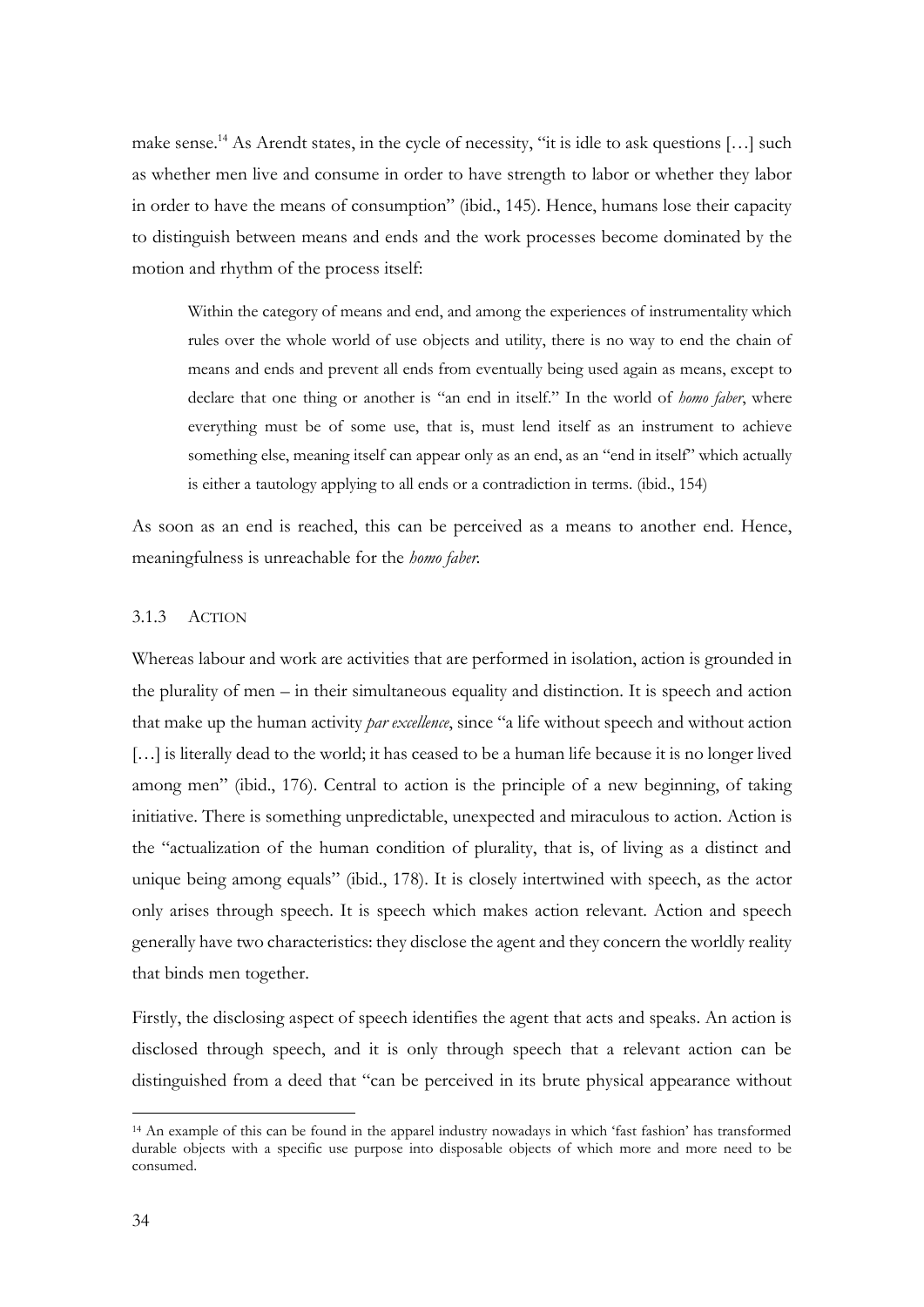verbal communication" (ibid., 179). Through acting and speaking, we reveal who we are to others. Without the disclosure of the agent within the act, action would lose its specific character and become a means to an end, which true action can never be. The disclosure of the speaker does not merely take place explicitly when answering the question of who someone is. Rather, disclosure also takes place when action and speech are concerned with the objective physical world in between men. In those cases, action and speech are concerned with those things that exist between men – the things that "*inter-est*" – and that connect them with one another (ibid., 182).

This is the second characteristic of most action: it concerns those things that lie between men and make up their common world. When speaking about this common world, a new, intangible form of "in-between" arises that connects human beings – in all their uniqueness and distinctness – with one another: the "web of human relationships" (ibid., 183). This web exists of the wills and intentions inherent in the plurality of men and implies that action never unequivocally reaches its purpose. It implies that every agent is always necessarily related to other agents, who are in turn able to act themselves. Every act thus necessarily invokes a reaction, which is a new action in itself. Hence, the relatedness of agents implies the boundedness and unpredictability of action. The agent that begins an action is both its actor and the sufferer of its consequences but can never be appointed as the author of the ultimate outcome of that action. Only retrospectively can a third party make sense of the meaning of an action: "Even though stories are the inevitable results of action, it is not the actor but the storyteller who perceives and 'makes' the story" (ibid., 192).

This implies that there is a certain riskiness in acting as the consequences are unpredictable and uncontrollable. This is the reason, according to Arendt, that in the modern world there is less space for action. Working has been transformed into labouring and acting has been transformed into working, so the risks inherent in a plurality of agents can be avoided. This has put instrumentality at the centre of political thought and theory, invoking the "degradation of politics into a means to obtain an allegedly "higher" end", which is "the productivity and progress of society" in the modern age (ibid., 229).

The attempt to eliminate action from men's world has not succeeded though. It has merely led to the redirection of man's capacity to "act into nature", as they have increasingly begun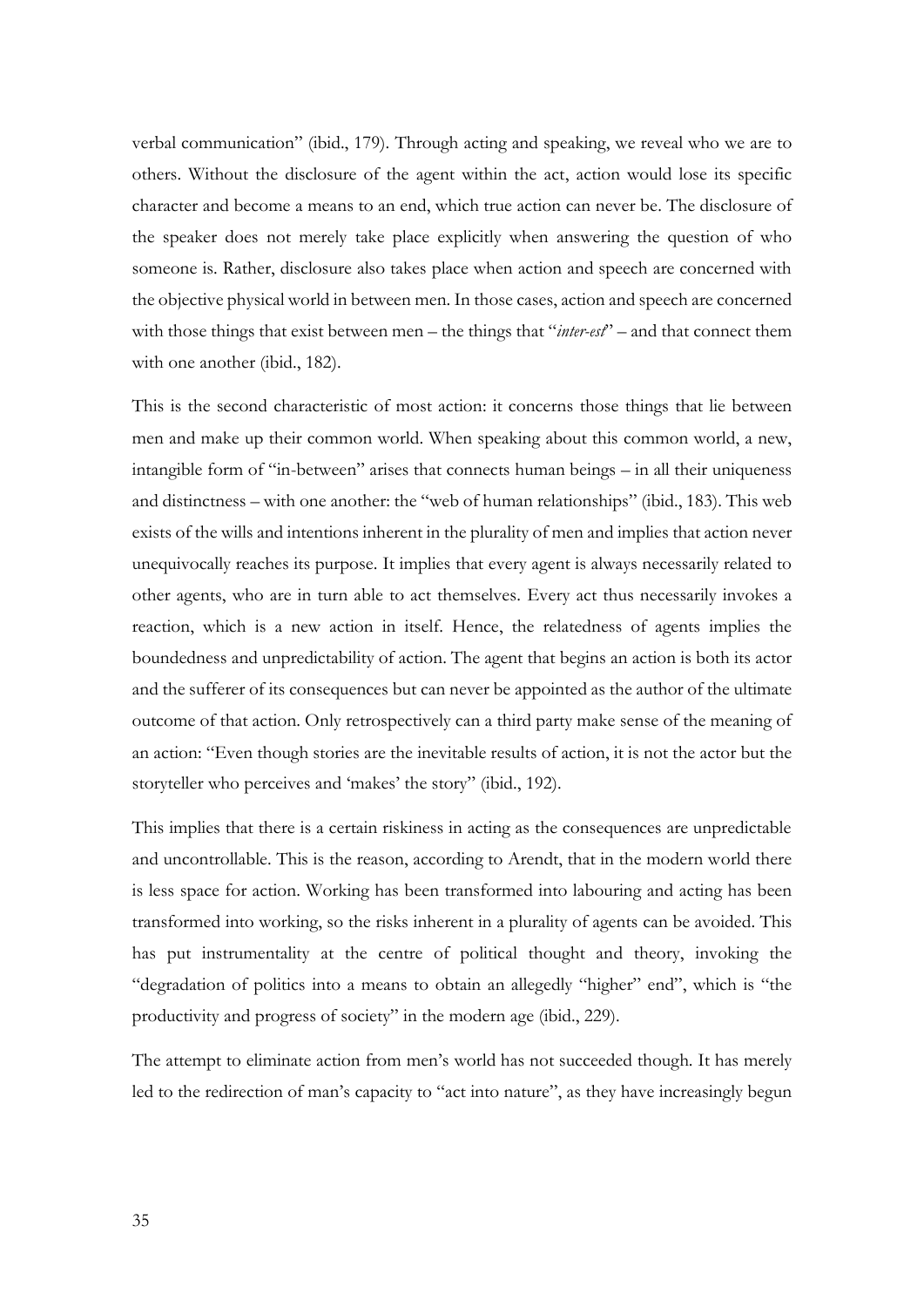to condition and influence natural processes (ibid., 231). <sup>15</sup> This goes hand in hand with the transformation of the natural sciences into the sciences of processes, as well as man's capacity to destroy non-human made objects beyond his own control. In short, the decay of political action is closely connected to the earth and world alienation as discussed in section 2.2.2.

#### **3.2 HANNAH ARENDT'S CONCEPTION OF THE POLITICAL**

With the strict separation between the different human activities, Arendt aims to define the sphere in which political action can take place. In the following sections, I discuss how this sphere is to be strictly delineated from the social, the kind of political action it enables, and Arendt's ambiguous stance on democracy.

#### 3.2.1 THE POLITICAL AS DISTINGUISHED FROM THE SOCIAL

As discussed in section 1.1.2, Arendt strictly delineates between the political and the social and between the public and the private. She aims to protect the political from the invasion of the social which neglects the dualism between the public and the private. <sup>16</sup> Only political action is a public action that considers the plurality of men and the common world between them. Work and labour belong to the realm of private activities. Work is an unpolitical activity according to Arendt (1998, 212) because, in spite of its relation to the sensible world of appearances that is between men, it does not allow for plurality in men. Labour is an antipolitical activity because it is concerned with a man and his body which detaches him not only from other men but also from the world of appearances. In the modern world however, labour and work have increasingly become public activities, while the capacity for speech and action is banned to the private sphere and has lost its value. This means that the political has been invaded by the social and its two main characters: the *animal laborans*, who invaded the political when the social expanded in the public sphere, and the *homo faber*, whose principles

<sup>15</sup> An example of this would be the way in which the Netherlands engages in water management in for example the Delta area where in 1987 a storm-surge barrier was built that controls the tidal characteristics of the area. These engineering works have had an impact on the ecosystem with e.g. changing habitats and decreased numbers of birds and mussels (Smaal 1991).

<sup>&</sup>lt;sup>16</sup> As noted in section 1.1.1, Arendt usually indicates the political with "public sphere". Here, I use "public" as an adjective that indicates the opposite of "private," while I consider "the political" as the sphere that needs to be saved from the invasion of "the social".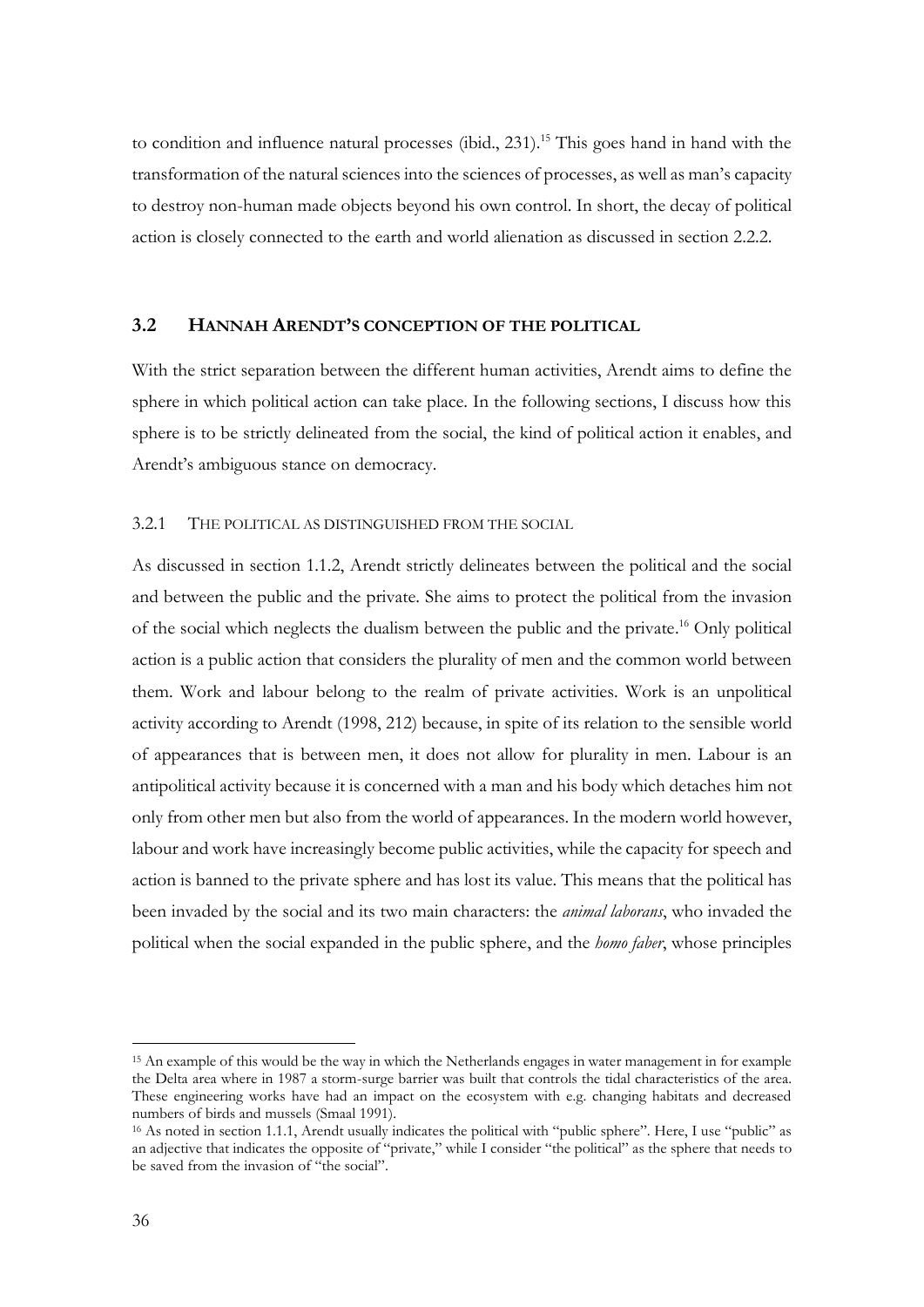accommodated the invasion of the *animal laborans* and turned politics into a form of mere administration.

The first aspect of the invasion of the political by the social is by the domination of the *animal laborans*. In the modern age the division of labour transformed labour from a private activity within the realm of the household into a public activity for which men are mutually dependent on one another for sustaining their life. With the life process becoming a public matter, an "unnatural growth […] of the natural" is triggered: the social is growing constantly, thereby increasingly undermining the political and the possibility for political action (ibid., 47). This implies that more activities became of a public nature and the distinction between the private and public sphere blurred. Characteristic of the social are the expectations that it puts on citizens: to behave in a certain manner, to conform to the rules and avoid unexpected deviations from these. These expectations used to apply to the household but are exported to the public sphere in the modern age. Modern society absorbs and controls social groups in a similar way as it used to do with households (ibid., 41). This has also led to a different conception of equality. While equality used to be a matter among political peers, it now came to rely on conformation not to the head of the household but to the unanimous opinion and interest of the majority. With that, distinction and difference became private matters of the individual rather than public matters related to plurality. Hence, the conception of equality derived from the ancient Greek polis where individuality and courage were central is lost. The result is a society that is conceived as a large household, in which labour, accompanied by questions of necessity and continuity of the individual and the species, has found its way to the public realm. This constitutes a society of labourers where "all members consider whatever they do primarily as a way to sustain their lives and those of their families" (ibid., 46).

The rise of the social coincides with and is reinforced by the rise of economics as a science and statistics as its main tool. Economics can only be 'scientific' when humans are regarded conforming beings that follow certain behavioural patterns. Hence, human life is about the patterns and the rules, rather than the exceptions or deviations. Action is replaced by behaviour. This is problematic, stresses Arendt, as "the meaningfulness of everyday relationships is disclosed not in everyday life but in rare deeds" (ibid., 42). More specifically, the triumph of the social implies the substitution of the individual ability to act within the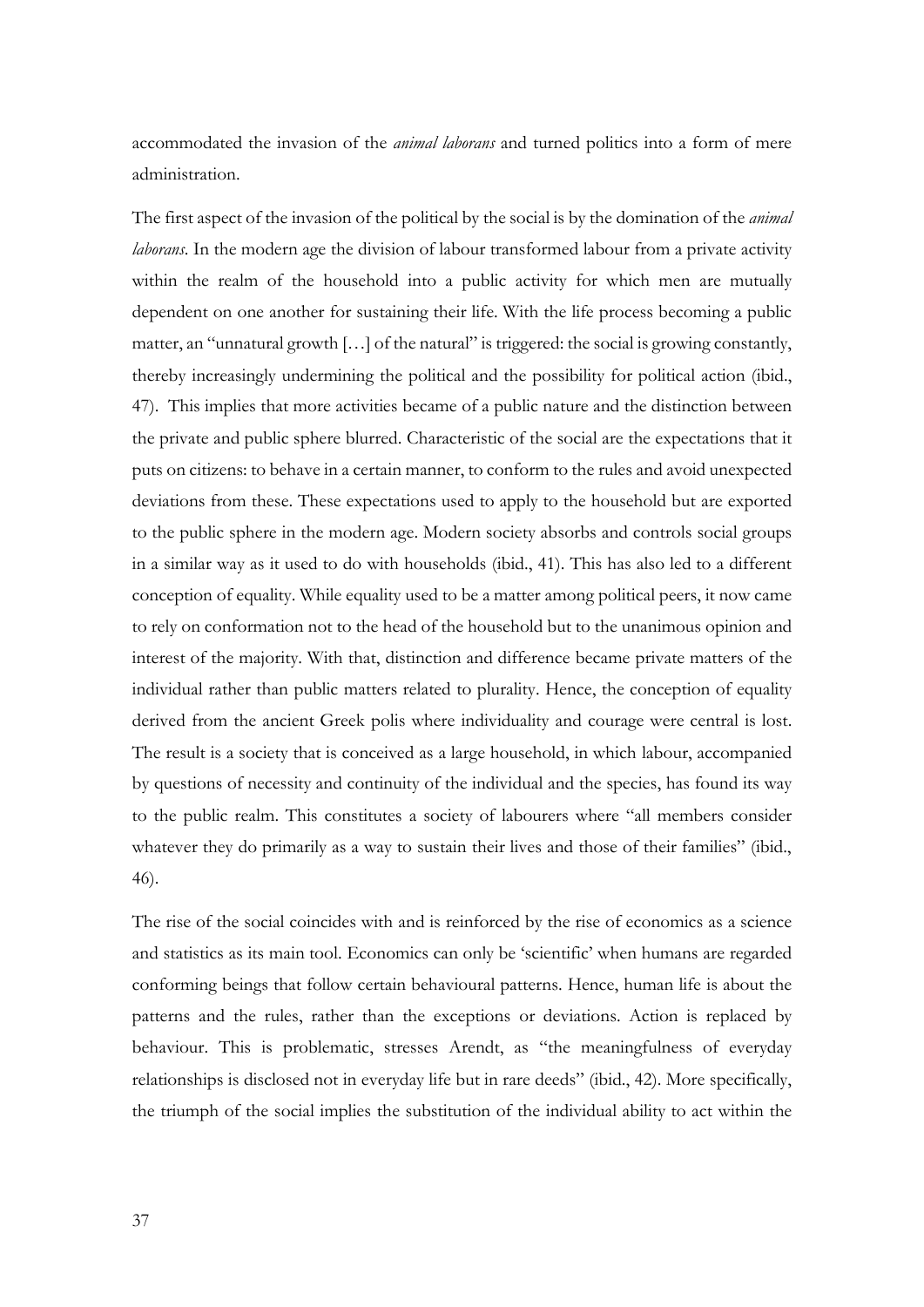political agora for bureaucracy, which Arendt considers the ultimate form of rule by nobody based on conformism. Politics is reduced to household administration on a larger scale.

This resonates with the second aspect of the invasion of the political that is the way in which principles of *homo faber* and work have come to dominate the political. *Homo faber* has, with his thinking in terms of means, ends and utility created "the conditions under which the pressing needs of life are channeled into the public sphere" (Villa 1996, 146). By conceiving of everything in terms of suitability and utility for a certain end, an endless chain of instrumentality is triggered. The result is a utilitarian world in which it is impossible to differentiate between utility and meaningfulness. Usefulness becomes a matter of meaning instead of utility and there is no principle to justify the category of utility itself, which Arendt (1998, 154) considers the "perplexity of utilitarianism".

With the influence of *homo faber* and his thinking in terms of means and ends, action is substituted for making. This can be observed by the terminology used in politics, where the statement that "he who wants an end must also want the means" has become pervasive (ibid., 229). The result is that politics itself becomes a means to some end, which with the dominance of the social in the modern age evolves around productivity and progress. This is aggravated by the rise of technology – in the form of mechanisation and automation – with its tendency to blur the distinction between ends and means. This blurring takes place when "the distinction between operation and product, as well as the product's precedence over the operation (which is only the means to produce the end), no longer make sense and have become obsolete" (ibid., 151).

Technology promotes mass behaviour that feeds into the image of a national household where humans are considered as raw material for the production process. This implies the destruction of our common world and the emergence of existential resentment, which can only be redeemed through true political action and a non-alienated existence that it brings about (Villa 1996, 200–202). Hence, the dominance of the principles of labour and work in the public sphere in the modern age has led to deterioration of politics. To counter this, Arendt sees a strict separation between the political on the one hand and private and economic matters that belong to the social on the other. Only then can the political produce the conditions and values that enable political action, which in turn contains the ability to counter world alienation.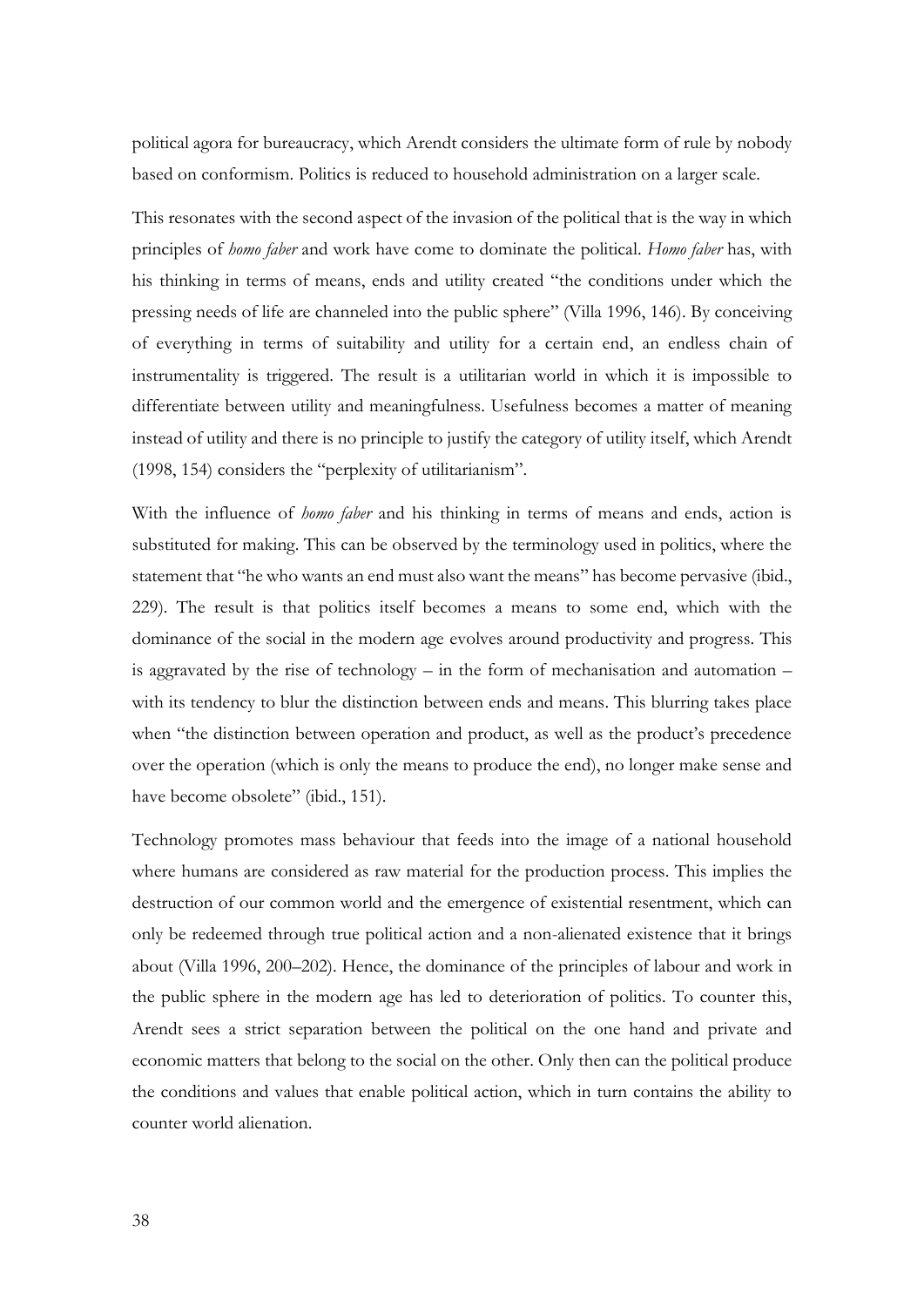#### 3.2.2 THE POLITICAL AS THE REALM OF PLURALITY, ACTION AND FREEDOM

Arendt's strict separations between different spheres imply that she conceives of the political a s an unnatural, artificially constructed sphere where action can take place and freedom can exist. It is unnatural in the sense that it does not arise organically but through the man-made objects between men that simultaneously relate and separate them and thereby enable political action (Villa 1996, 34). Arendt regards the world and the public realm as one and the same space of appearances which "comes into being wherever men are together in manner of speech and action" (Arendt 1998, 199). Both the world and the public indicate "that realm of phenomena that lies *between* men, and which, as such, is common to them" (Villa 1996, 92). For the political to enable action, it should preclude coercion and violence and has to fulfil certain conditions of plurality, equality, community and ability (Villa 1996, 32–34). In the following sections I discuss these conditions in more detail.

#### *Plurality and equality*

The basic condition of the political for Arendt is plurality: "[T]he fact that men, not Man, live on the earth and inhabit the world […] is specifically *the* condition of all political life" (Arendt 1998, 7). It is when speech and action are perceived by others that the political is constituted; through plurality, the space of appearances arises. Hence, it is not about a physical location, but "the organization of the people as it arises out of acting and speaking together. […] 'Wherever you go, there will be a polis'" (ibid., 198).

However, she does not mean that the political is always possible everywhere and that everyone always lives in the political – equality also needs to be accommodated. Inherent to her notion of plurality are distinction, without which there would be no need for speech or action, and equality, which is needed for common understanding and communication. For Arendt, equality in the political is not based on some aspect of human nature. It is rather, about equalising unequal human beings with regards to specific aspects and for specific purposes only (Arendt 1998, 215). Hence, Arendt does not rely on equality of condition, but on a condition of the political that equalises men. It is through the potential talent for political life that is inherent in *all* men that equality in the political is established (Kateb 1984, 15).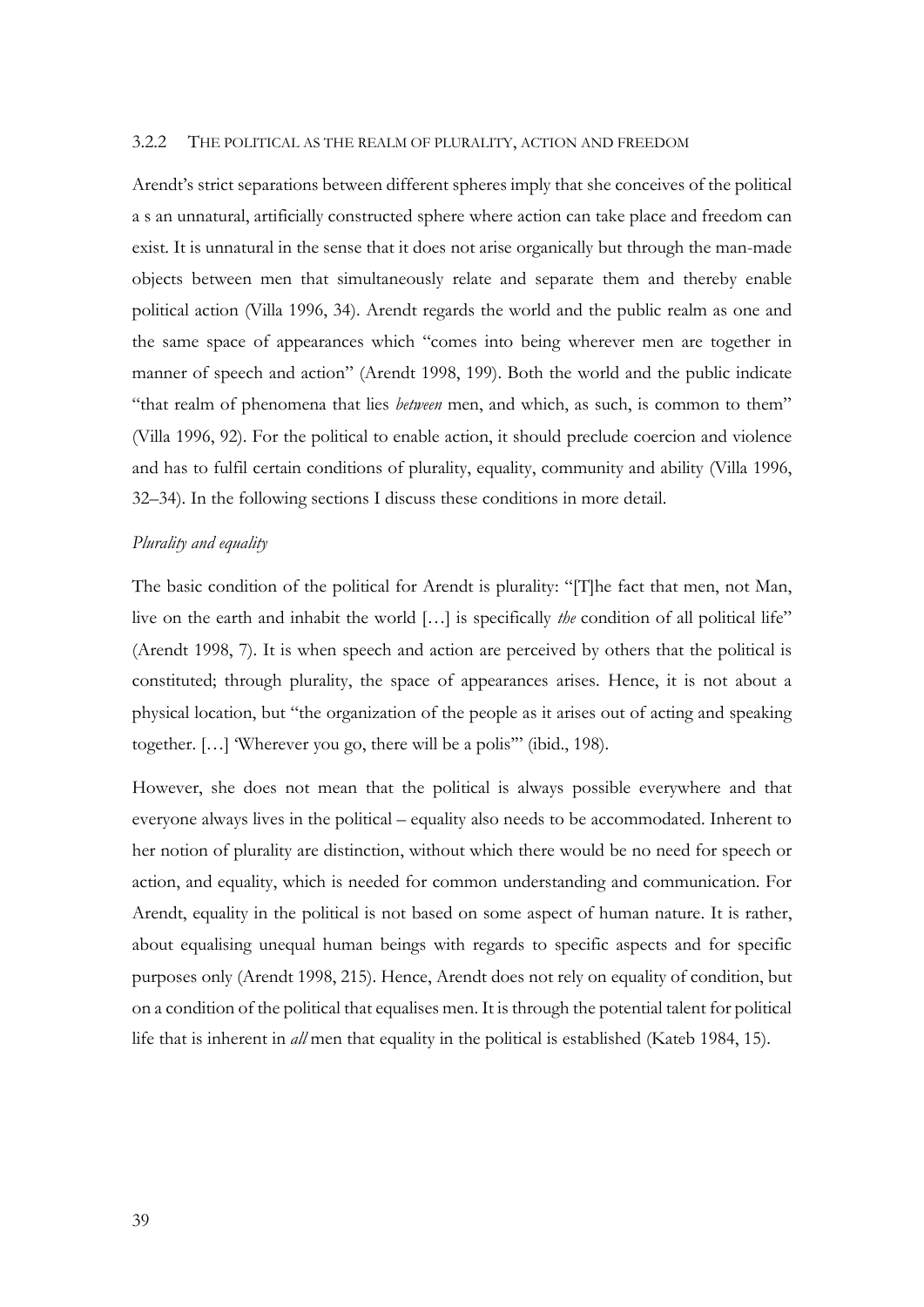#### *Community*

This equal potentiality of talent is connected to the precondition of community, which stems from the shared interests, norms, purposes and harmony in basic judgments between men. These shared interests arise from that which is between men, that which *inter-est*, the common space of appearances. This is the external common cause that brings people together in the public sphere (Kelz 2016, 26). As Villa (1996, 7) indicates, Arendt considers community constitutive for "selfhood" and a "sense of the world", which both rely on interaction with others. This interaction is inspired by a "love of the world" (Arendt 1998, 264) and should go beyond the search for mutual benefit.

There is a close connection between the worldliness of the political, common sense, political action, and the disclosure of other men and the world. By restoring the value inherent in political action and the sensible world of appearances, Arendt aims to overcome existential resentment following from the loss of transcendental values. The plurality of innumerable irreducible perspectives on and opinions about the world is what humanises the world and makes up the common world. Hence, instead of striving for absolute values, Arendt embraces "fundamental relativity" (Villa 1996, 79). Through its grounding in the material, common world the political enables a common sense with which the common world can be perceived. For Arendt, common sense is "a special sense that makes the five senses coincide around an object in common, and endows members of the same species with a common context in which every object has a specific meaning" (Burdman 2018, 487). This sense is enabled when political action takes place and other men and the world are disclosed. This implies that the world enables political action, and political action makes the world sensible to men. It is in this process that human freedom can be attained. As Villa (1992, 275) puts it, in Arendt's model of non-strategic, non-instrumental and non-sovereign action the subject is decentred and can be disclosed through political action only. Freedom does not exist within the autonomous subject but arises in the action as "virtuosity" (ibid., 280).

#### *Ability*

The last condition that needs to be fostered to enable a public sphere in which political action can take place is ability. This is connected to the courage that is needed to leave the private realm and expose oneself through speaking and acting (Arendt 1998, 186). Thus, there is a risk inherent to acting in the polis similar to the Greek conception. Arendt (ibid., 206) quotes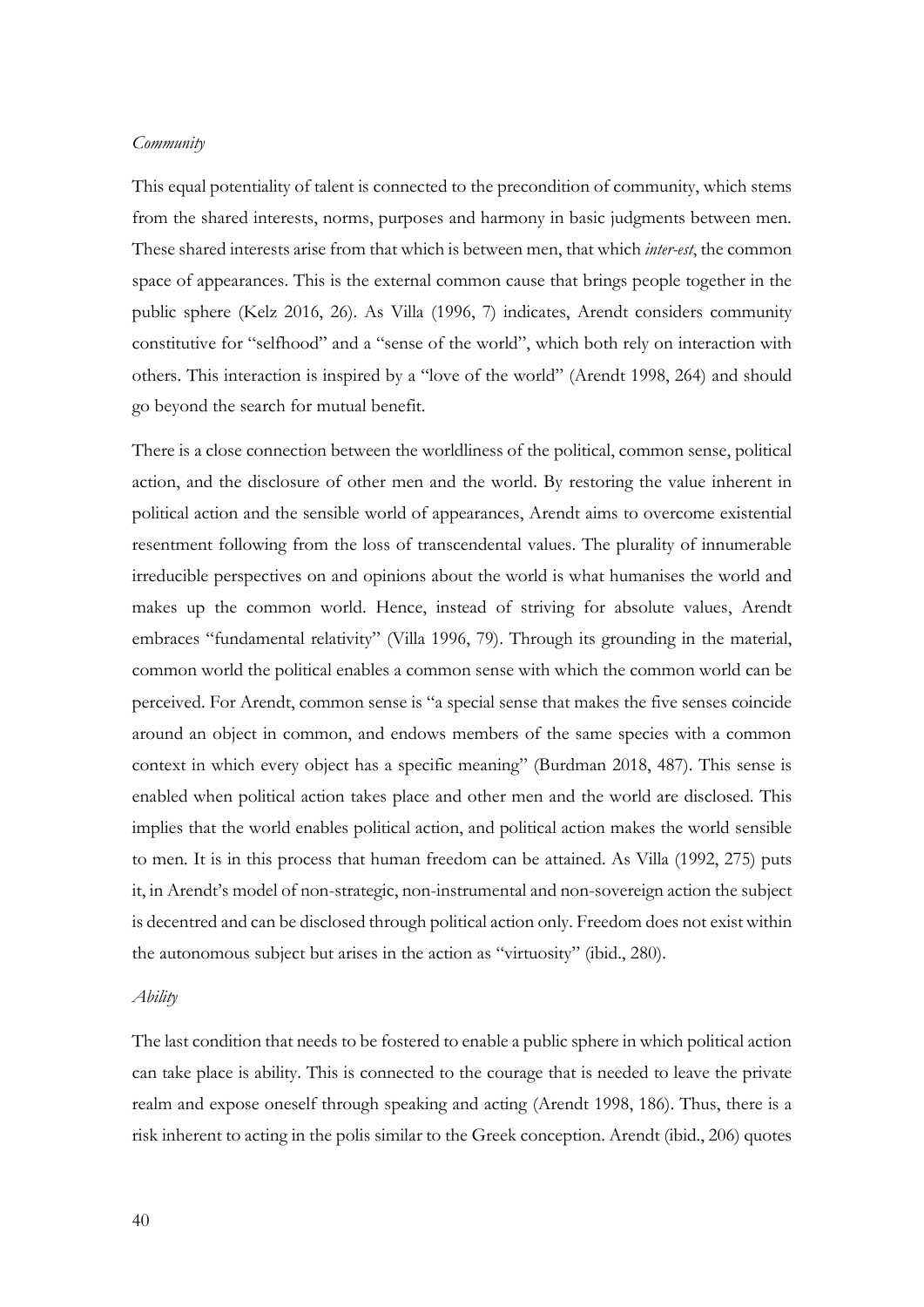Democritus who states that "as long as the polis is there to inspire men to dare the extraordinary, all things are safe; if it perishes, everything is lost". This risk cannot be solved through any other human faculty or realm. Hence, action is the only activity that cannot be redeemed through another activity. The *animal laborans* can be saved from the continuous cycle of life through the producing capacity of the *homo faber*, who in turn can be saved from the meaningless of his world through speech and action. But the inherent risks in the political stemming from "the irreversibility and unpredictability of the process started by acting" cannot be solved through another human faculty or realm (ibid., 236).

The redemption for these risks lies in the plurality of the political itself. The irreversibility of action can be redeemed through forgiving, as it is because of the faculty to forgive that we are not held hostage in the consequences of every single act we do. The unpredictability of action, on the other hand, can be redeemed through promising, the faculty that ensures that we are not subjected to absolute uncertainty but are able to have stable identities. It follows that these two dispositions stemming from the plurality of men guide the political internally where needed. This way, when violence and coercion are precluded, and plurality, equality, community and ability are fostered, action is possible.

When looking more specifically at what this implies for political action, two characteristics are important. The first characteristic is that it cannot have a predefined goal – it cannot be a means to an end or a certain desired state of the world. Whereas existential resentment often results in violent undertakings of reshaping the world to a desired state, this is at odds with plurality and political action (Villa 1996, 79). Arendt rejects the ancient Greek teleological model of action and states instead that action can never have a predefined goal, because this would undermine plurality. Action is always an end in itself. As soon as all the involved actors agree on the end, there can still be debate, but only a non-political one – it becomes a question of administration and management. This implies that the primary concern of the political is its structure and the ways in which it enables men to be together and act. The actual content of political action – the specific worldly objects it refers to – is then of secondary concern. As long as the world between men is able to "gather them together, to relate and to separate them", society should be bearable (Arendt 1998, 53).

The second characteristic is 'disinterestedness', which is connected to the rejection of a moral interpretation of action. In Arendt's account, the value of action is located within the action itself, and freedom arises in praxis. Therefore, categories of means and ends as well as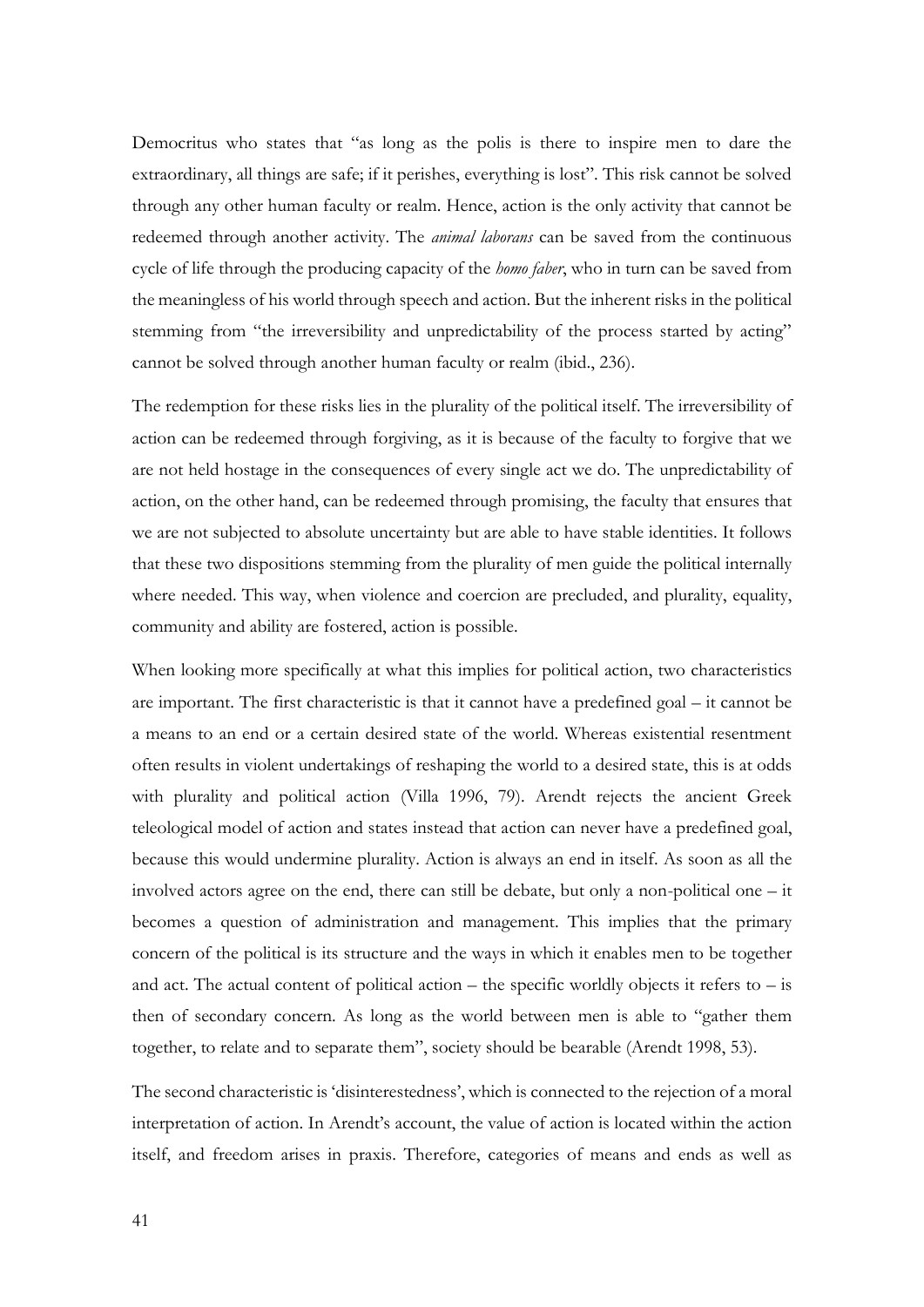categories of motive become irrelevant for the assessment of political actions. Judging political action by material or moral interests would transform action into a medium of power. This would in fact be impossible as action explores new beginnings and the extraordinary, whereby it tends to go beyond existing categories of morality (Villa 1992; Kelz 2016; Cane 2015). Therefore, Arendt's model of political action requires what Villa (1992, 276) calls "disinterestedness," which raises men above mere necessities and interest pursuit. There is a certain distance between the love of the world and the personal interests and necessities.

With this notion of disinterestedness, Arendt (1990) rejects guidance of political action by sentiments. In particular, she analyses the French Revolution for which compassion and pity were the main drivers. She stresses that pity, a sentiment that derives from compassion cannot guide action, as it is a "mere pretext for lust for power" (ibid., 89). Sentiments become "boundless" as soon as they are brought into the public, where they do not consider individual persons, but the multitude (ibid., 90). Pitying the suffering multitude implies a surrender to emotions within oneself and a loss of the ability to regard others "in their singularity" (ibid., 90). Regarding others as pitiful beings renders them irrelevant for political action. Likewise, Arendt rejects the idea of a general will steering the revolution. With this idea, private interests and bodily needs are grouped together in one single homogenous multitude. Since the French revolution this idea has dominated politics and driven out any notion of plurality.

Concludingly, political action for Arendt stems from a love of the world and revolves around a common sense of the world. It is characterised by a degree of disinterestedness – private interests and sentiments have no place in the political – but it is significant to human existence as it defines political actors and their common world. This implies that true political action for Arendt considers the fundamentals of a form of government – its constitution and its conditions of possibility. Political speech concerns the frame in which a debate that is motivated by a concern for the common world can take place. Diverse individuals come together to deliberate public matters in a sphere that is separated from the state and the economy (Villa 1996, 35). Or, as Kateb (1984, 17) puts it, "political action is talk about politics". As Markell (2010) points out, this raises the question as to whether action is not extremely rare, as it is restricted to those actions that are undertaken for the sake of themselves, or unspecific, as action could be anything that is undertaken in the right way, or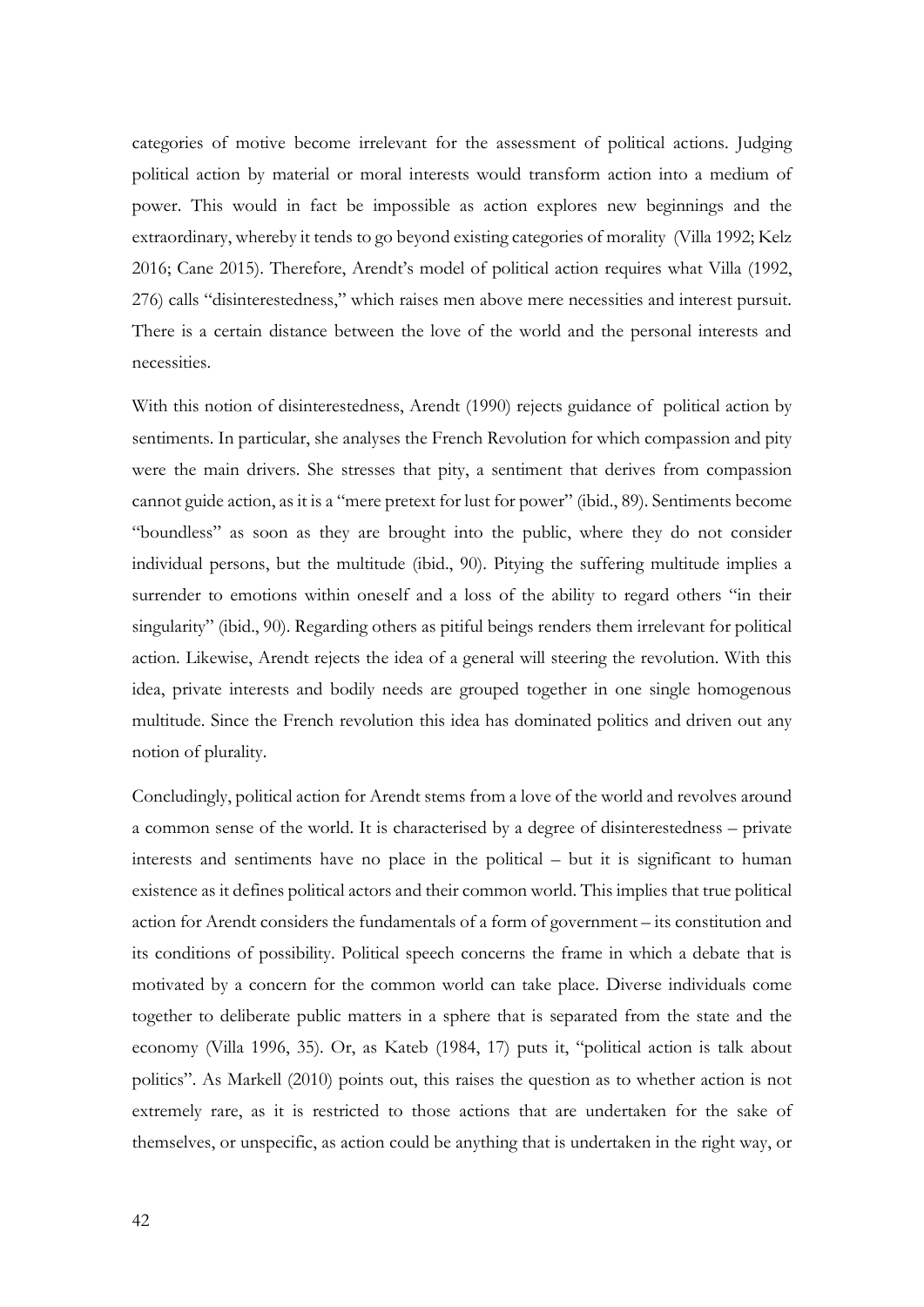with the right spirit. However, Kateb (1984) stresses that reducing political action to a matter of 'the right spirit' neglects Arendt's emphasis on the seriousness of political action and the complete absence of private interests and necessities.

#### 3.2.3 HANNAH ARENDT'S AMBIGUOUS RELATION WITH DEMOCRACY

The question of rareness and 'the right spirit' touches upon the debate around the elitist dimension of Arendt's political thought, the debate about whether Arendt should be understood as a radically democratic, or an elitist, thinker. Some render her account elitist and based on inequality (e.g. Canovan 1978; Wolin 1983), while others emphasise the centrality of equality in her account of politics (Waldron 2010) or consider her "the champion of democracy" (Villa 1996, 13). Those of the first category refer to Arendt's rejection of liberalism on the ground that it bases politics on necessities and private interest pursuit. According to Wolin (1983) this means that she renounces democracy. Wolin argues that democracy is the form of government that tries to transform social power into political power, to thereby increase social power. Hence, the distinction between the social and the political – which is of crucial importance to Arendt – is abolished. Arendt rejects the rise of mass society and the weight it puts on necessities, labour and the cycle of production and consumption. This impedes action and freedom, as political action can only take place when freedom of necessities is in place. Some conclude from this that there is an inherent need for inequality in Arendt's elitist account of politics. Only through the enslavement of others to do the labour for them can a few heroes be enabled to participate in political action (Canovan 1978; Wolin 1983). According to Villa (1996), Arendt also dismisses the demand that everyone should participate in politics, because the lack of ability or interest to act in the public sphere of some will inevitably corrupt the political by introducing non-political concerns.

Those that consider Arendt as a strong advocate for democracy, refer to the aspects of liberalism that Arendt does seem to embrace. Despite her rejection of private interests as the fundament of politics, she considers the deliberation of a constitution as the highest political activity and she advocates for human rights and the rule of law (Volk 2010; d'Entreves 2019). Besides this ambiguous stance on liberalism, there is a "radically egalitarian" element in her political theory as well, as Arendt considers every man as a new beginning, potentially with the ability to act politically (Canovan 1978, 10). Political action is about the desire to act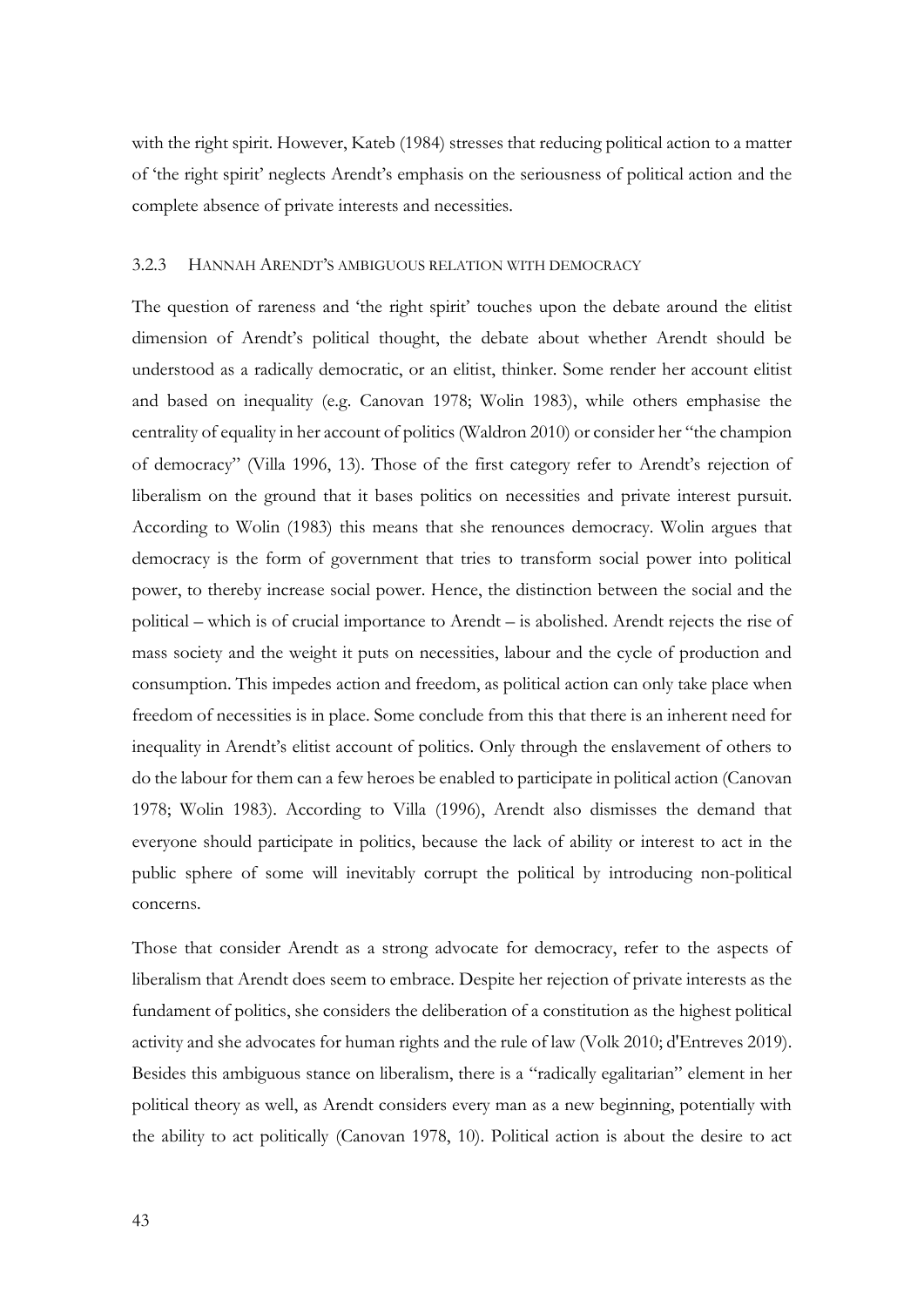among equals, with an appeal to moderation, the virtue of "keeping within the bounds" (Arendt 1998, 191).

A way out of this incompatibility is offered by Markell (2010), who connects Arendt's ambiguity towards democracy to the paradox of openness and closure within the notion of democratic politics itself. Democratic politics oscillates between inclusiveness and openness to debate and disagreement on the one hand, and regulation and stabilisation of the collective life within through some form of closure on the other. Arendt does not want to reduce politics to either of these. Rendering democratic politics as a continuous destabilising activity reduces freedom to a form of resistance, while considering democratic politics as rule by a coherent collective – the *demos* – merely implies another form of monarchy in which the *demos* substitutes the king as monarch. Instead, Arendt highlights the dimension of democratic politics that both of these conceptions conceal: the dimension of action which involves new beginnings and responses to events. With this interpretation in terms of new beginnings and openness Arendt shows that democratic politics "is not a closed system but permanently exposed to the possibilities of critique, contestation, expansion, transformation and reinvention" (ibid., 62).

Because of her emphasis on openness Arendt rejects the notion of representative democracy. She renders representative democracy as inherently instrumental, as it aims to enable citizens to outsource their political presence to a representative so that they can continue pursuing their private interests. "The public [becomes] an instrumentality of the private, and politics becomes a means to life," transforming government into a form of mere administration (Villa 1996, 31). Private, economic concerns take over politics and the ones in office will inevitably aim to reduce suffering of the less fortunate, which instils politics with an inherent end and thereby takes away its essential open-endedness. Kateb (1984, 122) describes this as the politics of selfishness and self-regardingness, which deprives people of becoming politically active and makes them passive. A life dedicated to private interest pursuit implies the willingness to be governed, which in turn means giving up active citizenship and the possibility to attain freedom. Selfishness and self-regardingness usually generate speech that is too technical or concerned with the necessities of life such that they cannot be of political value. Furthermore, the institutions in representative democracies do not sufficiently allow for the Arendtian moments of action. Due to the hierarchical and bureaucratic structures, the political power lies entirely with the political parties and their leaders. As Volk (2016)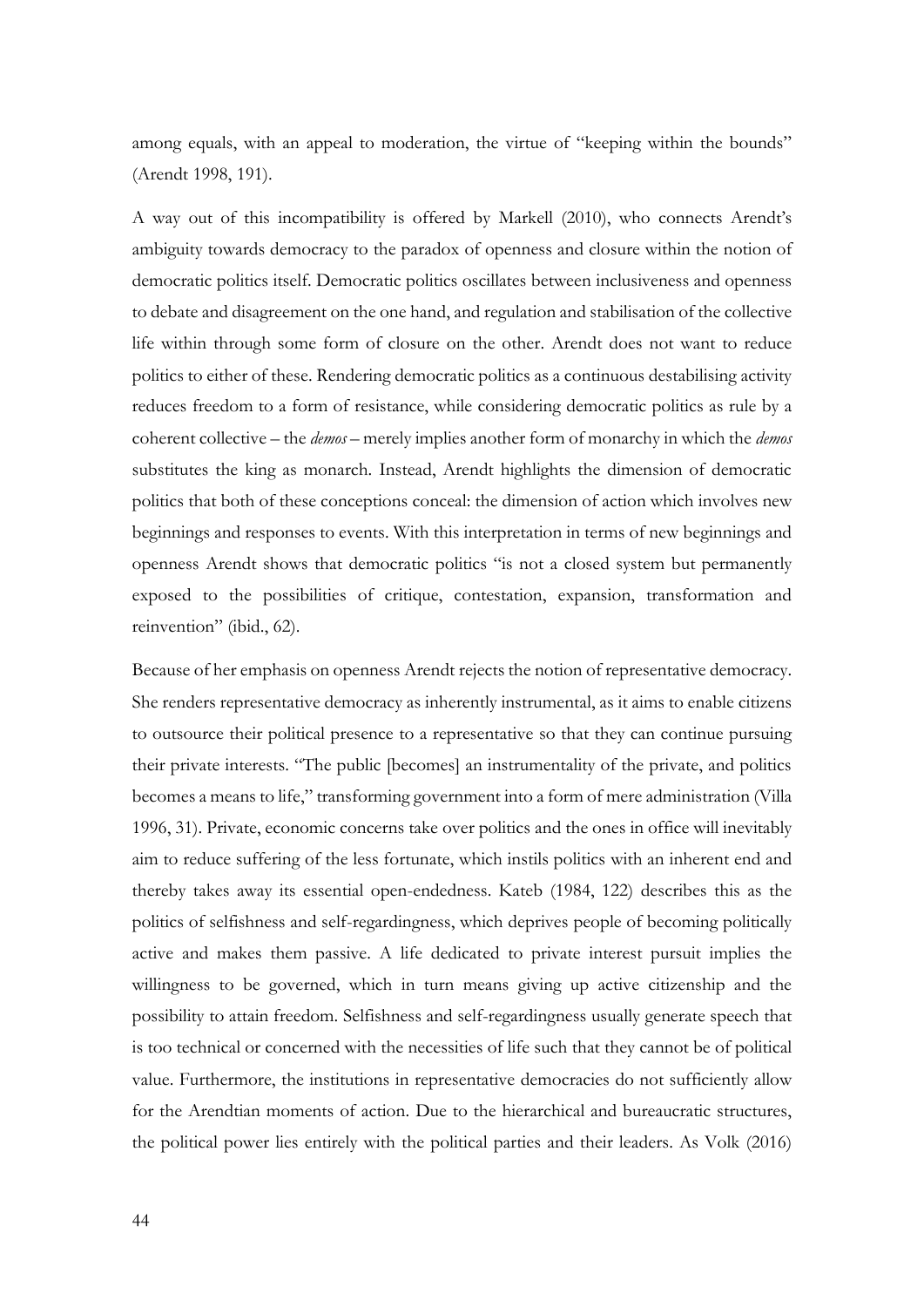argues, the political leaders need to reinforce their power by structurally de-politicising the public, which is limited to give their tacit agreement to political developments and eventually become apathic towards politics.

With her focus on openness, participation, and the moments for political action, Arendt seems to defend a form of democratic politics in which institutions enable the right kinds of activity. The ideal of the unexpected and creative elements inherent in political action should guide the debates about the framework of politics itself; the ideal of participatory democracy should be inherent in democratic institutions. According to Canovan (1978), this can be done by accommodating civil rights – freedom of speech, publication and assembly – in these institutions to enable civic engagement parallel to the existing national politics of the housekeeping sort. This civic engagement is in principle open to everyone. However, given Arendt's fear of mass society in which cycles of necessity and labour occupy the citizens' minds, Arendt renders it unlikely that those citizens facing poverty have the capacity for political action (Waldron 2010). Although she advocates inclusion and the abolition of political hierarchies, it is likely that an Arendtian model of the political brings about political elites.

Perhaps, as Canovan (1978, 21) suggests, Arendt's framework of political action is especially relevant for "*extraordinary* politics", as distinguished from the "*normal* politics" of managing the national household. In cases where a small group of people care about public matters, courageously put the effort of taking action, a public space is created and a political elite arises. Although it is unlikely or even undesirable that this kind of events replaces the existing institutions of normal politics, it is important to highlight its political potential of allowing the new and unexpected – *besides* existing institutionalised politics. This suggests that Arendt's conception of politics is highly relevant in the case of climate change which is an unprecedented situation that demands extraordinary politics.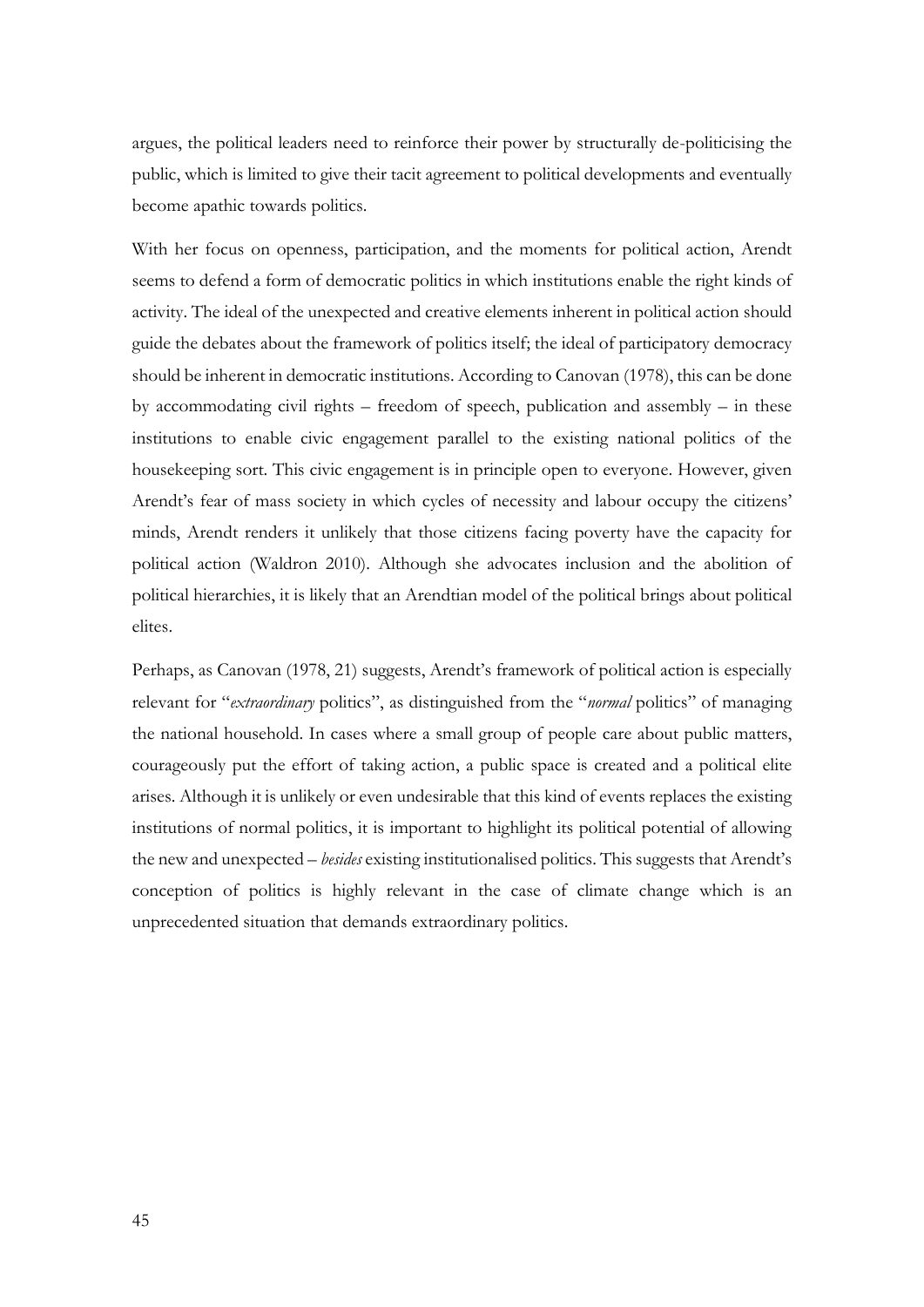## **4 EXPLORING CLIMATE CHANGE POLITICS WITH HANNAH ARENDT**

In an Arendtian form of climate change politics it would be the love of the world that brings together a plurality of political actors in the public sphere. Climate change could be considered one of the external events to which the political needs to reply. This way, solutions going beyond neoliberalism could be formulated. These solutions would not reduce human beings to politically passive beings who merely pursue their own interest, nor would they be based on mere assumptions of technological development. Instead of solutions that reinforce the image of what Villa (1996, 201) calls the "technologized 'national household'" in which political action is neither possible nor necessary, truly political solutions can be formulated. Perhaps, the climate crisis is exactly the type of crisis that Arendt considers the supreme political moment, where previously unquestioned bonds of human interconnectedness are put at stake and threatened. Perhaps this crisis should be as "a synonym for disaster, but [as naming] the moment in which we are forced to become political beings" (Norberg 2011, 132).

However, there are two main questions that arise when considering the suitability of Arendtian political theory for climate change politics that require a deeper understanding of Arendt's conception of the political. These questions resonate with the two main points of critique that Arendt's political theory has received. Firstly, Arendt's conception of the political is strictly separated from morality, which raises the question as to how issues of climate justice can be dealt with politically. In section 5.1, I consider this critique as well as her conception of political judgment as a response to it.

The second question that arises is that of the place of socio-economic questions with a global character in the political. Due to the strict separation with the social it is insufficiently clear who is comprised by the political and how questions of struggle are addressed in Arendt's account of the political. When considering climate change this is problematic given that – although it will likely have different local effects – the Earth is one interconnected eco-system in which consequences of actions may be felt far beyond the boundaries of political communities as we know them. It is unclear how an account of the political mainly focussed on local, direct participation deals with this. It is questionable whether Arendtian climate action is able to account for all the different actors involved in and affected by climate change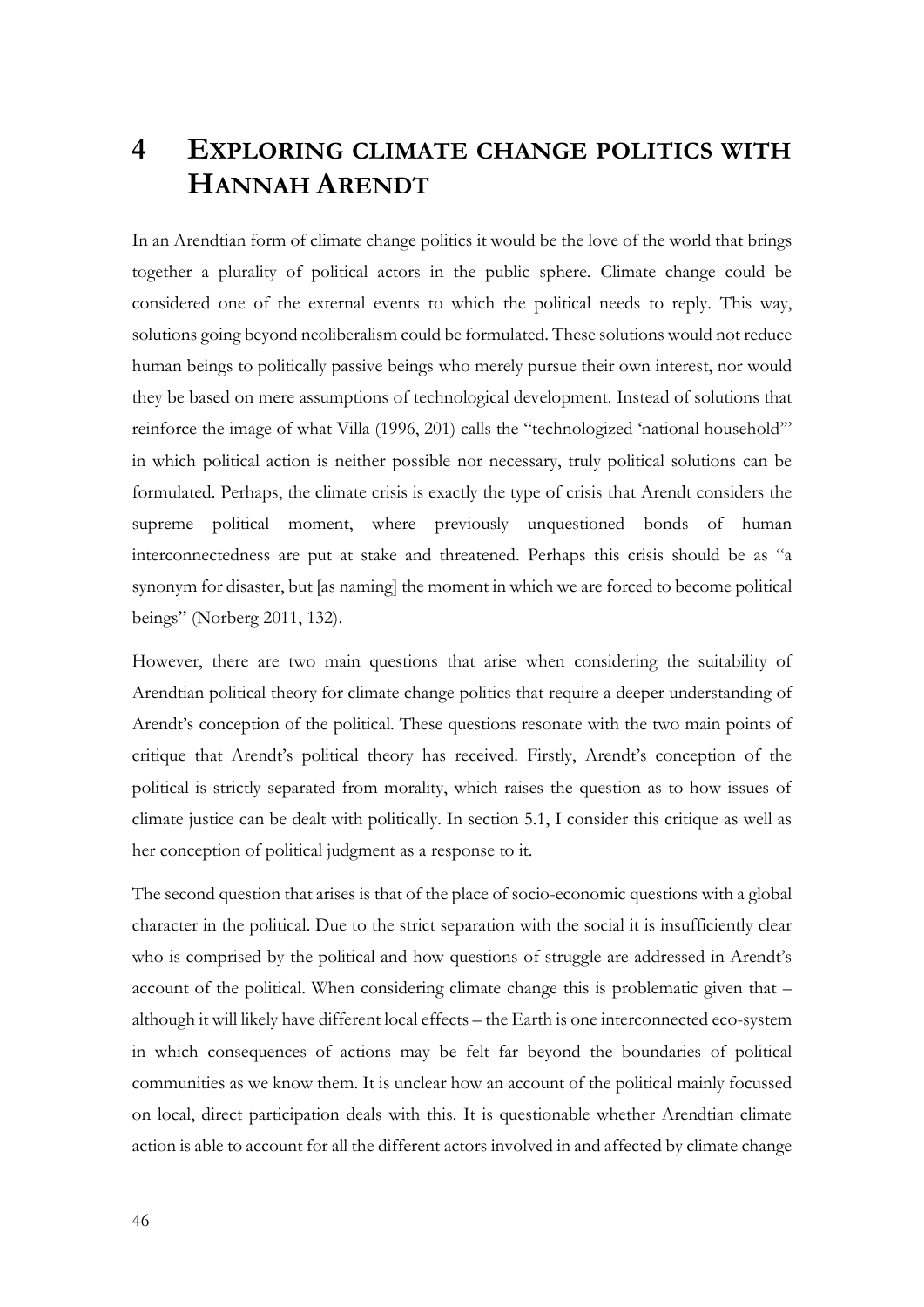and the questions of global justice that arise with that. Moreover, the strict distinction with the social seems to make it impossible to include socio-economic questions in the political as these relate to questions of private and bodily needs that are central to the climate change debate. As a response to Arendt's pure conception of the political, her theory has been 'radicalised' by several agonistic thinkers. In section 5.2, I consider Mouffe's conception of the political as well as Arendt's concept of solidarity to explore the place of socio-economic questions and struggle in the political.

Besides these main points of critique there is another aspect that is specific to climate change that needs to be addressed: the role of epistemology and science. If climate change is an external event that impacts the political, the way that we perceive climate change is relevant for politics. Therefore, in section 5.3 I discuss the relation between truth and politics as well as the role of climate science as fundamental for the constitution of a common world that is essential for Arendtian politics.

Lastly, in a response to the critique that Arendt is too radical and idealistic I discuss how Arendtian climate action can be situated within the existing institutional context of national and transnational climate efforts in section 5.4. Her political theory is often considered radical, idealistic and therefore relevant mostly to 'extraordinary politics'. This, however, does not mean that it could not inform current democratic institutions in the West, to 'infuse' the latter with more radically democratic elements.

#### **4.1 MORALITY IN THE POLITICAL**

Various authors have argued that Arendt's conception of the political is too pure and too abstract to account for its moral boundaries as well as any cultural, historical or social differences between political actors (Kateb 1984; Benhabib 2003). Critics hold that Arendt's political lacks a purpose and a moral delimitation, which implies that it fails to preclude immoral action. The difficulty for Arendt to rely on some transcendental conception of the good is that it opposes plurality, as this would seemingly justify the rule of those who claim to know this notion over others (Jacobitti 1991). Moreover, the moral evaluation of action would deprive political action as a world-shaping activity. Villa (1992) stresses that action by definition aims to break expectations and move into the extraordinary, which implies that existing categories of morality do not apply. The moral interpretation of action necessarily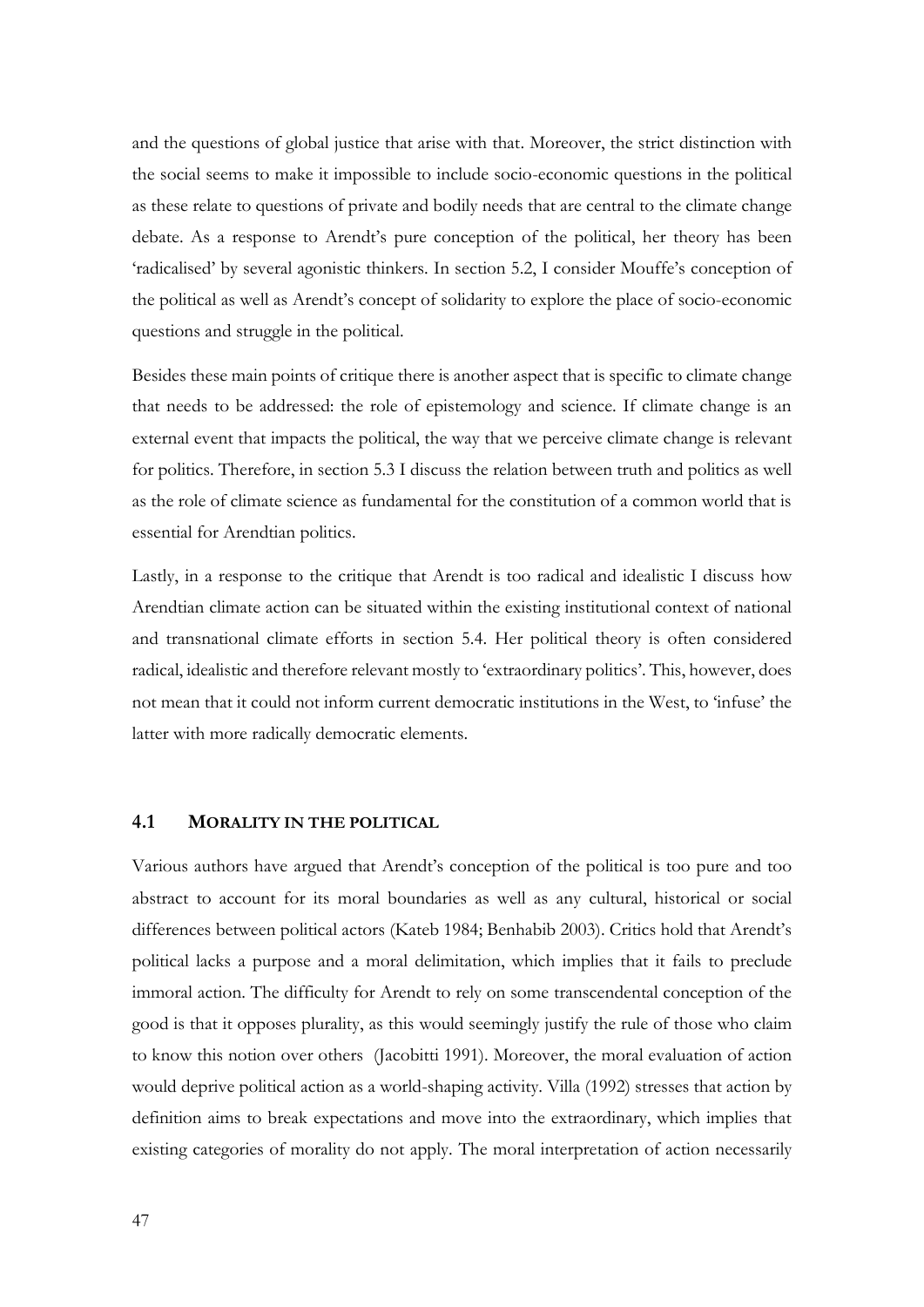puts an emphasis on the consequences of action and thus brings about the type of meansends reasoning that Arendt eschews when considering political action (Villa 1996). The stakes in the political are existential for Arendt, and action needs to be assessed in terms of its *greatness*, its ability to break with the ordinary. However, both Kateb (1984) and Cane (2015) raise that this criterion does not rule out actions that are 'great' yet immoral. Because of Arendt's reluctance to found the political on any external foundations, there cannot be any absolute standard of morality to guide political action.

As outlined in section 2.1.1, questions of climate change are inherently connected to questions of morality and justice. They regard the ways in which humanity should respond to the imminent threat of climate change and how it should deal with the distribution of the burdens. This implies that human beings on the other side of the planet as well as questions about the relation of human beings with nature should play a role in the debate. With a rejection of absolute standards of justice or morality it seems unclear whether these matters are captured by Arendt's conception of the political. There are two possible responses in Arendt's theory: the centrality of the will to act that is connected to certain virtues and dispositions as well as political friendship; and political judgment that stems from the highest human faculty of thinking.

Firstly, Arendt considers certain moral virtues that are inherent in the political and that stem from the will to act. The fundamental political virtue is courage, which is needed for the will to act with others. From this follows the respect for one's equals which constitutes a form of political friendship. A friendship that involves a certain regard for the other, but without the intimacy or closeness. This allows us to extend our sympathy and affection to a larger scope (Benhabib 1988; Kelz 2016). Besides mutual respect and political friendship, the will to act also implies the two dispositions of promising and forgiving, that were discussed in section 3.2.2. These implicit principles tame the unpredictability of political action and form the internal moral guidance of the political.

In so far as morality is more than the sum total of *mores*, of customs and standards of behavior solidified through tradition and valid on the ground of agreements, both of which change with time, it has, at least politically, no more to support itself than the good will to counter the enormous risks of action by readiness to forgive and to be forgiven, to make promises and to keep them. (Arendt 1998, 245)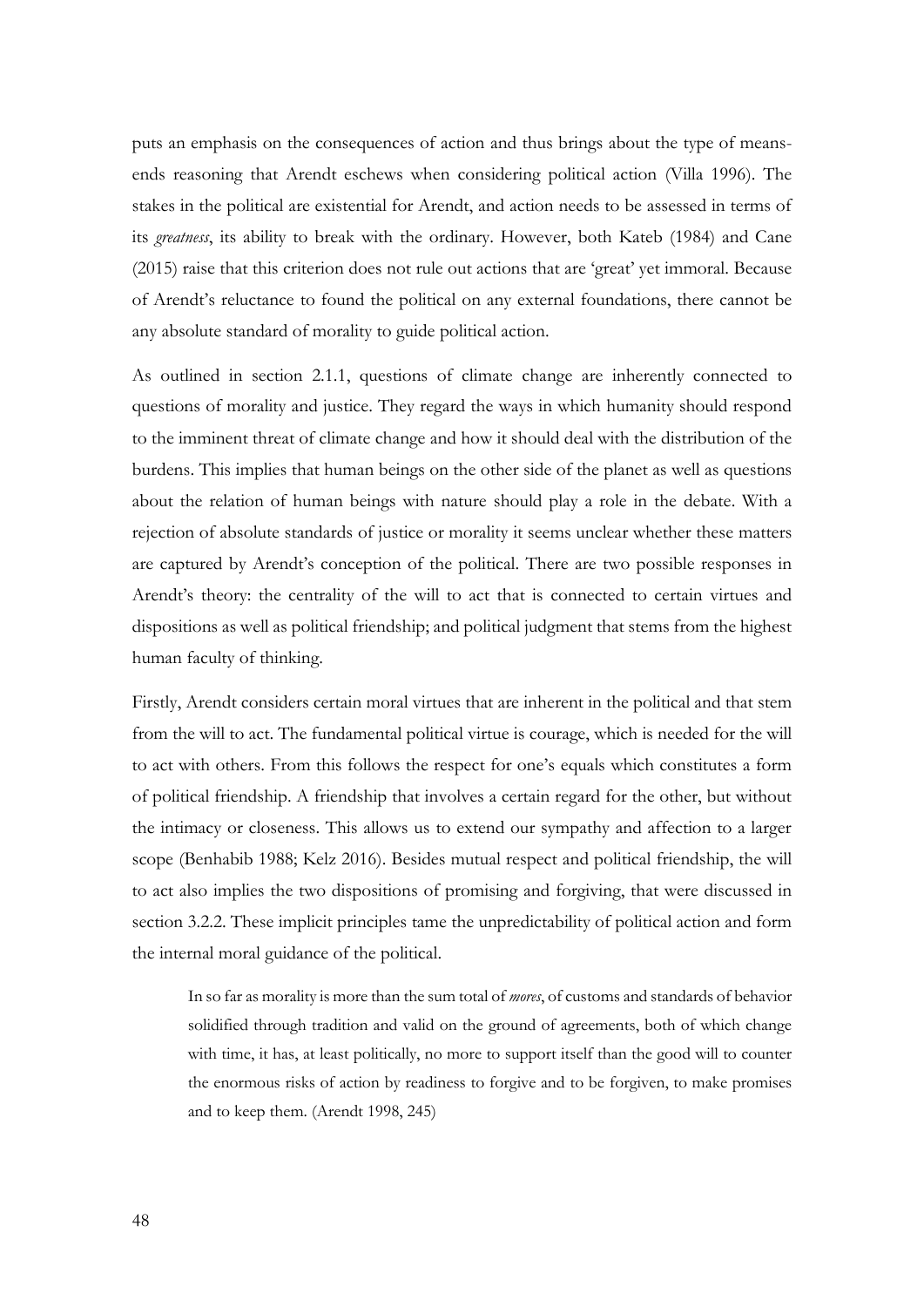Hence, to the extent that morality is something that arises within the political and is reliant on the will to act of those involved, it guides the political. This is similar to the faculties of promising and forgiving, which are the faculties that arise within the political and guide it.

These internal guidance mechanisms are reliant on what Arendt considers the highest human faculty: the faculty of thinking, which enables political judgment. With her focus on thinking and judgment, Arendt makes a surprising move away from the *vita activa* towards the *vita contemplativa*, as thinking means a disruption in doing. When considering the political, not just any kind of thinking is relevant. While thinking is "something that can be done by anybody" (Jacobitti 1991, 285), judging "is perfectly at home in the world of political action as speech" as it is concerned with others and what they might be thinking (Kateb 1984, 38). Arendt considers judgment the crucial faculty that can re-establish the distinction between the public and the private sphere and save both from the invasion of the social. Both a private and public life are needed for an authentic life, and the private self plays an important role in both (Jacobitti 1991; Kelz 2016). It is through political judgment that existing moral principles can be called into question.

Political judgment, although coloured by one's personal identity, is characterised by the objectivity that stems from the structure of the shared world and the sameness of every human being's capacity to judge. This judgment happens through an inner dialogue, in which the different perspectives of different people are considered and weighed:

Political thought is representative. I form an opinion by considering a given issue from different viewpoints, by making present to my mind the standpoints of those who are absent; that is, I represent them. (Arendt 1967, 9)

This implies what Kelz (2016, 35) calls "the 'plural' thinking self" that establishes an "inner democracy" and is comparable with the notion of plurality in the public sphere. This weighing of different points of view is inspired by Kant's notion of the *sensus communis* that he connects to taste judgments. These judgments have a seemingly subjective character, but necessarily imply a degree of objectivity and independence of subjective conditions. For Kant, taste judgments implicitly presume a shared perception of and reaction to the object under scrutiny – there is a degree of universality implied that is enabled by a "broadened way of thinking" or an "enlarged mentality" (Yar 2000, 16–17). The moral quality of enlarged mentality obliges us to think from the perspectives of others. Hence, morality as a matter of the private self is only enabled to flourish through the constant challenge by the plurality of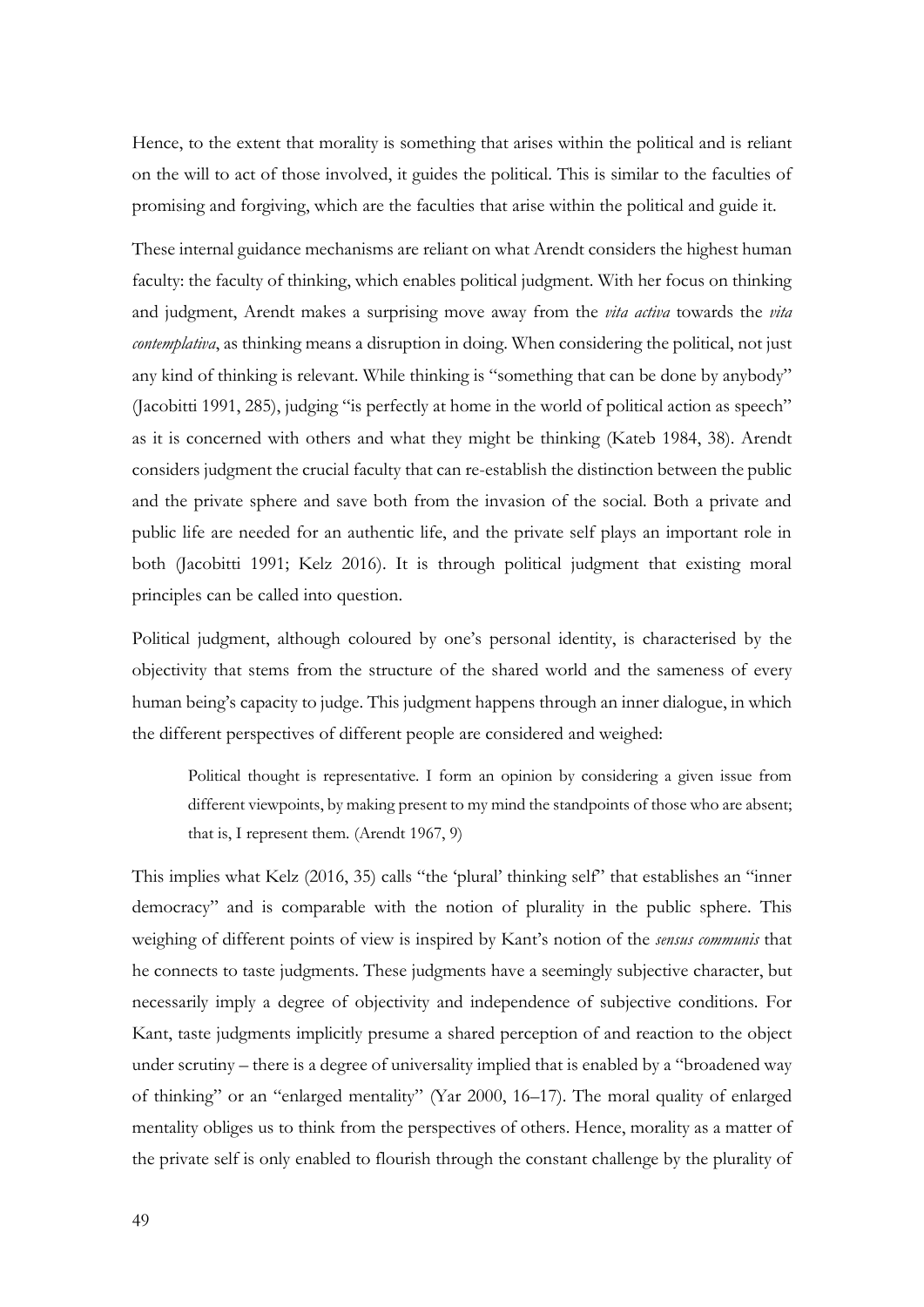perspectives that constitute the public life. Morality therefore depends on a public culture, in which judging individuals constitute the "perspectival quality of the public world in which action unfolds" (Benhabib 1988, 48).

Concludingly, Arendt's conceives the common world as made up of different opinions and judgment as an inner dialogue. This means that she does not need to presume that every political actor is a moral agent, nor rely on transcendental moral standards that would hinder plurality. Instead, Arendt's notion of judgment enables the assessment of particulars without referring to general rules so that judging, like action, is able to depart from the expected and reach into the extraordinary (Kateb 1984, 38). This is in line with "the unruliness of action, its excess, its resistance to being captured – tamed – by any perspective, interpretation, or story" (Honig 1993b, 529). Instead of overruling this unruliness with transcendental moral standards, Arendt embraces this risk. The moral principles that implicitly guide political action arise in our capacity to think from the position of others. They are assessed independently of the consequences and ends of action. As Cane (2015) stresses, these moral principles are created and contested in the political as an integral part of politics.

What follows from this for climate change politics is that we enter the political courageously and out of a love of the world and an interest in the continued existence of the shared world. When we act politically there is a mutual respect between political peers whom we include in our judgment by trying to think from their perspective. This means that, when considering questions around climate change, we include others and the risks and consequences they face when we engage with them in the political. There is mutual respect between political peers. But there is also a degree of distance, since the notion of *sensus communis* implies that political actors engage with others and their points of view, while keeping a certain distance that allows them to judge. By considering a variety of perspectives and outlooks on the common world and by trying to envision the consequences of climate change for others we judge what is happening in the public sphere around us. In the case of climate change however, these 'others' are often very distant, either geographically or temporally. It may therefore hard – not to say impossible – to envision how others perceive the world and are affected by external events. Hence, a way to include distant others, whose perception and judgment of the world is harder to imagine, is needed. This is where Arendt's notion of solidarity comes in, which is discussed in the following section.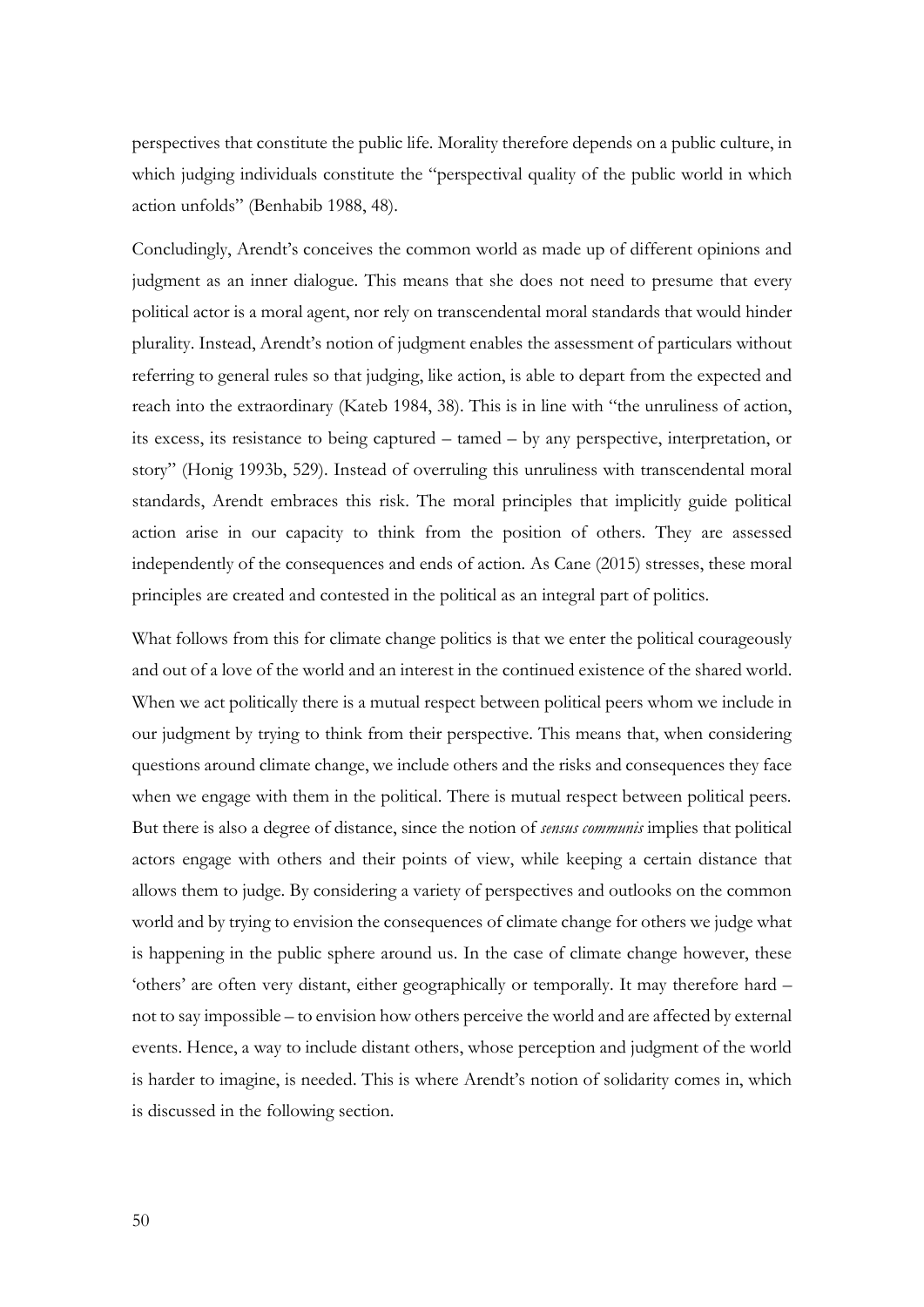#### **4.2 STRUGGLE AND SOCIO-ECONOMIC QUESTIONS IN THE POLITICAL**

Another critique that Arendt's 'pure' notion of the political has received is that it lacks an affective dimension, which makes it inattentive to power structures, inequality and struggles for emancipation (e.g. Allen 1999). This lack of an affective dimension is considered to follow from Arendt's reliance on moderation and disinterestedness as political values, as discussed in section 3.2. This disinterestedness is reflected in Arendt's account of judgment, but also arises generally in her notion of political action. Only with a certain distance, when people are not acting for nor against one another – when the political reflects a "sheer human togetherness" – political action obtains its revelatory capacity (Arendt 1998, 180). This disinterestedness is needed to avoid that political action is dependent on any material or moral interests that could turn it into a mere medium of power. Furthermore, Arendt's focus on moderation as a political value excludes the possibility of acting for others, as this would reduce these others to passive masses that are not considered political actors.

The strict separation between the social with its unequal socio-economic relations and the political raises the question as to how those with unfavourable conditions can attain political freedom. Kelz (2016, 27–32) argues that Arendt fails to show how one can move from the unfree social to the free political. Since there is nothing essential in human beings that transforms them into political actors, they can only act politically if they freely and courageously choose to do so. However, Arendt's conception of freedom is one that only arises in the political – through action. This means that those that are not free are unlikely to find their way to the political. Besides that, Arendt does not make explicit how political equality between actors actually arises and her strict separations between freedom and necessity and the public and the private do not allow for emancipation (Fraser 1989; Benhabib 1993; Allen 1999).

Questions of social and distributive justice are central to any consideration of climate change politics. As Green, Hale and Colgan (2019) stress, the stakes in the debate around climate change are becoming existential: the consequences have a direct effect on peoples' livelihoods and lead them to defend their way of living in the political debate. Although climate change itself may not distinguish between levels of income, the way in which the consequences have an impact on livelihoods differs across different socio-economic groups – climate change politics are thus a form of distributional politics. This close connection between livelihoods, socio-economic conditions and the natural environment has led Parr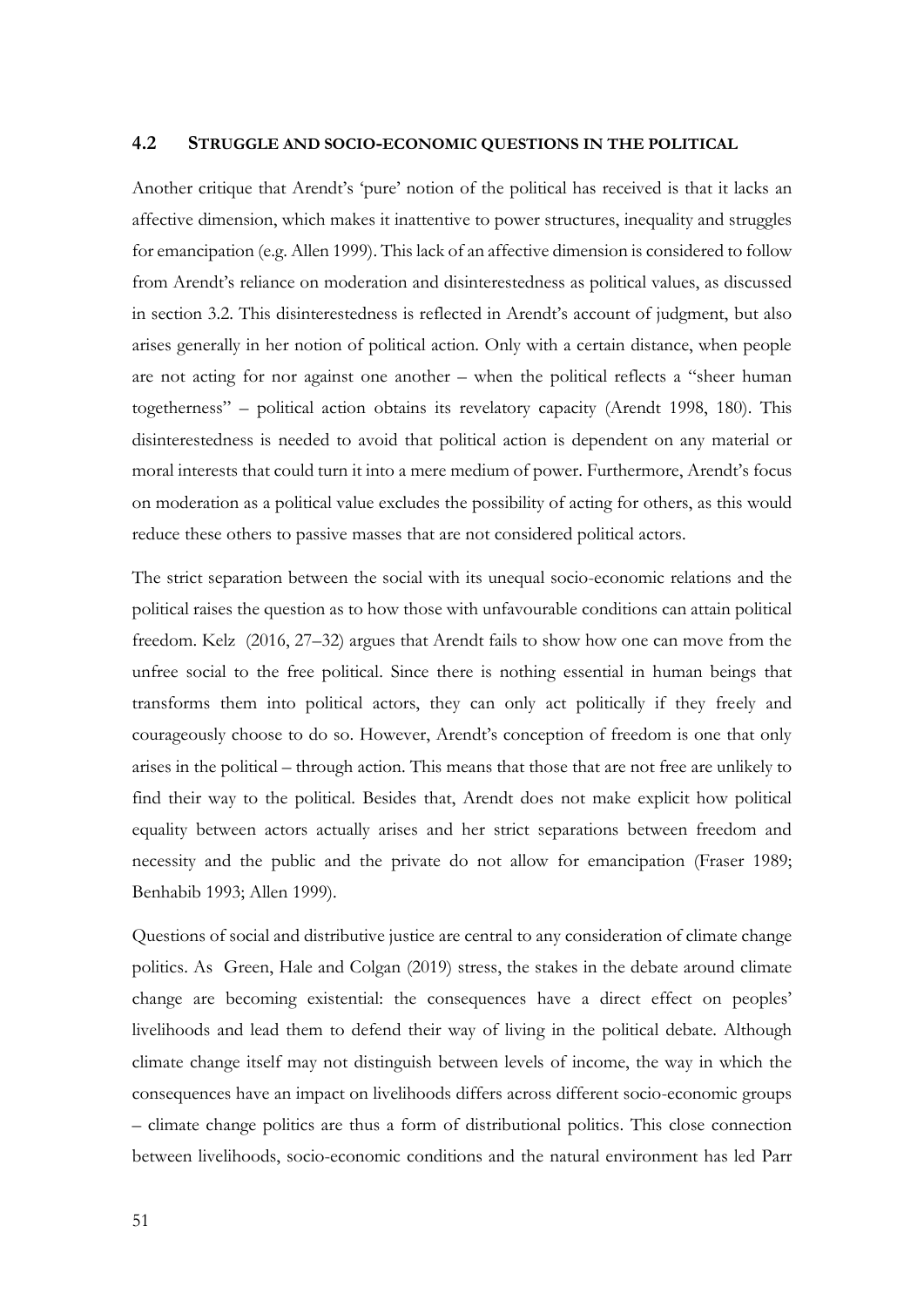(2014) to highlight the intricacy of the different spheres, which demands an approach that considers politics in connection to society and nature. This would imply that Arendt's reliance on disinterestedness and moderation make it difficult to include the consequences of climate change in the political debate, because it is in the interconnection between one's livelihood, economy, politics and the natural environment that the consequences of climate change manifest themselves.

#### 4.2.1 AN AGONISTIC CONCEPTION OF THE POLITICAL

As a response to Arendt's pure conception of the political, several authors have developed radically agonistic accounts of the political. They share with Arendt the agonal notion of the political that is not grounded in any extra-political foundation and in which a form of positive freedom can be attained (Villa 1999, 114–16). However, they regard the connection to one's background conditions such as gender, passions and socio-economic status as a necessary constituent for the political, the sphere which is constituted by struggle. One of the most prominent contemporary agonistic thinkers is Chantal Mouffe, whose account of the agonistic political is a reaction to the Arendtian and liberal notions of the political, both of which she considers inattentive to the irreducible antagonisms in the political. She rejects Arendt's idea of the political as a sphere of freedom, disagreement and deliberation between a plurality of equal actors, where political action is a game worth playing for its own sake. For Mouffe, this neglects the aspect of conflict in the political as much as the liberal conception that is centred around competition between pre-defined private interests. Currently under neoliberalism, the antagonistic, conflictual aspect of politics has been replaced by a "win-win politics" without frontiers, beneficial to everyone (Mouffe 2005, 31– 32). This opened up the way for technocratic politics in the form of "neutral management of public affairs" (Mouffe 2018, 2). This resonates with the worry that climate change politics has merely been referred to the markets where it becomes a question of neoliberal solutions. Therefore, Mouffe's attempt to bring back the affective and conflictual dimension inherent in democratic politics may be relevant for an account of climate change politics that seeks to go beyond mere market solutions and include socio-economic struggles in the debate.

Including this affective dimension in the political is crucial for Mouffe (2005) as antagonism and hegemony are the central notions through which to view the political. The first refers to the way in which every political identity is relational and thus conditioned on the difference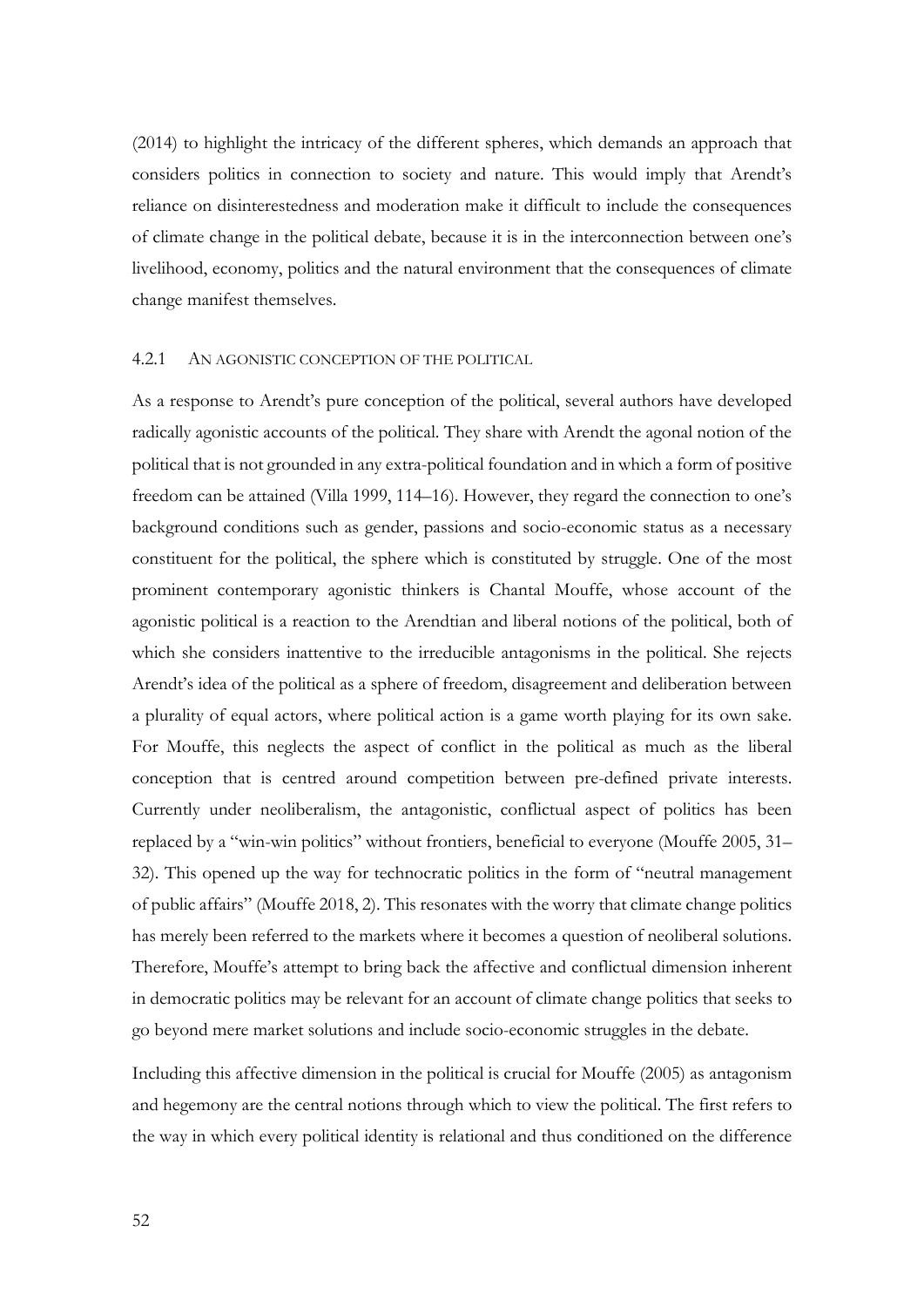it affirms. This implies a distinction between *we* and *they* that always contains the possibility of an antagonism. It is thus an illusion that the political can be freed from antagonism and always yield harmonic outcomes. Accepting this implies the lack of a final ground and the "dimension of undecidability" that is present in every social order (ibid., 17). Therefore, hegemony is the second concept through which to understand politics, as any social order that pervades society is hegemonic in nature. This implies that society is always the result of the practices that aim at establishing order in the contingent reality. Besides contingent a hegemony is also constitutive, as it establishes primary social relations, independent of any underlying rationality.

The conception of the political that follows from this, is inherently different from Arendt's. For Arendt the political is constituted internally out of a disinterested love of the world, without any reliance on a reference to the outside world. For Mouffe, however, this reference to the outside world is necessary: it is in its distinction from the *they* that the political *we* is created. Furthermore, Mouffe conceptualises the distinction between the political and the social in a different manner than Arendt. While Arendt draws this distinction with respect to the activities that are performed – labour and work in the social, action in the political – Mouffe considers this distinction inherently contingent. The political is the antagonistic dimension in human society, which results from the hegemonic institution of social relations. Rather than being confined to a specific sphere, the political is a dimension that is present in all practices in society. It "determines our very ontological condition" (Mouffe 1993, 3). The social is the realm of "sedimented practices" that "are taken for granted" as it is impossible to question everything in a certain order at once (ibid., 17). The social is always political, as it is organised by the power relations that decide on the seemingly natural order and the common sense associated with that. The social is always contingent and never reflects any deeper objective truth outside itself. Thus, the distinction between the political and the social is dependent on the specific context, and is constantly reconsidered and renegotiated by the social actors involved. Social relations of *we* versus *they* contain a potential of antagonism, which is dealt with in the political. According to Mouffe, it is impossible and undesirable to go beyond this distinction between *we* and *they*. Instead, this distinction should be reconstructed so that it enables radical, plural democracy. Therefore, democracy needs to transform antagonisms, in which two parties that are in conflict lack a common ground, into agonisms, where both parties acknowledge each other's legitimacy as well as the impossibility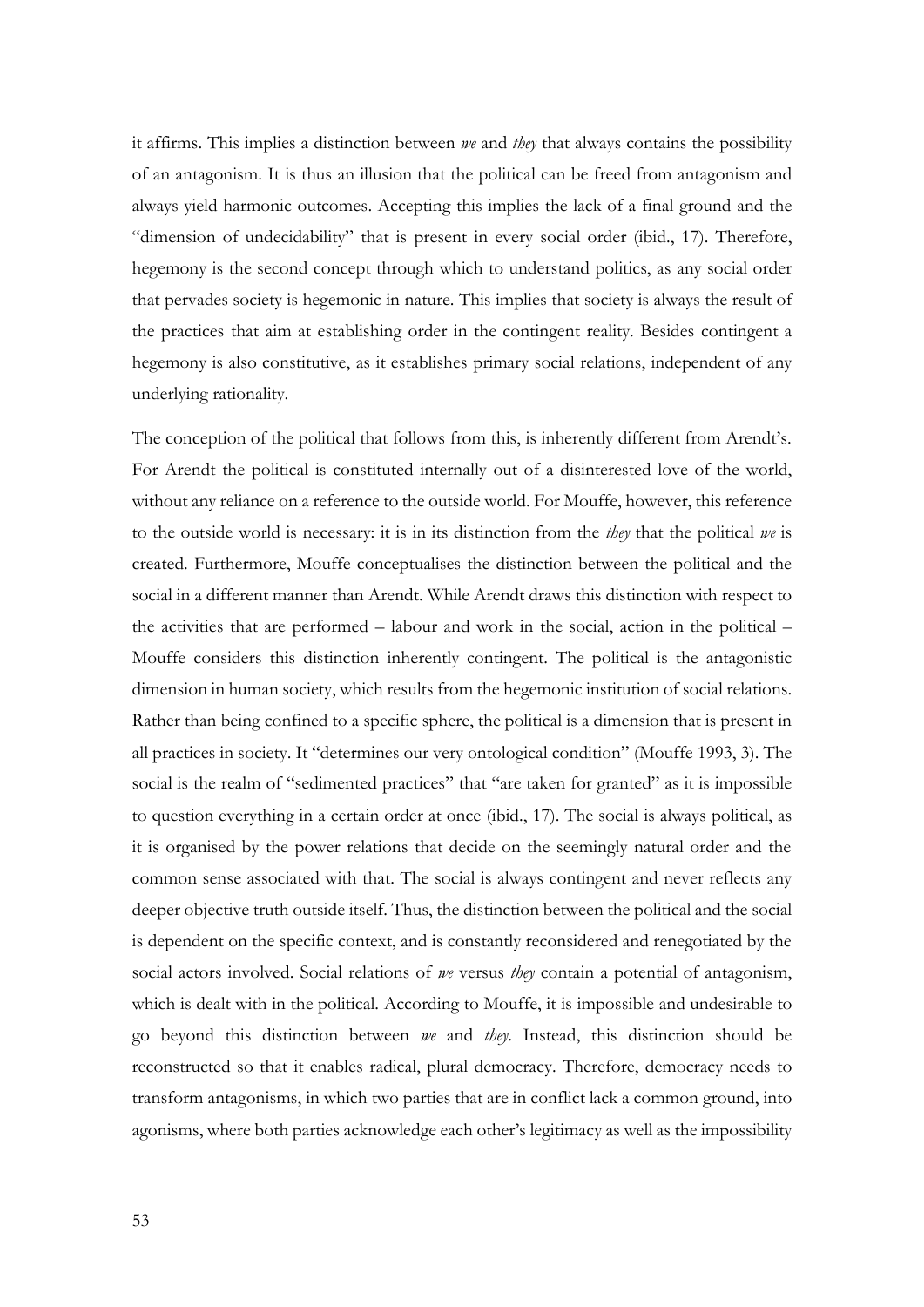of an objective, rational solution. The agonistic element in society should be contained, since it is impossible to overcome.

Although political actors share certain ethico-political values and reach consensus about the democratic procedures that enable political practice, there will inevitably be dissent about their meaning and implementation. This leads to an inevitably paradoxical form of politics, according to Mouffe (1993, 8):

Central to this approach is the awareness that a pluralist democracy contains a paradox, since the very moment of its realization would see its disintegration. It should be conceived as a good that only exists as good so long as it cannot be reached. Such a democracy will therefore always be a democracy 'to come', as conflict and antagonism are at the same time its condition of possibility and the condition of impossibility of its full realization.

It follows that radical democratic politics is an ideal that is continuously strived for, in order to accommodate the antagonistic aspect of society in a sustainable way. This resonates with Arendt's conception of the political that is constituted as soon as political actors come together in speech and action. Its location can never be fixed nor can its existence be presumed. The core of Mouffe's account is thus not that different from Arendt's account – which is also considered agonistic. However, Arendt introduces a form of artificial equality that overrules the conflicts which would otherwise rule the political. She stresses that, although human beings are not naturally equal, they can achieve equality through organisation, and the creation of a common world (Arendt 1973, 301). Or, as Kateb (1984, 23) puts it: "The beauty of equality is in knowing and being known by others". Mouffe radicalises Arendt's agonistic conception by allowing struggle, passions and morality a central role in defining the roles and the stakes in the political and by rejecting the strict separation between the public and the private.

There are two main problems with a radically agonistic account such as Mouffe's. Firstly, it runs the risk that, when everything is political, nothing is. Fraser (1989, 76) describes this as the risk that politics loses its meaning when the political is insufficiently delineated. This then opens the way for forms of administration of private interests and public housekeeping that have little to do with politics, as Arendt diagnosed. Secondly, radically agonistic accounts of the political all rely to some degree on *we/they* relations as constitutive for the political. It is not the creation of common worlds, but negative definitions of identity that are at the core of the political. This makes negativity decisive for the shaping of political identities, which,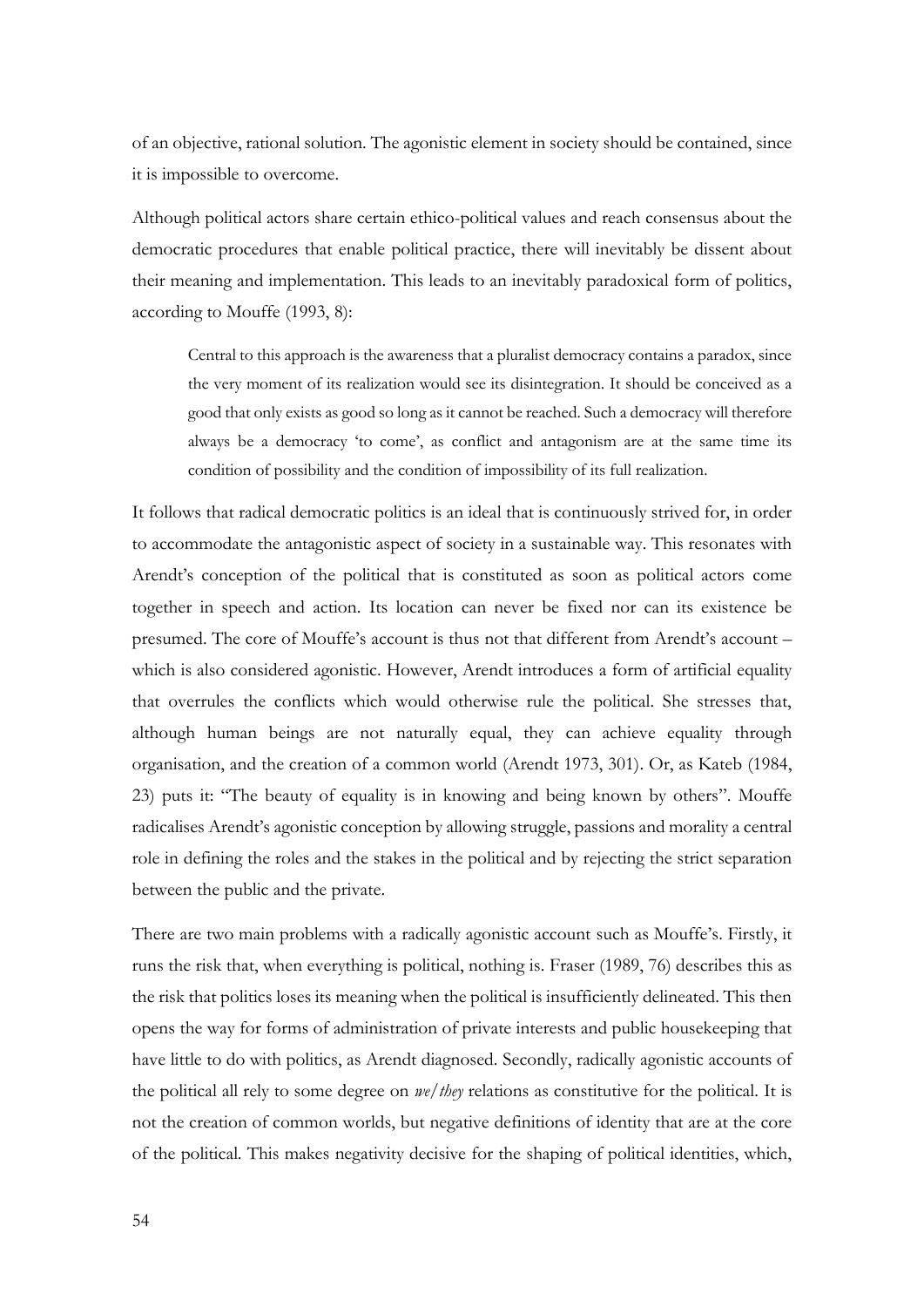once formed, enter the political for a continuous clash with other identities (Dikeç 2013). As Villa (1999, 109) stresses, a radically democratic notion of politics does not avoid an "incessantly contestory" politics of ideological conflict. Moreover, the mere fact that citizens express themselves in the political does not exclude their proneness to normalisation or their docility to rules in the social. The real problem is not to encourage expression but the lack of independent thought and action that is disinterested to such a degree that it addresses the public and acknowledges morality. A connection to and care for the common world are central to political action. This demands the transcendence of the diverging interests of various groups in society and a degree of freedom from the absolute necessities in life. When winning the political game is crucial for one's survival and when absolute necessities overrule other considerations, the activity of politics loses its value.

When considering climate change politics specifically, there are two problems with a radically agonistic account. The first considers the constitutive outside of the political in such an account where the *they* defines the *we.* Climate change, however, is a systemic problem that has no constitutive outside. In the end, it concerns everyone on this planet – albeit in different ways and different degrees – and the politics addressing climate change should strive for the creation of a common world instead of irreconcilable oppositions between identities.

Therefore, Arendt's emphasis on a common world that is central to the political is more fruitful than one that radicalises this. This indicates the second problem of radically agonistic accounts in which matters of existence and necessity directly enter the political. The different ways and degrees in which people are affected by climate change should have a place in the political but not drive its existence as this possibly leads to endless ideological conflict. Thus, matters of existence and necessity cannot enter the political directly but "justice and 'moral motives' may inspire political action" (Arendt, cited in Kateb 1984, 44). To further understand this, Fraser's (1989, 169–71) concept of *runaway needs* is insightful. These are needs that clash with the existing domestic and economic institutions and therefore break out of their confined space into the social arena. In agreement with Arendt's conception of the social, Fraser understands this as the sphere of contestation about these *runaway needs* and the conflicting interpretations of these. Hence, different actors with different needs and different degrees of power fight for their needs to be taken up politically. However, once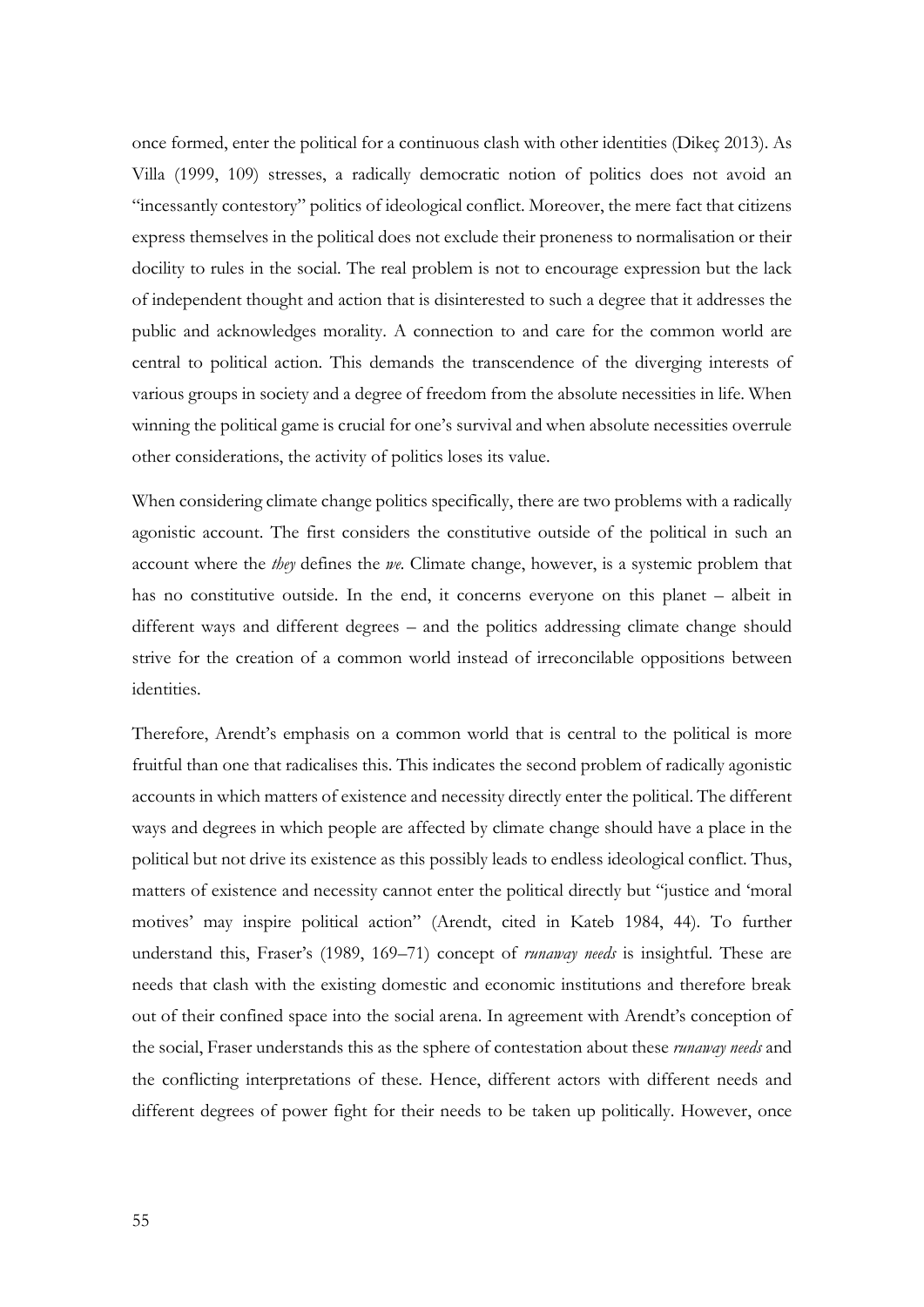included in the political these matters are discussed and judged on the basis of principles and interests from disinterested positions.

#### 4.2.2 HANNAH ARENDT'S CONCEPT OF SOLIDARITY

The way in which others and their socio-economic status are introduced in the political is further exemplified by Arendt's concept of solidarity (Cane 2015). This form of solidarity goes along with her notion of disinterestedness as it is driven not by sentiments, but by facts. <sup>17</sup> Solidarity includes both the ones that are suffering and the ones that notice this and unite with them, despite the different actual circumstances they are facing (Reshaur 1992). As discussed in section 3.2.2, Arendt (1990) rejects pity in the political, as this is the perversion of compassion. Solidarity, however, is the counterpart of pity. It also derives from compassion but is not driven but merely inspired by it. Pity leads to the acting for others, it presumes that the actor knows the outcome of his actions and reduces others to a superfluous mass rather than equal political actors. In fact, it exits on the premise of the misfortune of the poor – it is the perversion of compassion. On the other hand, solidarity does not derive from sentiments, but relies on abstract ideas of the greatness and honour of humanity in its totality. It is a reasonable comprehension of a large multitude in which the fortune and misfortune, the rich and the poor are considered "with an equal eye" (Arendt 1990, 89). The problem with pity is that it celebrates suffering and can turn into a will to power with an interest in the existence of the suffering. It does not the preclude of cruelty and can therefore not be the driver of political action.

Consequently, Arendt does not rely on group identities for the constitution of the political, as is the case in radically agonistic conceptions, nor does she base her conception of solidarity on these. As Allen (1999, 98–99) emphasises, sameness undermines plurality and is inherently antipolitical while solidarity is based on the shared commitment of distinct individuals that come together to attain a common goal. This is in line with a notion of plurality that simultaneously entails equality and distinctness. It is through solidarity that a "community of action" is formed, which for Arendt is the ultimate modality of power (ibid., 112).

For climate change politics this implies that, although the scope on which the consequences of climate change are felt is large and dispersed, people from different countries and cultures

<sup>17</sup> Arendt's understanding of factual knowledge is further explained in section 4.3.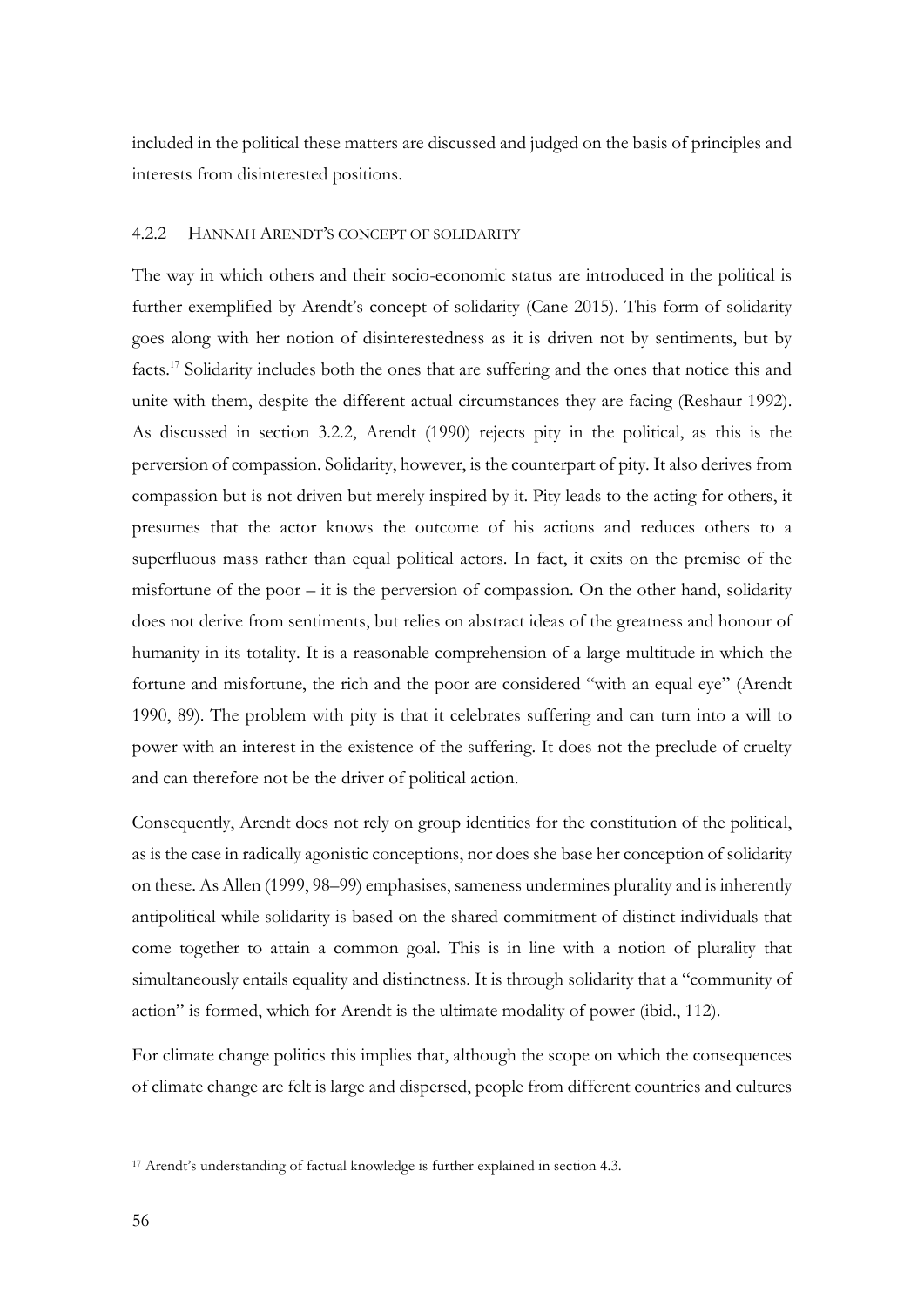that face different circumstances can act in concert through solidarity. This stands in contrast with acting out of pity and reducing citizens to an indistinctive mass. This is what is currently happening to the global poor, Hayden (2007) argues, as they are denied their socio-economic rights and do not have a place in the common world. This is also done by environmental economists who devalue politics to a question about meeting needs and argue that neither 'poor' nor 'rich' countries will reduce their emissions as long as this reduces economic growth. Hargis (2016) argues that this line of argumentation resonates with the pity-induced politics that Arendt rejects, whereby citizens are devalued to will-less beings that are dictated by necessities, depriving them of their ability to act politically. Presenting climate change as a "global humanitarian cause" implies a de-politicisation that has reconciled the different possible trajectories that should be debated (Swyngedouw 2013, 2). Hence, rather than reducing the debate to a techno-managerial question that reduces part of the population to a superfluous mass of indistinctive beings that merely seek to satisfy their needs, citizens should act in concert to consider the framework of politics, and the ways in which it is interrelated with the economy and the environment. Reinstating the value inherent in the political enables a consideration of the separate spheres and their meaning and importance to the common world we share.

#### **4.3 EPISTEMOLOGY IN CLIMATE CHANGE POLITICS**

An essential characteristic of democratic politics is that it is able to respond to external events. Arendt shows that action is always a response to happenings or other actions – resulting from the natality inherent in human life – in the web of human relations and the world. This implies that democratic politics needs to interpret and represent the external events that we are facing (Markell 2010). With the crippling belief in transcendental values and absolute truth in the modern age, Arendt (1967, 4) concludes that language and discourse rather than the ultimate truth are of interest to politics:

[F]or men, living in company, the inexhaustible richness of human discourse is infinitely more significant and meaningful than any One Truth could ever be.

In the same essay, Arendt observes that despite increased diversity in religious and philosophical opinions, factual truth has become increasingly endangered by power. If the facts do not match the interests of those in power, facts are transformed into opinions.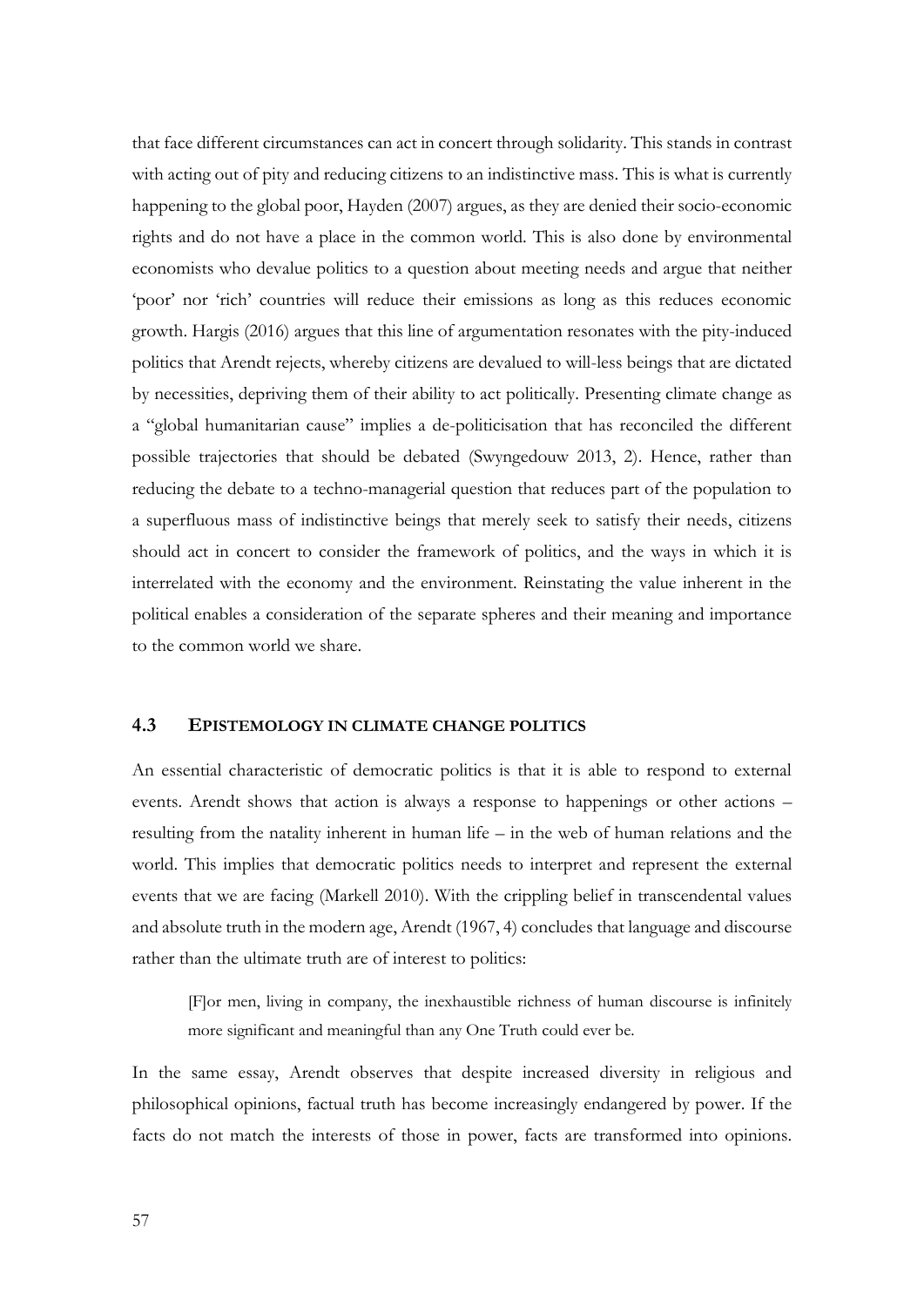Arendt's writings on truth, opinion and politics seem more relevant than ever in light of current climate denialism and the general devaluation of truth in politics, as seen in section 2.3.2.

The phenomenon of climate change further complicates the already complex relation between truth and politics since, as an empirical phenomenon, it is complex, diverse and in its totality ungraspable for the human eye. This makes it hard to establish what is in fact 'truth' about climate change. Through climate science we are able to observe increasingly large parts of the phenomenon itself and its interconnections with human activity. Hence, science plays a crucial role in our conception of the relation between men and nature. As Naustdalslid (2011, 247) points out, this divergence between scientific knowledge and the experience and tacit knowledge of society creates a wider gap between experts and other people, leading to the "knowledge-action paradox". Another complexity arises from its scope. While the problem is global, it comes about through innumerable individual choices and deeds. This makes knowledge about the climate relevant for various actors – not only individuals, but also companies, (local) governments and other organisations.

Thus, the difficulty lies in the abstractness of the knowledge is created and its connection to a broad non-scientific community. Climate change can only be an 'external event' to which political actors react if scientific knowledge about it is created and brought into the political. The political actors then need to make sense of the – increasing – amount of scientific knowledge to be able to respond to these. When considering the interconnections between climate change politics, truth and science in an Arendtian understanding, it is relevant that Arendt's notion of the political does not rely on a constitutive outside, and her conception of power is centred around a form of "acting in concert" (Arendt 1998, 244). This means that the common world that is central to political action and speech is constituted from within. Science plays an important role in providing the facts that inform the constitution of this common world. But rather than the detached form of science that has characterised the modern age, climate science should reconnect man and nature, by addressing what kinds of epistemology and ontology are involved in climate change knowledge. This then constitutes the perception of the common world and contributes to the common world that is between men.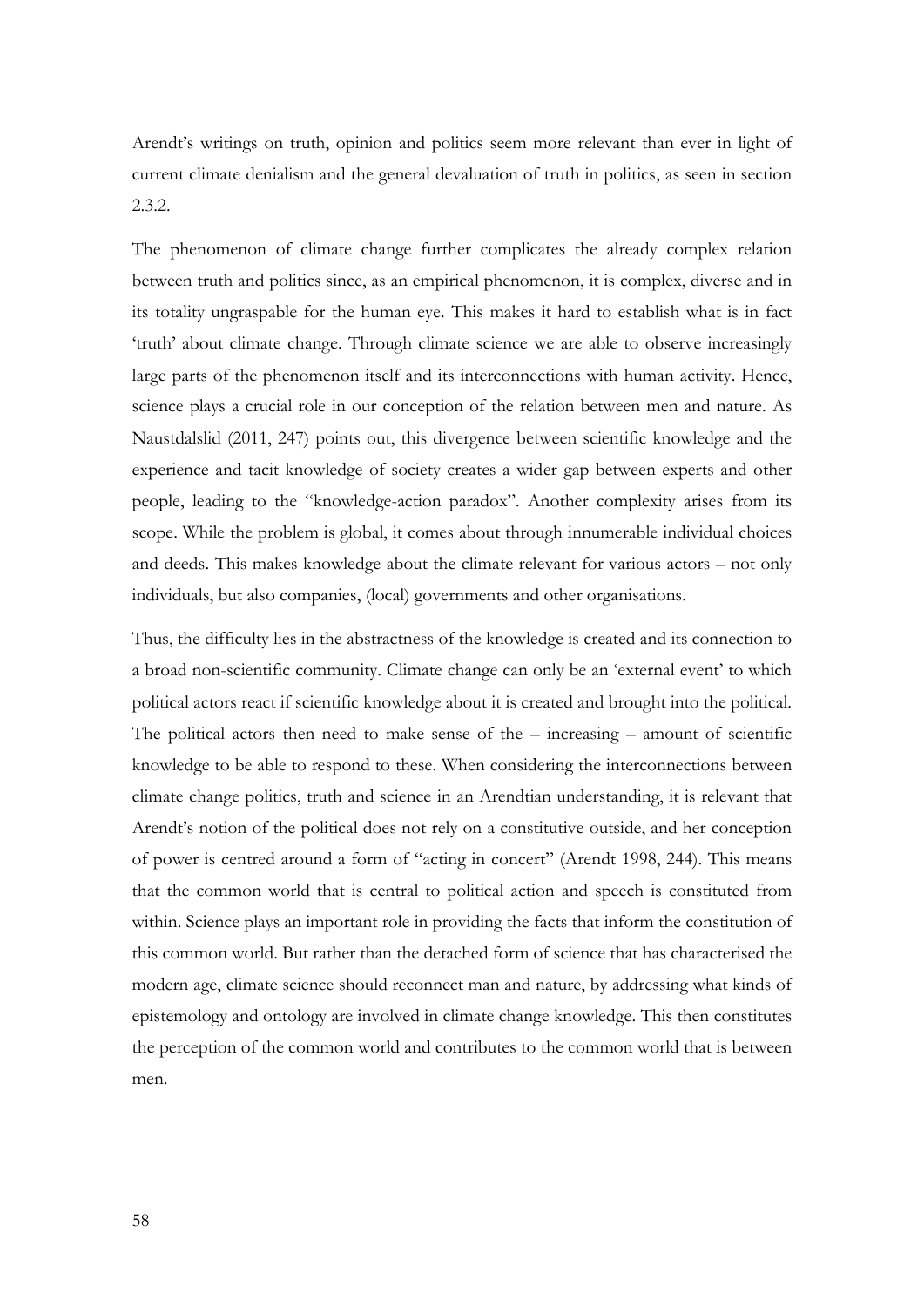#### 4.3.1 TRUTH AND POLITICS

Arendt (1967) distinguishes between rational truth and factual truth. The former is connected to the western philosophical tradition of contemplation where the thinker, in his singularity comes to rational truths in the fields of mathematics, science and philosophy. This is in contrast with factual truth, which considers men in plurality and is therefore politically relevant:

[I]t concerns events and circumstances in which many are involved; it is established by witnesses and depends upon testimony; it exists only to the extent that it is spoken about, even if it occurs in the domain of the privacy. (ibid., 7)

It is through the common facts that common sense and the common world arise in which political action can take place. However, Arendt states that factual truth, because of its contingency and arbitrariness, is increasingly in danger of being reduced to opinion by those whose interests are in conflict with the facts. Power can never be as stable as facts, and the former poses a threat to the latter, and thereby for the common world. Lies seem more attractive than truth, according to Arendt, thanks to their ability to abolish the unexpected elements inherent in events and instead sound more plausible and logical. To enable a common world, facts should not be denied, nor should they be considered necessary, unpreventable outcomes of history on the one hand. Only when we respect that which we cannot change as the boundary of the political can the sphere in which we act freely be preserved.

Arendt envisions a clear distinction between politics and science as they have different aims. Whereas politics tries to change the world, science aims to stabilise it by describing it through objective truths. Thus, in order to foster its inherent possibility of freedom, politics should not be subordinated to science. Nor should science be subordinated to politics, as political action could start to intervene in reality by suppressing truth, thereby in conflict with the common world and itself. "The Academe" functions as on the "refuges of truth" that are independent of, but inform the political (ibid., 17). Burdman (2018) thinks that this notion should be expanded in times where the factual truths of science – such as global warming – are put aside as mere matters of opinion on a continuous basis. To the extent that science has not detached itself from the world of appearances, and still depends on verifiable empirical facts, it produces factual truths that are relevant for the common world and politics. Therefore, science should play a role in building the frame for political action. Likewise,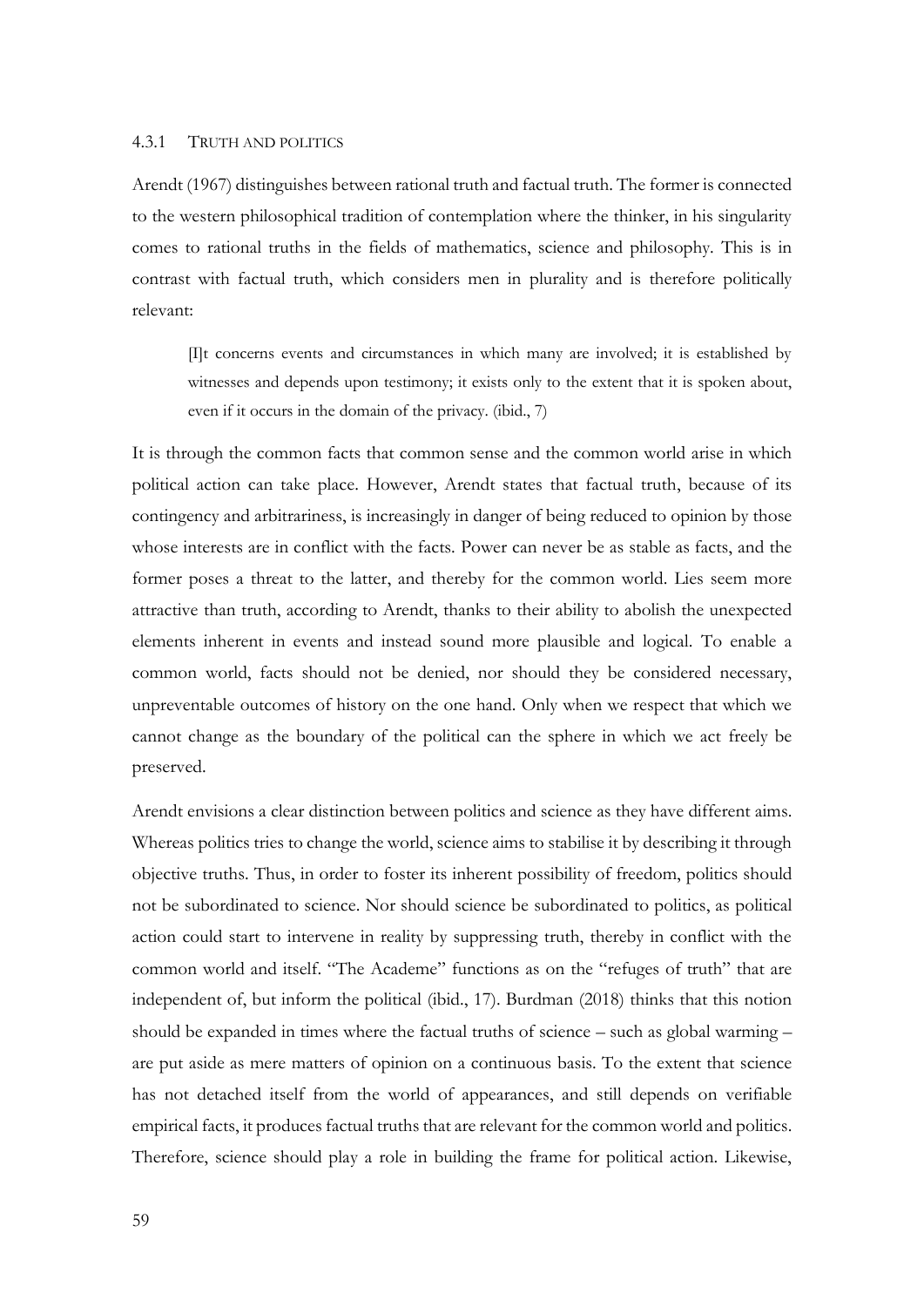climate science should play a role in building the frame that enables democratic climate change politics, by producing factual truths about the changing natural environment.

#### 4.3.2 THE ROLE OF SCIENCE IN CLIMATE CHANGE POLITICS

When looking at the role of climate science in an Arendtian understanding, it becomes clear that sciences can play a crucial role in reconnecting men with nature and reinstating the common world between men. Philosophy of science played a crucial role in Arendt's understanding of the modern age and earth alienation. Her critique aims to show how certain moments in the history of science implied radical changes in the relation between man and nature. With this, she hoped to counter the instrumental approaches to both nature and politics (Yaqoob 2014). The relation between man and nature is central in Arendt's thinking and is twofold. On the one hand, man and nature are separated, by the artificially created world between them, while on the other, man and nature remain connected through biological necessities:

The human artifice of the world separates human existence from all mere animal environment, but life itself is outside this artificial world, and through life man remains related to all other living organisms. (Arendt 1998, 2)

Simultaneously, however, the artificial world holds the potential to connect man to the Earth. The artefacts that hold up the common world provide for the stability that is needed for meaningful relations, actions and speech. Hence, the artificial world enables political action through which man is reconnected to the Earth (Burdman 2018).

Arendt aims to bring back the value of action and appearances to reinstate the common sense, which is the sense through which men with a common context can perceive the objects between them in a common way. This common sense has been lost in the modern age, where earth alienation and 'action into nature' have made the natural sciences hostile to common sense (Muilu 2019). According to Arendt (1998, 4), scientists have come to move in a space where "speech has lost its power" to mathematisation while it is through talking that man can make sense of experiences. Instead of experiencing meaningfulness, scientists engage in the subjection of patterns of nature to the models of the mind through experiments. The different approach to reality that this presumes implies that "[m]odern epistemology is ontology carried on by other means" (Villa 1996, 196). Science can only know that which it itself created. The increased use of technology also implies that a commonsensical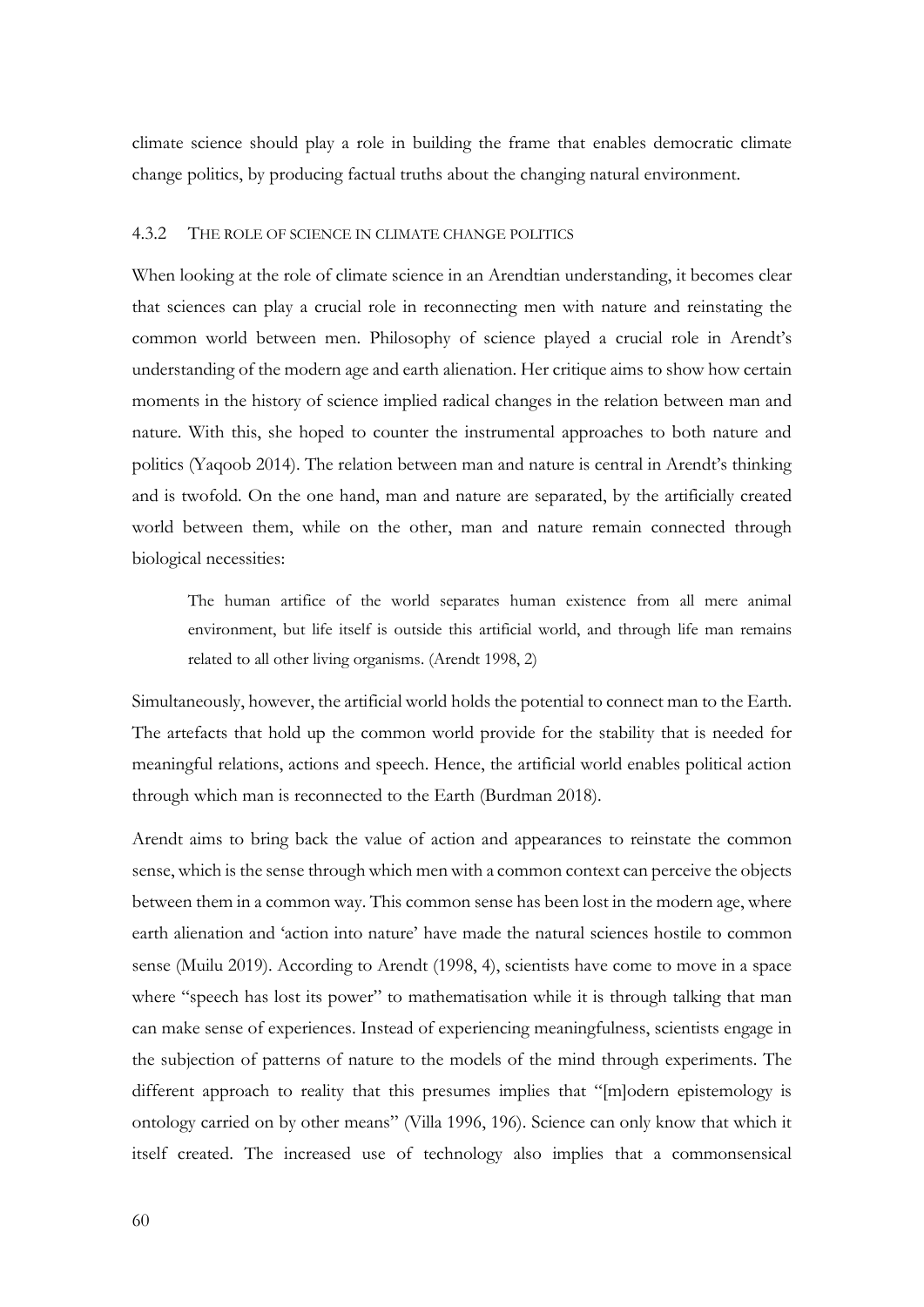understanding of scientific theories is inferior to its technological applicability. This has led to a situation in which men can transform reality from a universal standpoint, without truly understanding it, due to our inability to think in terms that transcend our "sensuous, worldbound condition" (Burdman 2018, 488).

Climate change can be understood as an example of Arendt's 'acting into nature' with consequences beyond human control. If we want to deal with these consequences, the relation between man and nature should be taken seriously. Various authors advocate for reconnecting man and nature, in line with Arendt. Naustdalslid (2011) for example urges that the relationships between science, society and policy is revisited, so that it can be understood how climate change is integrated into society. Along these lines, Beck (2010) stresses that climate change shows how nature and society are increasingly intertwined – nature is increasingly given shape by human intervention. Goldman, Turner and Daly (2018, 8) consider climate change "a quintessential case" for showing that a strict separation of nature and humanity is problematic. Instead, humanity needs to be integrated back into its environment, to enable the formulation of real solutions.

Therefore, climate sciences are needed for the political to be able to respond to climate change. Moreover, by reinstating the relation between men and nature climate science can contribute to a common world that is observable to political actors through their common sense. This should not be done merely by expressing everything in tons of  $CO<sub>2</sub>$ , as this would – again – reduce the intricacies of nature to the structures of the human mind. Rather, climate science should be understood in a broader sense in which it encompasses social as well as natural science. Following the tradition of critical political ecology climate change should be understood as practices of both knowledge and world creation (Swyngedouw 2011). According to Goldman, Turner and Daly (2018), climate sciences should connect climate change knowledge with its material implications and language. Hence, there is a simultaneous engagement with both epistemology and ontology. It does not only address questions about how climate change is known and measured, but also about how it is experienced, and reacted to. This resonates with the way in which Arendt describes how political action is a worldcreating activity. However, essential for Arendt is that this activity contributes to a common world that can be observed with common sense. This implies that rather than speaking of a plurality of irreconcilable ontologies, an Arendtian form of climate politics would aim for the constitution of a common ontology, through the notions of judgment and enlarged mentality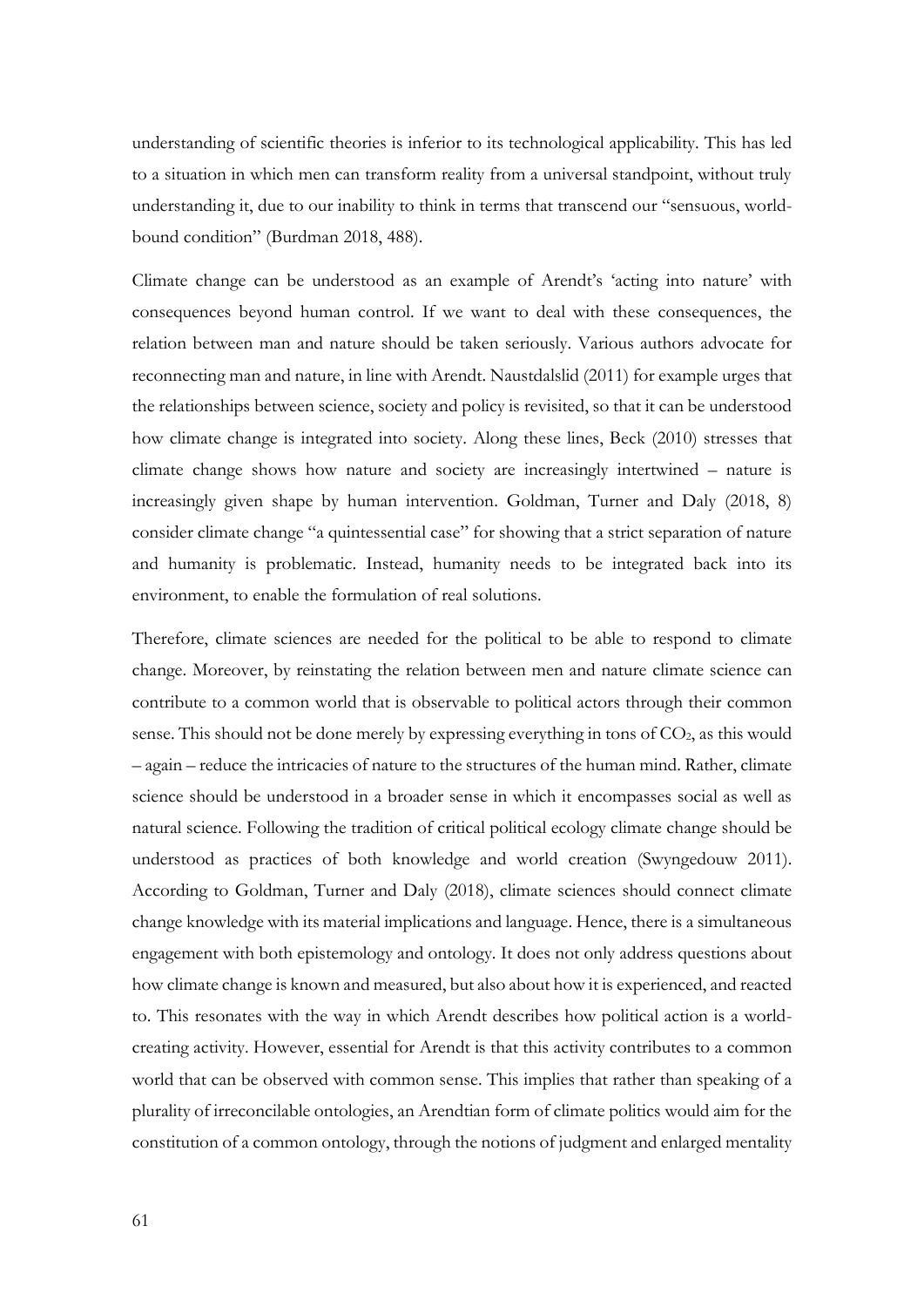as discussed in section 4.1. This is especially complicated in the context of a global problem, where agonisms are inevitable. Without the presumption of a possible common world however, climate change politics would either become a form of unsolvable and anti-political perspectivism, or a form of agonistic politics that tries to fight a non-existing outside enemy.

Climate scientists have an important role to play here. Since they are the ones working with the data and defining the measures that define and characterise climate change, they shape climate change knowledge and thereby the political debate. To avoid a knowledge-action paradox as described by Naustdalslid (2011), a balance needs to be struck between generalising models that employ a large temporal or geographical outlook on the one hand, and localised interactions with climate change and climate science on the other. If we engage critically with these models and technologies in the way that Arendt did with science and technology, we understand the fundamental impacts that they may have on our common world. With help of Arendt, we are able "to define the planet earth as an environment for common sense which affords and conditions not only our biological survival but also our life together" (Muilu 2019, 5).

Concludingly, the way in which Arendt contributes an essential role to science for countering alienation is applicable to climate sciences and climate change politics. Given the complexity of the object of research a 'plurality' of climate scientists that engages critically with the relation between man and nature is able to contribute to the creation of knowledge about the common world. Climate sciences in this sense are connected with its material implications and language. Arendt's notions of judgment and enlarged mentality encourage the reconciliation of different conceptions into a common world, or a "common horizon" in the words of Latour (see section 2.1.2).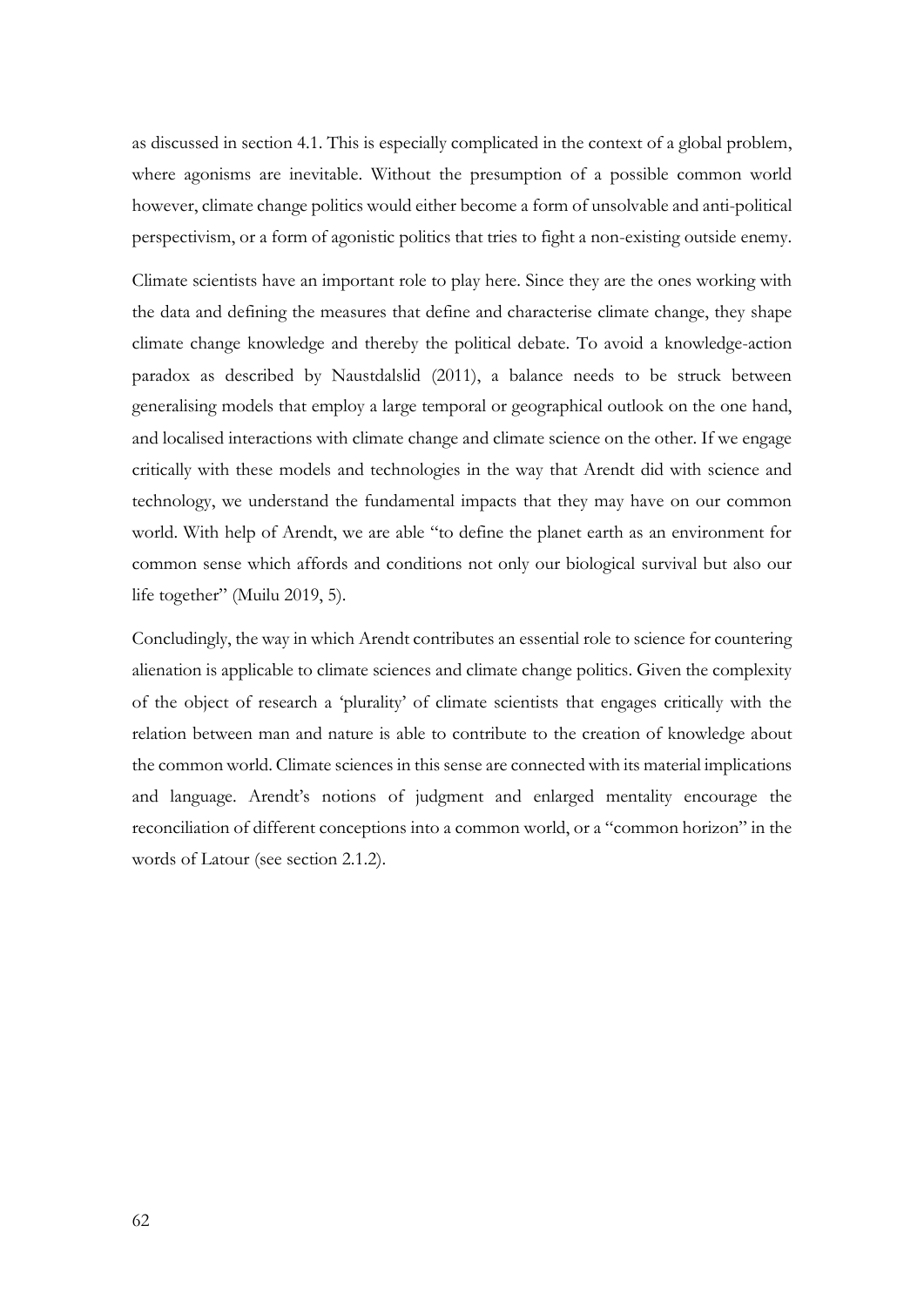# **4.4 INCORPORATING ARENDTIAN CLIMATE CHANGE POLITICS IN EXISTING POLITICAL INSTITUTIONS**

Given the scope of the problem of climate change, it will not suffice to consider it merely through local and small-scale versions of participatory democracy. As Giddens (2008, 7) emphasises, states need to set the frameworks in which various sustainable initiatives on different levels of society are accommodated. Arendt does not engage with the figure of the state much in her theory due to her stance that a government claiming sovereignty over its people hampers plurality and thereby inhibits freedom. She does not, however, reject an institutional embodiment of authority (Kateb 1984, 125). Due to her conception of politics as an activity, Arendt rules out a whole range of routines, associations and arrangements that are usually considered aspects of politics. This does not mean however, that she completely denies them (Dikeç 2013). Nor does it mean that political action can only be a radical form of spontaneous action. On the contrary, Arendt emphasises institutions as enablers of equality in the political. The question is thus how the political arrangements and institutions allow for the activity of politics to take place through the formation and exchange of opinions. Modern liberal democracy did not succeed in doing this in a way that true political action could be fostered (Hargis 2016). Kalyvas (2008, 275) argues that, although Arendt failed to develop an alternative form of government, her theory should be read as an attempt to embed 'the extraordinary' into established forms of politics, to enrich the latter with the possibility for political action on various levels.

In light of a global problem such as climate change, this does not imply a unitary world state. For Arendt, this would be only reinforcing world alienation by rejecting any differentiation between groups. However, being in the world implies being in only a part of it, as this allows for the formation of individual identity. Not, as with radically agonistic thinkers, as a constant struggle in which the other is constitutive for one's identity, but because of the need to be perceived by others, because of the political need for plurality. For Arendt, "[t]he world as a whole is not a world for any person" (Kateb 1984, 159). This means that we should not strive for some cosmopolitan world order, such as Beck (2010) and Giddens (2008) envision. Nor should liberal democracy be imposed as the ideal form of government world-wide as also emphasised by Mouffe (2005). Following Mouffe, the plurality in the world should not be tempered, but fostered, also in global politics.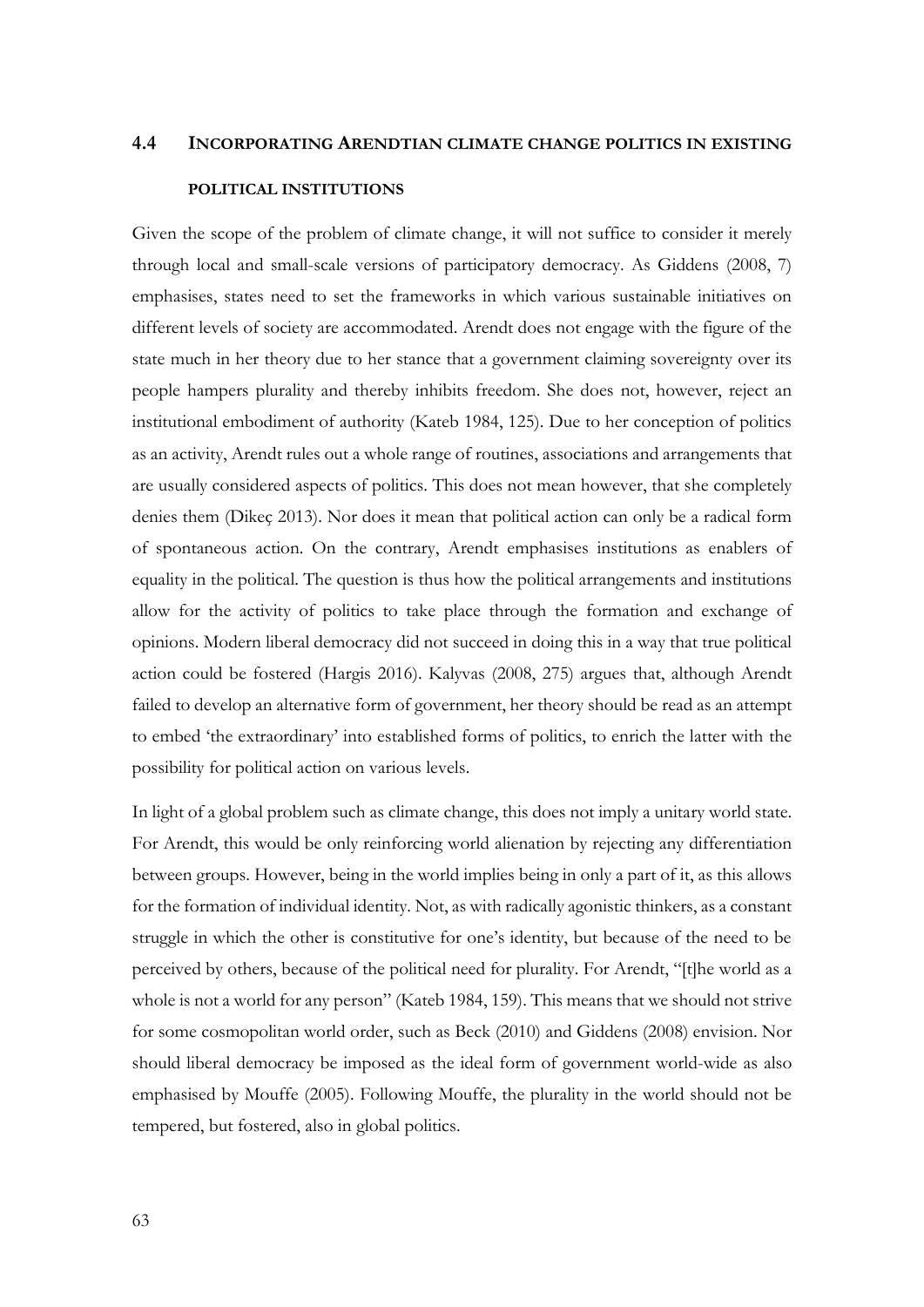Therefore, to counter the tendency of economisation of the climate change debate, Arendt's account of small-scale politics should be seen as the spirit of civic engagement that can take place on all levels of society. Rather than taking Arendt's account as a blueprint for a utopian society in which completely new institutions need to be established, it can be used to explore the possibilities of democratisation within existing institutions. As Dean (2017, 267) proposes, the institutions of liberal democracy offer a possible starting point for countering the de-democratisation that is brought about by neoliberalism, when taking the "positive achievements of the institutions of public service and public office" of liberal democracies as a starting point. These institutions can then be supplemented by the forms of civic engagement that take place on various levels of society and at various levels of governance to instil them with an Arendtian political potential (Kateb 1984; Tally 1999). This implies, as Tally (ibid.) emphasises, a widening of the term 'democratic' to the way of negotiating about how and by whom power is exercised. This is not merely reactionary, but bears the possibility of affecting governance structures – there is political agency on different levels of society, also in terms of geography.

Arendt has difficulties to formally locate these various forms of agency and civil disobedience. Since incorporating them in the constitution would destroy their extraordinary character, she situates them alongside 'normal politics'. This way, the constitution is protected from law-making that goes against the constitution and can be challenged and subsequently modified by means of spontaneous political action (Kalyvas 2008, 285–86). As Kalyvas stresses, a distinction should be made between interest groups and civil movements. Where the former act out of self-interest, the latter make sure that their demands, even when based on the concerns of a minority, are formulated in general terms so they can be debated politically. Only with the right amount of distance to sentiments and particular interests can civil movements be part of the political, where a plurality of actors, institutions and organisations come together to discuss the common world and its future.

Although Arendt did not advocate a form of representational politics, the scale of the questions around climate change is too large for purely local and direct democracy. Taking this into account, Wellmer's (1999) interpretation of Arendt's theory in terms of a network is useful. In this interpretation, the institutional context exists of various institutions and organisations that are autonomous, yet connected to one another. Within each of these institutions, political action between equal and free participants takes place. Through the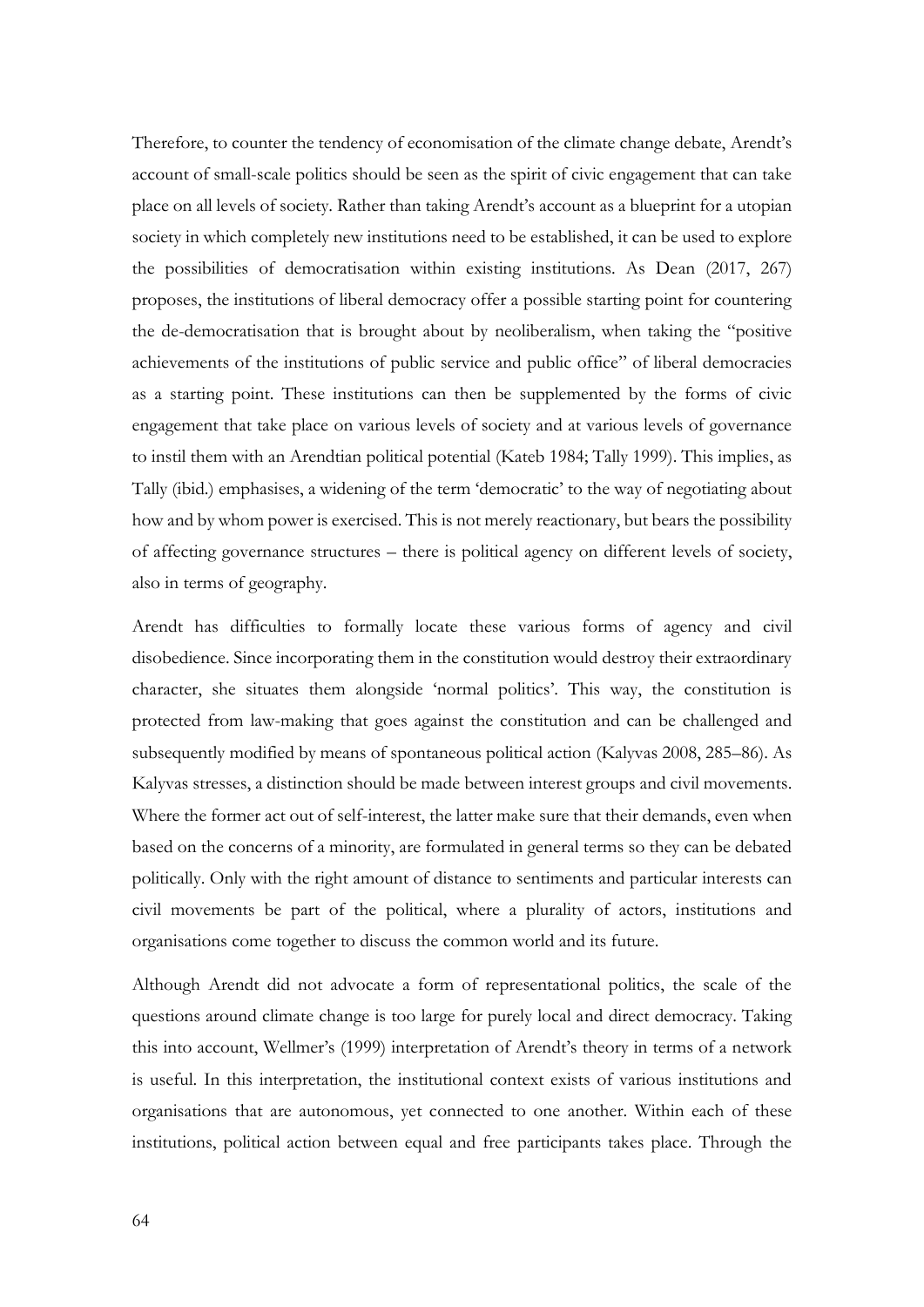complex totality of connected bodies, these localised forms of political action are part of the whole. How this would look in reality, in different parts of the world and in different parts of the political, is a matter of empirics that engage with local communities and their relation with climate change knowledge, language and consequences. A more democratic climate change politics in the West implies a proper engagement with the numerous communities all around the world.

With this in mind we can go back to the World Economic Forum which, although it is not an official democratic institution, brought together a variety of political leaders, activists and even activist economic leaders. Given the predominantly economic character of the interests at the forum, Arendt's strict separation between the social and the political would render the forum as such not of political value in a strictly Arendtian understanding. Parts of the forum however, do bear the potential for political action: a plurality of actors to comes together and discusses the status and future of the world from a rather disinterested position. Similarly, the efforts around sustainable development – such as the UN Sustainable Development Goals – are perhaps not automatically 'truly political' in an Arendtian sense to the extent that they are tied up with economic interests. But they still encompass an opportunity for political action. As long as these efforts are not applaudingly adopted for economic purposes only but engaged with critically by a wide variety of political actors they bring about a sphere in which concerns about the world and climate change can be discussed.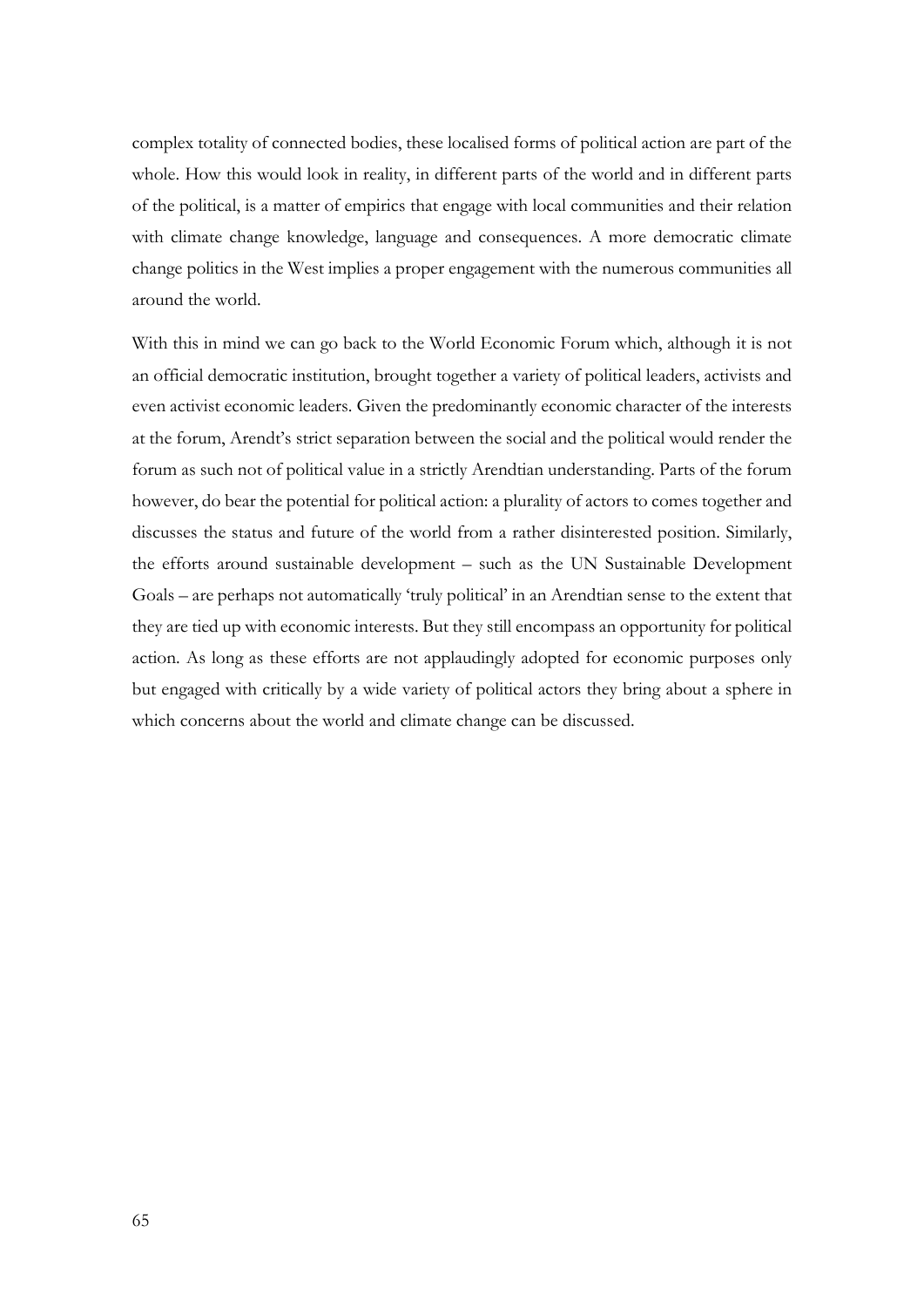### **5 CONCLUDING REMARKS**

With the twenty-first century being considered the "the era of climate change" (Parr 2014, 3) and increasing scientific consensus about the human influence on the phenomenon (IPCC 2018) humanity faces crucial questions about the way forward. In chapter 2 I argued that many of the responses to climate change on different levels of society fall within or stem from a neoliberal market rationale. The latter has come to neutralise democracy through its undermining of equality, citizenship and public deliberation while it dominates the debate about climate change through its various solutions that at best slow down but at worst intensify the problems of climate change. Parallels were drawn with Arendt's diagnosis of the modern age, the corresponding earth and world alienation, and the way in which liberalism promotes a private notion of freedom as well as a politics on the basis of private interests.

To consider how Arendt's answer to this could still be relevant, her theory of political action was elaborated in chapter 3. Arendt strictly separates between labour, work, and action, of which only the latter is a public activity that takes place in the political. The political is an artificial sphere that fosters men's plurality, equality, community and ability. To act means to speak, to take initiative and to do the unpredictable. It is an existential human activity that defines the person who takes the action and stems from a love of the world. This love of the world is what motivates human beings to take the risk of leaving the private sphere and entering the political.

Chapter 4 aimed to explore the ways in which Arendt's theory is applicable to the debate about climate change politics. In light of climate change and the questions of existence and justice that arise from this, two main points of critique of Arendt's theory that could problematise an Arendtian conception of climate change politics were discussed. The first point, the lack of a purpose and moral delimitation of the political, was countered through an introduction of Arendt's notion of judgment and enlarged mentality. This is the mental capacity to judge, which enables political actors to take the perspective of others and represent these others in the political, so that weighed conclusions can be reached.

The second point of critique results from Arendt's strict separation between the social and the political which makes it unclear who exactly is comprised in the political and how socioeconomic questions enter the political. This is of crucial importance when climate change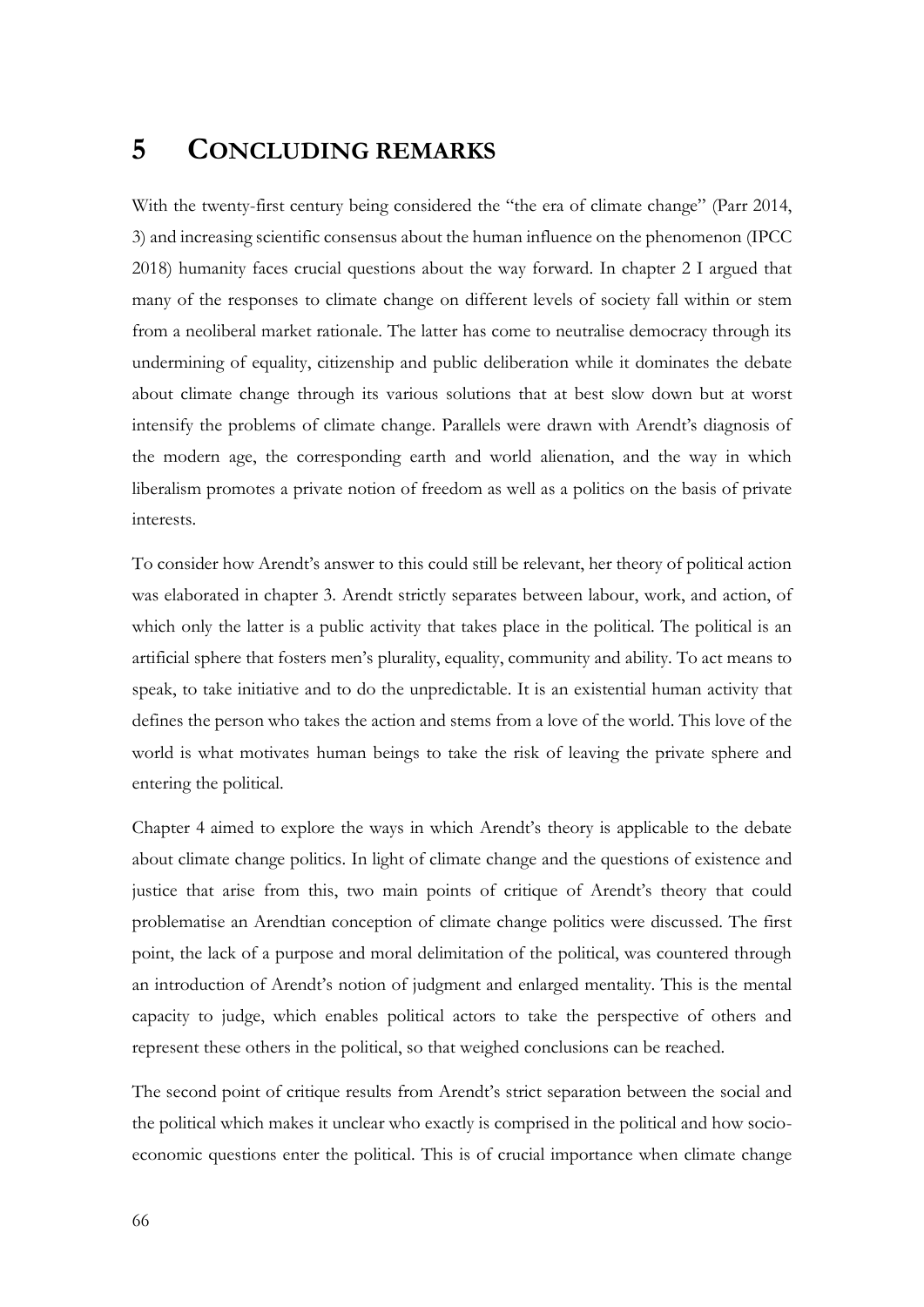enters the political, since the problem is of a global nature and affects different people in different ways. The more radically agonistic conception of the political by Mouffe was explored as a possible enrichment. But due to the emphasis on a constitutive outside of the political and the prominent place of passions and necessity, such a conception was considered less fitting than Arendt's more demanding account of politics. Climate change is a problem that considers the planet in its entirety, so considerations of politics in terms of *we* and *they* are emphasising the divergence between men too much. Instead of irreconcilable identities, climate change politics should strive for the consideration of a common world in which the problem can be considered. In such a conception of politics, socio-economic matters enter the political indirectly – they motivate the political but can only enter the political debate as long as they are discussed and judged from disinterested positions. Arendt's notion of solidarity was introduced to further explain how distant others enter the political. This notion does not derive from sentiment which would reduce these distant others to unpolitical, will-less masses. Rather, it comprises both the fortunate and the unfortunate in equal ways and enables both to act in concert and thereby exert political power.

Besides the position of morality and socio-economic matters, the role of climate science was considered. Arendt's emphasis on a common world implies an important role in the political for climate science in a broad sense. Given the complexity of climate change as well as the different perceptions of it, scientists from different disciplines should engage critically with the relation between man and nature to contribute to the creation of knowledge and common worlds. Through the notions of judgment and enlarged mentality different perceptions can be reconciled in into a common world that is at the centre of climate change politics.

Given that Arendt's theory is radical and implies a stark divergence from existing institutions, the last section of chapter 4 explored the how existing political structures could be 'infused' with Arendt's conception of political action. To this end, the existing institutions of liberal democracy would not be abolished but serve as a starting point for forms of civic engagement that takes place in different ways and on different levels of society. This implies a constant dialogue and negotiations about the ways in which power is exercised on the basis of a love of the common world and a certain degree of disinterestedness. The political is made up of a plurality of actors, institutions, organisations and civil movements that are motivated but not steered by considerations from the social. Within the political there are different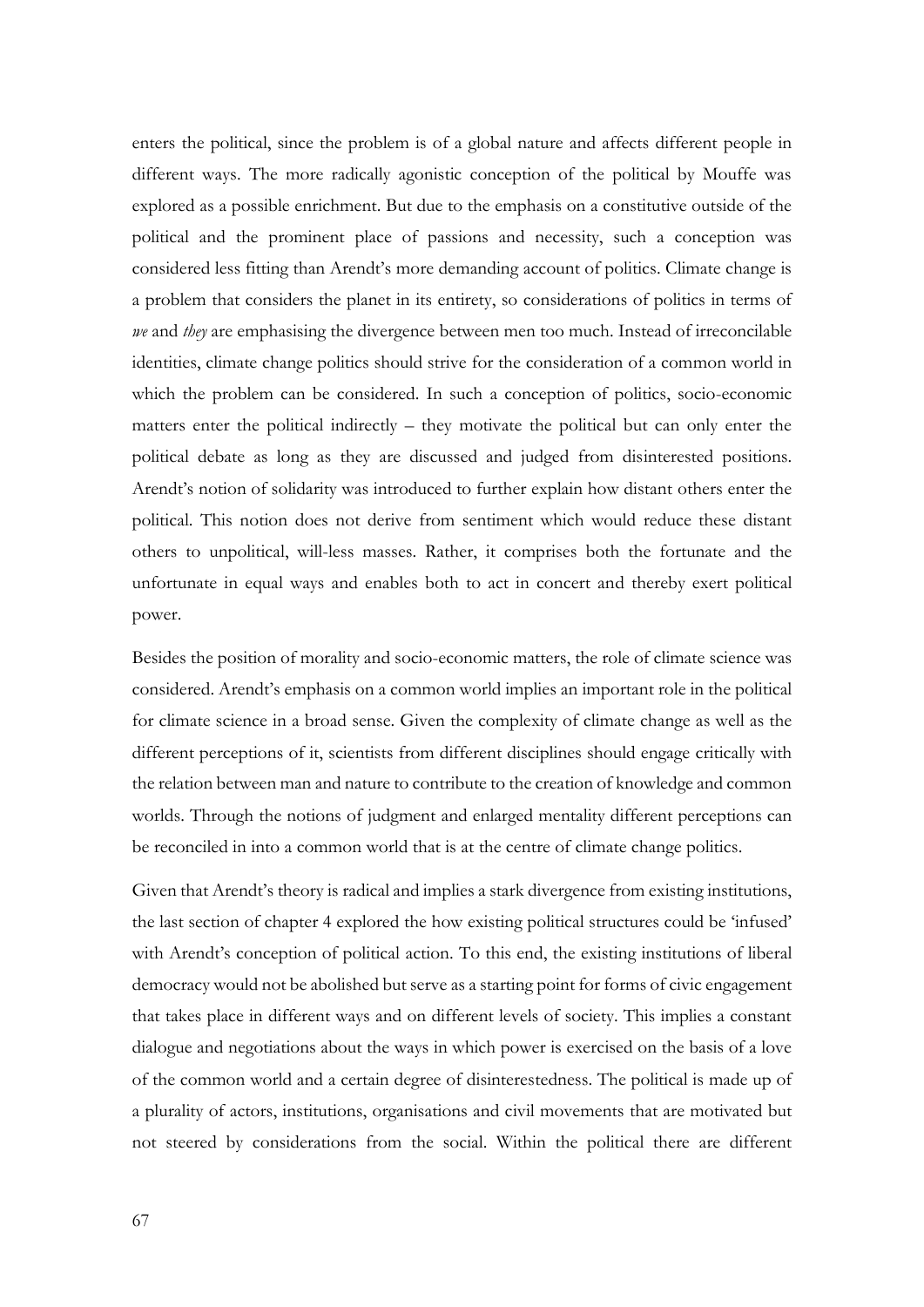networks of different organisations and actors that are simultaneously autonomous and connected with one another. These networks make up the web of human relations in which political action takes place.

To conclude this investigation into how Arendt's political theory can inform current climate change politics in the West, such that the proposed solutions do not stem from neoliberal reasoning but address the roots of climate change and foster democracy, I would like to stress the following. Arendt's analysis of the relation between man and nature and the social and political are as radical and thorough as they are demanding. For climate change politics in the West it implies the demand for institutions that foster political action as well as active engagement with the numerous political communities around the world. The world economy must be considered in this too. To the extent that climate change concerns the levels of economic parameters such as production and consumption, climate change can be addressed through economic measures. However, I have aimed to show that Arendt's analysis suggests that reducing all questions around climate change to economic considerations neglects an important dimension of human life. Therefore, responses to climate change that originate within or involve the economy, should always be critically assessed and placed within a larger context. This will not yield any absolute 'measure' of climate change that can direct the political but a plurality of experiences, knowledge and directions of change. This plurality reflects the complexity of the human world and its connections to the changing natural environment which should be acknowledged rather than hidden behind neoliberal 'solutions'.

This is not an easy fix. It is unclear where democratic climate change politics will bring the world. Because of the risky nature of political action, it is unpredictable what the effects of such a conception of politics on the climate will be. Love of the world is at the core of the political, but specific ends or objectives cannot be defined. This is a risk that reemphasises the humbleness that is necessary in light of a problem with the magnitude of climate change. In the intricacy of a web of relations, agents are non-sovereign and action is always openended. This humbleness could also drive further research into the complex human and natural world, to the ways in which political potential can be practically fostered, while critically engaging with the models and theories that various sciences bring into the political.

This implies that there are no guarantees that the problems around climate change will be 'solved'. 'Solving it' would in fact imply that there is a straightforward solution to a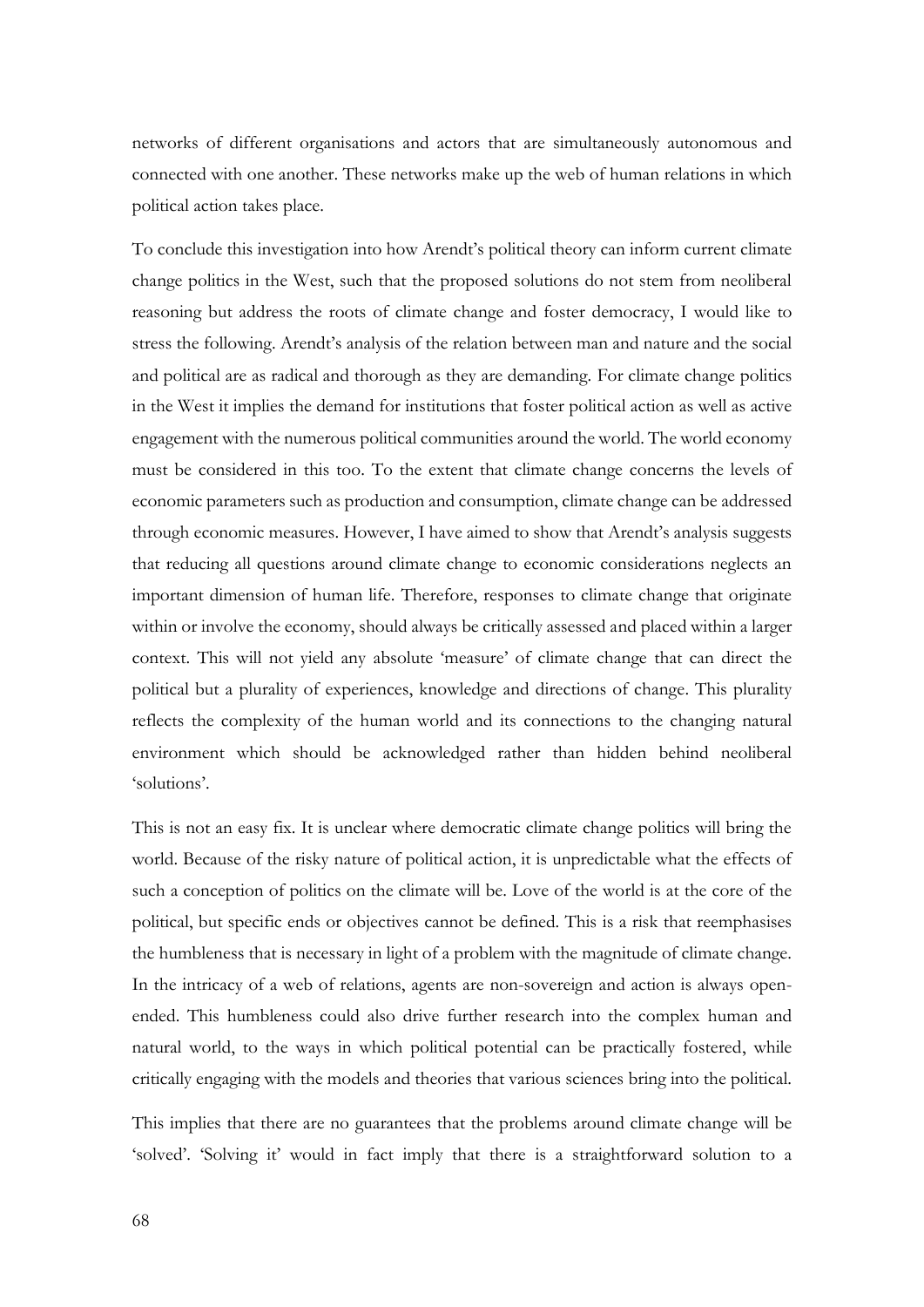multifaceted and complex problem. Such a response is perfectly in line with the human pride and inclination to 'act into nature' that has arguably played a role in creating the problem in the first place. Therefore, we should situate ourselves in the environment that we call our home and ensure the durability of this home as well as the existence of humanity. Or, as Latour (2018, 13) puts it:

Each of us thus faces the following question: Do we continue to nourish dreams of escaping, or do we start seeking a territory that we and our children can inhabit? Either we deny the existence of the problem, or else *we look for a place to land*. From now on, this is what divides us all, much more than our positions on the right or the left side of the political spectrum.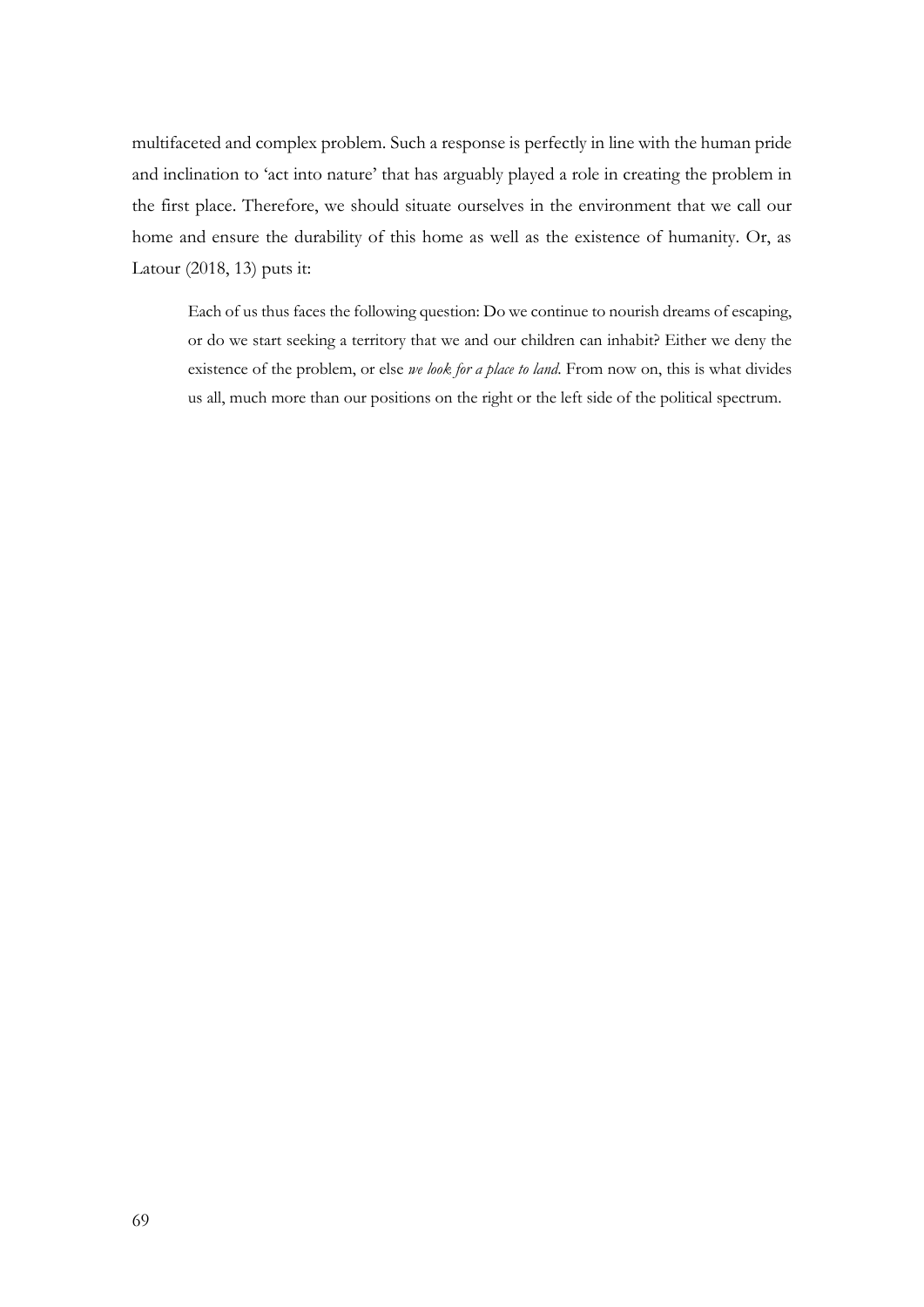## **BIBLIOGRAPHY**

- Allen, Amy. 1999. "Solidarity After Identity Politics: Hannah Arendt and the Power of Feminist Theory." *Philosophy & Social Criticism* 25 (1): 97–118. https://doi.org/10.1177/019145379902500105.
- Alter, Charlotte, Suyib Haynes, and Justin Worland. 2019. "Greta Thunberg Is TIME's 2019 Person of the Year." Accessed May 6, 2020. https://time.com/person-of-the-year-2019-greta-thunberg/.
- Arendt, Hannah. 1961. *Between Past and Future: Eight Exercises in Political Thought.* Penguin classics. New York: Penguin Books.
- Arendt, Hannah. *Zur Person: Hannah Arendt Im Gespräch Mit Günter Gaus*, 1964. Accessed March 09, 2020. https://www.youtube.com/watch?v=J9SyTEUi6Kw.
- Arendt, Hannah. 1967. "Truth and Politics." *The New Yorker,* February 25, 1967: 1-19. https://idanlandau.files.wordpress.com/2014/12/arendt-truth-and-politics.pdf. Accessed April 17, 2020.
- Arendt, Hannah. 1973. *The Origins of Totalitarianism.* New York: Harcourt Brace Jovanovich.
- Arendt, Hannah. 1990. *On Revolution.* London: Penguin Books.
- Arendt, Hannah. 1998. *The Human Condition.* Chicago, London: University of Chicago Press.
- Arendt, Hannah. 2007. "Has Man's Conquest of Space Increased or Diminished His Stature?" *The New Atlantis*, 2007. Accessed April 15, 2020. https://www.thenewatlantis.com/docLib/TNA18-Arendt.pdf.
- Barron, Anne. 2017. "Accentuating the Negative: Wendy Brown's Undoing the Demos: Book Review of Undoing the Demos." *European Political Science* 16 (2): 277–85.
- BBC News. 2019. "What Does Extinction Rebellion Want?". October 7, 2019. Accessed May 8, 2020. https://www.bbc.com/news/uk-48607989.
- BBC News. 2020. "Prince Charles Meets Greta Thunberg at Davos." January 22, 2020a. Accessed May 01, 2020. https://www.bbc.com/news/uk-51211853.
- Beck, Ulrich. 2010. "Climate for Change, or How to Create a Green Modernity?" *Theory, Culture & Society* 27 (2-3): 254–66. https://doi.org/10.1177/0263276409358729.
- Benhabib, Seyla. 1988. "Judgment and the Moral Foundations of Politics in Arendt's Thought." *Political Theory* 16 (1): 29–51. https://doi.org/10.1177/0090591788016001003.
- Benhabib, Seyla. 1993. "Feminist Theory and Hannah Arendt's Concept of Public Space." *History of the Human Sciences* 6 (2): 97–114. https://doi.org/10.1177/095269519300600205.
- Benhabib, Seyla. 2003. *The Reluctant Modernism of Hannah Arendt.* Oxford: Rowman & Littlefield.
- Benhabib, Seyla, ed. 2010. *Politics in Dark Times: Encounters with Hannah Arendt.* New York: Cambridge University Press.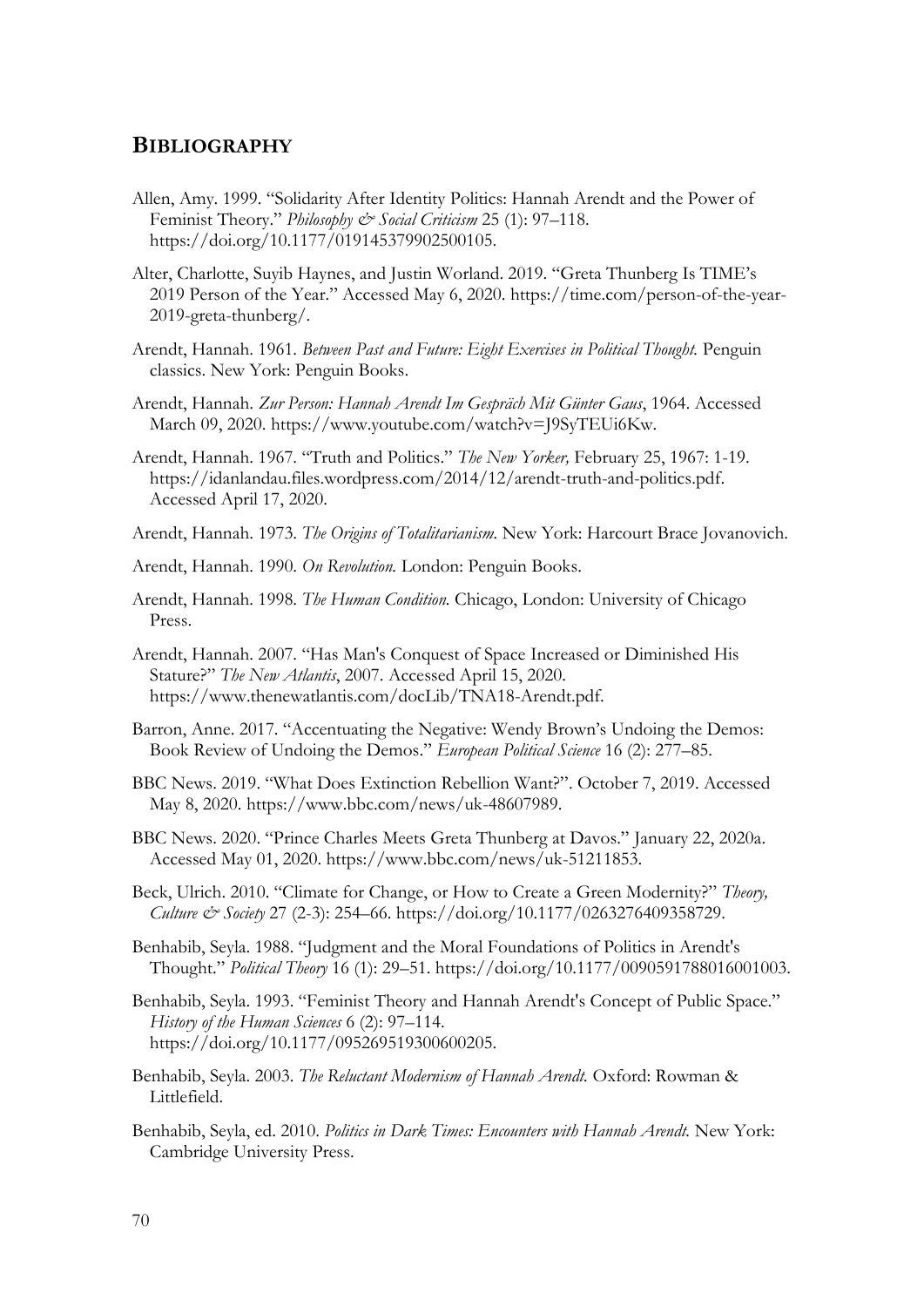- Bernauer, Thomas. 2013. "Climate Change Politics." *Annual Review of Political Science* 16 (1): 421–48. https://doi.org/10.1146/annurev-polisci-062011-154926.
- Brown, Wendy. 2015. *Undoing the Demos: Neoliberalism's Stealth Revolution.* New York: Zone Books.
- Brown, Wendy. 2019. *In the Ruins of Neoliberalism: The Rise of Antidemocratic Politics in the West.*  New York: Columbia University Press.
- Burdman, Javier. 2018. "Knowledge and the Public World: Arendt on Science, Truth, and Politics." *Constellations* 25 (3): 485–96. https://doi.org/10.1111/1467-8675.12296.
- Cane, Lucy. 2015. "Hannah Arendt on the Principles of Political Action." *European Journal of Political Theory* 14 (1): 55–75. https://doi.org/10.1177/1474885114523939.
- Canovan, Margaret. 1978. "The Contradictions of Hannah Arendt's Political Thought." *Political Theory* 6. https://doi.org/10.1177%2F009059177800600102.
- Canovan, Margaret. 1998. "Introduction to the Human Condition." in *The Human Condition,*  by Hannah Arendt, vii–xxi.
- Carter, Ian, "Positive and Negative Liberty", *The Stanford Encyclopedia of Philosophy* (Winter 2019 Edition), Edward N. Zalta (ed.). Accessed May 1, 2020. https://plato.stanford.edu/archives/win2019/entries/liberty-positive-negative/.
- Dean, Mitchell. 2014. "Rethinking Neoliberalism." *Journal of Sociology* 50 (2): 150–63. https://doi.org/10.1177/1440783312442256.
- Dean, Mitchell. 2017. "Neoliberalism and our Demons. Review of Undoing the Demos: Neoliberalism's Stealth Revolution." *European Political Science* 16 (2): 277–85. https://doi:10.1057/eps.2016.11
- d'Entreves, Maurizio Passerin. 2019. "Hannah Arendt." Accessed March 5, 2020. https://plato.stanford.edu/archives/fall2019/entries/arendt/.
- Díaz, Sandra, Josef Settele, Eduardo Brondízio, Hien T. Ngo, Maximilien Guèze, Agard John, Almut Arneth et al. 2019. "The Global Assessment Report on Biodiversity and Ecosystem Services: Summary for Policymakers." Accessed March 22, 2020. https://www.un.org/sustainabledevelopment/blog/2019/05/nature-declineunprecedented-report/.
- Dikeç, Mustafa. 2013. "Beginners and Equals: Political Subjectivity in Arendt and Rancière." *Transactions of the Institute of British Geographers* 38 (1): 78–90. https://doi.org/10.1111/j.1475-5661.2012.00508.x.
- Dyllick, Thomas, and Kai Hockerts. 2002. "Beyond the Business Case for Corporate Sustainability." *Business Strategy and the Environment.* 11 (2): 130–41. https://doi.org/10.1002/bse.323.
- European Commission. 2019. "The European Green Deal." News release. 2019. Accessed April 20, 2020. https://ec.europa.eu/commission/presscorner/detail/e%20n/ip\_19\_6691.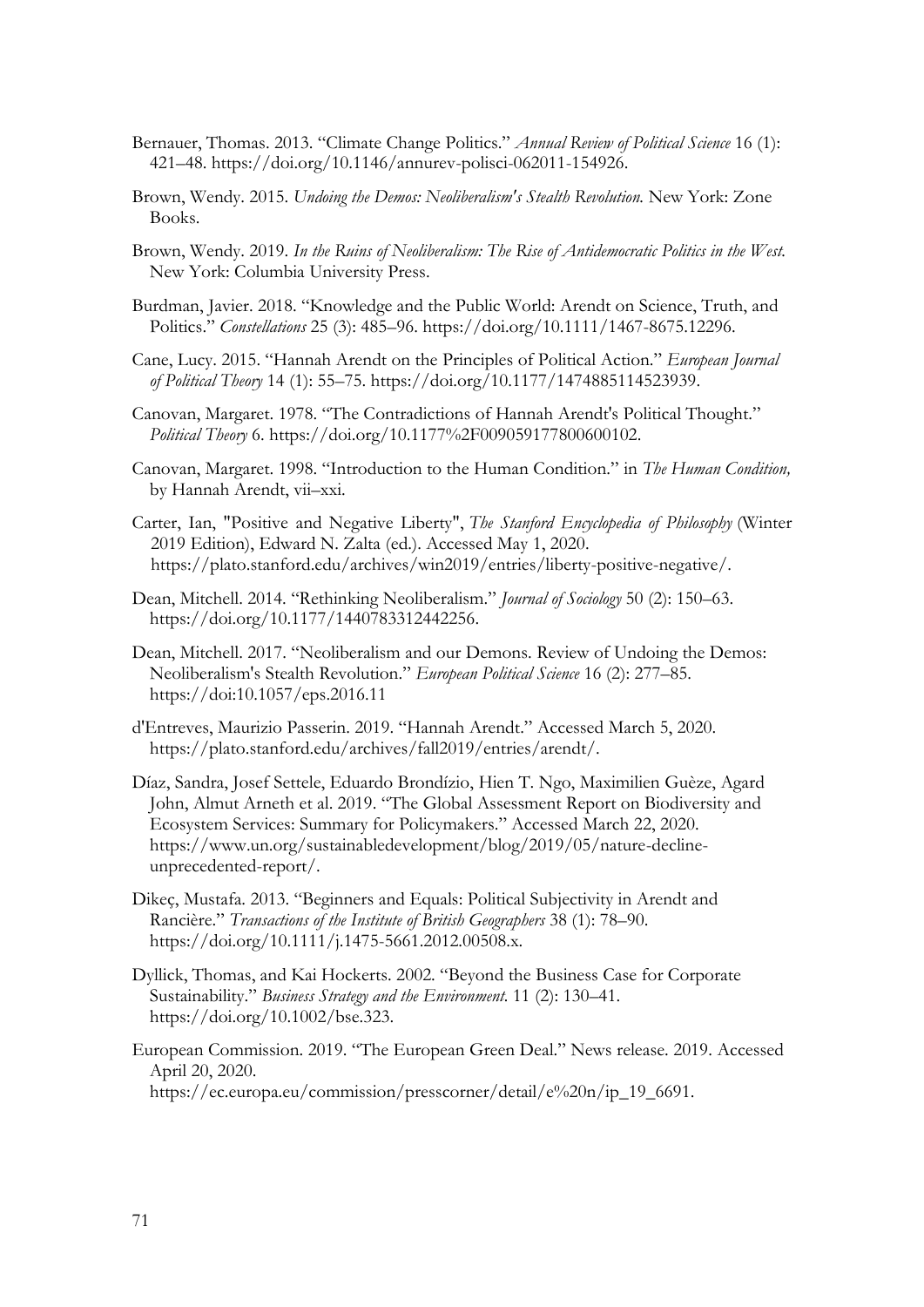- European Commission. 2020. "A New Circular Economy Action Plan: For a Cleaner and More Competitive Europe." https://ec.europa.eu/info/sites/info/files/communicationshaping-europes-digital-future-feb2020\_en\_3.pdf
- Erickson, Bruce. 2011. "Recreational Activism: Politics, Nature, and the Rise of Neoliberalism." *Leisure Studies* 30 (4): 477–94. https://doi.org/10.1080/02614367.2011.594078.
- Fagan-Watson, Ben, Bridget Elliott, and Tom Watson. 2015. "Lobbying by Trade Associations on EU Climate Policy." London University Westminster. http://www.psi.org.uk/site/project\_detail/lobbying\_by\_trade\_associations\_on\_eu\_clim ate\_policy.
- Flew, Terry. 2012. "Michel Foucault's the Birth of Biopolitics and Contemporary Neo-Liberalism Debates." *Thesis Eleven* 108 (1): 44–65. https://doi.org/10.1177/0725513611421481.
- Foucault, Michel. 2008. *The Birth of Biopolitics: Lectures at the Collège De France, 1978 - 79.* New York: Picador.
- Fraser, Nancy. 1989. *Unruly Practices: Power, Discourse, and Gender in Contemporary Social Theory.* Minneapolis: University of Minnesota Press.
- Giddens, Anthony. 2008. "The Politics of Climate Change: National Responses to the Challenge of Global Warming." Policy Network Paper.
- Gines, Kathryn T. 2009. "Hannah Arendt, Liberalism, and Racism: Controversies Concerning Violence, Segregation, and Education." *The Southern Journal of Philosophy* 47 (S1): 53–76. https://doi.org/10.1111/j.2041-6962.2009.tb00139.x.
- Goldman, Mara J., Matthew D. Turner, and Meaghan Daly. 2018. "A Critical Political Ecology of Human Dimensions of Climate Change: Epistemology, Ontology, and Ethics." *WIREs Climate Change* 9 (4): e526. https://doi.org/10.1002/wcc.526.
- Green, Jessica, Thomas Hale, and Jeff D. Colgan. 2019. "The Existential Politics of Climate Change." Accessed April 13, 2020. https://www.globalpolicyjournal.com/blog/21/02/2019/existential-politics-climatechange.
- Hargis, Jill. 2016. "Hannah Arendt's Turn to the Self and Environmental Responses to Climate Change Paralysis." *Environmental Politics* 25 (3): 475–93. https://doi.org/10.1080/09644016.2015.1106423.
- Hayden, Patrick. 2007. "Superfluous Humanity: An Arendtian Perspective on the Political Evil of Global Poverty." *Millennium* 35 (2): 279–300. https://doi.org/10.1177/03058298070350021001.
- Hobson, Kersty, and Nicholas Lynch. 2016. "Diversifying and De-Growing the Circular Economy: Radical Social Transformation in a Resource-Scarce World." *Futures* 82: 15– 25. https://doi.org/10.1016/j.futures.2016.05.012.
- Holden, Emily. 2018a. "'It'll Change Back': Trump Says Climate Change Not a Hoax, but Denies Lasting Impact." *The Guardian*, October 15, 2018. Accessed April 21, 2020. https://www.theguardian.com/us-news/2018/oct/15/itll-change-back-trump-saysclimate-change-not-a-hoax-but-denies-lasting-impact.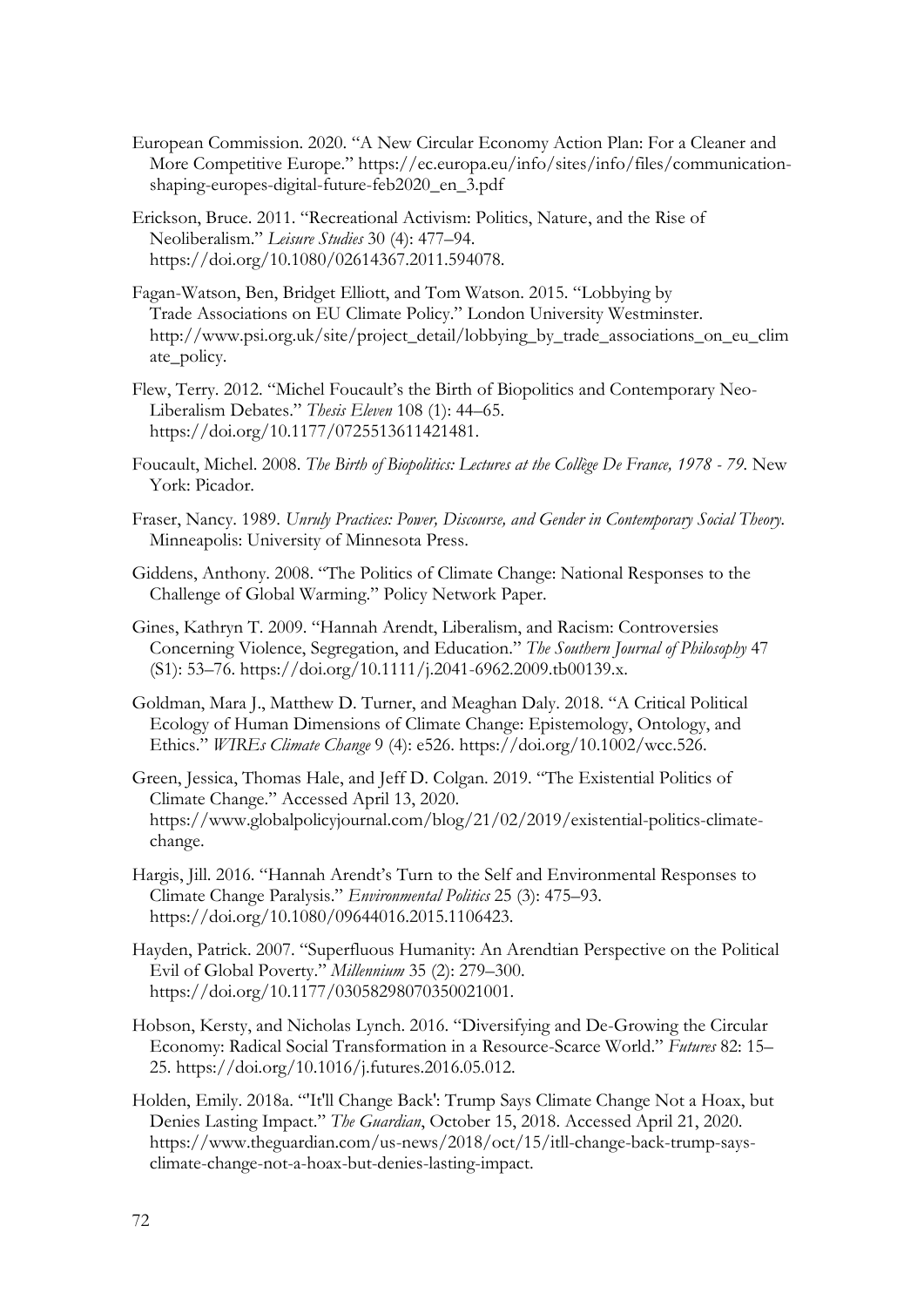- Honig, Bonnie. 1993a. *Political Theory and the Displacement of Politics.* Ithaca, N.Y., London: Cornell University Press.
- Honig, Bonnie. 1993b. "The Politics of Agonism." *Political Theory* 21: 528–33.
- IOM UN. 2020. "World Migration Report 2020." Accessed May 8, 2020. https://publications.iom.int/system/files/pdf/wmr\_2020.pdf.
- IPCC. 2013. "Summary for Policymakers. Contribution of Working Group I to the Fifth Assessment Report of the Intergovernmental Panel on Climate Change." In *Climate Change 2013: The Physical Science Basis*, edited by Stocker, T.F., D. Qin, G.-K. Plattner, M. Tignor, S.K. Allen, J. Boschung, A. Nauels, Y. Xia, V. Bex and P.M. Midgley. Cambridge, United Kingdom and New York, NY, USA: Cambridge University Press.
- IPCC. 2018. "Summary for Policymakers." In *Global Warming of 1.5°C: An IPCC Special Report on the Impacts of Global Warming of 1.5°C Above Pre-Industrial Levels and Related Global Greenhouse Gas Emission Pathways, in the Context of Strengthening the Global Response to the Threat of Climate Change, Sustainable Development, and Efforts to Eradicate Poverty*, edited by Masson-Delmotte, V., P. Zhai, H.-O. Pörtner, D. Roberts, J. Skea, P.R. Shukla, A. Pirani, W. Moufouma-Okia, C. Péan, R. Pidcock, S. Connors, J.B.R. Matthews, Y. Chen, X. Zhou, M.I. Gomis, E. Lonnoy, T. Maycock, M. Tignor, and T. Waterfield.
- Jacobitti, Suzanne Duvall. 1991. "The Public, the Private, the Moral: Hannah Arendt and Political Morality." *International Political Science Review* 12: 281–93.
- Kalyvas, Andreas. 2008. *Democracy and the Politics of the Extraordinary: Max Weber, Carl Schmitt, and Hannah Arendt.* Leiden: Cambridge University Press.
- Kateb, George. 1984. *Hannah Arendt: Politics, Conscience, Evil.* Oxford: Robertson.
- Kelz, Rosine Judith. 2016. *The Non-Sovereign Self, Responsibility, and Otherness: Hannah Arendt, Judith Butler, and Stanley Cavell on Moral Philosophy and Political Agency*. London, New York, NY: Palgrave Macmillan.
- Kenis, Anneleen, and Matthias Lievens. 2014. "Searching for 'The Political' in Environmental Politics." *Environmental Politics* 23 (4): 531–48. https://doi.org/10.1080/09644016.2013.870067.
- Kumi, Emmanuel, Albert A. Arhin, and Thomas Yeboah. 2014. "Can Post-2015 Sustainable Development Goals Survive Neoliberalism? A Critical Examination of the Sustainable Development–neoliberalism Nexus in Developing Countries." *Environment, Development and Sustainability* 16 (3): 539–54. https://doi.org/10.1007/s10668-013-9492-7.
- Latour, Bruno. 2018. *Down to Earth: Politics in the New Climatic Regime.* Cambridge, UK, Medford, MA: Polity.
- Leshem, Dotan. 2019. "In the Ruins of Neoliberalism: The Rise of Antidemocratic Politics in the West." *Political Theology* 20 (8): 702–4. https://doi.org/10.1080/1462317X.2019.1659943.
- Löschel, Andreas, Christoph Böhringer, Ulf Moslener, and Thomas F. Rutherford. 2010. "EU Climate Policy up to 2020: An Economic Impact Assessment: Beiträge zur Jahrestagung des Vereins für Socialpolitik 2010: Ökonomie der Familie - Session: Regulatory Overlap in Climate Policy, No. C2-V3. https://www.econstor.eu/handle/10419/37219.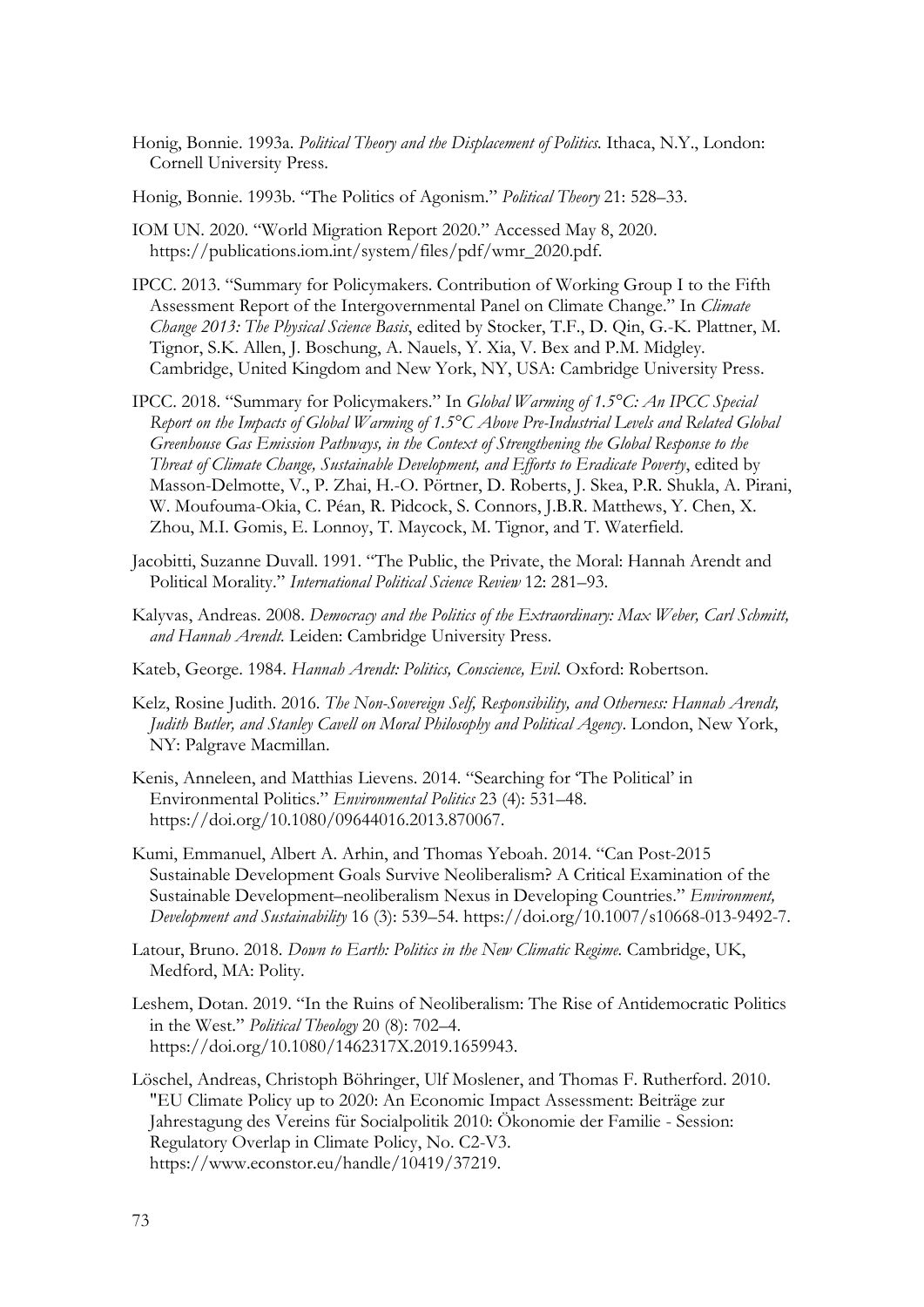- Macauley, David. 1992. "Out of Place and Outer Space: Hannah Arendt on Earth Alienation: An Historical and Critical Perspective." *Capitalism Nature Socialism* 3 (4): 19– 45. https://doi.org/10.1080/10455759209358517.
- MacNeil, Robert, and Matthew Paterson. 2012. "Neoliberal Climate Policy: From Market Fetishism to the Developmental State." *Environmental Politics* 21 (2): 230–47. https://doi.org/10.1080/09644016.2012.651900.
- MacNeil, Robert, and Matthew Paterson. 2020. "Trump, US Climate Politics, and the Evolving Pattern of Global Climate Governance." *Global Change, Peace & Security* 32 (1): 1–18. https://doi.org/10.1080/14781158.2020.1675620.
- Markell, Patchen. 2010. "The Rule of the People: Arendt, Archê, and Democracy." In Benhabib 2010, 58–82.
- Martin. 2019. "UN Report: Nature's Dangerous Decline 'Unprecedented'; Species Extinction Rates 'Accelerating'." Accessed March 11, 2020. https://ipbes.net/sites/default/files/2020- 02/ipbes\_global\_assessment\_report\_summary\_for\_policymakers\_en.pdf.
- Mirowski, Philip. 2013. *Never Let a Serious Crisis Go to Waste: How Neoliberalism Survived the Financial Meltdown.* London: Verso Books.
- Mouffe, Chantal. 1993. *The Return of the Political.* London, New York: Verso.
- Mouffe, Chantal. 2005. *On the Political.* London and New York: Routledge.
- Mouffe, Chantal. 2018. *For a Left Populism.* London, Brooklyn, NY: Verso.
- Muilu, Mirka. 2019. "Technological Worldliness of 2010's: Hannah Arendt's Contribution to Science and Technology Studies." *SPT – Science, philosophy and technology 2019.*
- Naustdalslid, Jon. 2011. "Climate Change the Challenge of Translating Scientific Knowledge into Action." *International Journal of Sustainable Development & World Ecology* 18 (3): 243–52. https://doi.org/10.1080/13504509.2011.572303.
- Nietzsche, Friedrich Wilhelm. 1989. *Beyond Good and Evil.* New York: Prometheus Books.
- Nietzsche, Friedrich Wilhelm. 2017. *The will to power: Selections from the notebooks of the 1880s*. Edited by R. K. Hill. Penguin classics. London: Penguin.
- Norberg, Jakob. 2011. "Arendt in Crisis: Political Thought in Between Past and Future." *College Literature* 38: 131–49.
- Owens, Patricia. 2007. "Introduction." In *Between War and Politics: International Relations and the Thought of Hannah Arendt*, edited by Patricia Owens, 1–12. Oxford: Oxford University Press.
- Pachauri, Rajendra. 2006. "Avoiding Dangerous Climate Change." In *Avoiding Dangerous Climate Change*, edited by Hans J. Schellnhuber, Wolfgang Cramer, Nebojsa Nakicenovic, Tom Wigley, and Yohe Gary, 3–7. Cambridge, UK: Cambridge University Press.
- Page, Edward. 1999. "Intergenerational Justice and Climate Change." *Political Studies* 47 (1): 53–66. https://doi.org/10.1111/1467-9248.00187.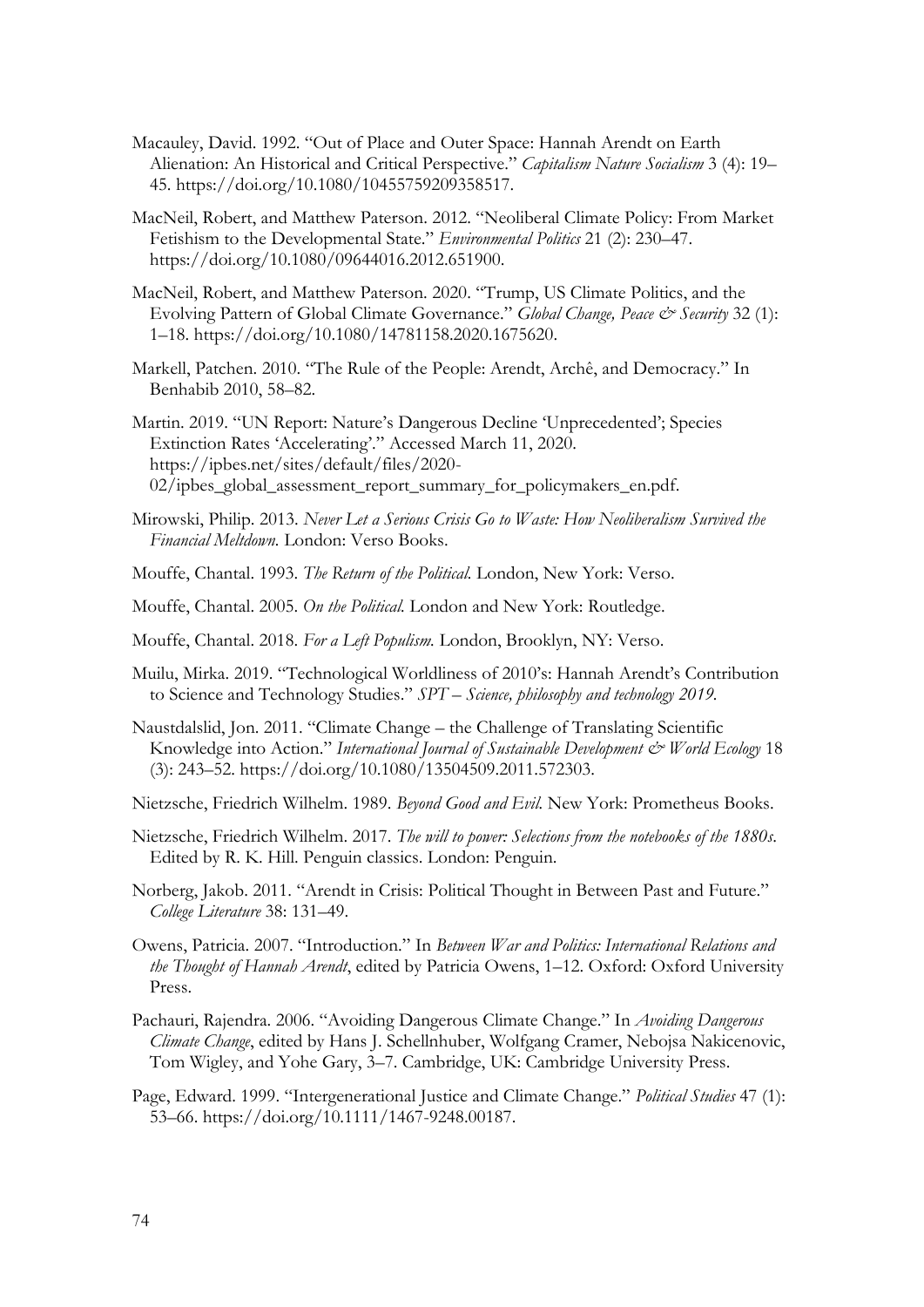- Parekh, Serena. 2013. "Hannah Arendt and Global Justice." *Philosophy Compass* 8 (9): 771– 80. https://doi.org/10.1111/phc3.12078.
- Parr, Adrian. 2014. *The Wrath of Capital: Neoliberalism and Climate Change Politics*. New York: Columbia University Press.
- Patel, Neel V. 2018. "How Elon Musk's Plan to Colonize Mars Helps Planet Earth." *Observer*, April 22, 2018. Accessed April 21, 2020. https://observer.com/2018/04/whyelon-musk-and-spacex-aim-to-colonize-mars/.
- Pedersen, Claus Stig. 2018. "The UN Sustainable Development Goals (SDGs) Are a Great Gift to Business!". *Procedia CIRP* 69:21–24. https://doi.org/10.1016/j.procir.2018.01.003.
- Podesta, John. 2019. "The Climate Crisis, Migration, and Refugees." Accessed May 1, 2020 https://www.brookings.edu/wpcontent/uploads/2019/07/Brookings\_Blum\_2019\_climate.pdf.
- Prince Charles. 2020. "We Need Revolutionary Action to Save the Planet: Full Transcript of Prince Charles' Davos Speech." *Sydney Morning Herald,* January 23, 2020. Accessed January 30, 2020 https://www.smh.com.au/environment/climate-change/we-needrevolutionary-action-to-save-the-planet-full-transcript-of-prince-charles-davos-speech-20200123-p53tyl.html.
- Reshaur, Ken. 1992. "Concepts of Solidarity in the Political Theory of Hannah Arendt." *Canadian Journal of Politcal Science/Revue canadienne de science politique* 25 (4): 723–36. https://doi.org/10.1017/S0008423900004479.
- Rosewarne, Stuart, James Goodman, and Rebecca Pearse. 2013. *Climate Action Upsurge: The Ethnography of Climate Movement Politics.* Routledge Advances in Climate Change Research. Hoboken: Taylor and Francis.
- Saito, Osamu, Shunsuke Managi, Norichika Kanie, Joanne Kauffman, and Kazuhiko Takeuchi. 2017. "Sustainability Science and Implementing the Sustainable Development Goals." *Sustain Sci* 12 (6): 907–10. https://doi.org/10.1007/s11625-017-0486-5.
- Schlosberg, David, and Lisette B. Collins. 2014. "From Environmental to Climate Justice: Climate Change and the Discourse of Environmental Justice." *WIREs Clim Change* 5 (3): 359–74. https://doi.org/10.1002/wcc.275.
- Smaal, A. C., M. Knoester, P. H. Nienhuis, and P. Meire. 1991. "Changes in the Oosterschelde Ecosystem Induced by the Delta Works." In *Estuaries and Coasts: Spatial and Temporal Intercomparisons: International Symposium: Papers*, edited by Michael E. Elliott and Jean-Paul Ducrotoy, 375–84.
- Smith, Joel B., Stephen H. Schneider, Michael Oppenheimer, Gary W. Yohe, William Hare, Michael D. Mastrandrea, Anand Patwardhan et al. 2009. "Assessing Dangerous Climate Change Through an Update of the Intergovernmental Panel on Climate Change (IPCC) 'Reasons for Concern'." *Proceedings of the National Academy of Sciences of the United States of America* 106:4133–37. https://doi.org/10.1073/pnas.0812355106.
- Steffen, Will, Katherine Richardson, Johan Rockström, Sarah E. Cornell, Ingo Fetzer, Elena M. Bennett, Reinette Biggs et al. 2015. "Planetary Boundaries: Guiding Human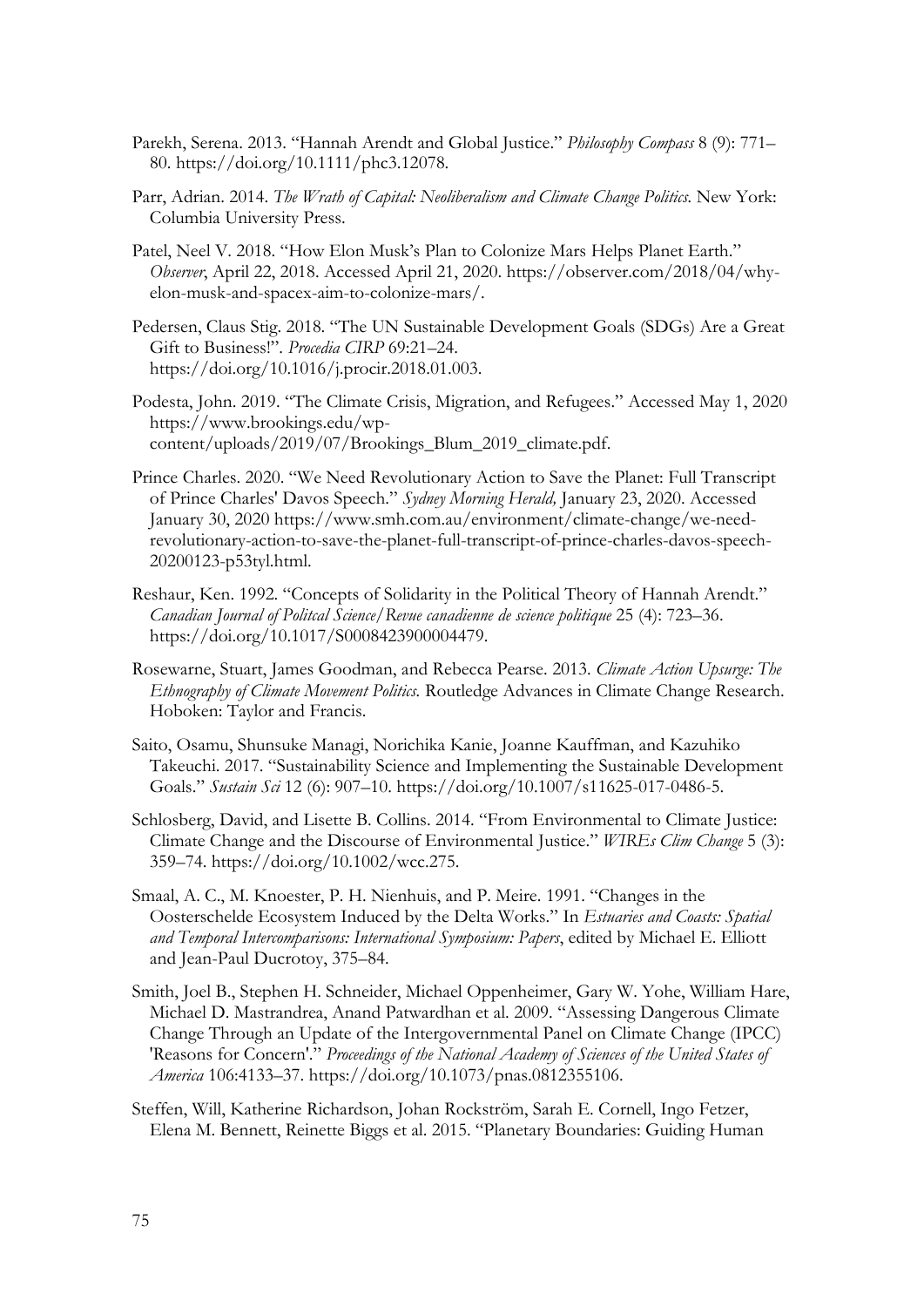Development on a Changing Planet." *Science* 347 (6223): 1259855-1-10. https://doi.org/10.1126/science.1259855.

- Swyngedouw, Erik. 2011. "Whose Environment? The End of Nature, Climate Change and the Process of Post-Politicization." Ambiente & Sociedade 14 (2): 69-87. https://doi.org/10.1590/S1414-753X2011000200006.
- Swyngedouw, Erik. 2013. "The Non-Political Politics of Climate Change." *ACME: An International Journal for Critical Geographies* 12: 1–8.
- Tally, James. 1999. "The Agonic Freedom of Citizens." *Economy and Society* 28 (2): 161–82. https://doi.org/10.1080/03085149900000001.
- Terry, Geraldine. 2009. "No Climate Justice Without Gender Justice: An Overview of the Issues." *Gender & Development* 17 (1): 5–18. https://doi.org/10.1080/13552070802696839.
- UNFCCC. 2009. "Copenhagen Climate Change Conference December 2009 | UNFCCC." Accessed April 29, 2020. https://unfccc.int/process-andmeetings/conferences/past-conferences/copenhagen-climate-change-conferencedecember-2009/copenhagen-climate-change-conference-december-2009.
- United Nations. n.d. "Sustainable Development Goals." Accessed April 4, 2020. https://sustainabledevelopment.un.org/?menu=1300.
- United Nations. 2019. "The Sustainable Development Goals Report.".
- Villa, Dana Richard. 1992. "Beyond Good and Evil." Political Theory (20): 274–308.
- Villa, Dana Richard. 1996. *Arendt and Heidegger: The Fate of the Political.* Princeton, N.J., Chichester: Princeton University Press.
- Villa, Dana Richard. 1999. *Politics, Philosophy, Terror: Essays on the Thought of Hannah Arendt.*  Princeton, N.J. Princeton University Press.
- Volk, Christian. 2010. "From Nomos to Lex: Hannah Arendt on Law, Politics, and Order." *Leiden Journal of International Law* 23 (4): 759–79. https://doi.org/10.1017/S092215651000035X.

Volk, Christian. 2016. "Towards a Critical Theory of the Political." *Philosophy & Social Criticism* 42 (6): 549–75. https://doi.org/10.1177/0191453715568921.

- Waldron, Jeremy. 2010. "Arendt on the Foundations of Equality." In *Politics in Dark Times: Encounters with Hannah Arendt*, edited by Seyla Benhabib. 17-38*.* New York: Cambridge University Press.
- Wang, Chao, Pezhman Ghadimi, Ming K. Lim, and Ming-Lang Tseng. 2019. "A Literature Review of Sustainable Consumption and Production: A Comparative Analysis in Developed and Developing Economies." *Journal of Cleaner Production* 206: 741–54. https://doi.org/10.1016/j.jclepro.2018.09.172
- Watts, Jonathan. 2018. "Brazil's New Foreign Minister Believes Climate Change Is a Marxist Plot." *The Guardian*, 2018. 15 November. Accessed April 21, 2020. https://www.theguardian.com/world/2018/nov/15/brazil-foreign-minister-ernestoaraujo-climate-change-marxist-plot.